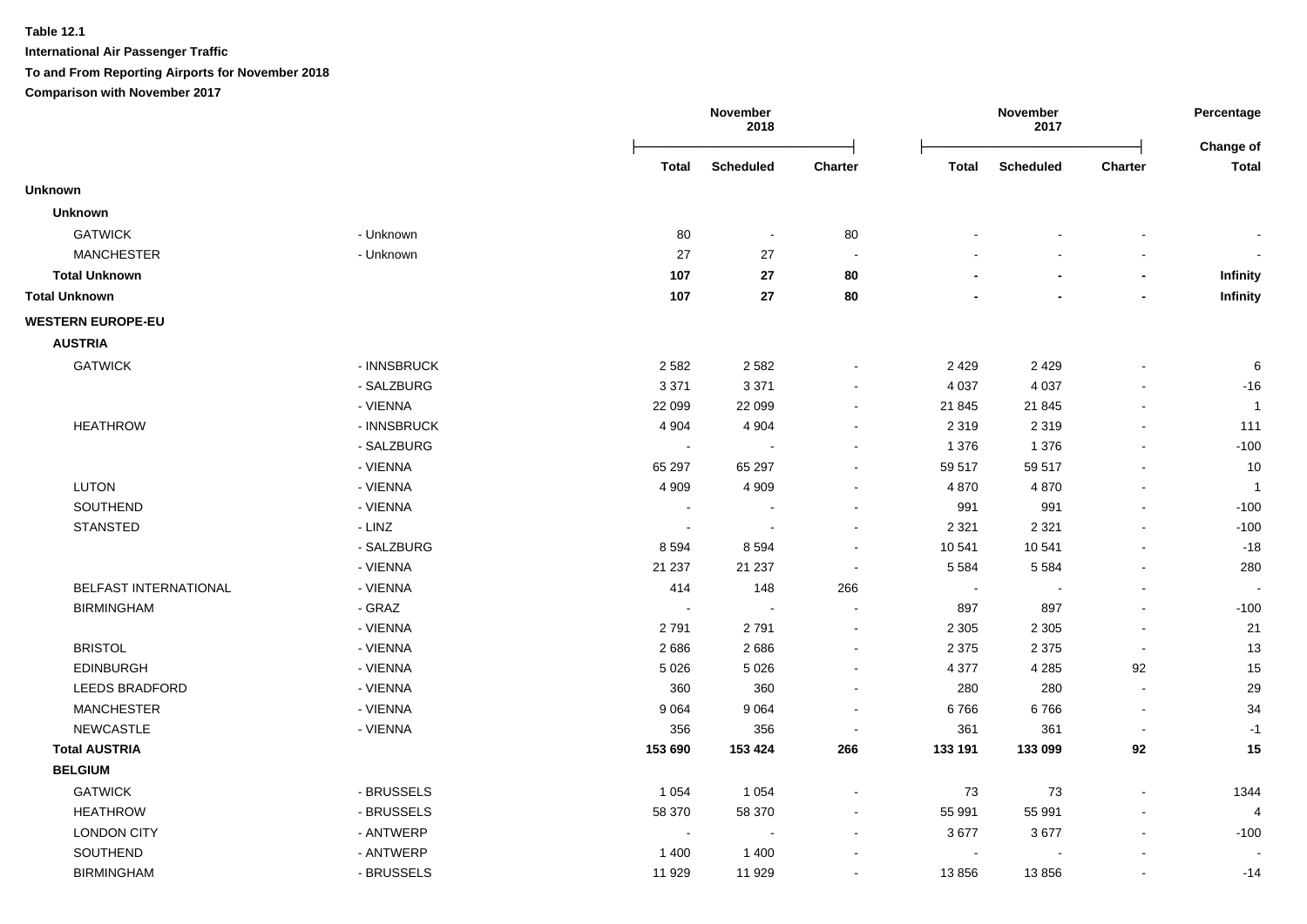|                                    |             |                | November<br>2018 |                          |              | November<br>2017         |                          | Percentage     |
|------------------------------------|-------------|----------------|------------------|--------------------------|--------------|--------------------------|--------------------------|----------------|
|                                    |             |                |                  |                          |              |                          |                          | Change of      |
|                                    |             | <b>Total</b>   | <b>Scheduled</b> | <b>Charter</b>           | <b>Total</b> | <b>Scheduled</b>         | Charter                  | <b>Total</b>   |
| <b>BRISTOL</b>                     | - BRUSSELS  | 4 9 4 0        | 4 9 4 0          |                          | 4 8 9 4      | 4894                     |                          | $\mathbf{1}$   |
| <b>EAST MIDLANDS INTERNATIONAL</b> | - BRUSSELS  | 2570           | 2570             | $\overline{\phantom{a}}$ | 2 3 2 6      | 2 3 2 6                  | $\overline{\phantom{a}}$ | 10             |
| <b>EDINBURGH</b>                   | - BRUSSELS  | 11 995         | 11 995           | $\sim$                   | 10 806       | 10 472                   | 334                      | 11             |
|                                    | - CHARLEROI | 5 5 0 3        | 5 5 0 3          | $\blacksquare$           | 3919         | 3919                     |                          | 40             |
| <b>GLASGOW</b>                     | - CHARLEROI | $\blacksquare$ |                  | $\blacksquare$           | 2 3 8 1      | 2 3 8 1                  |                          | $-100$         |
| <b>MANCHESTER</b>                  | - BRUSSELS  | 20 599         | 20 599           | $\blacksquare$           | 19 900       | 19 900                   |                          | 4              |
|                                    | - CHARLEROI | 13 0 58        | 13 0 58          | $\blacksquare$           | 12 452       | 12 452                   |                          | $\overline{5}$ |
| <b>NEWCASTLE</b>                   | - BRUSSELS  | 2932           | 2932             | $\blacksquare$           | 2 3 3 1      | 2 3 3 1                  | $\overline{\phantom{a}}$ | 26             |
| <b>Total BELGIUM</b>               |             | 134 350        | 134 350          | $\blacksquare$           | 132 606      | 132 272                  | 334                      | $\mathbf{1}$   |
| <b>CROATIA</b>                     |             |                |                  |                          |              |                          |                          |                |
| <b>GATWICK</b>                     | - DUBROVNIK | 850            | 850              |                          | 844          | 844                      |                          | -1             |
|                                    | - SPLIT     | 242            | 242              | $\overline{\phantom{a}}$ | 233          | 233                      |                          | 4              |
| <b>HEATHROW</b>                    | - ZAGREB    | 12 5 57        | 12 5 5 7         | $\blacksquare$           | 11 209       | 11 209                   |                          | 12             |
| <b>BIRMINGHAM</b>                  | - DUBROVNIK | 194            | 194              | $\blacksquare$           | $\sim$       |                          |                          |                |
|                                    | - SPLIT     | 192            | 192              |                          |              | $\overline{\phantom{a}}$ |                          |                |
| <b>EAST MIDLANDS INTERNATIONAL</b> | - DUBROVNIK | 142            | 142              |                          |              |                          |                          |                |
|                                    | - SPLIT     | 139            | 139              |                          |              |                          |                          |                |
| <b>LEEDS BRADFORD</b>              | - DUBROVNIK | 132            | 132              |                          |              |                          |                          |                |
| <b>MANCHESTER</b>                  | - DUBROVNIK | 189            | 189              |                          | 151          | 151                      |                          | 25             |
| <b>NEWCASTLE</b>                   | - DUBROVNIK | 145            | 145              |                          | $\sim$       |                          |                          |                |
| <b>Total CROATIA</b>               |             | 14782          | 14782            |                          | 12 437       | 12 437                   |                          | 19             |
| <b>CYPRUS</b>                      |             |                |                  |                          |              |                          |                          |                |
| <b>GATWICK</b>                     | - LARNACA   | 9613           | 9613             |                          | 13 551       | 13551                    |                          | $-29$          |
|                                    | - PAPHOS    | 21 152         | 14 247           | 6 9 0 5                  | 22 3 62      | 14 597                   | 7765                     | $-5$           |
| <b>HEATHROW</b>                    | - LARNACA   | 15 5 26        | 15 5 26          |                          | 14789        | 14789                    |                          | 5              |
| <b>LUTON</b>                       | - LARNACA   | 15 549         | 15 549           |                          | 4 1 6 6      | 4 1 6 6                  |                          | 273            |
|                                    | - PAPHOS    | 6788           | 5443             | 1 3 4 5                  | 7 0 7 3      | 5810                     | 1 2 6 3                  | $-4$           |
| <b>STANSTED</b>                    | - LARNACA   | 1439           | 1439             |                          | 4 4 6 3      | 4 4 6 3                  |                          | -68            |
|                                    | - PAPHOS    | 15773          | 13 060           | 2713                     | 15 4 28      | 12 641                   | 2787                     | $\mathbf 2$    |
| <b>BELFAST INTERNATIONAL</b>       | - LARNACA   | 220            | $\blacksquare$   | 220                      | $\sim$       |                          |                          |                |
| <b>BIRMINGHAM</b>                  | - LARNACA   | 4 4 5 0        | 4 2 6 5          | 185                      | 3758         | 3758                     | $\blacksquare$           | 18             |
|                                    | - PAPHOS    | 5 3 5 7        | 2 2 3 4          | 3 1 2 3                  | 4876         | 1 7 4 7                  | 3 1 2 9                  | 10             |
| <b>BOURNEMOUTH</b>                 | - PAPHOS    | 3581           | 2742             | 839                      | 1 2 6 0      | 187                      | 1 0 7 3                  | 184            |
| <b>BRISTOL</b>                     | - LARNACA   | 2854           | 2 4 9 1          | 363                      |              |                          |                          |                |
|                                    | - PAPHOS    | 5675           | 4 4 0 3          | 1 2 7 2                  | 5928         | 4 4 5 1                  | 1 477                    | -4             |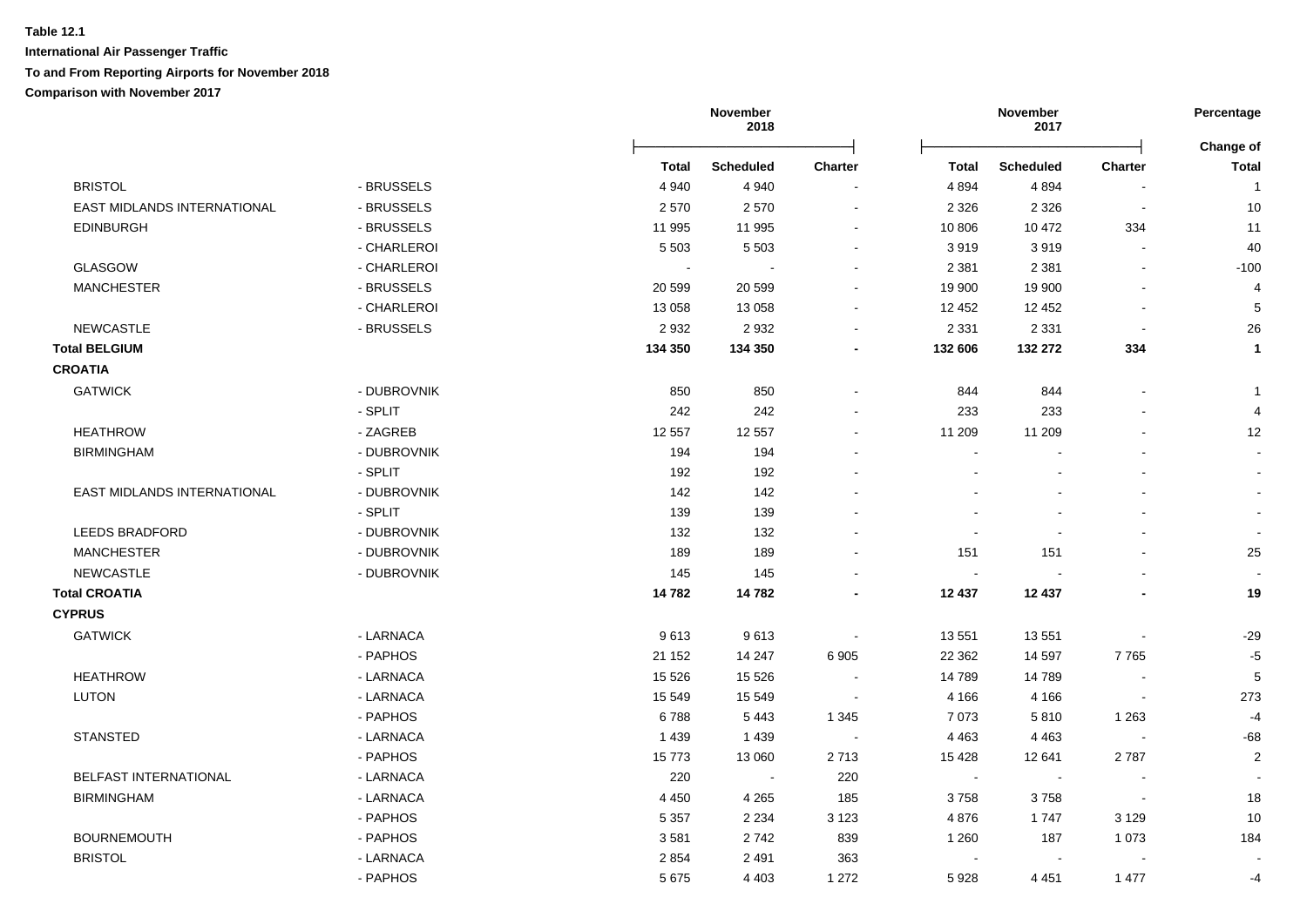|                             |                     | November<br>2018 |                  |                | November<br>2017 |                  |         |                         |
|-----------------------------|---------------------|------------------|------------------|----------------|------------------|------------------|---------|-------------------------|
|                             |                     | Total            | <b>Scheduled</b> | Charter        | Total            | <b>Scheduled</b> | Charter | Change of<br>Total      |
| <b>CARDIFF WALES</b>        | - PAPHOS            | 1 0 8 0          | $\blacksquare$   | 1 0 8 0        | 1 2 4 5          | $\blacksquare$   | 1 2 4 5 | $-13$                   |
| DONCASTER SHEFFIELD         | - PAPHOS            | 1 1 0 4          | $\blacksquare$   | 1 1 0 4        | 1 2 7 9          | $\blacksquare$   | 1 2 7 9 | $-14$                   |
| EAST MIDLANDS INTERNATIONAL | - LARNACA           | 480              | 480              | $\blacksquare$ | 505              | 505              |         | $-5$                    |
|                             | - PAPHOS            | 2 2 7 7          | 1 3 9 5          | 882            | 2 9 64           | 1712             | 1 2 5 2 | $-23$                   |
| <b>EDINBURGH</b>            | - LARNACA           | 409              | 217              | 192            | $\sim$           |                  |         |                         |
|                             | - PAPHOS            | 4 4 2 7          | 3646             | 781            | 5 3 3 1          | 4 0 3 7          | 1 2 9 4 | $-17$                   |
| <b>EXETER</b>               | - PAPHOS            | 1 2 3 9          | $\sim$           | 1 2 3 9        | 1 2 5 2          | $\blacksquare$   | 1 2 5 2 | $-1$                    |
| <b>GLASGOW</b>              | - LARNACA           | 423              | 423              |                | 478              | 478              |         | $-12$                   |
|                             | - PAPHOS            | 2700             | 1 4 0 5          | 1 2 9 5        | 3 2 7 1          | 1796             | 1 4 7 5 | $-17$                   |
| <b>LEEDS BRADFORD</b>       | - LARNACA           | 694              | 694              |                | 518              | 518              |         | 34                      |
|                             | - PAPHOS            | 2574             | 2 3 8 9          | 185            | 1 4 9 5          | 1495             |         | 72                      |
| LIVERPOOL (JOHN LENNON)     | - LARNACA           | 2 5 6 2          | 2 5 6 2          |                | 2 5 7 3          | 2573             |         | $\sim$                  |
|                             | - PAPHOS            | 2 4 0 9          | 2 4 0 9          |                | $\sim$           |                  |         |                         |
| <b>MANCHESTER</b>           | - LARNACA           | 1 370            | 1 1 8 2          | 188            | 2 1 5 1          | 2 1 5 1          |         | $-36$                   |
|                             | - PAPHOS            | 21 460           | 15512            | 5948           | 21 997           | 15 660           | 6337    | $-2$                    |
| <b>NEWCASTLE</b>            | - LARNACA           | 430              | 430              |                | 492              | 492              |         | $-13$                   |
|                             | - PAPHOS            | 3795             | 3795             |                | 4 180            | 4 1 8 0          |         | $-9$                    |
| <b>Total CYPRUS</b>         |                     | 157 410          | 127 551          | 29859          | 147 385          | 115 757          | 31 628  | $\overline{7}$          |
| <b>DENMARK</b>              |                     |                  |                  |                |                  |                  |         |                         |
| <b>GATWICK</b>              | - AALBORG           |                  |                  |                | 2 9 8 2          | 2982             |         | $-100$                  |
|                             | - AARHUS (TIRSTRUP) | 1 5 4 7          | 1547             |                | $\sim$           |                  |         |                         |
|                             | - COPENHAGEN        | 68 069           | 68 069           |                | 72 407           | 72 173           | 234     | -6                      |
| <b>HEATHROW</b>             | - BILLUND           | 8979             | 8979             |                | 9624             | 9624             |         | $\mathbf{-7}$           |
|                             | - COPENHAGEN        | 85 540           | 85 540           |                | 81 677           | 81 677           |         | $\sqrt{5}$              |
| <b>LONDON CITY</b>          | - BILLUND           | 1894             | 1894             |                | 2 0 2 3          | 2 0 2 3          |         | -6                      |
| LUTON                       | - COPENHAGEN        | 10 409           | 10 409           |                | 10 129           | 10 129           |         | 3                       |
| <b>STANSTED</b>             | - AALBORG           | 4757             | 4757             |                | 4 6 8 6          | 4686             |         | $\overline{2}$          |
|                             | - AARHUS (TIRSTRUP) | 7 4 4 0          | 7440             |                | 7 2 6 4          | 7 2 6 4          |         | $\overline{2}$          |
|                             | - BILLUND           | 18 500           | 18 297           | 203            | 18 5 28          | 18 5 28          |         |                         |
|                             | - COPENHAGEN        | 26 887           | 26 887           |                | 25 378           | 25 378           |         | 6                       |
| ABERDEEN                    | - COPENHAGEN        | 2 1 0 4          | 2 1 0 4          | $\sim$         | 2 0 8 5          | 2 0 8 5          |         | $\overline{\mathbf{1}}$ |
|                             | - ESBJERG           | 986              | 986              |                | 755              | 755              |         | 31                      |
| <b>BIRMINGHAM</b>           | - COPENHAGEN        | 7 0 3 3          | 7 0 3 3          | $\blacksquare$ | 7494             | 7 4 9 4          |         | $\textbf{-6}$           |
| <b>BRISTOL</b>              | - COPENHAGEN        | 2629             | 2629             | $\blacksquare$ | 2 3 2 0          | 2 3 2 0          |         | 13                      |
| <b>CARDIFF WALES</b>        | - AARHUS (TIRSTRUP) | 41               | $\blacksquare$   | 41             |                  |                  |         |                         |
|                             |                     |                  |                  |                |                  |                  |         |                         |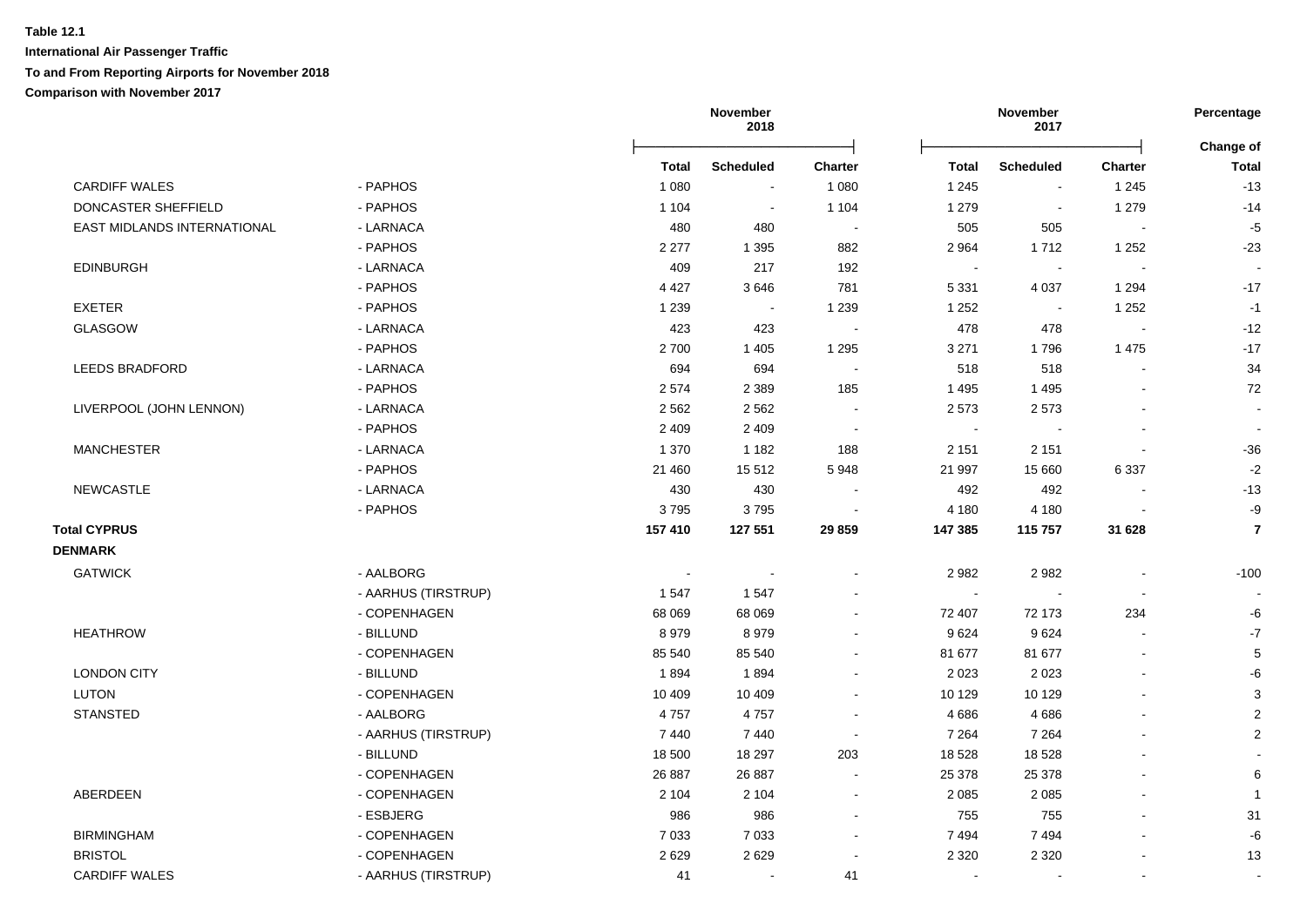|                             |                             | November<br>2018 |                  |                | November<br>2017 |                  | Percentage     |                           |
|-----------------------------|-----------------------------|------------------|------------------|----------------|------------------|------------------|----------------|---------------------------|
|                             |                             | <b>Total</b>     | <b>Scheduled</b> | Charter        | <b>Total</b>     | <b>Scheduled</b> | <b>Charter</b> | Change of<br><b>Total</b> |
| <b>EDINBURGH</b>            | - COPENHAGEN                | 15 2 22          | 15 2 22          | $\blacksquare$ | 15 648           | 15 648           |                | $-3$                      |
| <b>LEEDS BRADFORD</b>       | - COPENHAGEN                | 186              | 186              | $\blacksquare$ | $\blacksquare$   |                  |                |                           |
| <b>MANCHESTER</b>           | - BILLUND                   | 1918             | 1918             | $\sim$         | 2 6 3 2          | 2632             | $\sim$         | $-27$                     |
|                             | - COPENHAGEN                | 27 600           | 27 600           | $\blacksquare$ | 27 747           | 27 589           | 158            | $-1$                      |
| NEWCASTLE                   | - COPENHAGEN                | 187              | 187              | $\sim$         | $\blacksquare$   |                  | $\sim$         | $\overline{\phantom{a}}$  |
| <b>Total DENMARK</b>        |                             | 291 928          | 291 684          | 244            | 293 379          | 292 987          | 392            | $\blacksquare$            |
| <b>FINLAND</b>              |                             |                  |                  |                |                  |                  |                |                           |
| <b>GATWICK</b>              | - HELSINKI                  | 18 2 29          | 18 2 29          | $\sim$         | 19 057           | 19 057           | $\sim$         | $-4$                      |
|                             | - IVALO                     | 638              |                  | 638            | 540              | $\blacksquare$   | 540            | 18                        |
|                             | - KITTILA                   | 608              | 345              | 263            | 712              | $\blacksquare$   | 712            | $-15$                     |
|                             | - ROVANIEMI                 | 5 5 9 5          | 5 4 3 6          | 159            | 3636             | 3 4 5 9          | 177            | 54                        |
| <b>HEATHROW</b>             | - HELSINKI                  | 55 033           | 55 033           | $\sim$         | 50 962           | 50 962           |                | 8                         |
| BELFAST INTERNATIONAL       | - IVALO                     | 180              |                  | 180            | $\sim$           |                  |                |                           |
| <b>BIRMINGHAM</b>           | - IVALO                     | 486              |                  | 486            | 175              | $\blacksquare$   | 175            | 178                       |
| <b>BRISTOL</b>              | - ENONTEKIO                 |                  |                  | $\sim$         | 369              | $\sim$           | 369            | $-100$                    |
|                             | - IVALO                     | 167              |                  | 167            | 192              | $\sim$           | 192            | $-13$                     |
|                             | - KITTILA                   | 535              |                  | 535            | 182              | $\sim$           | 182            | 194                       |
| EAST MIDLANDS INTERNATIONAL | - KITTILA                   | 220              | 220              | $\sim$         | 274              | 274              | $\blacksquare$ | $-20$                     |
| <b>EDINBURGH</b>            | - HELSINKI                  | 1614             | 1614             | $\blacksquare$ | 1895             | 1895             |                | $-15$                     |
| <b>EXETER</b>               | - IVALO                     | 180              | $\sim$           | 180            | $\sim$           |                  |                | $\sim$                    |
| <b>HUMBERSIDE</b>           | - ENONTEKIO                 | 162              | $\sim$           | 162            | $\sim$           |                  |                | $\sim$                    |
| <b>MANCHESTER</b>           | - HELSINKI                  | 10 991           | 10 991           | $\sim$         | 9 4 9 5          | 9495             | $\blacksquare$ | 16                        |
|                             | - IVALO                     | 177              | $\sim$           | 177            | 188              | $\blacksquare$   | 188            | $\mbox{-}6$               |
|                             | - KITTILA                   | 974              | 412              | 562            | 657              | $\blacksquare$   | 657            | 48                        |
| NEWCASTLE                   | - KITTILA                   | 106              | 106              |                | $\sim$           |                  |                | $\sim$                    |
| <b>Total FINLAND</b>        |                             | 95 895           | 92 386           | 3 5 0 9        | 88 334           | 85 142           | 3 1 9 2        | 9                         |
| <b>FRANCE</b>               |                             |                  |                  |                |                  |                  |                |                           |
| <b>GATWICK</b>              | - BORDEAUX                  | 16890            | 16890            | $\blacksquare$ | 15 559           | 15 559           |                | 9                         |
|                             | - LYON                      | 16 214           | 16 214           |                | 15 3 39          | 15 3 39          |                | 6                         |
|                             | - MARSEILLE                 | 5 5 5 9          | 5 5 5 9          |                | 5 3 1 3          | 5313             |                | $\,$ 5 $\,$               |
|                             | - MONTPELLIER               | 5964             | 5964             |                | 6 1 6 7          | 6 1 6 7          |                | $-3$                      |
|                             | - NANTES                    | 10 033           | 10 033           |                | 10 10 2          | 10 10 2          |                | $-1$                      |
|                             | - NICE                      | 33 312           | 33 312           | $\blacksquare$ | 32 371           | 32 371           | $\blacksquare$ | $\mathbf{3}$              |
|                             | - PARIS (CHARLES DE GAULLE) | 40799            | 40799            |                | 34 288           | 34 136           | 152            | 19                        |
|                             | - RENNES                    | $\sim$           |                  | $\blacksquare$ | 1566             | 1566             | $\sim$         | $-100$                    |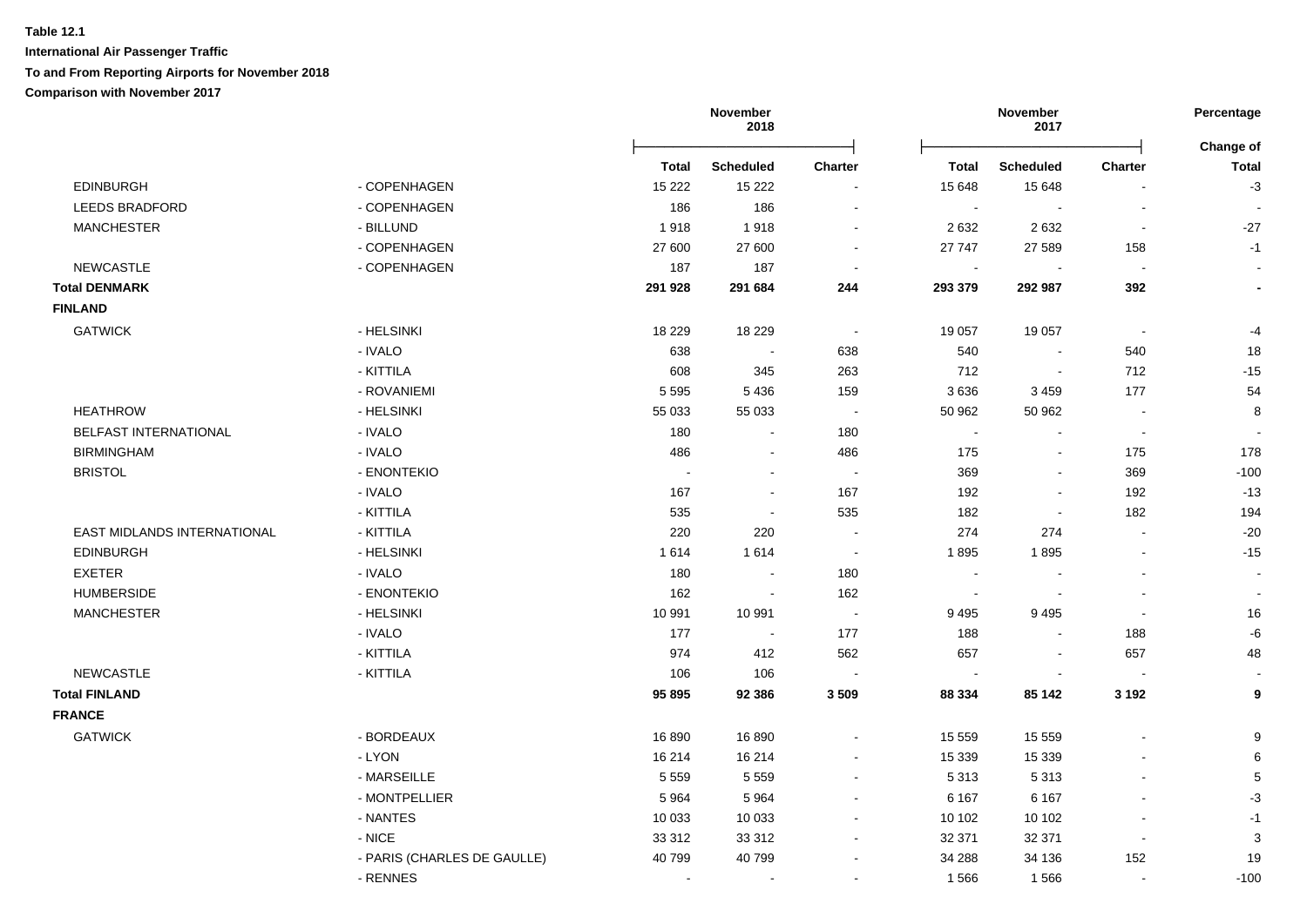**International Air Passenger Traffic**

### **To and From Reporting Airports for November 2018**

|                    |                             |                | November<br>2018 |                |                | November<br>2017 |                | Percentage<br><b>Change of</b> |
|--------------------|-----------------------------|----------------|------------------|----------------|----------------|------------------|----------------|--------------------------------|
|                    |                             | <b>Total</b>   | <b>Scheduled</b> | <b>Charter</b> | <b>Total</b>   | <b>Scheduled</b> | Charter        | <b>Total</b>                   |
|                    | - TOULOUSE (BLAGNAC)        | 14 139         | 14 139           |                | 14 801         | 14 801           |                | $-4$                           |
| <b>HEATHROW</b>    | - LYON                      | 19 950         | 19 950           | $\sim$         | 19792          | 19792            | $\sim$         | $\overline{1}$                 |
|                    | - MARSEILLE                 | 19547          | 19547            | $\sim$         | 17 105         | 17 105           |                | 14                             |
|                    | $-$ NICE                    | 31 046         | 31 046           |                | 31 772         | 31 772           |                | $-2$                           |
|                    | - PARIS (CHARLES DE GAULLE) | 101 870        | 101 870          | $\sim$         | 105 120        | 105 120          |                | $-3$                           |
|                    | - TOULOUSE (BLAGNAC)        | 18 399         | 18 399           |                | 17 343         | 17 343           |                | $\,6\,$                        |
| <b>LONDON CITY</b> | $\hbox{-}\mathsf{LILLE}$    | $\sim$         |                  |                | 75             |                  | 75             | $-100$                         |
|                    | $-$ NICE                    | 480            | 480              |                | 619            | 619              |                | $-22$                          |
|                    | - PARIS (ORLY)              | 7 3 5 9        | 7 3 5 9          |                | 7 0 9 8        | 7 0 9 8          |                | $\overline{4}$                 |
| LUTON              | - BEZIERS                   | 2651           | 2651             | $\sim$         | 2 9 8 7        | 2987             |                | $-11$                          |
|                    | - BORDEAUX                  | 3632           | 3632             | $\sim$         | 2 5 4 3        | 2543             |                | $43\,$                         |
|                    | $-LYON$                     | 5 9 6 0        | 5843             | 117            | 5 2 8 0        | 5 2 8 0          |                | 13                             |
|                    | - MARSEILLE                 | 2 3 3 5        | 2 3 3 5          | $\sim$         | 3 9 8 4        | 3984             |                | $-41$                          |
|                    | - NANTES                    | 2 3 7 1        | 2 3 7 1          | $\sim$         | 4 1 1 6        | 4 1 1 6          |                | $-42$                          |
|                    | $\text{-}\mathsf{NICE}$     | 4 3 9 9        | 4 3 9 9          |                | 4 4 3 8        | 4 4 2 9          | 9              | $-1$                           |
|                    | - NIMES                     | $\blacksquare$ |                  |                | 2703           | 2703             |                | $-100$                         |
|                    | - PARIS (CHARLES DE GAULLE) | 22 958         | 22 958           |                | 22 9 26        | 22 9 26          |                | $\sim$                         |
|                    | - PARIS (LE BOURGET)        | $\sim$         | $\sim$           | $\sim$         | 2              |                  | $\overline{2}$ | $-100$                         |
|                    | - TOULOUSE (BLAGNAC)        | 2 1 0 9        | 2 1 0 9          | $\sim$         | 2 2 5 3        | 2 2 5 3          |                | $-6$                           |
| SOUTHEND           | - CAEN                      | 1 2 9 1        | 1 2 9 1          |                | $\sim$         |                  |                | $\sim$                         |
|                    | - LYON                      | 2 3 6 5        | 2 3 6 5          |                | 515            | 515              |                | 359                            |
|                    | - PARIS (CHARLES DE GAULLE) | 3 2 5 7        | 3 2 5 7          |                | 2 0 2 1        | 2 0 2 1          |                | 61                             |
|                    | - RENNES                    | 3 3 4 9        | 3 3 4 9          |                | 3 1 2 1        | 3 1 2 1          |                | $\overline{7}$                 |
| <b>STANSTED</b>    | - AJACCIO                   | 533            | 533              |                |                |                  |                |                                |
|                    | - BASTIA                    | 545            | 545              |                | $\sim$         |                  |                | $\sim$                         |
|                    | - BERGERAC                  | 4531           | 4531             | $\sim$         | 4 4 4 4        | 4 4 4 4          |                | $\overline{2}$                 |
|                    | - BIARRITZ                  | 4 3 4 4        | 4 3 4 4          | $\sim$         | 4 4 1 4        | 4414             |                | $-2$                           |
|                    | - BORDEAUX                  | 7 2 7 1        | 7 2 7 1          | $\sim$         | 7 2 2 8        | 7 2 2 8          |                | $\mathbf{1}$                   |
|                    | - BREST                     | 193            | 193              |                | $\sim$         |                  |                |                                |
|                    | - CARCASSONNE               | 4 1 9 3        | 4 1 9 3          |                | 4 3 9 8        | 4 3 9 8          |                | $-5$                           |
|                    | - DINARD                    | 3944           | 3944             |                | 3 9 6 7        | 3 9 6 7          |                | $-1$                           |
|                    | - LA ROCHELLE               | 2881           | 2881             | $\sim$         | 2 6 2 0        | 2620             |                | $10\,$                         |
|                    | - LIMOGES                   | 5801           | 5801             | $\sim$         | 5863           | 5863             |                | $-1$                           |
|                    | - LYON                      | 393            | $\sim$           | 393            | $\blacksquare$ |                  |                | $\blacksquare$                 |
|                    | - MARSEILLE                 | 9742           | 9742             | $\sim$         | 9545           | 9545             |                | $\overline{2}$                 |
|                    |                             |                |                  |                |                |                  |                |                                |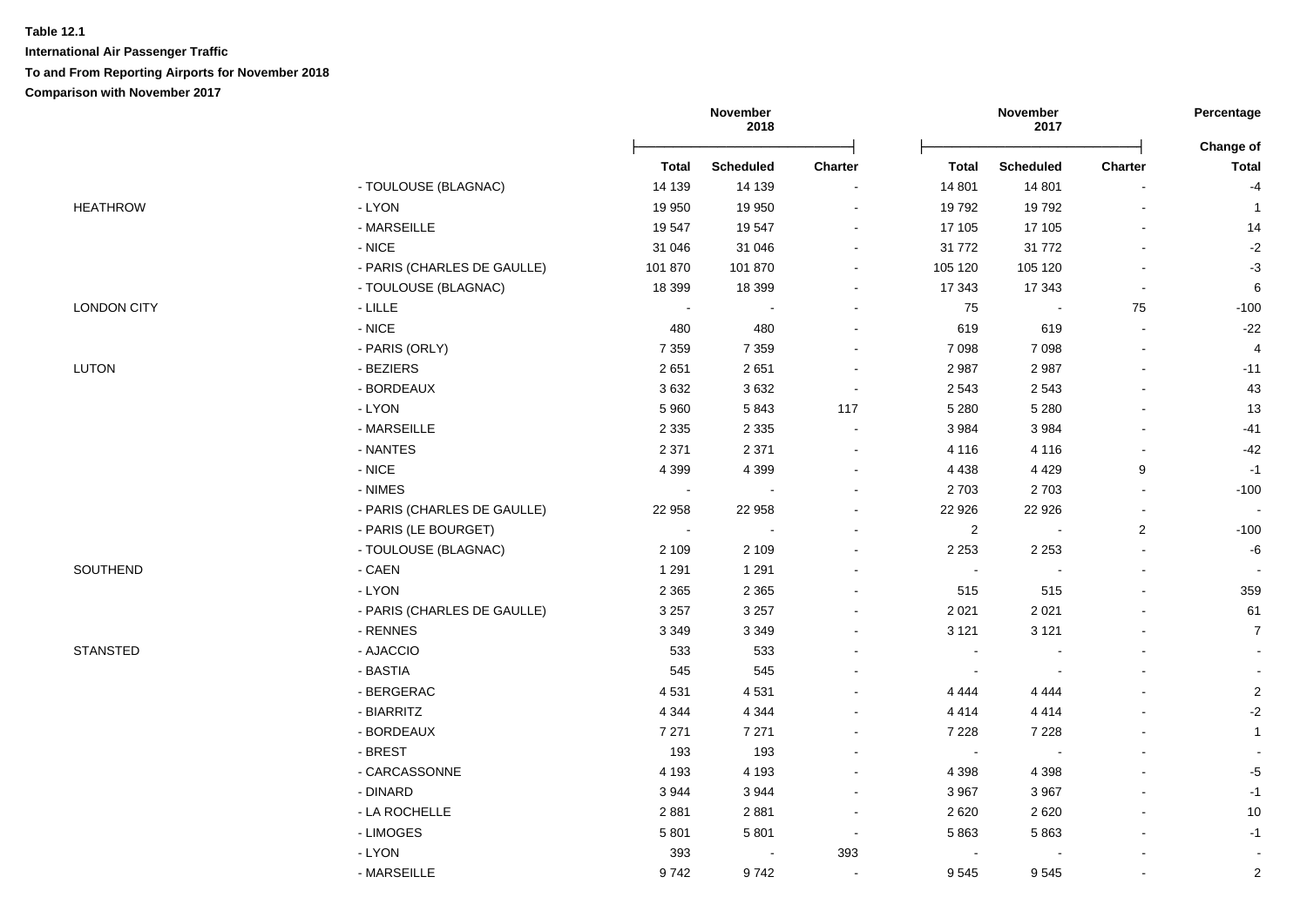**International Air Passenger Traffic To and From Reporting Airports for November 2018**

**Comparison with November 2017**

|                                    |                                |                          | November<br>2018         |                          |                | November<br>2017 |                          | Percentage               |
|------------------------------------|--------------------------------|--------------------------|--------------------------|--------------------------|----------------|------------------|--------------------------|--------------------------|
|                                    |                                | <b>Total</b>             | <b>Scheduled</b>         | <b>Charter</b>           | Total          | <b>Scheduled</b> | <b>Charter</b>           | Change of<br>Total       |
|                                    | - NANTES                       | 5 4 7 2                  | 5472                     |                          | $\sim$         | $\sim$           |                          |                          |
|                                    | - NICE                         | 11 4 15                  | 11 4 15                  | $\blacksquare$           | 10 694         | 10 694           |                          | $\overline{7}$           |
|                                    | - NIMES                        | 2912                     | 2912                     | $\blacksquare$           | $\blacksquare$ | $\blacksquare$   |                          | $\overline{\phantom{a}}$ |
|                                    | - POITIERS                     | 3 1 2 5                  | 3 1 2 5                  |                          | 3 1 4 8        | 3 1 4 8          |                          | $-1$                     |
|                                    | - TARBES-LOURDES INTERNATIONAL | 2417                     | 2417                     |                          | 2 4 5 8        | 2 4 5 8          |                          | $-2$                     |
|                                    | - TOULOUSE (BLAGNAC)           | 16 118                   | 16 118                   |                          | 16 322         | 16 322           |                          | $-1$                     |
|                                    | - TOURS                        | 3 1 5 2                  | 3 1 5 2                  |                          | 2799           | 2799             |                          | 13                       |
| ABERDEEN                           | - PARIS (CHARLES DE GAULLE)    | 7316                     | 7316                     | $\overline{\phantom{a}}$ | 8 3 2 0        | 8 3 2 0          |                          | $-12$                    |
| BELFAST INTERNATIONAL              | - PARIS (CHARLES DE GAULLE)    | 5 3 0 6                  | 5 3 0 6                  | $\sim$                   | 4 8 0 4        | 4 8 0 4          |                          | $10$                     |
| <b>BIRMINGHAM</b>                  | - LYON                         | 3 2 9 1                  | 2951                     | 340                      | 2 8 0 3        | 2803             | $\overline{a}$           | 17                       |
|                                    | - PARIS (CHARLES DE GAULLE)    | 34 998                   | 34 998                   |                          | 35 383         | 35 296           | 87                       | $-1$                     |
|                                    | - RENNES                       | 67                       | 67                       |                          |                |                  |                          |                          |
|                                    | - TOULOUSE (BLAGNAC)           | $\overline{\phantom{a}}$ | $\sim$                   |                          | 1 4 9 8        | 1 4 9 8          |                          | $-100$                   |
| <b>BRISTOL</b>                     | - BORDEAUX                     | 2 4 6 9                  | 2 4 6 9                  |                          | 2 1 4 6        | 2 1 4 6          |                          | 15                       |
|                                    | - LIMOGES                      | 2 2 0 1                  | 2 2 0 1                  |                          | $\sim$         |                  |                          |                          |
|                                    | $-$ NICE                       | 2 0 4 1                  | 2 0 4 1                  |                          | 1 3 0 5        | 1 3 0 5          |                          | 56                       |
|                                    | - PARIS (CHARLES DE GAULLE)    | 13 069                   | 13 069                   |                          | 12 570         | 12 570           | L,                       | $\overline{4}$           |
|                                    | - TOULOUSE (BLAGNAC)           | 5943                     | 5943                     |                          | 7 3 0 7        | 5 3 8 4          | 1923                     | $-19$                    |
| <b>CARDIFF WALES</b>               | - NICE                         | $\overline{\phantom{a}}$ | $\sim$                   |                          | 11             | $\sim$           | 11                       | $-100$                   |
|                                    | - PARIS (CHARLES DE GAULLE)    | 4620                     | 4620                     |                          | 5 6 9 8        | 5 5 6 4          | 134                      | $-19$                    |
| DONCASTER SHEFFIELD                | - PARIS (CHARLES DE GAULLE)    | 1 3 1 6                  | 1 3 1 6                  |                          | 3 1 2 5        | 3 1 2 5          |                          | $-58$                    |
| <b>EAST MIDLANDS INTERNATIONAL</b> | - LIMOGES                      | 3 1 1 9                  | 3 1 1 9                  |                          | 2743           | 2743             | $\blacksquare$           | 14                       |
| <b>EDINBURGH</b>                   | - BORDEAUX                     | 173                      | 173                      |                          | $\sim$         |                  | $\overline{\phantom{a}}$ |                          |
|                                    | - CARCASSONNE                  | $\sim$                   | $\sim$                   |                          | 1816           | 1816             | $\overline{a}$           | $-100$                   |
|                                    | - LYON(BRON)                   | $\sim$                   | $\overline{\phantom{a}}$ |                          | 69             |                  | 69                       | $-100$                   |
|                                    | - MARSEILLE                    | 3012                     | 3012                     |                          | 2915           | 2915             |                          | 3                        |
|                                    | - NANTES                       | 2922                     | 2922                     |                          | 2 4 7 7        | 2 4 7 7          | $\blacksquare$           | 18                       |
|                                    | - PARIS (CHARLES DE GAULLE)    | 33 173                   | 33 173                   |                          | 28 960         | 28 960           |                          | 15                       |
|                                    | - PARIS (ORLY)                 | 639                      | 639                      | ÷                        | 3 3 2 5        | 3 3 2 5          | L.                       | $-81$                    |
|                                    | - TOULOUSE (BLAGNAC)           | 2 3 2 8                  | 2 3 2 8                  |                          | 2672           | 2672             | $\blacksquare$           | $-13$                    |
| EXETER                             | - PARIS (CHARLES DE GAULLE)    | 5 2 0 1                  | 5 2 0 1                  |                          | 3729           | 3699             | 30                       | 39                       |
| <b>GLASGOW</b>                     | - PARIS (CHARLES DE GAULLE)    | 9 0 4 9                  | 9 0 4 9                  | $\blacksquare$           | 10 085         | 9 1 1 7          | 968                      | $-10$                    |
| <b>GUERNSEY</b>                    | - DINARD                       | 148                      | 148                      | $\blacksquare$           | 285            | 285              | L.                       | $-48$                    |
| <b>LEEDS BRADFORD</b>              | - NICE                         | 199                      | 199                      |                          |                |                  |                          | $\blacksquare$           |
|                                    | - PARIS (CHARLES DE GAULLE)    | 4578                     | 4578                     |                          | 3956           | 3956             | $\mathbf{r}$             | 16                       |
|                                    |                                |                          |                          |                          |                |                  |                          |                          |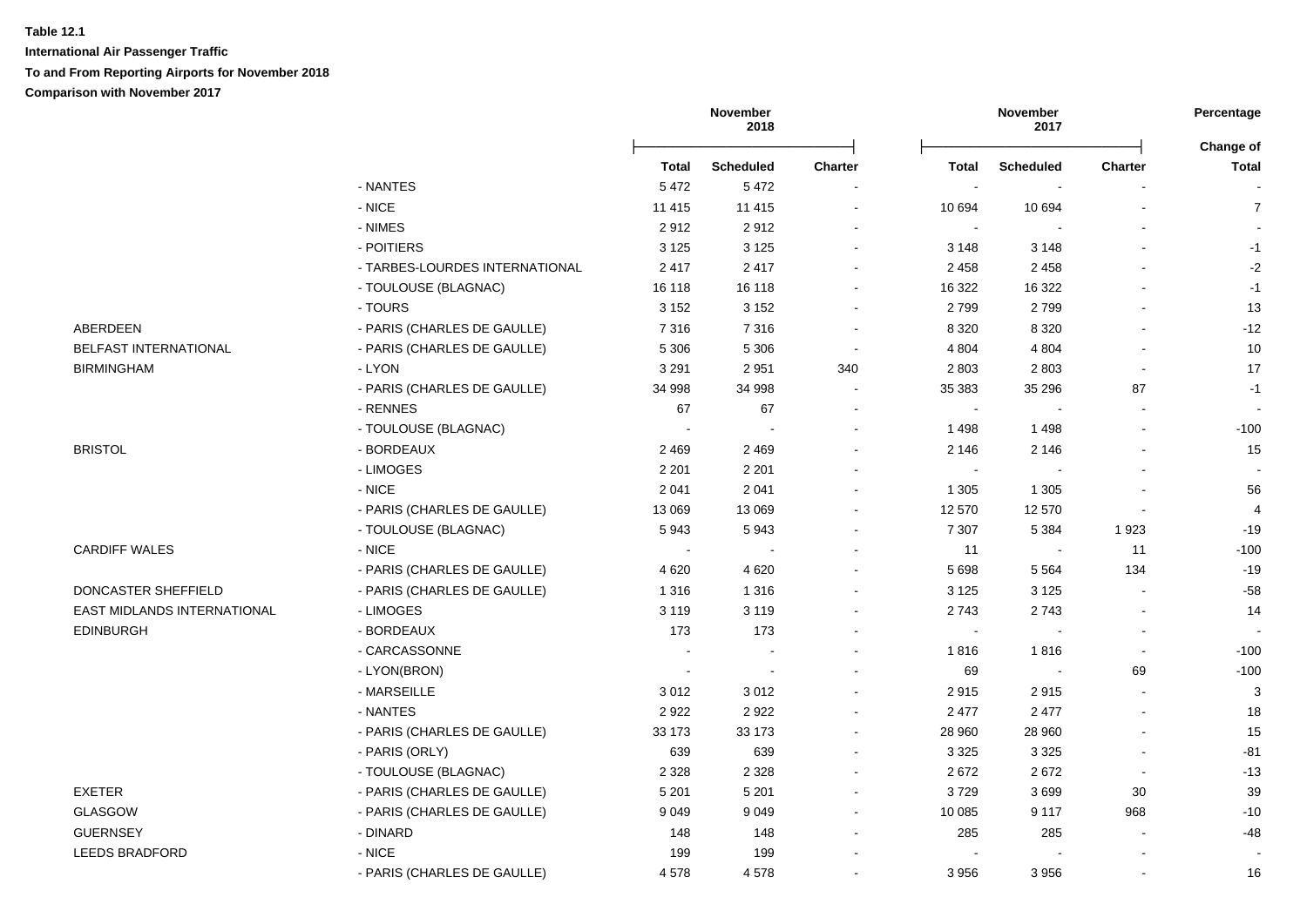**International Air Passenger Traffic**

# **To and From Reporting Airports for November 2018**

|                         |                             | November<br>2018 |                  |                          | November<br>2017 |                          | Percentage<br>Change of |                 |
|-------------------------|-----------------------------|------------------|------------------|--------------------------|------------------|--------------------------|-------------------------|-----------------|
|                         |                             | <b>Total</b>     | <b>Scheduled</b> | <b>Charter</b>           | <b>Total</b>     | <b>Scheduled</b>         | <b>Charter</b>          | <b>Total</b>    |
| LIVERPOOL (JOHN LENNON) | - LYON                      | $\sim$           |                  |                          | 484              | $\overline{\phantom{a}}$ | 484                     | $-100$          |
|                         | $-$ NICE                    | 3 3 3 9          | 3 3 3 9          | $\sim$                   | 2679             | 2679                     |                         | 25              |
|                         | - PARIS (CHARLES DE GAULLE) | 5 2 2 6          | 4949             | 277                      | 4 8 7 7          | 4877                     | $\overline{a}$          | $\overline{7}$  |
|                         | - TOULOUSE (BLAGNAC)        | 2 2 1 1          | 2 2 1 1          |                          | $\sim$           |                          | $\blacksquare$          |                 |
| <b>MANCHESTER</b>       | - BORDEAUX                  | 2 3 4 7          | 2 3 4 7          |                          | $\sim$           |                          |                         |                 |
|                         | - CARCASSONNE               | 3 0 6 6          | 3 0 6 6          | $\blacksquare$           | 2712             | 2712                     |                         | 13              |
|                         | - LIMOGES                   | 3 1 5 7          | 3 1 5 7          | $\sim$                   | 3 1 2 7          | 3 1 2 7                  | $\sim$                  | $\overline{1}$  |
|                         | - LYON                      | 2702             | 1731             | 971                      | 3 4 4 9          | 2656                     | 793                     | $-22$           |
|                         | $-$ NICE                    | $\blacksquare$   | $\sim$           | $\sim$                   | 399              | $\sim$                   | 399                     | $-100$          |
|                         | - PARIS (CHARLES DE GAULLE) | 54 666           | 54 416           | 250                      | 51 859           | 51859                    | $\sim$                  | $5\phantom{.0}$ |
|                         | - TOULOUSE (BLAGNAC)        | 1 2 4 0          | 1 2 4 0          | $\blacksquare$           | 2815             | 2815                     | $\blacksquare$          | $-56$           |
| <b>NEWCASTLE</b>        | - PARIS (CHARLES DE GAULLE) | 12 8 89          | 12 8 8 9         | $\sim$                   | 11 537           | 11 537                   | L.                      | 12              |
| SOUTHAMPTON             | - BERGERAC                  | 1864             | 1864             | $\sim$                   | 1 4 7 4          | 1474                     | $\mathbf{r}$            | 26              |
|                         | - NANTES                    | $\sim$           | $\sim$           | $\blacksquare$           | 1720             | 1720                     | $\blacksquare$          | $-100$          |
|                         | - PARIS (CHARLES DE GAULLE) | 5967             | 5967             | $\blacksquare$           | 5 9 8 9          | 5989                     | $\blacksquare$          |                 |
| <b>Total FRANCE</b>     |                             | 733 072          | 730 724          | 2 3 4 8                  | 710 342          | 705 206                  | 5 1 3 6                 | $\mathbf{3}$    |
| <b>GERMANY</b>          |                             |                  |                  |                          |                  |                          |                         |                 |
| <b>GATWICK</b>          | - BERLIN (SCHONEFELD)       | 14 273           | 14 273           | $\sim$                   | 38 118           | 38 118                   |                         | -63             |
|                         | - BERLIN (TEGEL)            | 22 124           | 22 1 24          |                          | $\blacksquare$   |                          |                         | $\sim$          |
|                         | - COLOGNE BONN              | 2 4 9 7          | 2 4 9 7          | $\overline{\phantom{a}}$ |                  |                          |                         |                 |
|                         | - FRANKFURT MAIN            | 189              | $\sim$           | 189                      |                  |                          |                         |                 |
|                         | - HAMBURG                   | 13889            | 13889            |                          | 12 907           | 12 907                   |                         | 8               |
|                         | - MUNICH                    | 19 102           | 19 102           | $\blacksquare$           | 20 504           | 20 504                   | $\blacksquare$          | $-7$            |
|                         | - NUREMBERG                 | 2 2 7 2          | 2 2 7 2          | $\blacksquare$           | 169              | 169                      | $\blacksquare$          | 1244            |
|                         | - STUTTGART                 | 10847            | 10 847           | $\sim$                   | 10 554           | 10 554                   | $\sim$                  | $\mathbf{3}$    |
| <b>HEATHROW</b>         | - BERLIN (TEGEL)            | 68 016           | 68 016           | $\blacksquare$           | 69 263           | 69 188                   | 75                      | $-2$            |
|                         | - COLOGNE BONN              | 14 004           | 14 004           | $\sim$                   | 15 15 1          | 15 0 79                  | 72                      | $-8$            |
|                         | - DUSSELDORF                | 64 324           | 64 324           | $\blacksquare$           | 61 457           | 61 457                   | $\mathbf{r}$            | $\,$ 5 $\,$     |
|                         | - FRANKFURT MAIN            | 115 693          | 115 693          | ä,                       | 108 196          | 108 196                  | ä,                      | $\overline{7}$  |
|                         | - HAMBURG                   | 50 180           | 50 180           | $\blacksquare$           | 48 688           | 48 688                   | $\mathbf{r}$            | $\mathbf{3}$    |
|                         | - HANOVER                   | 17 525           | 17 525           | $\blacksquare$           | 16766            | 16 766                   | $\blacksquare$          | $5\phantom{.0}$ |
|                         | - MUNICH                    | 95 723           | 95 723           | $\blacksquare$           | 87 123           | 87 123                   |                         | 10              |
|                         | - STUTTGART                 | 26 643           | 26 643           | ۰                        | 22 401           | 22 401                   | $\overline{a}$          | 19              |
| <b>LONDON CITY</b>      | - BERLIN (TEGEL)            | 10769            | 10769            |                          | 10 562           | 10 562                   |                         | 2               |
|                         | - DUSSELDORF                | 14 5 27          | 14 5 27          |                          | 15 184           | 15 184                   |                         | $-4$            |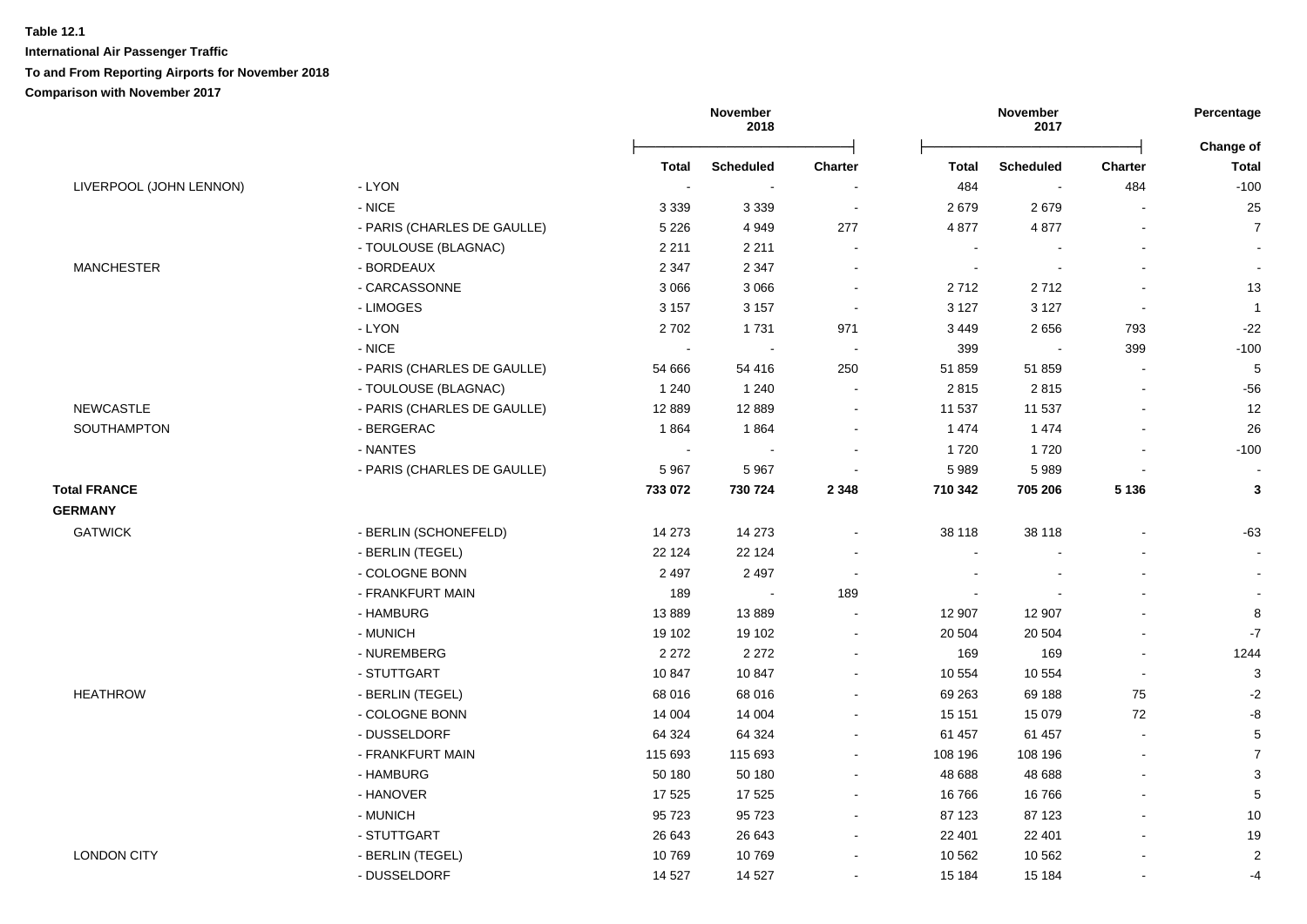## **Table 12.1 International Air Passenger Traffic To and From Reporting Airports for November 2018**

|                       |                         |                          | November<br>2018           |                                     |                          | November<br>2017           |                | Percentage                     |
|-----------------------|-------------------------|--------------------------|----------------------------|-------------------------------------|--------------------------|----------------------------|----------------|--------------------------------|
|                       |                         |                          |                            |                                     |                          |                            |                | Change of                      |
|                       | - FRANKFURT MAIN        | <b>Total</b><br>23 080   | <b>Scheduled</b><br>23 080 | Charter<br>$\overline{\phantom{a}}$ | <b>Total</b><br>22 690   | <b>Scheduled</b><br>22 690 | Charter        | <b>Total</b><br>$\overline{2}$ |
| <b>LUTON</b>          | - BERLIN (SCHONEFELD)   | 12 995                   | 12 995                     | $\blacksquare$                      | 14 511                   | 14 511                     | $\overline{a}$ | $-10$                          |
|                       | - COLOGNE BONN          | 346                      | 346                        | $\blacksquare$                      | 128                      | $\sim$                     | 128            | 170                            |
|                       | - DORTMUND              | 9 2 0 3                  | 9 2 0 3                    | $\blacksquare$                      | 8 2 2 6                  | 8 2 2 6                    | $\blacksquare$ | 12                             |
|                       | - FRANKFURT MAIN        | $\overline{\phantom{a}}$ | $\overline{\phantom{a}}$   |                                     | 15                       | $\blacksquare$             | 15             | $-100$                         |
|                       | - HAMBURG               | $\sim$                   | $\sim$                     |                                     | 5 0 7 7                  | 5 0 7 7                    | $\sim$         | $-100$                         |
|                       | - MUNICH                | 3 4 2 0                  | 3 4 2 0                    |                                     | 3938                     | 3936                       | $\overline{2}$ | $-13$                          |
| SOUTHEND              | - COLOGNE BONN          | 2 0 5 5                  | 2 0 5 5                    |                                     | 1962                     | 1962                       |                | $\,$ 5 $\,$                    |
|                       | - PADERBORN             |                          |                            |                                     |                          |                            |                |                                |
| <b>STANSTED</b>       | - BERLIN (SCHONEFELD)   | 175<br>39 0 72           | 175<br>39 0 72             |                                     | $\blacksquare$<br>34 613 | 34 613                     |                | 13                             |
|                       |                         | $\sim$                   |                            |                                     |                          |                            |                |                                |
|                       | - BERLIN (TEGEL)        |                          |                            |                                     | 553                      | 553                        |                | $-100$<br>$-19$                |
|                       | - BREMEN                | 13 063                   | 13 063                     | $\sim$                              | 16 101                   | 16 101                     |                |                                |
|                       | - COLOGNE BONN          | 33 948                   | 33 409                     | 539<br>$\sim$                       | 35 204                   | 35 204                     |                | $-4$                           |
|                       | - DORTMUND              | 9630                     | 9630                       |                                     | 9623                     | 9623                       |                |                                |
|                       | - FRANKFURT MAIN        | 17815                    | 17815                      | $\blacksquare$                      | 18 070                   | 18 070                     |                | $-1$                           |
|                       | - HAHN                  | 6656                     | 6656                       | $\blacksquare$                      | 8791                     | 8791                       |                | $-24$                          |
|                       | - HAMBURG               | 12749                    | 12749                      | $\blacksquare$                      | 11 2 20                  | 11 2 20                    |                | 14                             |
|                       | - HANOVER               | 5807                     | 5 8 0 7                    |                                     | 5 2 0 3                  | 5 2 0 3                    |                | 12                             |
|                       | - KARLSRUHE/BADEN BADEN | 9590                     | 9590                       |                                     | 10 977                   | 10 977                     |                | $-13$                          |
|                       | - LEIPZIG               | 3805                     | 3805                       |                                     | 3 9 8 9                  | 3989                       |                | $-5$                           |
|                       | - MEMMINGEN ALLGAU      | 6 2 3 6                  | 6 2 3 6                    | $\blacksquare$                      | 8 6 6 3                  | 8 6 6 3                    | $\blacksquare$ | $-28$                          |
|                       | - MUNICH                | 12 647                   | 12 647                     |                                     | 13 4 51                  | 13 161                     | 290            | $-6$                           |
|                       | - MUNSTER-OSNABRUCK     | $\sim$                   |                            |                                     | 146                      |                            | 146            | $-100$                         |
|                       | - NIEDERRHEIN           | 1 0 4 0                  | 1 0 4 0                    |                                     | 3 4 4 7                  | 3 4 4 7                    |                | $-70$                          |
|                       | - NUREMBERG             | 15 0 45                  | 15 045                     |                                     | 15 581                   | 15 5 81                    |                | $-3$                           |
|                       | - STUTTGART             | $\sim$                   | $\overline{\phantom{a}}$   |                                     | 5 8 0 0                  | 5 800                      |                | $-100$                         |
| ABERDEEN              | - FRANKFURT MAIN        | $\overline{\phantom{a}}$ | $\sim$                     | $\overline{a}$                      | 7 0 4 4                  | 7044                       |                | $-100$                         |
| BELFAST INTERNATIONAL | - BERLIN (SCHONEFELD)   | 2854                     | 2 8 5 4                    | $\blacksquare$                      | 2 4 5 9                  | 2 4 5 9                    |                | 16                             |
| <b>BIRMINGHAM</b>     | - BERLIN (SCHONEFELD)   | 176                      | 176                        | $\blacksquare$                      | $\sim$                   |                            | $\blacksquare$ | $\sim$                         |
|                       | - BERLIN (TEGEL)        | 4 2 8 1                  | 4 2 8 1                    | $\blacksquare$                      | 6 3 4 3                  | 6 3 4 3                    |                | $-33$                          |
|                       | - COLOGNE BONN          | 421                      | 164                        | 257                                 | $\sim$                   |                            | $\mathbf{r}$   |                                |
|                       | - DUSSELDORF            | 25 21 2                  | 25 21 2                    |                                     | 21 5 20                  | 21 5 20                    |                | 17                             |
|                       | - FRANKFURT MAIN        | 26 397                   | 26 397                     | $\blacksquare$                      | 24 0 21                  | 24 0 21                    |                | 10                             |
|                       | - HAMBURG               | 2949                     | 2949                       | $\blacksquare$                      | 2946                     | 2946                       |                |                                |
|                       | - HANOVER               | 2486                     | 2 4 8 6                    | $\blacksquare$                      | 3 1 7 9                  | 3 1 7 9                    |                | $-22$                          |
|                       |                         |                          |                            |                                     |                          |                            |                |                                |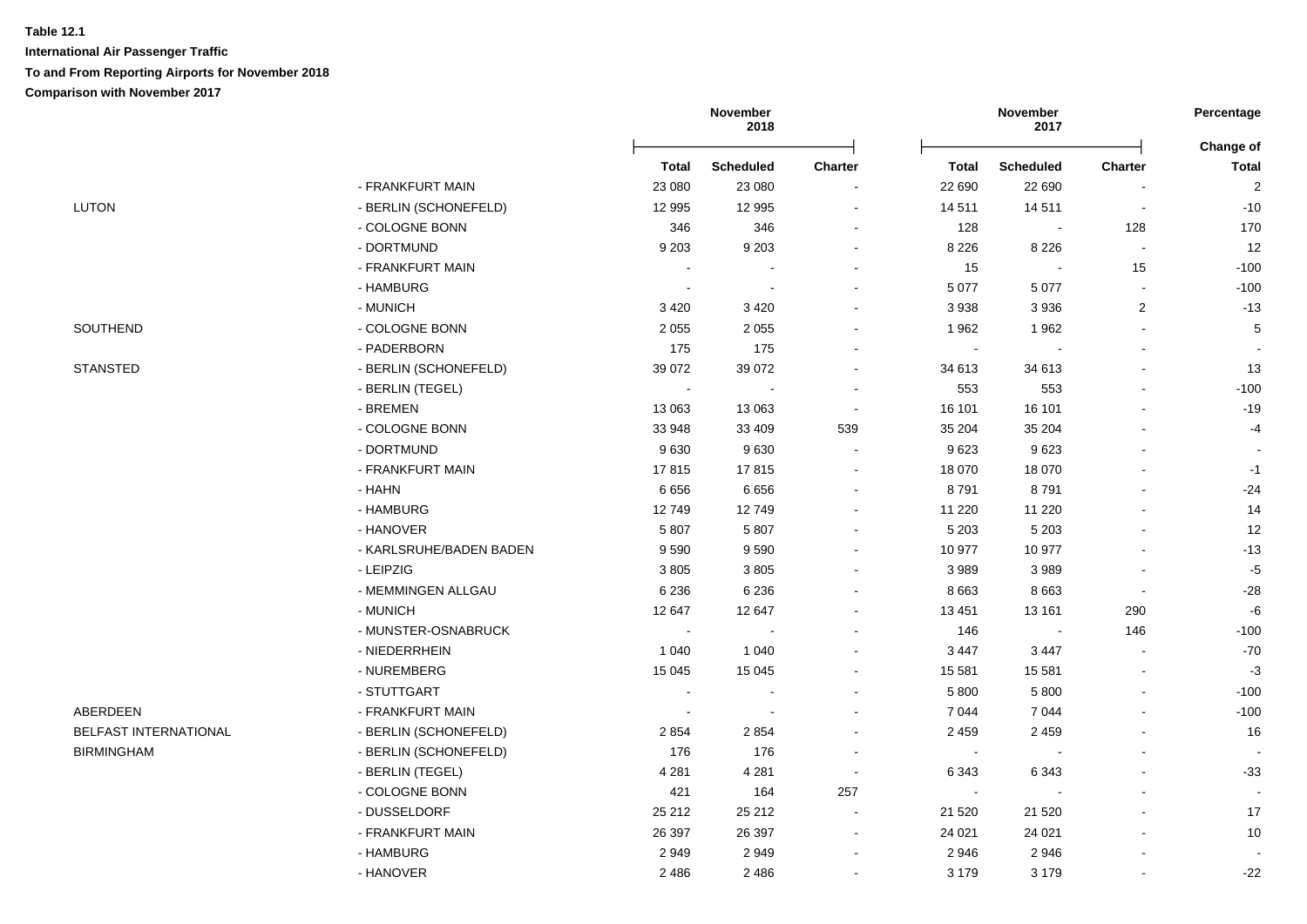|                             |                         |                | November<br>2018         |                          |         | November<br>2017 |                | Percentage         |
|-----------------------------|-------------------------|----------------|--------------------------|--------------------------|---------|------------------|----------------|--------------------|
|                             |                         | <b>Total</b>   | <b>Scheduled</b>         | Charter                  | Total   | <b>Scheduled</b> | Charter        | Change of<br>Total |
|                             | - MUNICH                | 16877          | 16877                    |                          | 15 231  | 14 678           | 553            | 11                 |
|                             | - NUREMBERG             | $\blacksquare$ | $\overline{\phantom{a}}$ | $\sim$                   | 716     | 716              | $\blacksquare$ | $-100$             |
|                             | - STUTTGART             | 6 277          | 6 277                    | $\sim$                   | 5 9 8 8 | 5988             | L,             | 5                  |
| <b>BRISTOL</b>              | - BERLIN (SCHONEFELD)   | 7 0 0 2        | 7 0 0 2                  | $\sim$                   | 6479    | 6479             |                | 8                  |
|                             | - COLOGNE BONN          | 4653           | 4653                     | $\sim$                   | 4 9 64  | 4 9 64           | $\blacksquare$ | -6                 |
|                             | - DUSSELDORF            | 1 0 9 8        | 1 0 9 8                  | $\blacksquare$           | 1 3 8 2 | 1 3 8 2          |                | $-21$              |
|                             | - FRANKFURT MAIN        | 4 0 9 7        | 4 0 9 7                  |                          | 4 3 5 8 | 4 3 5 8          |                | -6                 |
|                             | - HAMBURG               | 956            | 956                      | $\overline{\phantom{a}}$ | 1 2 7 1 | 1 2 7 1          |                | $-25$              |
|                             | - MUNICH                | 3684           | 3684                     | $\overline{\phantom{a}}$ | 3656    | 3656             |                | $\overline{1}$     |
| <b>CARDIFF WALES</b>        | - BERLIN (TEGEL)        | 1 1 1 8        | 1 1 1 8                  |                          | 1 4 9 7 | 1 4 9 7          |                | $-25$              |
|                             | - DUSSELDORF            | 35             | 35                       |                          |         |                  |                |                    |
|                             | - FRANKFURT MAIN        | 26             | 26                       |                          |         |                  |                |                    |
|                             | - HAMBURG               | 12             | 12                       |                          |         |                  |                |                    |
|                             | - MUNICH                | 1 2 2 5        | 1 2 2 5                  | $\overline{a}$           | 1 3 0 3 | 1 3 0 3          |                | -6                 |
| DONCASTER SHEFFIELD         | - BERLIN (TEGEL)        | $\sim$         | $\sim$                   |                          | 615     | 615              |                | $-100$             |
| EAST MIDLANDS INTERNATIONAL | - BERLIN (SCHONEFELD)   | 3 1 5 9        | 3 1 5 9                  | ÷                        | 4 2 9 6 | 4 2 9 6          |                | $-26$              |
| <b>EDINBURGH</b>            | - BERLIN (SCHONEFELD)   | 8541           | 8541                     | ÷                        | 3807    | 3807             |                | 124                |
|                             | - BERLIN (TEGEL)        | 3849           | 3849                     | $\overline{\phantom{a}}$ | $\sim$  |                  |                |                    |
|                             | - COLOGNE BONN          | 1835           | 1835                     | $\overline{\phantom{a}}$ | 1859    | 1859             |                | $-1$               |
|                             | - DUSSELDORF            | 2 0 0 3        | 2 0 0 3                  | $\blacksquare$           | 1 2 6 0 | 1 2 6 0          | $\blacksquare$ | 59                 |
|                             | - FRANKFURT MAIN        | 13 049         | 13 049                   | $\overline{\phantom{a}}$ | 12 5 68 | 12 5 68          |                | $\overline{4}$     |
|                             | - HAMBURG               | 9650           | 9650                     | $\sim$                   | 4715    | 4715             | $\blacksquare$ | 105                |
|                             | - KARLSRUHE/BADEN BADEN | $\sim$         |                          |                          | 2 2 1 2 | 2 2 1 2          | $\blacksquare$ | $-100$             |
|                             | - MEMMINGEN ALLGAU      | 1 9 6 0        | 1960                     |                          | $\sim$  |                  | $\blacksquare$ |                    |
|                             | - MUNICH                | 10864          | 10864                    |                          | 9869    | 9869             |                | 10                 |
|                             | - NIEDERRHEIN           | 605            | 605                      | $\sim$                   | 4 2 4 9 | 4 2 4 9          | $\blacksquare$ | $-86$              |
|                             | - STUTTGART             | 2 5 6 7        | 2567                     |                          | 1830    | 1830             |                | 40                 |
| <b>EXETER</b>               | - FRANKFURT MAIN        | $\sim$         |                          | ۰                        | 21      | 21               |                | $-100$             |
| GLASGOW                     | - BERLIN (SCHONEFELD)   | 7 3 0 4        | 7 3 0 4                  | $\overline{\phantom{a}}$ | 16 478  | 16 478           |                | $-56$              |
|                             | - DUSSELDORF            | 5 0 7 7        | 5 0 7 7                  | $\blacksquare$           | 2 2 6 7 | 2 2 6 7          | $\blacksquare$ | 124                |
|                             | - FRANKFURT MAIN        | 7605           | 7605                     | $\blacksquare$           | 6 6 5 9 | 6659             |                | 14                 |
|                             | - LEIPZIG               | 601            | $\sim$                   | 601                      |         |                  |                |                    |
|                             | - MUNICH                | 2 5 3 1        | 2531                     |                          | 2 4 0 3 | 1 3 1 9          | 1 0 8 4        | 5                  |
| <b>ISLE OF MAN</b>          | - COLOGNE BONN          | 105            | 105                      |                          |         |                  |                |                    |
| <b>LEEDS BRADFORD</b>       | - BERLIN (SCHONEFELD)   | 1 9 9 0        | 1990                     |                          | 1 3 9 9 | 1 3 9 9          |                | 42                 |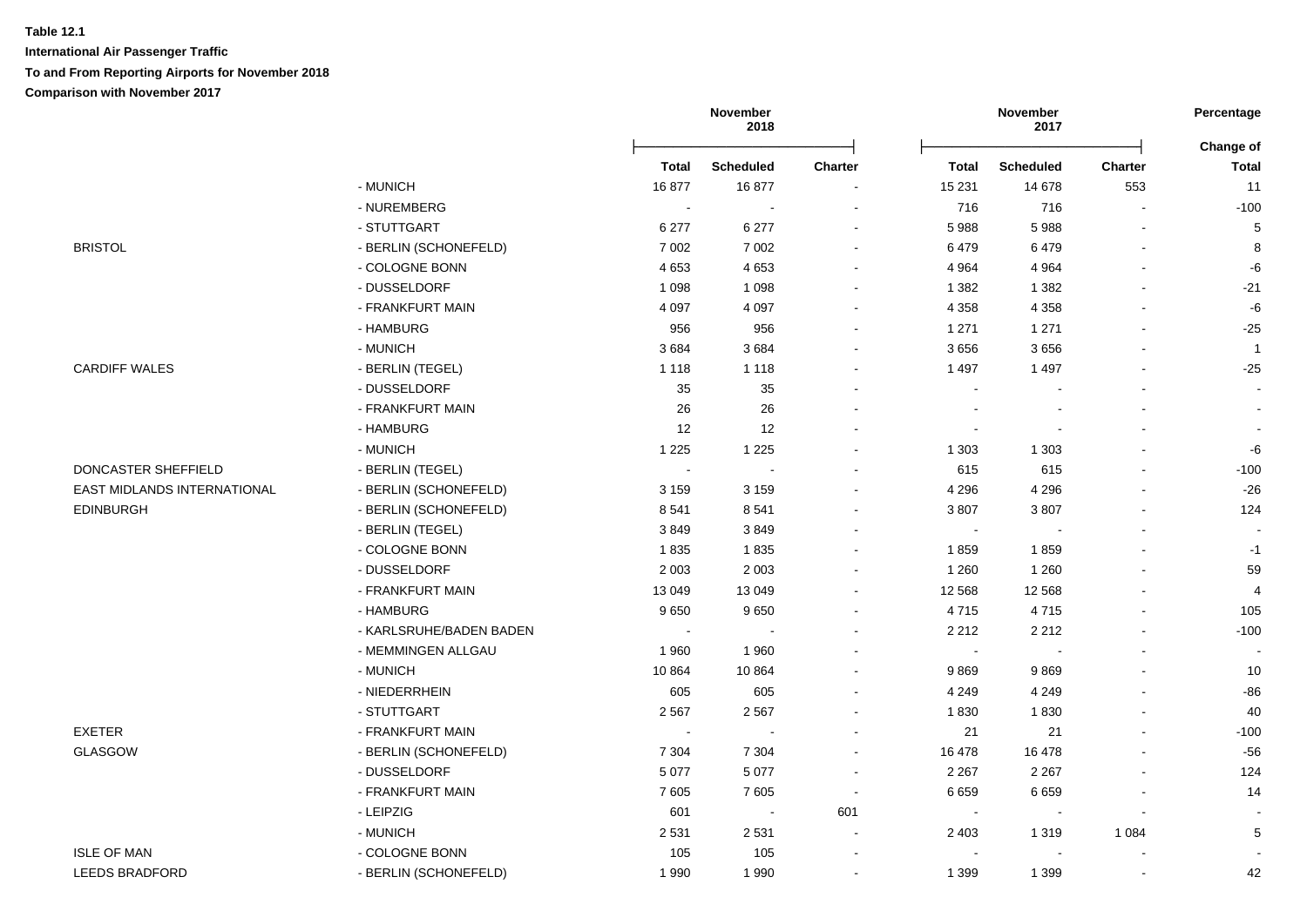|                         |                       |           | November<br>2018 |                |                            | November<br>2017 |                          | Percentage     |
|-------------------------|-----------------------|-----------|------------------|----------------|----------------------------|------------------|--------------------------|----------------|
|                         |                       |           |                  |                |                            |                  |                          | Change of      |
|                         |                       | Total     | Scheduled        | <b>Charter</b> | <b>Total</b>               | <b>Scheduled</b> | Charter                  | <b>Total</b>   |
|                         | - DUSSELDORF          | 2588      | 2588             |                | 2893                       | 2893             |                          | $-11$          |
| LIVERPOOL (JOHN LENNON) | - BERLIN (SCHONEFELD) | 4845      | 4845             | $\sim$         | 4 6 9 0                    | 4690             | $\blacksquare$           | $\mathbf{3}$   |
|                         | - DUSSELDORF          | $\sim$    |                  |                | 178                        | 178              | $\blacksquare$           | $-100$         |
| <b>MANCHESTER</b>       | - BERLIN (SCHONEFELD) | 27 685    | 27 685           |                | 26 951                     | 26 951           | $\blacksquare$           | $\mathbf{3}$   |
|                         | - COLOGNE BONN        | 7875      | 7875             |                | 12 807                     | 12 807           | $\blacksquare$           | $-39$          |
|                         | - DUSSELDORF          | 24 641    | 24 641           |                | 18 848                     | 18 848           | $\blacksquare$           | 31             |
|                         | - FRANKFURT MAIN      | 42 973    | 42 973           |                | 40 484                     | 40 484           | $\blacksquare$           | 6              |
|                         | - HAMBURG             | 17759     | 17759            | $\sim$         | 18 637                     | 18 637           | $\sim$                   | $-5$           |
|                         | - HANOVER             | 2818      | 2818             |                | 3 0 27                     | 3 0 2 7          | $\blacksquare$           | $-7$           |
|                         | - MUNICH              | 27 120    | 27 120           |                | 25 29 6                    | 25 009           | 287                      | $\overline{7}$ |
|                         | - NUREMBERG           | 6438      | 6438             |                | 7 5 3 6                    | 7 5 3 6          | $\blacksquare$           | $-15$          |
|                         | - STUTTGART           | 5 4 4 0   | 5 4 4 0          |                | 5 5 6 9                    | 5 5 6 9          | $\overline{\phantom{a}}$ | $-2$           |
| <b>NEWCASTLE</b>        | - BERLIN (SCHONEFELD) | 2 0 5 1   | 2 0 5 1          |                | 3635                       | 3635             | $\blacksquare$           | -44            |
|                         | - DUSSELDORF          | 4 0 8 9   | 4 0 8 9          |                | 2 5 4 8                    | 2 5 4 8          | $\blacksquare$           | 60             |
|                         | - MUNICH              | 142       | 142              |                | $\blacksquare$             | $\blacksquare$   | $\blacksquare$           |                |
| SOUTHAMPTON             | - DUSSELDORF          | 2413      | 2413             |                | 2 4 7 1                    | 2 4 7 1          | $\blacksquare$           | $-2$           |
|                         | - MUNICH              |           |                  |                | 2 1 8 1                    | 2 1 8 1          |                          | $-100$         |
| <b>Total GERMANY</b>    |                       | 1 174 982 | 1 173 396        | 1586           | 1 163 637                  | 1 160 985        | 2652                     | $\mathbf{1}$   |
| <b>GIBRALTAR</b>        |                       |           |                  |                |                            |                  |                          |                |
| <b>GATWICK</b>          | - GIBRALTAR           | 9093      | 9093             |                | 8 5 6 7                    | 8567             | $\blacksquare$           | 6              |
| <b>HEATHROW</b>         | - GIBRALTAR           | 13 207    | 13 207           |                | 11 280                     | 11 280           |                          | 17             |
| <b>BIRMINGHAM</b>       | - GIBRALTAR           | 135       | 135              |                | $\mathcal{L}_{\mathbf{r}}$ |                  | $\blacksquare$           | $\mathbf{r}$   |
| <b>BRISTOL</b>          | - GIBRALTAR           | 4512      | 4512             |                | 2846                       | 2846             |                          | 59             |
| <b>MANCHESTER</b>       | - GIBRALTAR           | 2783      | 2783             |                | 2 9 4 0                    | 2 9 4 0          | $\overline{a}$           | $-5$           |
| <b>Total GIBRALTAR</b>  |                       | 29 730    | 29 730           |                | 25 633                     | 25 633           |                          | 16             |
| <b>GREECE</b>           |                       |           |                  |                |                            |                  |                          |                |
| <b>GATWICK</b>          | - ATHENS              | 15 6 96   | 15 6 96          |                | 14 801                     | 14 801           | $\blacksquare$           | 6              |
|                         | - CHANIA              | 535       | 535              |                | 467                        | 467              |                          | 15             |
|                         | - CORFU               | 1 1 4 1   | 1 1 4 1          |                | 1 0 3 0                    | 1 0 3 0          | $\blacksquare$           | 11             |
|                         | - HERAKLION           | 2 1 1 8   | 797              | 1 3 2 1        | 1 2 7 8                    | 1 0 8 5          | 193                      | 66             |
|                         | - KEFALLINIA          | $\sim$    | $\blacksquare$   | $\sim$         | 409                        | 409              | $\blacksquare$           | $-100$         |
|                         | - KOS                 | 377       | 377              |                | 317                        | 165              | 152                      | 19             |
|                         | - RHODES              | 401       | 401              | $\sim$         | 587                        | 396              | 191                      | $-32$          |
|                         | - SALONIKA            | 7 186     | 7 0 20           | 166            | 6 0 3 3                    | 6 0 3 3          |                          | 19             |
|                         | - THIRA (SANTORINI)   | 505       | 505              |                | 471                        | 471              | $\blacksquare$           | $\overline{7}$ |
|                         |                       |           |                  |                |                            |                  |                          |                |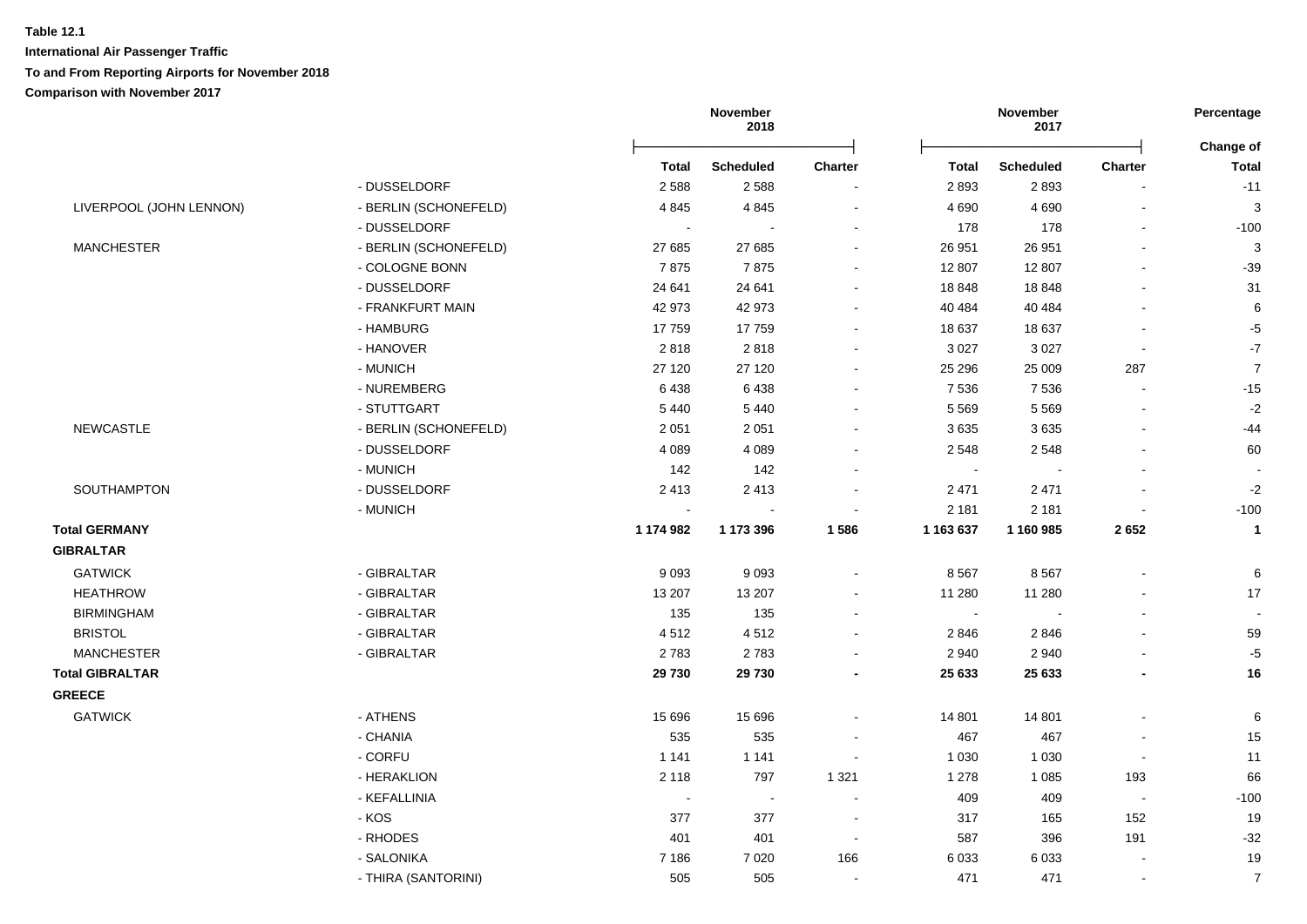|                             |             |                          | November<br>2018 |                          |                          | November<br>2017 |                | Percentage                |
|-----------------------------|-------------|--------------------------|------------------|--------------------------|--------------------------|------------------|----------------|---------------------------|
|                             |             | <b>Total</b>             | <b>Scheduled</b> | <b>Charter</b>           | <b>Total</b>             | <b>Scheduled</b> | Charter        | Change of<br><b>Total</b> |
|                             | - ZAKINTHOS | $\sim$                   |                  |                          | 206                      | 206              |                | $-100$                    |
| <b>HEATHROW</b>             | - ATHENS    | 50 747                   | 50 747           | $\sim$                   | 54 364                   | 54 364           |                | $\mathbf{-7}$             |
|                             | - PREVEZA   | 208                      | 208              |                          |                          |                  |                |                           |
| <b>LUTON</b>                | - ATHENS    | 15 4 11                  | 15 4 11          |                          |                          | $\blacksquare$   |                |                           |
|                             | - CORFU     | 210                      | 210              |                          | $\overline{\phantom{a}}$ | $\blacksquare$   |                | $\sim$                    |
|                             | - HERAKLION | 234                      | 234              | $\blacksquare$           | 408                      | 408              |                | $-43$                     |
| <b>STANSTED</b>             | - ATHENS    | 16 560                   | 16 560           | $\sim$                   | 18 210                   | 18 210           |                | $-9$                      |
|                             | - PREVEZA   | 211                      | $\blacksquare$   | 211                      | $\sim$                   |                  |                | $\blacksquare$            |
|                             | - RHODES    | 170                      | $\sim$           | 170                      | $\blacksquare$           | $\blacksquare$   |                | $\overline{\phantom{a}}$  |
|                             | - SALONIKA  | 9044                     | 9044             | $\sim$                   | 7 180                    | 7 1 8 0          |                | 26                        |
| <b>BIRMINGHAM</b>           | - HERAKLION | 573                      | 573              | $\sim$                   | $\blacksquare$           |                  |                |                           |
|                             | - KOS       | 187                      | $\sim$           | 187                      | $\sim$                   | $\blacksquare$   | $\sim$         | $\blacksquare$            |
|                             | - RHODES    | 188                      | 188              | $\sim$                   | $\sim$                   |                  |                |                           |
| <b>BRISTOL</b>              | - ATHENS    | 2763                     | 2763             | $\blacksquare$           | 2 1 1 2                  | 2 1 1 2          |                | 31                        |
|                             | - CORFU     |                          |                  |                          | 435                      | 435              |                | $-100$                    |
|                             | - HERAKLION | 200                      | 200              |                          | 986                      | 986              |                | $-80$                     |
| <b>CARDIFF WALES</b>        | - ATHENS    | 174                      | 174              |                          | $\sim$                   |                  |                |                           |
| EAST MIDLANDS INTERNATIONAL | - HERAKLION | 194                      | 194              |                          | $\sim$                   |                  |                |                           |
|                             | - RHODES    | 193                      | 193              |                          | $\blacksquare$           |                  |                |                           |
| <b>EDINBURGH</b>            | - ATHENS    | 4 8 4 2                  | 4 8 4 2          | $\sim$                   | 5 5 6 3                  | 5 5 6 3          |                | $-13$                     |
| GLASGOW                     | - HERAKLION | 323                      | $\sim$           | 323                      | $\sim$                   | $\blacksquare$   |                |                           |
| LEEDS BRADFORD              | - HERAKLION | 385                      | 385              | $\overline{\phantom{a}}$ | $\blacksquare$           |                  |                |                           |
|                             | - RHODES    | 382                      | 382              | $\sim$                   | $\blacksquare$           |                  |                |                           |
| <b>MANCHESTER</b>           | - ATHENS    | 6 900                    | 6 900            | $\sim$                   | 6772                     | 6772             |                | $\overline{c}$            |
|                             | - HERAKLION | 2 1 0 8                  | 1 1 3 4          | 974                      | 1 1 2 1                  | 1 1 2 1          | $\sim$         | 88                        |
|                             | - KOS       | $\overline{\phantom{a}}$ | $\sim$           | $\blacksquare$           | 218                      | $\sim$           | 218            | $-100$                    |
|                             | - RHODES    | 388                      | 388              | $\overline{\phantom{a}}$ | $\sim$                   | $\sim$           | $\sim$         |                           |
|                             | - SALONIKA  | 2768                     | 2768             | $\blacksquare$           | 2 5 3 8                  | 2 5 3 8          | $\blacksquare$ | 9                         |
| NEWCASTLE                   | - HERAKLION | 193                      | 193              |                          | $\sim$                   | $\blacksquare$   | $\blacksquare$ |                           |
|                             | - KOS       | 176                      | 176              |                          |                          |                  |                |                           |
|                             | - RHODES    | 194                      | 194              |                          |                          |                  |                |                           |
| <b>Total GREECE</b>         |             | 143 885                  | 140 533          | 3 3 5 2                  | 125 506                  | 124 752          | 754            | 15                        |
| <b>IRISH REPUBLIC</b>       |             |                          |                  |                          |                          |                  |                |                           |
| <b>GATWICK</b>              | - CORK      | 10 016                   | 10 016           |                          | 10 264                   | 10 264           |                | $-2$                      |
|                             | - DUBLIN    | 122 579                  | 122 579          |                          | 120 160                  | 120 160          |                | $\overline{2}$            |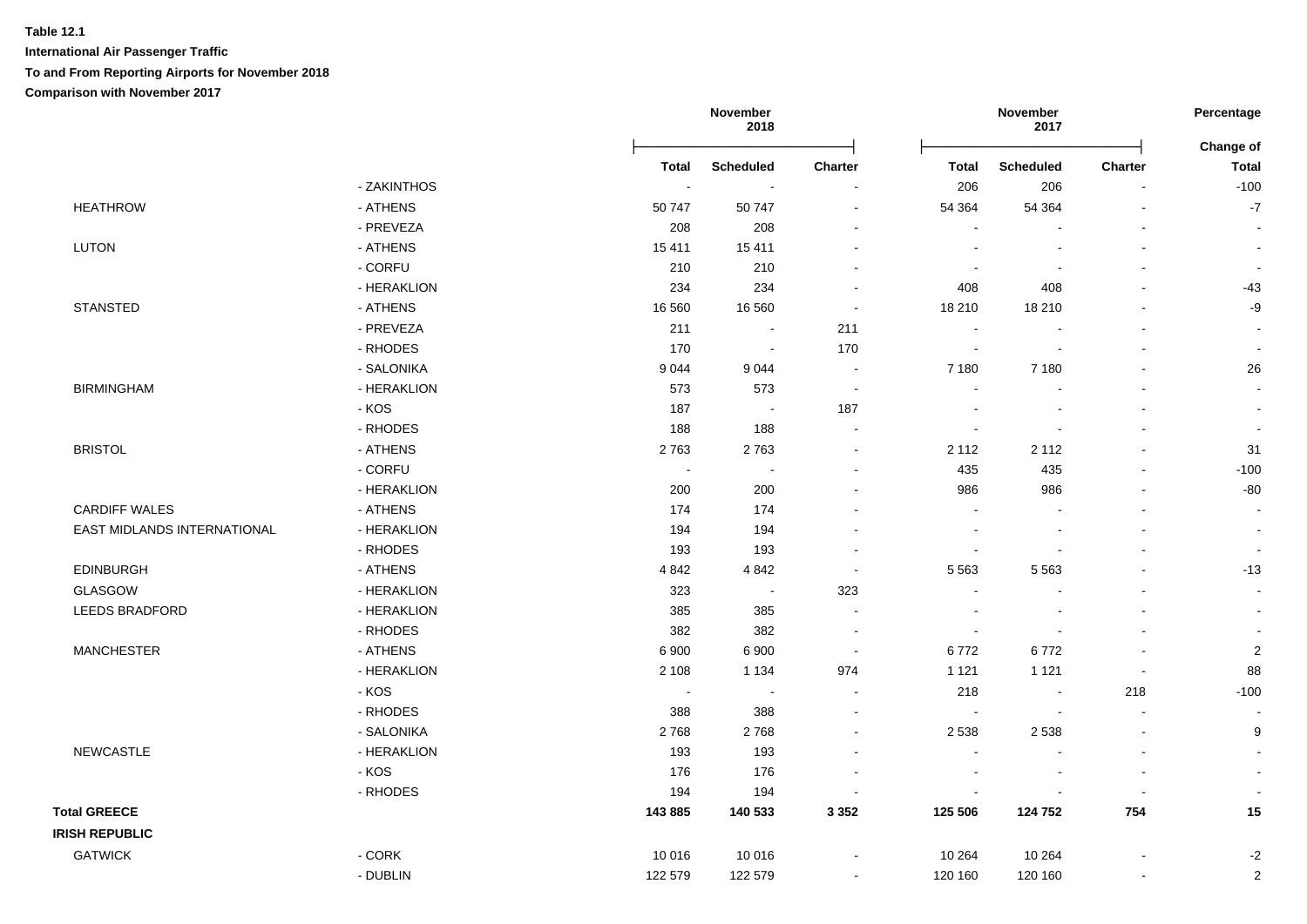|                                    |                       | November<br>2018 |                  |                | November<br>2017         | Percentage<br>Change of |                |                           |
|------------------------------------|-----------------------|------------------|------------------|----------------|--------------------------|-------------------------|----------------|---------------------------|
|                                    |                       | <b>Total</b>     | <b>Scheduled</b> | <b>Charter</b> | <b>Total</b>             | <b>Scheduled</b>        | <b>Charter</b> | <b>Total</b>              |
|                                    | - IRELAND WEST(KNOCK) | 6680             | 6680             |                | 6 2 5 3                  | 6 2 5 3                 |                | $\overline{7}$            |
|                                    | - SHANNON             | 8910             | 8910             | $\sim$         | 8 4 2 7                  | 8 4 2 7                 | $\blacksquare$ | 6                         |
| <b>HEATHROW</b>                    | - CORK                | 30 476           | 30 476           |                | 30 987                   | 30 987                  |                | $-2$                      |
|                                    | - DUBLIN              | 146 472          | 146 472          | $\sim$         | 139 399                  | 139 399                 |                | $\,$ 5 $\,$               |
|                                    | - SHANNON             | 21 580           | 21 580           |                | 20 740                   | 20740                   |                | 4                         |
| <b>LONDON CITY</b>                 | - DUBLIN              | 43 4 34          | 43 4 34          |                | 44 728                   | 44728                   |                | $-3$                      |
| <b>LUTON</b>                       | $-CORK$               | 6 1 3 8          | 6 1 3 8          |                | $\blacksquare$           |                         |                | $\overline{a}$            |
|                                    | - DUBLIN              | 28748            | 28748            |                | 28 652                   | 28 652                  |                |                           |
|                                    | - IRELAND WEST(KNOCK) | 8888             | 8888             |                | 8620                     | 8620                    |                | $\ensuremath{\mathsf{3}}$ |
|                                    | - KERRY COUNTY        | 8642             | 8642             |                | 8510                     | 8510                    |                | $\sqrt{2}$                |
| SOUTHEND                           | - DUBLIN              | 8 1 8 8          | 8 1 8 8          |                | 8620                     | 8620                    |                | $-5$                      |
| <b>STANSTED</b>                    | - CORK                | 26 986           | 26 986           |                | 28 118                   | 28 118                  |                | $-4$                      |
|                                    | - DUBLIN              | 75 634           | 75 634           |                | 76 164                   | 76 164                  |                | $-1$                      |
|                                    | - IRELAND WEST(KNOCK) | 13312            | 13 3 12          |                | 13 2 30                  | 13 2 30                 |                | $\overline{1}$            |
|                                    | - KERRY COUNTY        | 6868             | 6868             |                | 5 601                    | 5 601                   |                | 23                        |
|                                    | - SHANNON             | 16 921           | 16 921           |                | 16 734                   | 16734                   |                | $\mathbf{1}$              |
| ABERDEEN                           | - DUBLIN              | 3890             | 3890             |                | 3899                     | 3899                    |                | $\mathbf{r}$              |
| BELFAST CITY (GEORGE BEST)         | - IRELAND WEST(KNOCK) | 60               | 60               | $\sim$         | $\overline{\phantom{a}}$ |                         |                | $\overline{\phantom{a}}$  |
| <b>BELFAST INTERNATIONAL</b>       | - DUBLIN              | 167              | $\sim$           | 167            |                          |                         |                |                           |
| <b>BIRMINGHAM</b>                  | - CORK                | 6 1 9 9          | 6 1 9 9          |                | 6 3 2 1                  | 6 3 2 1                 |                | $-2$                      |
|                                    | - DUBLIN              | 84712            | 84712            |                | 77 186                   | 77 186                  |                | $10$                      |
|                                    | - IRELAND WEST(KNOCK) | 2 140            | 2 1 4 0          |                | 1932                     | 1932                    |                | 11                        |
|                                    | - SHANNON             | 2891             | 2891             |                | 3 1 8 7                  | 3 1 8 7                 | $\blacksquare$ | -9                        |
| <b>BRISTOL</b>                     | - CORK                | 3 0 8 5          | 3 0 8 5          |                | 3502                     | 3502                    | $\overline{a}$ | $-12$                     |
|                                    | - DUBLIN              | 33 780           | 33 780           |                | 35 487                   | 35 487                  | $\sim$         | $-5$                      |
|                                    | - IRELAND WEST(KNOCK) | 3686             | 3686             | $\sim$         | $\overline{\phantom{a}}$ | $\blacksquare$          | $\blacksquare$ | $\blacksquare$            |
| <b>CARDIFF WALES</b>               | - CORK                | 1 2 4 4          | 1 2 4 4          |                | 1 1 9 5                  | 1 1 9 5                 |                | 4                         |
|                                    | - DUBLIN              | 8 1 3 9          | 8 1 2 8          | 11             | 7708                     | 7708                    | $\sim$         | 6                         |
| DONCASTER SHEFFIELD                | - DUBLIN              | 1914             | 1914             | $\sim$         | 1 640                    | 1640                    | $\blacksquare$ | 17                        |
| <b>EAST MIDLANDS INTERNATIONAL</b> | - DUBLIN              | 15836            | 15836            | $\sim$         | 18 18 5                  | 18 18 5                 |                | $-13$                     |
|                                    | - IRELAND WEST(KNOCK) | 5 0 0 3          | 5 0 0 3          |                | 5 0 2 9                  | 5 0 2 9                 |                | $-1$                      |
| <b>EDINBURGH</b>                   | - CORK                | 4 4 5 4          | 4 4 5 4          |                | 3 9 6 4                  | 3 9 6 4                 | $\sim$         | 12                        |
|                                    | - DUBLIN              | 50 059           | 50 059           |                | 46 419                   | 46 419                  | $\blacksquare$ | 8                         |
|                                    | - IRELAND WEST(KNOCK) | 1 4 3 4          | 1434             |                | 1702                     | 1702                    | $\blacksquare$ | $-16$                     |
|                                    |                       |                  |                  |                |                          |                         |                |                           |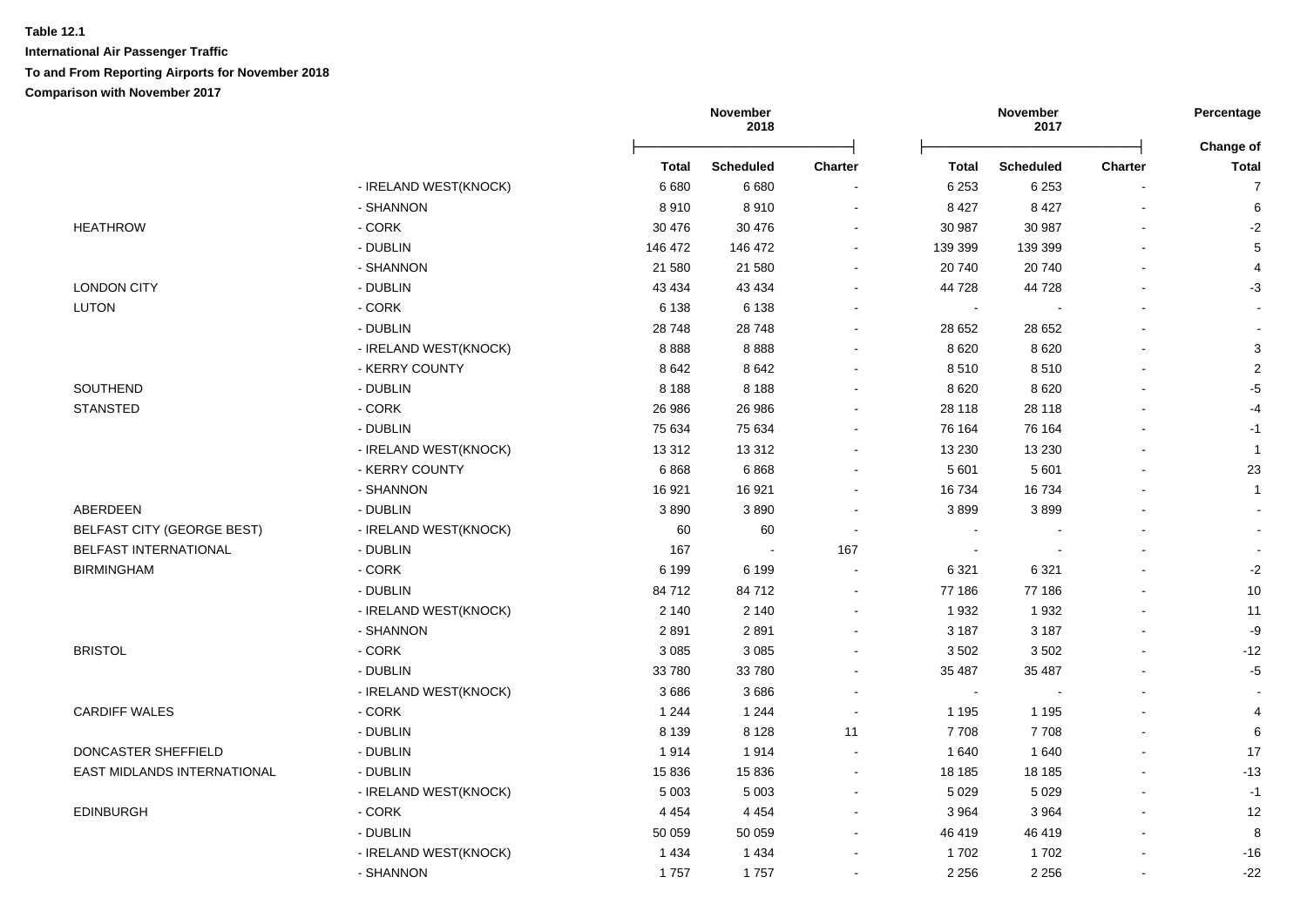|                             |                          | November<br>2018 |                  |                | November<br>2017 |                  | Percentage               |                           |
|-----------------------------|--------------------------|------------------|------------------|----------------|------------------|------------------|--------------------------|---------------------------|
|                             |                          | Total            | <b>Scheduled</b> | <b>Charter</b> | Total            | <b>Scheduled</b> | <b>Charter</b>           | Change of<br><b>Total</b> |
| EXETER                      | - DUBLIN                 | 2 2 4 1          | 2 2 4 1          |                | 2 3 7 9          | 2 3 7 9          |                          | -6                        |
| <b>GLASGOW</b>              | - CORK                   | 1953             | 1953             | $\blacksquare$ | 1918             | 1918             | $\overline{\phantom{a}}$ | $\overline{2}$            |
|                             | - DONEGAL                | 471              | 471              | $\blacksquare$ | 668              | 668              |                          | $-29$                     |
|                             | - DUBLIN                 | 40 935           | 40 810           | 125            | 40 315           | 40 129           | 186                      | $\overline{2}$            |
| <b>INVERNESS</b>            | - DUBLIN                 | 484              | 484              |                | 570              | 570              |                          | $-15$                     |
| <b>ISLE OF MAN</b>          | - DUBLIN                 | 3 1 6 3          | 3 1 6 3          |                | 3560             | 3560             |                          | $-11$                     |
| <b>LEEDS BRADFORD</b>       | - DUBLIN                 | 23716            | 23716            | ä,             | 24 634           | 24 634           |                          | $-4$                      |
| LIVERPOOL (JOHN LENNON)     | - CORK                   | 6784             | 6784             | $\blacksquare$ | 6770             | 6770             |                          |                           |
|                             | - DUBLIN                 | 30 089           | 30 089           | $\overline{a}$ | 34 160           | 34 160           |                          | $-12$                     |
|                             | - IRELAND WEST(KNOCK)    | 7827             | 7827             | $\overline{a}$ | 7943             | 7943             |                          | $-1$                      |
| <b>MANCHESTER</b>           | $-CORK$                  | 8822             | 8822             | $\blacksquare$ | 8721             | 8721             |                          | $\mathbf{1}$              |
|                             | - DUBLIN                 | 88 494           | 88 494           | ۰              | 84 470           | 84 470           |                          | $5\phantom{.0}$           |
|                             | - IRELAND WEST(KNOCK)    | 2 3 9 4          | 2 3 9 4          |                | 2 0 2 6          | 2 0 2 6          |                          | 18                        |
|                             | - SHANNON                | 6732             | 6732             |                | 6696             | 6696             |                          | $\mathbf{1}$              |
| <b>NEWCASTLE</b>            | - CORK                   | $\sim$           |                  | $\blacksquare$ | 853              | 853              |                          | $-100$                    |
|                             | - DUBLIN                 | 17 509           | 17 509           | $\blacksquare$ | 19 937           | 19 937           |                          | $-12$                     |
| NEWQUAY                     | - DUBLIN                 | 1895             | 1895             | $\blacksquare$ | 1 4 7 9          | 1479             |                          | 28                        |
| SOUTHAMPTON                 | $-CORK$                  | 1582             | 1582             | ÷,             | 1518             | 1518             |                          | $\overline{4}$            |
|                             | - DUBLIN                 | 12 307           | 12 307           | $\sim$         | 11 826           | 11826            |                          | 4                         |
| <b>Total IRISH REPUBLIC</b> |                          | 1 078 320        | 1 078 017        | 303            | 1 055 262        | 1 055 076        | 186                      | $\mathbf{2}$              |
| <b>ITALY</b>                |                          |                  |                  |                |                  |                  |                          |                           |
| <b>GATWICK</b>              | - BARI (PALESE)          | 2 0 3 3          | 2 0 3 3          | $\blacksquare$ | 563              | 563              | $\blacksquare$           | 261                       |
|                             | - BOLOGNA                | 5 5 9 9          | 5 5 9 9          | $\blacksquare$ | 5 8 0 5          | 5805             |                          | $-4$                      |
|                             | - CATANIA (FONTANAROSSA) | 4 0 4 4          | 4 0 4 4          | ä,             | 4 1 4 7          | 4 1 4 7          |                          | $-2$                      |
|                             | - FLORENCE               | 8 1 8 6          | 8 1 8 6          |                | 6949             | 6949             |                          | 18                        |
|                             | - GENOA                  | 4651             | 4651             | $\blacksquare$ | 3 3 3 7          | 3 3 3 7          |                          | 39                        |
|                             | - MILAN (LINATE)         | 23 040           | 23 040           | $\sim$         | 23 856           | 23 856           |                          | $-3$                      |
|                             | - MILAN (MALPENSA)       | 44 915           | 44 915           | $\sim$         | 46 966           | 46 966           |                          | $-4$                      |
|                             | - NAPLES                 | 15832            | 15 2 65          | 567            | 15 854           | 15 8 54          |                          |                           |
|                             | - OLBIA                  | 1756             | 1756             | $\blacksquare$ | 2 1 7 2          | 2 1 7 2          | $\blacksquare$           | $-19$                     |
|                             | - PALERMO                | 2 4 6 9          | 2 4 6 9          | $\blacksquare$ | 2625             | 2625             | $\sim$                   | $\textnormal{-}6$         |
|                             | - PISA                   | 12 191           | 12 191           | $\blacksquare$ | 11 238           | 11 238           |                          | 8                         |
|                             | - ROME (FIUMICINO)       | 52 988           | 52 988           | $\blacksquare$ | 51 073           | 50 795           | 278                      | $\overline{4}$            |
|                             |                          |                  |                  |                |                  |                  |                          |                           |
|                             | - TURIN                  | 11 589           | 11 589           | ÷              | 8826             | 8826             |                          | 31                        |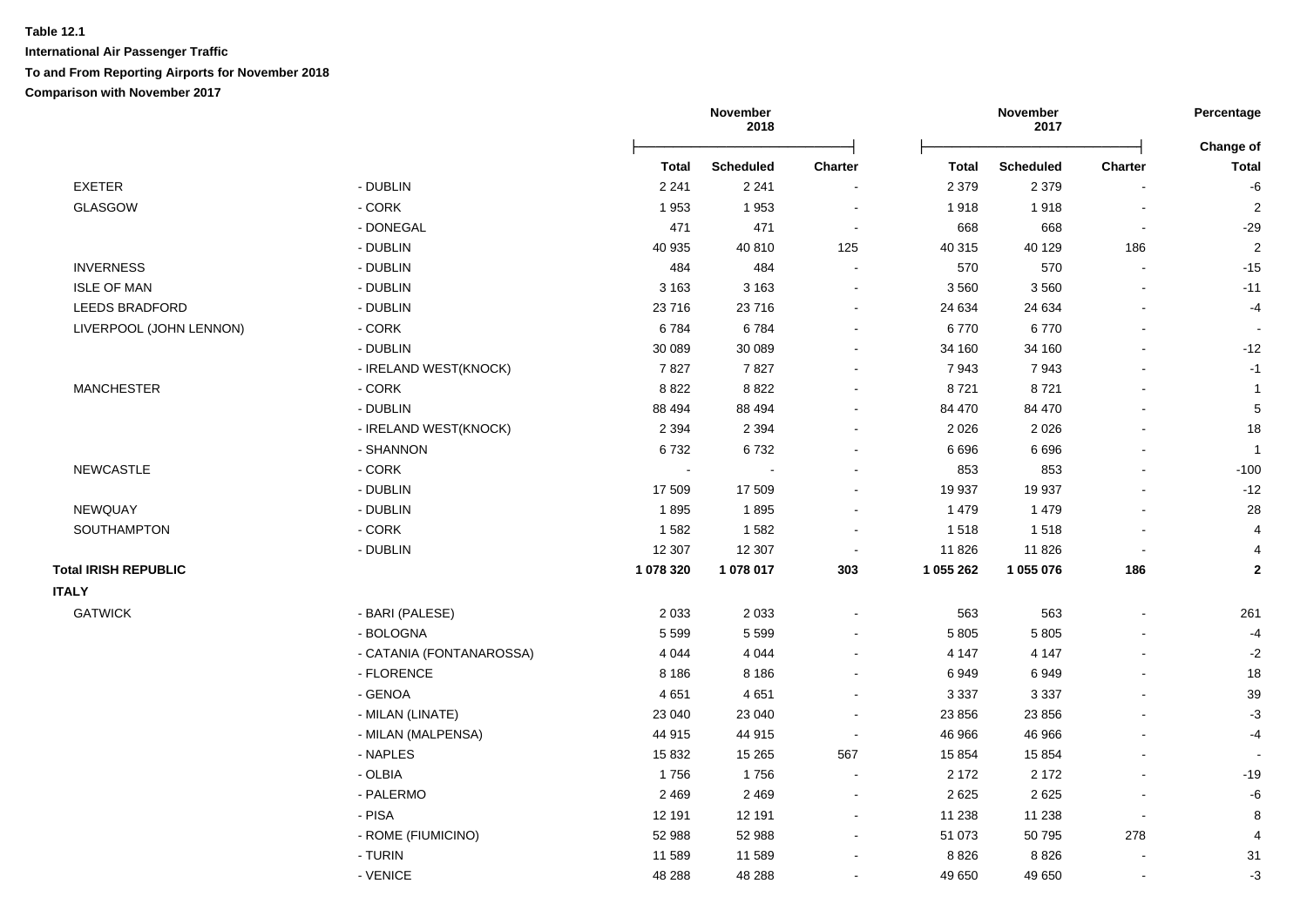|                    |                          |                          | November<br>2018 |                |                | November<br>2017         |                | Percentage                |
|--------------------|--------------------------|--------------------------|------------------|----------------|----------------|--------------------------|----------------|---------------------------|
|                    |                          | <b>Total</b>             | <b>Scheduled</b> | <b>Charter</b> | <b>Total</b>   | <b>Scheduled</b>         | <b>Charter</b> | Change of<br><b>Total</b> |
|                    | - VERONA VILLAFRANCA     | 12 2 8 1                 | 12 281           |                | 10 666         | 10 666                   |                | 15                        |
| <b>HEATHROW</b>    | - BOLOGNA                | 21 991                   | 21 991           | $\blacksquare$ | 20 695         | 20 695                   |                | 6                         |
|                    | - MILAN (LINATE)         | 54 576                   | 54 576           | ä,             | 52 960         | 52 960                   |                | 3                         |
|                    | - MILAN (MALPENSA)       | 12720                    | 12720            | $\blacksquare$ | 11 515         | 11 515                   | $\blacksquare$ | $10$                      |
|                    | - PALERMO                | $\sim$                   |                  | ä,             | 1851           | 1851                     |                | $-100$                    |
|                    | - PISA                   | 6418                     | 6418             | ä,             | 6 6 9 2        | 6 6 9 2                  |                | $-4$                      |
|                    | - ROME (FIUMICINO)       | 77 384                   | 77 384           | $\blacksquare$ | 70 817         | 70 817                   |                | 9                         |
|                    | - TURIN                  | $\sim$                   |                  |                | 158            | 158                      |                | $-100$                    |
|                    | - VENICE                 | 14738                    | 14738            |                | 14 796         | 14796                    |                |                           |
| <b>LONDON CITY</b> | - FLORENCE               | 5 3 5 1                  | 5 3 5 1          | $\blacksquare$ | 4783           | 4783                     |                | 12                        |
|                    | - MILAN (LINATE)         | 33 876                   | 33 876           | $\blacksquare$ | 23 3 3 2       | 23 3 3 2                 |                | 45                        |
|                    | - PISA                   | $\sim$                   | $\blacksquare$   | ä,             | 105            | 105                      |                | $-100$                    |
|                    | - ROME (FIUMICINO)       | 2 4 8 0                  | 2 4 8 0          | ä,             | 3 900          | 3 900                    |                | $-36$                     |
|                    | - VENICE                 | 1 1 4 0                  | 1 1 4 0          | $\blacksquare$ | 712            | 712                      |                | 60                        |
| <b>LUTON</b>       | - ALGHERO (FERTILIA)     | 2 0 5 9                  | 2 0 5 9          |                | 217            | 217                      |                | 849                       |
|                    | - BARI (PALESE)          | 2 0 4 7                  | 2 0 4 7          |                | $\sim$         |                          |                |                           |
|                    | - BOLOGNA                | 10 307                   | 10 307           | $\blacksquare$ |                |                          |                |                           |
|                    | - CATANIA (FONTANAROSSA) | 2873                     | 2873             | $\overline{a}$ | 2881           | 2881                     |                | $\blacksquare$            |
|                    | - FLORENCE               | $\overline{\phantom{a}}$ | $\overline{a}$   | $\blacksquare$ | 1 3 8 8        | 1 3 8 7                  | $\mathbf{1}$   | $-100$                    |
|                    | - MILAN (MALPENSA)       | 5991                     | 5991             | ä,             | 7939           | 7939                     |                | $-25$                     |
|                    | - NAPLES                 | 5518                     | 5518             | ä,             | 6750           | 6750                     |                | $-18$                     |
|                    | - PISA                   | 2 0 4 3                  | 2043             | ۰              | 3 4 0 3        | 3 4 0 3                  |                | -40                       |
|                    | - ROME (FIUMICINO)       | 4 9 27                   | 4 9 27           |                | 7 1 2 0        | 7 1 2 0                  |                | $-31$                     |
|                    | - TURIN                  | 1784                     | 1784             | ä,             | 3 0 3 0        | 3 0 3 0                  |                | -41                       |
|                    | - VENICE                 | 3992                     | 3992             | $\blacksquare$ | 3590           | 3590                     |                | 11                        |
| SOUTHEND           | - CAGLIARI (ELMAS)       | 619                      | 619              | $\blacksquare$ | $\sim$         |                          |                |                           |
|                    | - CATANIA (FONTANAROSSA) | 2 2 7 2                  | 2 2 7 2          | ۰              | $\blacksquare$ | $\overline{\phantom{a}}$ |                |                           |
| <b>STANSTED</b>    | - ANCONA                 | 6 1 7 1                  | 6 1 7 1          | ä,             | 5947           | 5947                     |                | 4                         |
|                    | - BARI (PALESE)          | 10 4 98                  | 10 4 98          | $\sim$         | 10 479         | 10 479                   |                |                           |
|                    | - BERGAMO                | 41 275                   | 41 275           | $\blacksquare$ | 35 254         | 35 254                   |                | 17                        |
|                    | - BOLOGNA                | 19 4 91                  | 19 4 91          | $\blacksquare$ | 19 696         | 19696                    |                | $-1$                      |
|                    | - BRINDISI               | 4 2 7 5                  | 4 2 7 5          | $\blacksquare$ | 4 3 5 9        | 4 3 5 9                  |                | $-2$                      |
|                    | - CAGLIARI (ELMAS)       | 7 3 9 8                  | 7 3 9 8          | $\blacksquare$ | 7 7 3 4        | 7734                     |                | $-4$                      |
|                    | - FLORENCE               | 148                      | 148              | ä,             | 538            | 538                      |                | $-72$                     |
|                    | - GENOA                  | 4 3 0 3                  | 4 3 0 3          |                | 4 4 5 7        | 4 4 5 7                  |                | $-3$                      |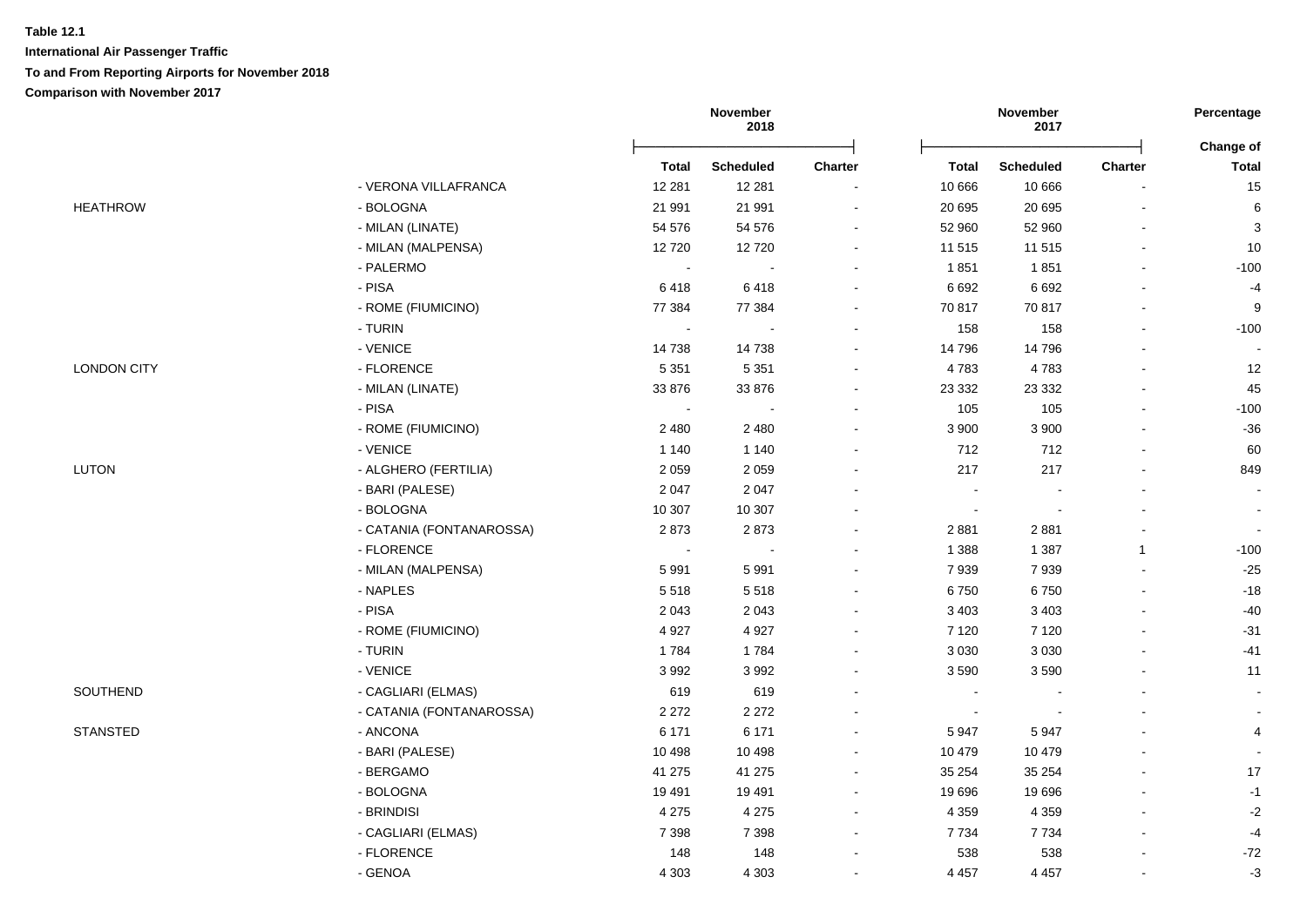**International Air Passenger Traffic To and From Reporting Airports for November 2018 Comparison with November 2017**

|                       |                                  |                | November<br>2018         |                          |                | November<br>2017 |                | Percentage                |
|-----------------------|----------------------------------|----------------|--------------------------|--------------------------|----------------|------------------|----------------|---------------------------|
|                       |                                  | <b>Total</b>   | <b>Scheduled</b>         | <b>Charter</b>           | <b>Total</b>   | <b>Scheduled</b> | <b>Charter</b> | Change of<br><b>Total</b> |
|                       | - LAMETIA-TERME                  | 3 0 4 5        | 3 0 4 5                  |                          | 2698           | 2698             | $\blacksquare$ | 13                        |
|                       | - MILAN (LINATE)                 | $\blacksquare$ |                          |                          | 873            | 873              | $\blacksquare$ | $-100$                    |
|                       | - MILAN (MALPENSA)               | 20 414         | 20 414                   |                          | 11 669         | 11 669           |                | 75                        |
|                       | - NAPLES                         | 18 5 85        | 18 5 85                  | $\sim$                   | 18 661         | 18 661           |                |                           |
|                       | - PALERMO                        | 6 3 3 1        | 6 3 3 1                  | $\sim$                   | 6 0 7 9        | 6079             |                | 4                         |
|                       | - PERUGIA                        | 5 5 8 5        | 5 5 8 5                  | $\sim$                   | 5700           | 5700             |                | $-2$                      |
|                       | - PESCARA                        | 7421           | 7421                     |                          | 7 2 9 5        | 7 2 9 5          |                | $\overline{2}$            |
|                       | - PISA                           | 21 349         | 21 349                   |                          | 14 994         | 14 994           |                | 42                        |
|                       | - ROME (CIAMPINO)                | 50 470         | 50 470                   |                          | 50 930         | 50 930           |                | $-1$                      |
|                       | - TREVISO                        | 27 709         | 27 709                   |                          | 27 997         | 27 997           |                | $-1$                      |
|                       | - TRIESTE (RONCHI DEI LEGIONARI) | 4583           | 4583                     |                          | 4 1 9 1        | 4 1 9 1          |                | $\boldsymbol{9}$          |
|                       | - TURIN                          | 10 166         | 10 166                   |                          | 9998           | 9998             |                | $\overline{2}$            |
|                       | - VENICE                         | $\sim$         | $\sim$                   | $\sim$                   | 179            | 179              |                | $-100$                    |
|                       | - VERONA VILLAFRANCA             | 4 2 2 5        | 4 2 2 5                  | $\overline{\phantom{a}}$ | 4 100          | 4 100            |                | $\mathbf{3}$              |
| BELFAST INTERNATIONAL | - BERGAMO                        | 2 1 3 5        | 2 1 3 5                  | $\sim$                   | 2638           | 2638             |                | $-19$                     |
|                       | - TREVISO                        | 43             | $\sim$                   | 43                       | $\blacksquare$ |                  |                |                           |
|                       | - VENICE                         | 1989           | 1989                     |                          | $\sim$         |                  |                |                           |
| <b>BIRMINGHAM</b>     | - FLORENCE                       | 93             | 93                       | $\sim$                   | 259            | 259              |                | $-64$                     |
|                       | - MILAN (MALPENSA)               | 3556           | 3556                     | $\sim$                   | 3868           | 3868             |                | $\mbox{-}8$               |
|                       | - NAPLES                         | 733            | 180                      | 553                      | ä,             |                  |                | $\blacksquare$            |
|                       | - ROME (CIAMPINO)                | 321            | 321                      | $\sim$                   |                |                  |                | $\sim$                    |
|                       | - ROME (FIUMICINO)               | 3601           | 3 4 5 3                  | 148                      |                |                  |                | $\blacksquare$            |
|                       | - VENICE                         | 479            | 479                      |                          |                |                  |                |                           |
|                       | - VERONA VILLAFRANCA             | 2754           | 2754                     | $\overline{\phantom{a}}$ | 2684           | 2684             |                | $\sqrt{3}$                |
| <b>BRISTOL</b>        | - BERGAMO                        | 3942           | 3942                     |                          | 3825           | 3825             |                | 3                         |
|                       | - CATANIA (FONTANAROSSA)         | 1801           | 1801                     |                          | $\sim$         |                  |                |                           |
|                       | - FLORENCE                       | 55             | $\sim$                   | 55                       | 234            | 234              |                | $-76$                     |
|                       | - MILAN (MALPENSA)               | $\sim$         | $\overline{\phantom{a}}$ |                          | 722            | 722              |                | $-100$                    |
|                       | - NAPLES                         | 2 3 2 1        | 2 3 2 1                  | $\overline{a}$           | 220            | 220              |                | 955                       |
|                       | $-$ OLBIA                        | 321            | 321                      | $\sim$                   | $\sim$         |                  |                |                           |
|                       | $-$ PISA                         | 3 0 2 4        | 3 0 2 4                  | $\sim$                   | 2 6 2 1        | 2621             |                | 15                        |
|                       | - ROME (FIUMICINO)               | 7 5 6 8        | 7568                     | $\blacksquare$           | 6659           | 6659             | $\blacksquare$ | 14                        |
|                       | - VENICE                         | 11 0 35        | 11 0 35                  | $\sim$                   | 10 188         | 10 188           | $\sim$         | 8                         |
| <b>CARDIFF WALES</b>  | - MILAN (MALPENSA)               | 1 2 7 9        | 1 2 7 9                  |                          | 1 2 3 6        | 1 2 3 6          |                | 3                         |
|                       | - ROME (FIUMICINO)               | 1 0 6 4        | 1 0 6 4                  |                          | 1 2 1 5        | 1 2 1 5          | $\blacksquare$ | $-12$                     |
|                       |                                  |                |                          |                          |                |                  |                |                           |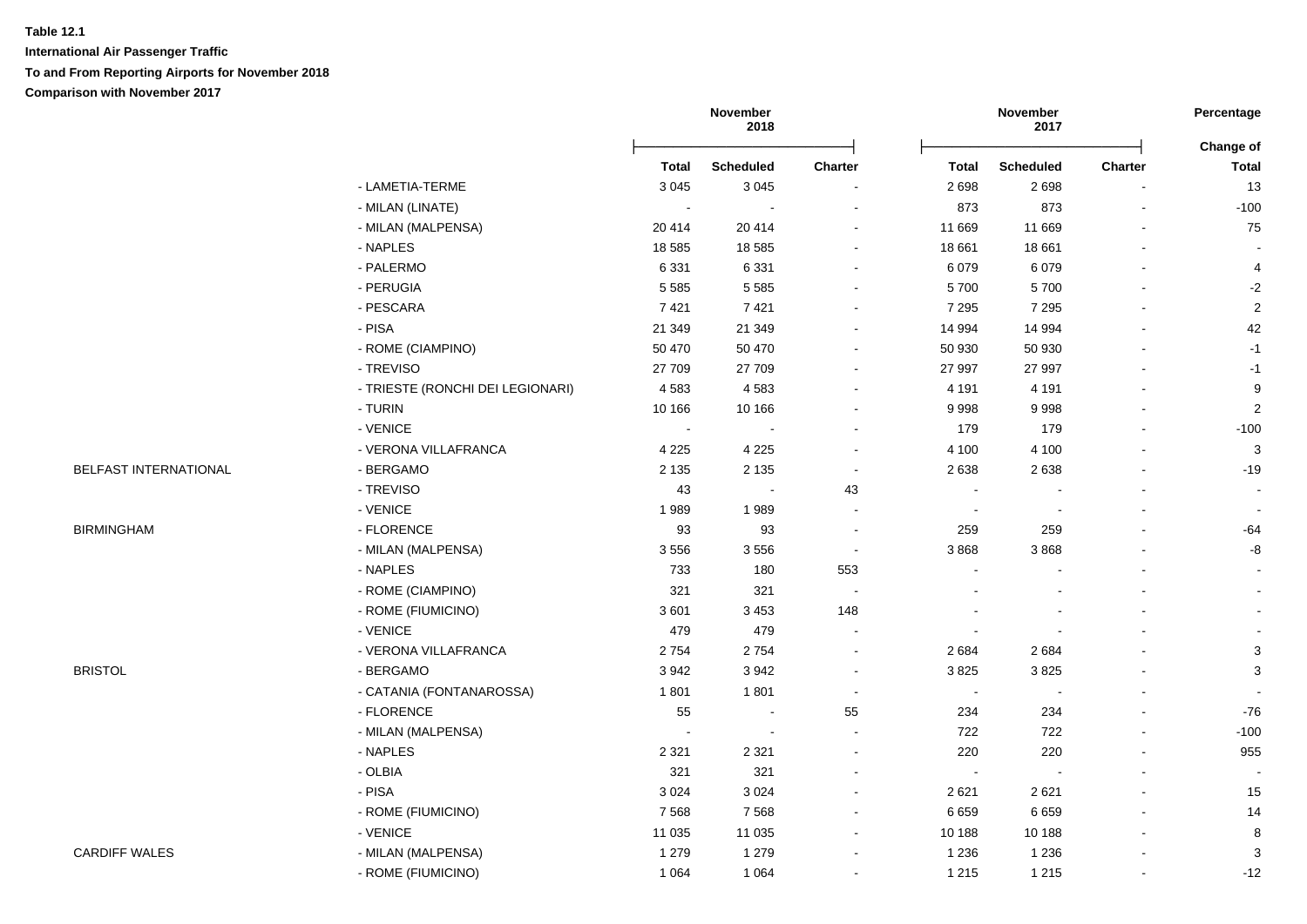|                             |                          |                | November<br>2018         |                          |                          | November<br>2017         |                          | Percentage                |
|-----------------------------|--------------------------|----------------|--------------------------|--------------------------|--------------------------|--------------------------|--------------------------|---------------------------|
|                             |                          | <b>Total</b>   | <b>Scheduled</b>         | <b>Charter</b>           | <b>Total</b>             | <b>Scheduled</b>         | <b>Charter</b>           | Change of<br><b>Total</b> |
|                             | - VENICE                 | $\blacksquare$ | $\overline{\phantom{a}}$ |                          | 43                       | $\overline{\phantom{a}}$ | 43                       | $-100$                    |
| EAST MIDLANDS INTERNATIONAL | - BERGAMO                | 4 1 9 4        | 4 1 9 4                  | $\sim$                   | 4 2 2 3                  | 4 2 2 3                  | $\overline{\phantom{a}}$ | $-1$                      |
|                             | - BRINDISI               | 181            | $\blacksquare$           | 181                      | $\sim$                   | $\overline{\phantom{a}}$ | $\overline{\phantom{a}}$ | $\blacksquare$            |
|                             | - MILAN (MALPENSA)       | $\blacksquare$ | $\blacksquare$           | $\blacksquare$           | 56                       | $\overline{\phantom{a}}$ | 56                       | $-100$                    |
|                             | - TREVISO                | 2491           | 2491                     | $\sim$                   | 2629                     | 2629                     | L.                       | $-5$                      |
| <b>EDINBURGH</b>            | - BERGAMO                | 6830           | 6830                     | $\blacksquare$           | 6 4 5 0                  | 6450                     | $\overline{a}$           | $\,6\,$                   |
|                             | - BOLOGNA                | 3 1 3 4        | 3 1 3 4                  | $\overline{\phantom{a}}$ | 2771                     | 2771                     | $\blacksquare$           | 13                        |
|                             | - MILAN (MALPENSA)       | 11 564         | 11 5 64                  | $\sim$                   | 10 857                   | 10857                    | $\blacksquare$           | $\overline{7}$            |
|                             | - NAPLES                 | 2413           | 2 4 1 3                  | $\overline{a}$           | 227                      | 227                      | $\blacksquare$           | 963                       |
|                             | - ROME (CIAMPINO)        | 7459           | 7459                     | $\sim$                   | 6 0 78                   | 6078                     | $\mathbf{r}$             | 23                        |
|                             | - TREVISO                | 3870           | 3870                     | $\sim$                   | 4 2 1 8                  | 4 2 1 8                  | L,                       | -8                        |
|                             | - VENICE                 | 3859           | 3859                     |                          | 3699                     | 3699                     |                          | $\overline{4}$            |
| <b>GLASGOW</b>              | - MILAN (MALPENSA)       | $\sim$         | $\overline{a}$           | ÷                        | 2 1 1 7                  | 2 1 1 7                  | $\overline{a}$           | $-100$                    |
|                             | - ROME (FIUMICINO)       | 2517           | 2517                     |                          | $\sim$                   | $\sim$                   | $\overline{\phantom{a}}$ |                           |
|                             | - VENICE                 | 2 1 2 0        | 2 1 2 0                  |                          | $\overline{\phantom{a}}$ | $\overline{\phantom{a}}$ | $\overline{\phantom{a}}$ |                           |
| <b>ISLE OF MAN</b>          | - CATANIA (FONTANAROSSA) | $\sim$         | $\blacksquare$           | $\overline{\phantom{a}}$ | 126                      | $\blacksquare$           | 126                      | $-100$                    |
| <b>LEEDS BRADFORD</b>       | - NAPLES                 | 139            | 139                      |                          |                          |                          | $\blacksquare$           |                           |
|                             | - ROME (FIUMICINO)       | 2 2 9 0        | 2 2 9 0                  |                          |                          |                          | $\overline{\phantom{a}}$ |                           |
|                             | - VENICE                 | 153            | 153                      |                          | $\sim$                   | $\sim$                   | $\blacksquare$           | $\blacksquare$            |
| LIVERPOOL (JOHN LENNON)     | - BERGAMO                | $\sim$         |                          |                          | 5 1 4 0                  | 2798                     | 2 3 4 2                  | $-100$                    |
|                             | - MILAN (MALPENSA)       | 3 4 4 1        | 3 4 4 1                  | $\overline{a}$           | 5 0 7 5                  | 3718                     | 1 3 5 7                  | $-32$                     |
|                             | - NAPLES                 | 360            | 360                      | $\overline{a}$           | 179                      | 179                      | $\overline{a}$           | 101                       |
|                             | - ROME (FIUMICINO)       | 3 1 5 0        | 3 1 5 0                  |                          | 5 9 9 5                  | 5995                     |                          | $-47$                     |
|                             | - VENICE                 | 1939           | 1939                     |                          | 2 0 4 4                  | 2 0 4 4                  | L,                       | $-5$                      |
| <b>MANCHESTER</b>           | - BERGAMO                | 10 189         | 10 189                   | $\overline{a}$           | 10 368                   | 10 368                   | L,                       | $-2$                      |
|                             | - BOLOGNA                | 3 1 5 7        | 3 1 5 7                  | $\overline{a}$           | $\blacksquare$           | $\sim$                   | $\sim$                   | $\sim$                    |
|                             | - CATANIA (FONTANAROSSA) | 2797           | 2797                     | $\overline{a}$           | 2814                     | 2814                     | $\blacksquare$           | $-1$                      |
|                             | - MILAN (MALPENSA)       | 10 946         | 10 946                   | $\tilde{\phantom{a}}$    | 9883                     | 9883                     | $\sim$                   | 11                        |
|                             | - NAPLES                 | 3622           | 3 0 3 7                  | 585                      | 3622                     | 2786                     | 836                      |                           |
|                             | - PISA                   | 2 4 7 0        | 2 4 7 0                  | $\overline{\phantom{a}}$ | 2 5 6 0                  | 2 5 6 0                  | $\overline{\phantom{a}}$ | $-4$                      |
|                             | - ROME (CIAMPINO)        | 10 552         | 10 552                   | $\ddot{\phantom{a}}$     | 11766                    | 11766                    | $\blacksquare$           | $-10$                     |
|                             | - ROME (FIUMICINO)       | 6641           | 6641                     | $\overline{\phantom{a}}$ | 5790                     | 5790                     | $\blacksquare$           | 15                        |
|                             | - TREVISO                | 4 2 3 6        | 4 2 3 6                  | $\ddot{\phantom{a}}$     | $\sim$                   |                          | $\blacksquare$           |                           |
|                             | - TURIN                  | 1850           | $\sim$                   | 1850                     | $\sim$                   | $\overline{\phantom{a}}$ | $\blacksquare$           |                           |
|                             | - VENICE                 | 6013           | 6013                     |                          | 5 1 5 5                  | 5 1 5 5                  |                          | 17                        |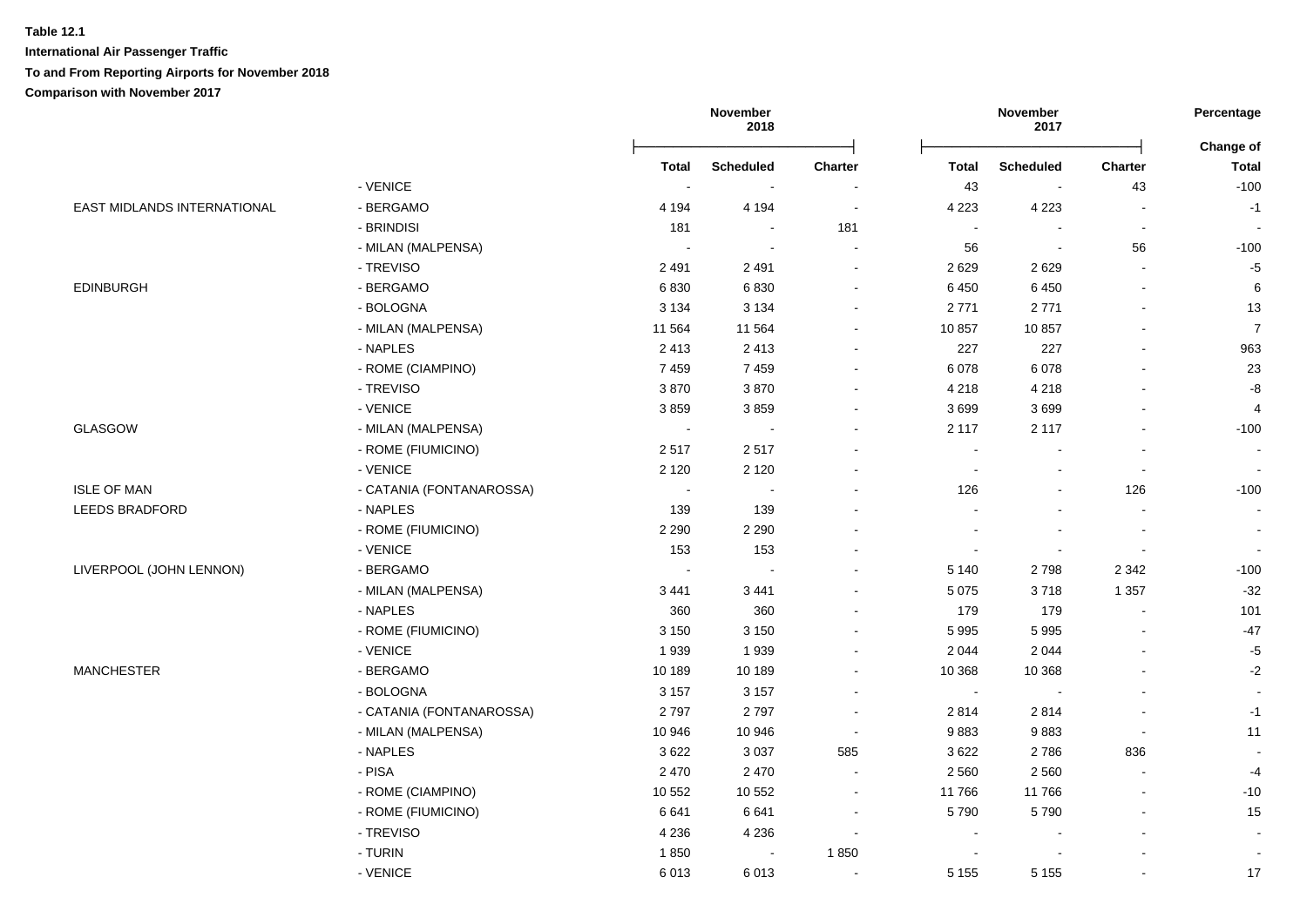## **Table 12.1 International Air Passenger Traffic**

### **To and From Reporting Airports for November 2018**

|                             |                    |         | November<br>2018 |                          |              | November<br>2017 |                          | Percentage                       |
|-----------------------------|--------------------|---------|------------------|--------------------------|--------------|------------------|--------------------------|----------------------------------|
|                             |                    | Total   | <b>Scheduled</b> | <b>Charter</b>           | <b>Total</b> | <b>Scheduled</b> | <b>Charter</b>           | <b>Change of</b><br><b>Total</b> |
| NEWCASTLE                   | - ROME (FIUMICINO) | 216     | 216              |                          | $\sim$       |                  |                          |                                  |
| <b>Total ITALY</b>          |                    | 971 317 | 967 335          | 3 9 8 2                  | 896 443      | 891 404          | 5 0 3 9                  | 8                                |
| <b>LUXEMBOURG</b>           |                    |         |                  |                          |              |                  |                          |                                  |
| <b>GATWICK</b>              | - LUXEMBOURG       | 5 4 6 4 | 5 4 6 4          |                          | 4 5 20       | 4 5 20           |                          | 21                               |
| <b>HEATHROW</b>             | - LUXEMBOURG       | 14 702  | 14 702           |                          | 13 30 3      | 13 30 3          |                          | 11                               |
| <b>LONDON CITY</b>          | - LUXEMBOURG       | 15816   | 15816            | $\overline{\phantom{a}}$ | 15 120       | 15 1 20          |                          | 5                                |
| <b>STANSTED</b>             | - LUXEMBOURG       | 8913    | 8913             |                          | 8 8 3 2      | 8 8 3 2          |                          | $\mathbf{1}$                     |
| <b>JERSEY</b>               | - LUXEMBOURG       | 68      | $\sim$           | 68                       | $\sim$       |                  |                          |                                  |
| <b>MANCHESTER</b>           | - LUXEMBOURG       | 2 1 8 5 | 2 1 8 5          |                          | 1980         | 1980             |                          | 10                               |
| <b>Total LUXEMBOURG</b>     |                    | 47 148  | 47 080           | 68                       | 43755        | 43755            |                          | 8                                |
| <b>MALTA</b>                |                    |         |                  |                          |              |                  |                          |                                  |
| <b>GATWICK</b>              | - MALTA            | 26 550  | 25 105           | 1445                     | 26 109       | 24 4 31          | 1678                     | $\boldsymbol{2}$                 |
| <b>HEATHROW</b>             | - MALTA            | 17 154  | 17 154           |                          | 15 587       | 15 5 87          |                          | 10                               |
| <b>LUTON</b>                | - MALTA            | 5845    | 5845             |                          | 5923         | 5923             |                          | $-1$                             |
| SOUTHEND                    | - MALTA            | 4899    | 4899             |                          | 2 9 0 3      | 2 9 0 3          |                          | 69                               |
| <b>STANSTED</b>             | - MALTA            | 5969    | 5969             |                          | 5 9 9 7      | 5997             |                          |                                  |
| BELFAST INTERNATIONAL       | - MALTA            | 2847    | 2847             |                          | 2 3 9 8      | 2 3 9 8          | $\overline{a}$           | 19                               |
| <b>BIRMINGHAM</b>           | - MALTA            | 5 4 2 7 | 5 4 2 7          |                          | 4546         | 4519             | 27                       | 19                               |
| <b>BOURNEMOUTH</b>          | - MALTA            | 2743    | 2743             |                          | 3 1 0 2      | 3 1 0 2          | $\overline{\phantom{a}}$ | $-12$                            |
| <b>BRISTOL</b>              | - MALTA            | 4 0 3 6 | 4 0 3 6          |                          | 3 172        | 3 1 7 2          | $\overline{\phantom{a}}$ | 27                               |
| EAST MIDLANDS INTERNATIONAL | - MALTA            | 5 0 7 7 | 5 0 7 7          |                          | 5 200        | 5 200            |                          | $-2$                             |
| <b>EDINBURGH</b>            | - MALTA            | 2849    | 2849             |                          | 3 1 3 6      | 3 1 3 6          |                          | -9                               |
| GLASGOW                     | - MALTA            | 902     | 902              |                          | 561          | 561              |                          | 61                               |
| <b>LEEDS BRADFORD</b>       | - MALTA            | 3641    | 3641             |                          | 3786         | 3786             |                          | $-4$                             |
| LIVERPOOL (JOHN LENNON)     | - MALTA            | 3 0 5 7 | 3 0 5 7          |                          | 2786         | 2786             |                          | 10                               |
| <b>MANCHESTER</b>           | - MALTA            | 14 010  | 12 6 20          | 1 3 9 0                  | 13734        | 12 3 23          | 1411                     | $\overline{2}$                   |
| <b>NEWCASTLE</b>            | - MALTA            | 2 5 2 7 | 2 5 2 7          | $\blacksquare$           | 2 3 8 5      | 2 3 8 5          |                          | 6                                |
| <b>PRESTWICK</b>            | - MALTA            | 1 3 5 8 | 1 3 5 8          | $\overline{\phantom{a}}$ | 1 3 3 0      | 1 3 3 0          | $\blacksquare$           | 2                                |
| <b>Total MALTA</b>          |                    | 108 891 | 106 056          | 2835                     | 102 655      | 99 539           | 3 1 1 6                  | 6                                |
| <b>NETHERLANDS</b>          |                    |         |                  |                          |              |                  |                          |                                  |
| <b>GATWICK</b>              | - AMSTERDAM        | 94 355  | 94 354           | $\mathbf{1}$             | 92 757       | 92757            |                          | $\overline{2}$                   |
| <b>HEATHROW</b>             | - AMSTERDAM        | 149 126 | 149 126          |                          | 142 979      | 142 979          |                          |                                  |
| <b>LONDON CITY</b>          | - AMSTERDAM        | 58 374  | 58 374           |                          | 54 651       | 54 651           |                          | $\overline{7}$                   |
|                             | - ROTTERDAM        | 17 157  | 17 157           |                          | 14 447       | 14 447           | $\blacksquare$           | 19                               |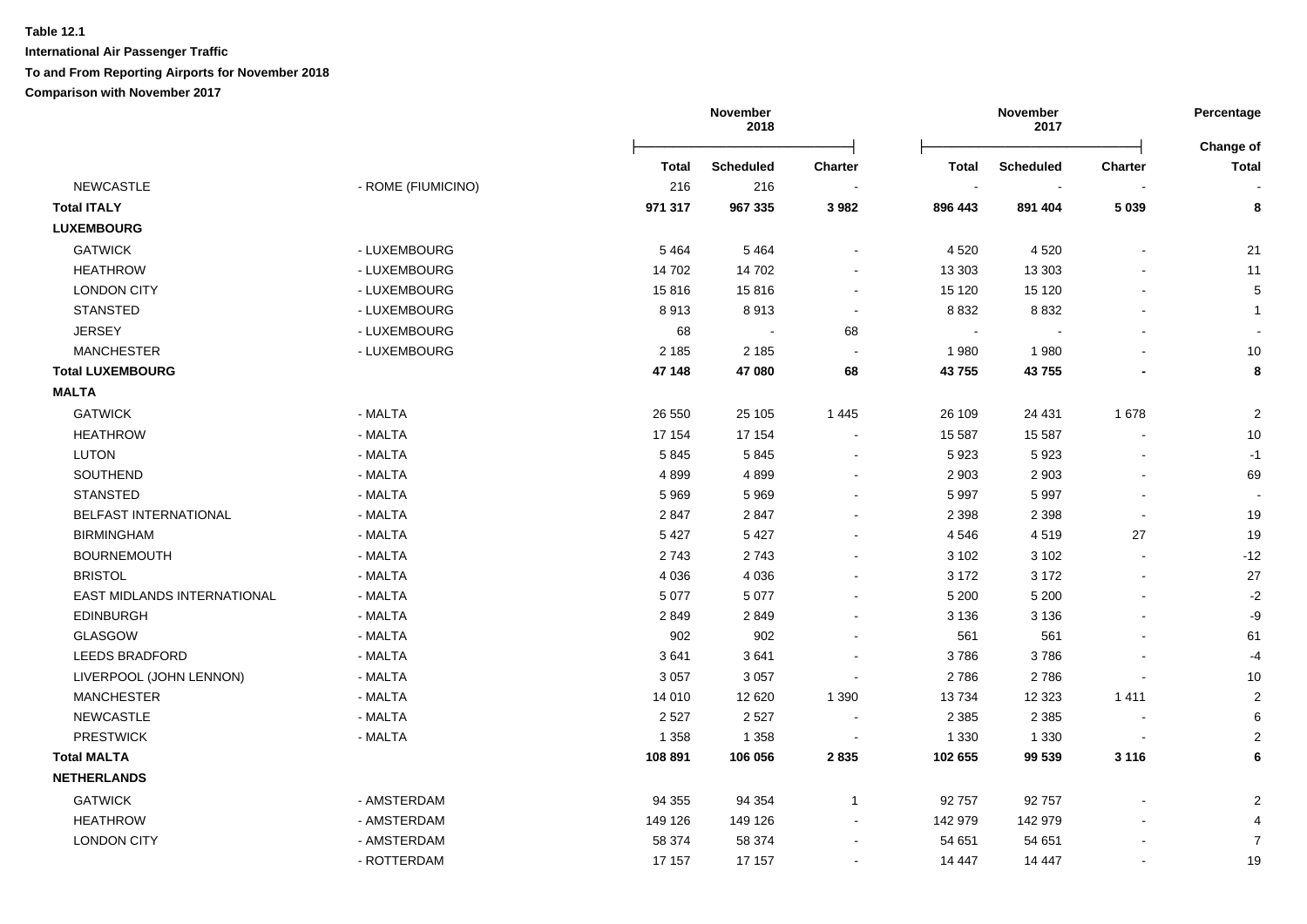|                              |             |                | November<br>2018 |                          | November<br>2017         |                  | Percentage               |                           |
|------------------------------|-------------|----------------|------------------|--------------------------|--------------------------|------------------|--------------------------|---------------------------|
|                              |             | Total          | <b>Scheduled</b> | <b>Charter</b>           | Total                    | <b>Scheduled</b> | Charter                  | Change of<br><b>Total</b> |
| <b>LUTON</b>                 | - AMSTERDAM | 63 550         | 63 550           | $\overline{\phantom{a}}$ | 70 130                   | 70 128           | $\overline{c}$           | -9                        |
|                              | - EINDHOVEN | 544            | $\sim$           | 544                      | $\sim$                   |                  |                          |                           |
| SOUTHEND                     | - AMSTERDAM | 18 083         | 18 0 83          |                          | 16 647                   | 16 647           |                          | 9                         |
|                              | - GRONINGEN | 4866           | 4866             | $\blacksquare$           | 1899                     | 1899             |                          | 156                       |
| <b>STANSTED</b>              | - AMSTERDAM | 32 221         | 32 221           | $\overline{\phantom{a}}$ | 29 511                   | 29 511           |                          | 9                         |
|                              | - EINDHOVEN | 23 7 37        | 23 7 37          | $\overline{\phantom{a}}$ | 24 222                   | 24 222           |                          | $-2$                      |
|                              | - GRONINGEN | 171            |                  | 171                      | $\overline{\phantom{a}}$ |                  |                          |                           |
|                              | - ROTTERDAM | 93             | $\sim$           | 93                       | $\sim$                   | $\sim$           | $\sim$                   |                           |
| ABERDEEN                     | - AMSTERDAM | 23 8 11        | 23 811           | $\overline{\phantom{a}}$ | 19835                    | 19642            | 193                      | 20                        |
| BELFAST CITY (GEORGE BEST)   | - AMSTERDAM | 3568           | 3525             | 43                       | 3577                     | 3577             | $\overline{\phantom{a}}$ |                           |
| <b>BELFAST INTERNATIONAL</b> | - AMSTERDAM | 8546           | 8489             | 57                       | 8 4 5 3                  | 8 4 5 3          |                          | $\mathbf 1$               |
| <b>BIRMINGHAM</b>            | - AMSTERDAM | 59 091         | 59 091           | $\blacksquare$           | 56 099                   | 56 099           |                          | 5                         |
|                              | - ROTTERDAM | $\blacksquare$ |                  | $\blacksquare$           | 82                       | 82               |                          | $-100$                    |
| <b>BRISTOL</b>               | - AMSTERDAM | 35 621         | 35 621           | $\sim$                   | 35 773                   | 35 773           |                          |                           |
| <b>CARDIFF WALES</b>         | - AMSTERDAM | 13 472         | 13 472           | $\sim$                   | 12 129                   | 12 129           |                          | 11                        |
| DONCASTER SHEFFIELD          | - AMSTERDAM | 4712           | 4712             | $\overline{\phantom{a}}$ | 4 4 3 5                  | 4 4 3 5          |                          | 6                         |
| DURHAM TEES VALLEY           | - AMSTERDAM | 9894           | 9894             | $\sim$                   | 8 3 1 8                  | 8318             |                          | 19                        |
| EAST MIDLANDS INTERNATIONAL  | - AMSTERDAM | 3756           | 3756             | $\blacksquare$           | 3750                     | 3750             |                          |                           |
|                              | - ROTTERDAM | $\blacksquare$ | $\sim$           | $\overline{\phantom{a}}$ | 51                       | 51               |                          | $-100$                    |
| <b>EDINBURGH</b>             | - AMSTERDAM | 50 121         | 50 0 24          | 97                       | 50 296                   | 50 296           |                          |                           |
|                              | - EINDHOVEN | 4 0 8 2        | 4 0 8 2          | $\sim$                   | 3587                     | 3587             |                          | 14                        |
| <b>EXETER</b>                | - AMSTERDAM | 5757           | 5757             | $\sim$                   | 3686                     | 3686             |                          | 56                        |
|                              | - ROTTERDAM | $\sim$         | $\sim$           | $\overline{\phantom{a}}$ | 52                       | 52               |                          | $-100$                    |
| GLASGOW                      | - AMSTERDAM | 33 29 2        | 33 29 2          | $\sim$                   | 33 582                   | 33 582           |                          | $-1$                      |
|                              | - EINDHOVEN | 177            | $\sim$           | 177                      | $\blacksquare$           | $\sim$           | $\sim$                   |                           |
| <b>HUMBERSIDE</b>            | - AMSTERDAM | 11 655         | 11 655           | $\sim$                   | 10 4 65                  | 10 4 65          |                          | 11                        |
| <b>INVERNESS</b>             | - AMSTERDAM | 4 2 3 4        | 4 2 3 4          | $\sim$                   | 4 0 1 2                  | 4 0 1 2          |                          | 6                         |
| <b>LEEDS BRADFORD</b>        | - AMSTERDAM | 22 470         | 22 470           | $\sim$                   | 21 410                   | 21 4 10          |                          | 5                         |
| LIVERPOOL (JOHN LENNON)      | - AMSTERDAM | 19660          | 19 313           | 347                      | 19 181                   | 19 181           | $\overline{\phantom{a}}$ | $\overline{2}$            |
|                              | - GRONINGEN | $\sim$         | $\sim$           | $\overline{\phantom{a}}$ | 59                       | $\sim$           | 59                       | $-100$                    |
| <b>MANCHESTER</b>            | - AMSTERDAM | 87 889         | 87 889           | $\blacksquare$           | 87 119                   | 86757            | 362                      | $\overline{1}$            |
|                              | - EINDHOVEN | 5 6 0 2        | 5 6 0 2          | $\blacksquare$           | 7 0 9 7                  | 7 0 9 7          | $\sim$                   | $-21$                     |
|                              | - ROTTERDAM |                |                  |                          | 561                      | $\blacksquare$   | 561                      | $-100$                    |
| <b>NEWCASTLE</b>             | - AMSTERDAM | 29 756         | 29 756           | $\overline{\phantom{a}}$ | 28 611                   | 28 4 88          | 123                      | 4                         |

NORWICH - AMSTERDAM 11 815 11 815 - 11 250 11 250 - 5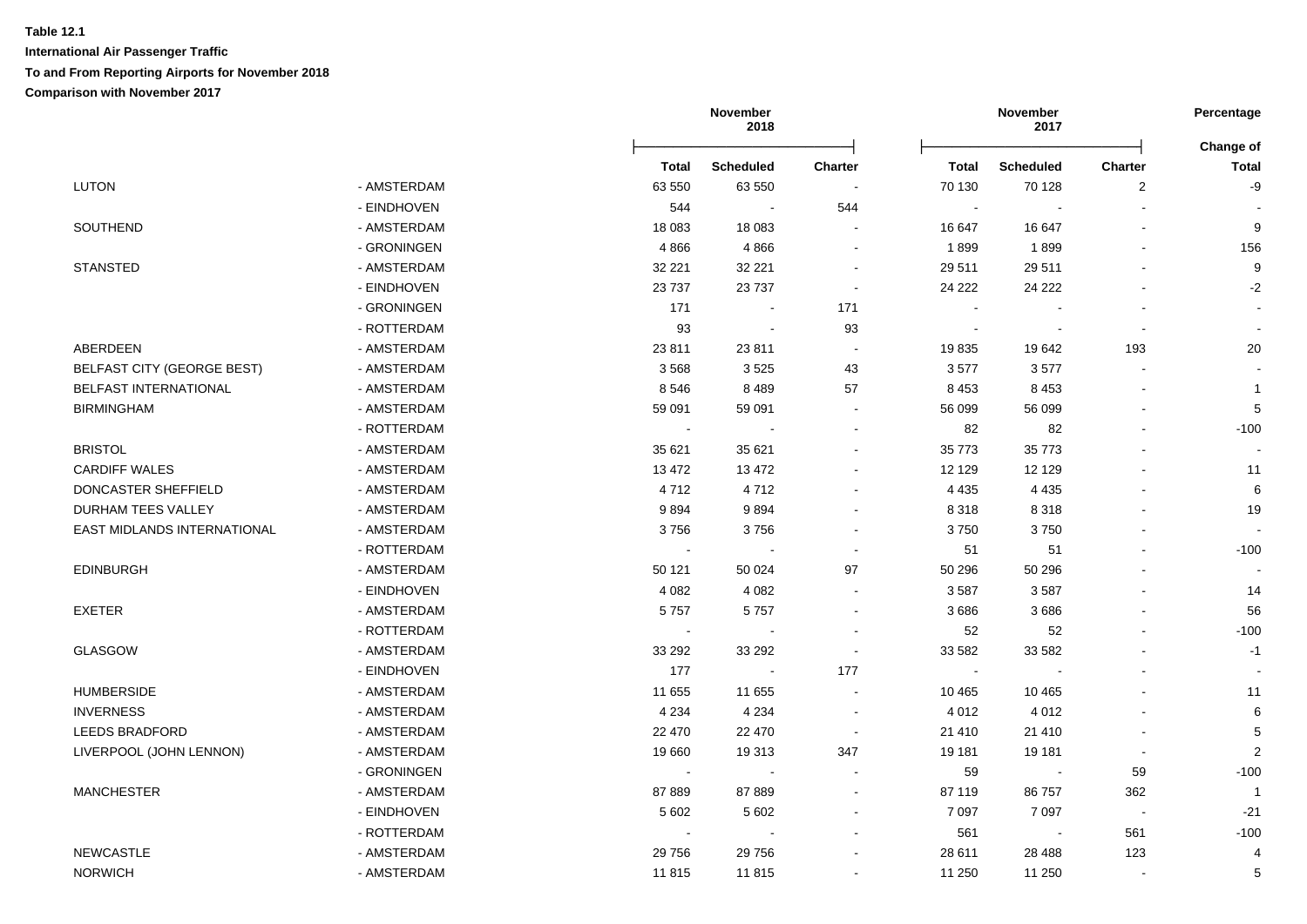**International Air Passenger Traffic To and From Reporting Airports for November 2018**

|                             |                        |              | November<br>2018 |                |              | November<br>2017 |                | Percentage                |
|-----------------------------|------------------------|--------------|------------------|----------------|--------------|------------------|----------------|---------------------------|
|                             |                        | <b>Total</b> | <b>Scheduled</b> | <b>Charter</b> | <b>Total</b> | <b>Scheduled</b> | <b>Charter</b> | Change of<br><b>Total</b> |
| <b>PRESTWICK</b>            | - AMSTERDAM            | 96           |                  | 96             | $\sim$       |                  |                |                           |
| SOUTHAMPTON                 | - AMSTERDAM            | 19 262       | 19 26 2          |                | 19 015       | 19 015           | ÷              | $\mathbf{1}$              |
| <b>Total NETHERLANDS</b>    |                        | 930 616      | 928 990          | 1 6 2 6        | 899 728      | 898 428          | 1 300          | 3                         |
| PORTUGAL(EXCLUDING MADEIRA) |                        |              |                  |                |              |                  |                |                           |
| <b>GATWICK</b>              | - FARO                 | 28 130       | 28 130           |                | 24 941       | 24 5 82          | 359            | 13                        |
|                             | - LISBON               | 25 4 67      | 25 4 67          |                | 25 675       | 25 675           | $\overline{a}$ | $-1$                      |
|                             | - OPORTO (PORTUGAL)    | 21 949       | 21 949           |                | 22 308       | 22 308           |                | $-2$                      |
| <b>HEATHROW</b>             | - LISBON               | 66 521       | 66 521           | $\sim$         | 62 488       | 62 488           | $\blacksquare$ | 6                         |
| <b>LONDON CITY</b>          | - LISBON               | 5913         | 5913             | $\sim$         | 6 0 27       | 6 0 27           |                | $-2$                      |
|                             | - OPORTO (PORTUGAL)    | 2 4 4 7      | 2 4 4 7          |                | $\sim$       |                  |                |                           |
| <b>LUTON</b>                | - FARO                 | 5492         | 5 4 9 2          | $\sim$         | 5 1 5 3      | 5 1 5 3          |                | $\overline{7}$            |
|                             | - LISBON               | 30 330       | 30 159           | 171            | 17 130       | 17 130           | $\blacksquare$ | $77\,$                    |
|                             | - OPORTO (PORTUGAL)    | 3 4 4 0      | 3 4 4 0          | $\sim$         | 3865         | 3865             | $\overline{a}$ | $-11$                     |
| SOUTHEND                    | - FARO                 | 2718         | 2718             |                | 2892         | 2892             |                | -6                        |
| <b>STANSTED</b>             | - AZORES PONTA DELGADA | 1 2 5 9      | 1 2 5 9          |                | 1 207        | 1 207            | ä,             | $\overline{4}$            |
|                             | - FARO                 | 15 852       | 15 852           | $\blacksquare$ | 13 470       | 13 470           |                | 18                        |
|                             | - LISBON               | 31 927       | 31 7 7 5         | 152            | 26 004       | 26 004           |                | 23                        |
|                             | - OPORTO (PORTUGAL)    | 27 612       | 27 612           |                | 24 3 66      | 24 3 66          |                | 13                        |
| BELFAST INTERNATIONAL       | - FARO                 | 3877         | 3877             | $\sim$         | 4723         | 4723             | $\sim$         | $-18$                     |
| <b>BIRMINGHAM</b>           | - FARO                 | 8 6 6 8      | 8 6 6 8          |                | 5 5 2 8      | 5 2 0 3          | 325            | 57                        |
|                             | - OPORTO (PORTUGAL)    | 65           | 65               |                | $\sim$       | $\sim$           | $\sim$         |                           |
| <b>BOURNEMOUTH</b>          | - FARO                 | 2 4 6 0      | 2 4 6 0          |                | 2 9 5 2      | 2952             | $\blacksquare$ | $-17$                     |
| <b>BRISTOL</b>              | - FARO                 | 12 243       | 12 243           |                | 11 558       | 11 558           | $\blacksquare$ | 6                         |
|                             | - LISBON               | 6 2 0 2      | 6 2 0 2          |                | 3794         | 3794             |                | 63                        |
|                             | - OPORTO (PORTUGAL)    | 2642         | 2642             |                | 2759         | 2759             | $\blacksquare$ | $-4$                      |
| <b>CARDIFF WALES</b>        | - FARO                 | 1 200        | 1 200            |                | 1 0 6 1      | 1 0 6 1          | $\overline{a}$ | 13                        |
| EAST MIDLANDS INTERNATIONAL | - FARO                 | 5956         | 5956             |                | 4707         | 4707             |                | 27                        |
| <b>EDINBURGH</b>            | - FARO                 | 3966         | 3966             |                | 4 4 1 5      | 4 4 1 5          | $\overline{a}$ | $-10$                     |
|                             | - LISBON               | 6863         | 6863             |                | 3822         | 3822             |                | 80                        |
|                             | - OPORTO (PORTUGAL)    | 2623         | 2623             |                | 2 5 7 3      | 2573             |                | $\overline{2}$            |
| <b>EXETER</b>               | - FARO                 | 965          | 965              |                | 1 202        | 1 2 0 2          |                | $-20$                     |
| <b>GLASGOW</b>              | - FARO                 | 7 107        | 7 107            | $\sim$         | 6 1 4 8      | 6 1 4 8          |                | 16                        |
|                             | - LISBON               | 45           | $\sim$           | 45             | 2698         | 2698             |                | $-98$                     |
| <b>JERSEY</b>               | - FARO                 | 145          | $\sim$           | 145            |              |                  |                |                           |
| <b>LEEDS BRADFORD</b>       | - FARO                 | 7046         | 7 0 4 6          | $\blacksquare$ | 5966         | 5966             | $\blacksquare$ | 18                        |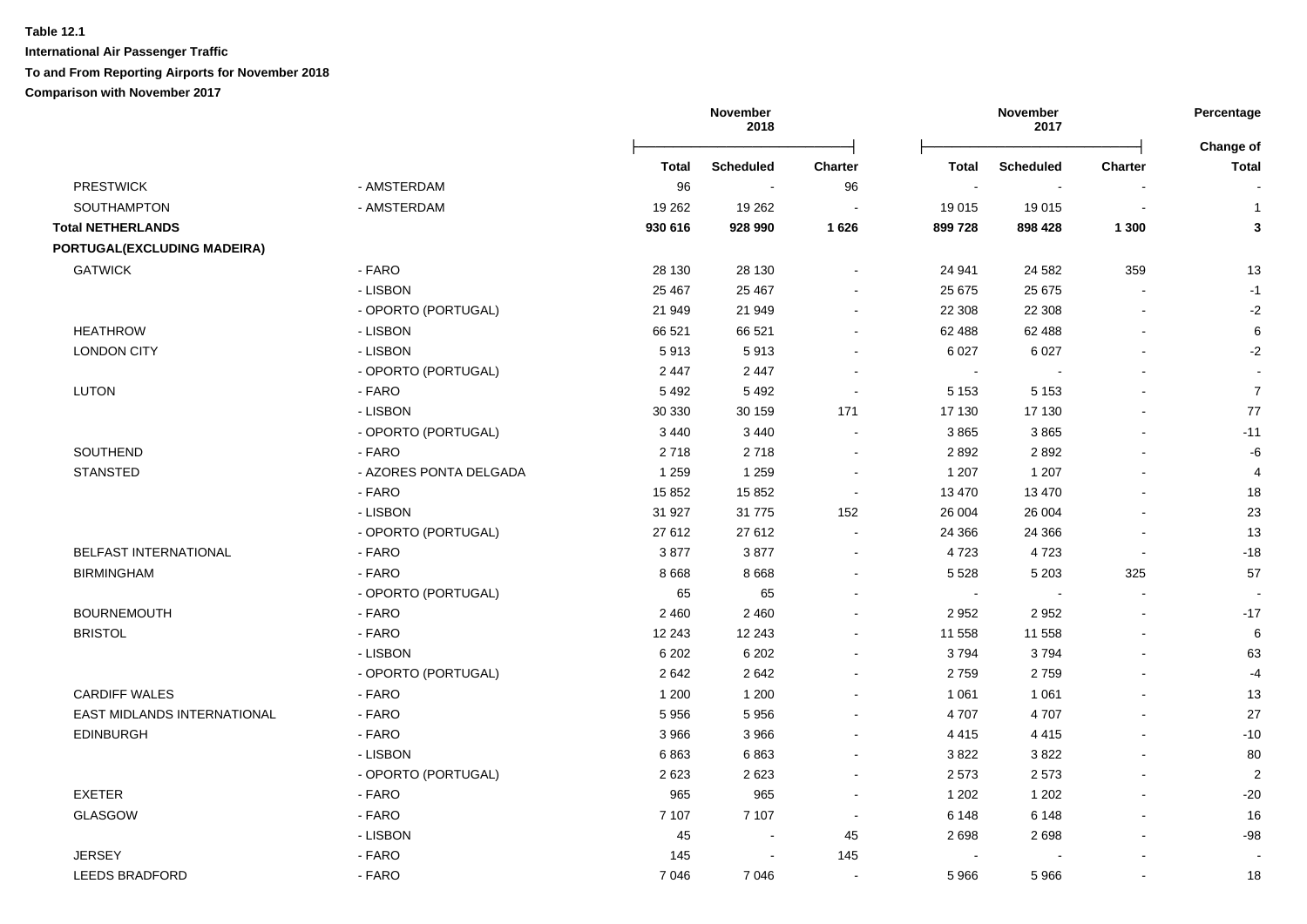|                                          |                     |              | November<br>2018 |                          |                | November<br>2017         |                | Percentage                |
|------------------------------------------|---------------------|--------------|------------------|--------------------------|----------------|--------------------------|----------------|---------------------------|
|                                          |                     | <b>Total</b> | <b>Scheduled</b> | <b>Charter</b>           | <b>Total</b>   | <b>Scheduled</b>         | Charter        | Change of<br><b>Total</b> |
| LIVERPOOL (JOHN LENNON)                  | - FARO              | 7 2 7 9      | 7 2 7 9          |                          | 5758           | 5758                     |                | 26                        |
|                                          | - LISBON            | $\sim$       | $\sim$           | $\overline{a}$           | 2799           | 2799                     | $\blacksquare$ | $-100$                    |
|                                          | - OPORTO (PORTUGAL) | 2971         | 2971             |                          | 2656           | 2656                     | $\blacksquare$ | 12                        |
| <b>MANCHESTER</b>                        | - FARO              | 20 697       | 20 697           | $\blacksquare$           | 10 283         | 9963                     | 320            | 101                       |
|                                          | - LISBON            | 23 506       | 23 506           | $\blacksquare$           | 14 8 15        | 14 504                   | 311            | 59                        |
|                                          | - OPORTO (PORTUGAL) | 7 1 6 2      | 7 1 6 2          | $\blacksquare$           | 2628           | 2628                     | $\blacksquare$ | 173                       |
| <b>NEWCASTLE</b>                         | - FARO              | 4 3 2 2      | 4 3 2 2          | $\blacksquare$           | 4 2 8 0        | 4 2 8 0                  |                | $\overline{1}$            |
| <b>PRESTWICK</b>                         | - FARO              | 1 3 9 5      | 1 3 9 5          | $\blacksquare$           | 1 5 4 3        | 1543                     |                | $-10$                     |
| SOUTHAMPTON                              | - FARO              | 133          | 133              | $\overline{\phantom{a}}$ | $\blacksquare$ |                          |                |                           |
| <b>Total PORTUGAL(EXCLUDING MADEIRA)</b> |                     | 408 595      | 408 082          | 513                      | 344 194        | 342 879                  | 1 3 1 5        | 19                        |
| PORTUGAL(MADEIRA)                        |                     |              |                  |                          |                |                          |                |                           |
| <b>GATWICK</b>                           | - FUNCHAL           | 19 452       | 18 0 20          | 1 4 3 2                  | 17 523         | 16 041                   | 1482           | 11                        |
|                                          | - PORTO SANTO       | 76           | 76               | $\overline{\phantom{a}}$ | $\sim$         | $\sim$                   |                | $\overline{\phantom{a}}$  |
| <b>STANSTED</b>                          | - FUNCHAL           | 4 1 5 4      | 4 1 5 4          | $\overline{\phantom{a}}$ | 2679           | 2679                     |                | 55                        |
| BELFAST INTERNATIONAL                    | - FUNCHAL           | 1 0 1 1      | 1011             |                          | $\sim$         | $\sim$                   |                |                           |
| <b>BIRMINGHAM</b>                        | - FUNCHAL           | 3642         | 2 2 4 9          | 1 3 9 3                  | 2775           | 1 2 9 4                  | 1481           | 31                        |
| <b>BRISTOL</b>                           | - FUNCHAL           | 3581         | 3581             | $\sim$                   | 3919           | 3919                     |                | $-9$                      |
| EAST MIDLANDS INTERNATIONAL              | - FUNCHAL           | 1947         | 1 4 5 9          | 488                      | 1 3 1 5        | 1 3 1 5                  |                | 48                        |
| <b>EDINBURGH</b>                         | - FUNCHAL           | 1 4 3 1      | 1 4 3 1          | $\sim$                   | 1 3 6 3        | 1 3 6 3                  |                | 5                         |
| <b>EXETER</b>                            | - FUNCHAL           | 70           | $\sim$           | 70                       | $\sim$         | $\blacksquare$           |                |                           |
| <b>GLASGOW</b>                           | - FUNCHAL           | 1 4 0 3      | 1 4 0 3          | $\sim$                   | 1 3 2 5        | 1 3 2 5                  |                | $\,6$                     |
| <b>ISLE OF MAN</b>                       | - FUNCHAL           | 221          | $\sim$           | 221                      | $\sim$         | $\sim$                   |                |                           |
| <b>JERSEY</b>                            | - FUNCHAL           | 263          | $\blacksquare$   | 263                      | 223            | 223                      |                | 18                        |
| <b>LEEDS BRADFORD</b>                    | - FUNCHAL           | 1 3 6 3      | 1 3 6 3          |                          | 2674           | 2674                     |                | $-49$                     |
| <b>MANCHESTER</b>                        | - FUNCHAL           | 8642         | 7 2 1 3          | 1429                     | 7 0 4 2        | 5566                     | 1476           | 23                        |
| <b>NEWCASTLE</b>                         | - FUNCHAL           | 1 0 9 3      | 1 0 9 3          | $\sim$                   | 1 1 4 8        | 1 1 4 8                  |                | $-5$                      |
| <b>NORWICH</b>                           | - FUNCHAL           | 127          | $\blacksquare$   | 127                      | $\blacksquare$ | $\overline{\phantom{a}}$ |                |                           |
| <b>Total PORTUGAL(MADEIRA)</b>           |                     | 48 476       | 43 053           | 5 4 2 3                  | 41 986         | 37 547                   | 4 4 3 9        | 15                        |
| <b>SLOVENIA</b>                          |                     |              |                  |                          |                |                          |                |                           |
| <b>GATWICK</b>                           | - LJUBLJANA         | 5 2 1 9      | 5 2 1 9          |                          | 4 9 24         | 4 9 24                   |                | 6                         |
| <b>LUTON</b>                             | - LJUBLJANA         | 5 1 5 3      | 5 1 5 3          | $\blacksquare$           | 5 0 4 8        | 5 0 4 8                  |                | $\overline{2}$            |
| <b>STANSTED</b>                          | - LJUBLJANA         | 5 1 9 2      | 5 1 9 2          |                          | 6 1 9 8        | 6 1 9 8                  | $\blacksquare$ | $-16$                     |
| LIVERPOOL (JOHN LENNON)                  | - MARIBOR           |              |                  |                          | 499            |                          | 499            | $-100$                    |
| <b>Total SLOVENIA</b>                    |                     | 15 5 64      | 15 5 64          |                          | 16 669         | 16 170                   | 499            | $-7$                      |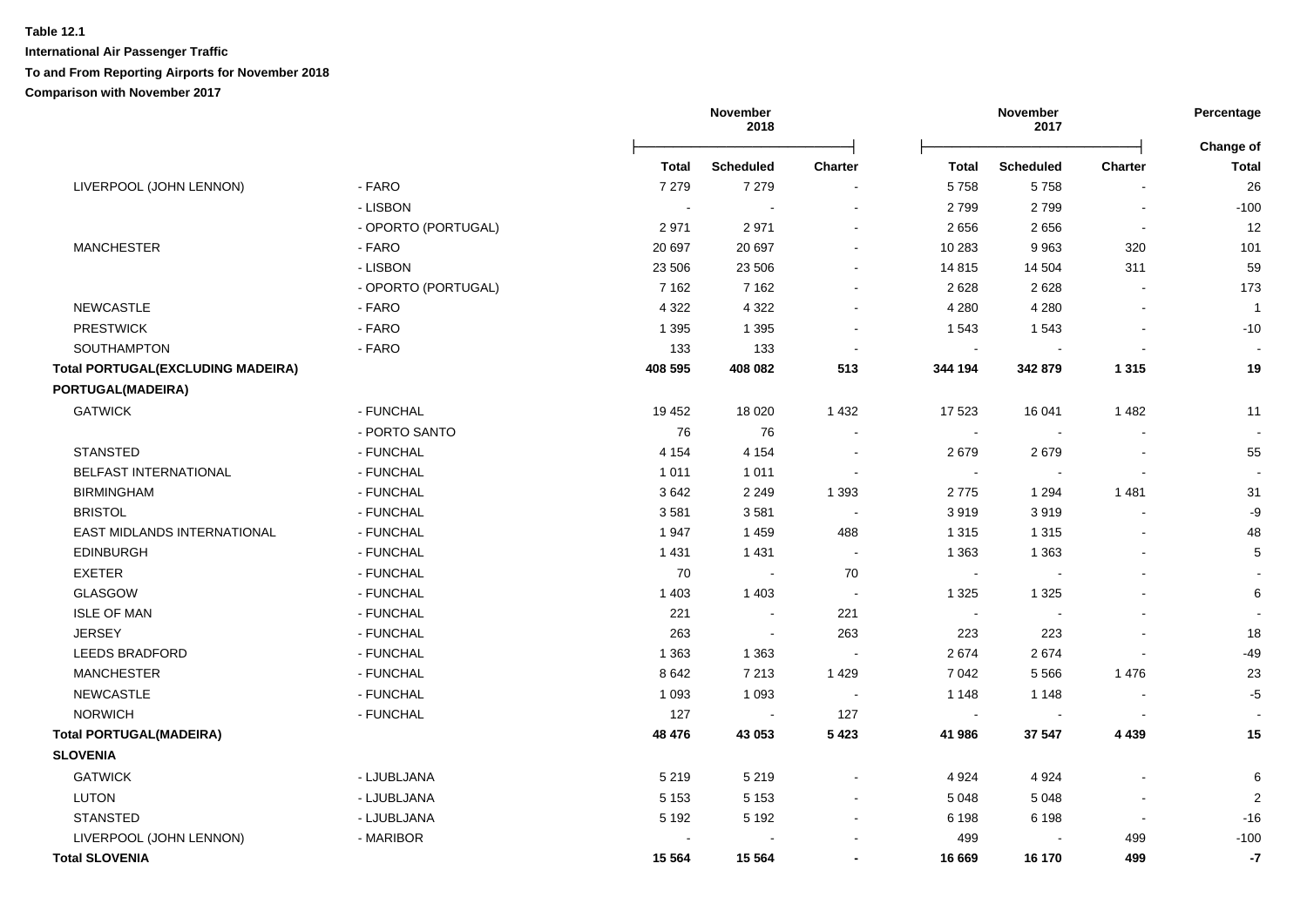|                    |                                  |                | November<br>2018 |                |              | November<br>2017 |                         |                                                                                                                                                                                                                                                                            |
|--------------------|----------------------------------|----------------|------------------|----------------|--------------|------------------|-------------------------|----------------------------------------------------------------------------------------------------------------------------------------------------------------------------------------------------------------------------------------------------------------------------|
|                    |                                  | Total          | <b>Scheduled</b> | Charter        | <b>Total</b> | <b>Scheduled</b> | <b>Charter</b>          | Percentage<br>Change of<br><b>Total</b><br>14<br>$-1$<br>$-100$<br>11<br>11<br>$\overline{\mathbf{4}}$<br>$\overline{\mathbf{4}}$<br>$-2$<br>773<br>15<br>$22\,$<br>19<br>$-100$<br>$20\,$<br>$\bf 8$<br>14<br>$-100$<br>30<br>$-31$<br>$\sqrt{2}$<br>23<br>$-100$<br>$-9$ |
| <b>SPAIN</b>       |                                  |                |                  |                |              |                  |                         |                                                                                                                                                                                                                                                                            |
| <b>GATWICK</b>     | - ALICANTE                       | 45 082         | 42 665           | 2 4 1 7        | 39 692       | 37 112           | 2 5 8 0                 |                                                                                                                                                                                                                                                                            |
|                    | - ALMERIA                        | 4 3 5 6        | 4 3 5 6          | $\sim$         | 4 4 1 7      | 4 4 1 7          | $\blacksquare$          |                                                                                                                                                                                                                                                                            |
|                    | - ASTURIAS                       | $\blacksquare$ |                  | $\sim$         | 3 2 7 8      | 3 2 7 8          |                         |                                                                                                                                                                                                                                                                            |
|                    | - BARCELONA                      | 101 264        | 101 264          | $\sim$         | 91 457       | 91 457           |                         |                                                                                                                                                                                                                                                                            |
|                    | - BILBAO                         | 9921           | 9785             | 136            | 8912         | 8912             | $\overline{a}$          |                                                                                                                                                                                                                                                                            |
|                    | - GRANADA                        | 2 5 5 1        | 2 5 5 1          | $\blacksquare$ | 2 4 6 4      | 2 4 6 4          | $\blacksquare$          |                                                                                                                                                                                                                                                                            |
|                    | - IBIZA                          | 497            | 497              | $\blacksquare$ | 480          | 480              | $\blacksquare$          |                                                                                                                                                                                                                                                                            |
|                    | - MADRID                         | 81882          | 81882            |                | 83 497       | 83 1 29          | 368                     |                                                                                                                                                                                                                                                                            |
|                    | - MAHON                          | 2 2 3 4        | 2 2 3 4          |                | 256          | 256              |                         |                                                                                                                                                                                                                                                                            |
|                    | - MALAGA                         | 61 089         | 58769            | 2 3 2 0        | 53 171       | 50 966           | 2 2 0 5                 |                                                                                                                                                                                                                                                                            |
|                    | - MURCIA SAN JAVIER              | 10 557         | 10 557           |                | 8 6 5 4      | 8 6 5 4          | $\blacksquare$          |                                                                                                                                                                                                                                                                            |
|                    | - PALMA DE MALLORCA              | 24 570         | 24 570           |                | 20 563       | 19 3 84          | 1 1 7 9                 |                                                                                                                                                                                                                                                                            |
|                    | - SANTIAGO DE COMPOSTELA (SPAIN) | $\sim$         |                  |                | 3 0 9 1      | 3 0 9 1          |                         |                                                                                                                                                                                                                                                                            |
|                    | - SEVILLE                        | 19 080         | 19 080           |                | 15 841       | 15 841           |                         |                                                                                                                                                                                                                                                                            |
|                    | - VALENCIA                       | 25 316         | 25 316           | ٠              | 23 39 6      | 23 396           | $\overline{a}$          |                                                                                                                                                                                                                                                                            |
| <b>HEATHROW</b>    | - A CORUNA                       | 9429           | 9429             |                | 8 2 3 6      | 8 2 3 6          | $\blacksquare$          |                                                                                                                                                                                                                                                                            |
|                    | - ASTURIAS                       | $\sim$         |                  |                | 1711         | 1711             | $\sim$                  |                                                                                                                                                                                                                                                                            |
|                    | - BARCELONA                      | 65 321         | 65 321           |                | 50 214       | 49739            | 475                     |                                                                                                                                                                                                                                                                            |
|                    | - BILBAO                         | 8555           | 8 5 5 5          |                | 12 443       | 12 443           | $\blacksquare$          |                                                                                                                                                                                                                                                                            |
|                    | - MADRID                         | 115 797        | 115 797          | $\blacksquare$ | 113 790      | 113 790          | $\blacksquare$          |                                                                                                                                                                                                                                                                            |
|                    | - MALAGA                         | 6 2 5 3        | 6 2 5 3          |                | 5 0 8 8      | 5 0 8 8          | ä,                      |                                                                                                                                                                                                                                                                            |
|                    | - PALMA DE MALLORCA              | $\sim$         |                  |                | 4 6 4 9      | 4 6 4 9          | $\blacksquare$          |                                                                                                                                                                                                                                                                            |
| <b>LONDON CITY</b> | - IBIZA                          | 3806           | 3 8 0 6          |                | 4 2 0 4      | 4 2 0 4          |                         |                                                                                                                                                                                                                                                                            |
|                    | - MALAGA                         | 3851           | 3851             |                | 4 2 5 5      | 4 2 5 5          |                         | $-9$                                                                                                                                                                                                                                                                       |
|                    | - PALMA DE MALLORCA              | 1823           | 1823             |                | 1756         | 1756             | $\blacksquare$          | $\overline{4}$                                                                                                                                                                                                                                                             |
| <b>LUTON</b>       | - ALICANTE                       | 16 663         | 16 663           | $\blacksquare$ | 9 9 5 7      | 9957             | $\blacksquare$          | 67                                                                                                                                                                                                                                                                         |
|                    | - BARCELONA                      | 26 352         | 26 35 2          | ÷.             | 36 338       | 36 334           | $\overline{\mathbf{4}}$ | $-27$                                                                                                                                                                                                                                                                      |
|                    | - MADRID                         | 7 1 5 6        | 7 1 5 6          | $\blacksquare$ | 9 0 3 0      | 8887             | 143                     | $-21$                                                                                                                                                                                                                                                                      |
|                    | - MALAGA                         | 19 197         | 19 197           | $\sim$         | 9 2 1 7      | 8 0 3 7          | 1 1 8 0                 | 108                                                                                                                                                                                                                                                                        |
|                    | - MURCIA SAN JAVIER              | 4 3 1 0        | 4 3 1 0          | $\sim$         | 4 0 51       | 4 0 5 1          | $\sim$                  | 6                                                                                                                                                                                                                                                                          |
|                    | - PALMA DE MALLORCA              | 2765           | 2765             |                | 2717         | 2717             | $\blacksquare$          | $\sqrt{2}$                                                                                                                                                                                                                                                                 |
|                    | - SEVILLE                        | 3648           | 3648             | $\sim$         | 3 4 6 9      | 3 4 6 9          | $\sim$                  | $\,$ 5 $\,$                                                                                                                                                                                                                                                                |
|                    | - VALENCIA                       | 3 3 3 4        | 3 3 3 4          |                | 3639         | 3639             |                         | -8                                                                                                                                                                                                                                                                         |
| SOUTHEND           | - ALICANTE                       | 6727           | 6727             |                | 6948         | 6948             |                         | $-3$                                                                                                                                                                                                                                                                       |
|                    |                                  |                |                  |                |              |                  |                         |                                                                                                                                                                                                                                                                            |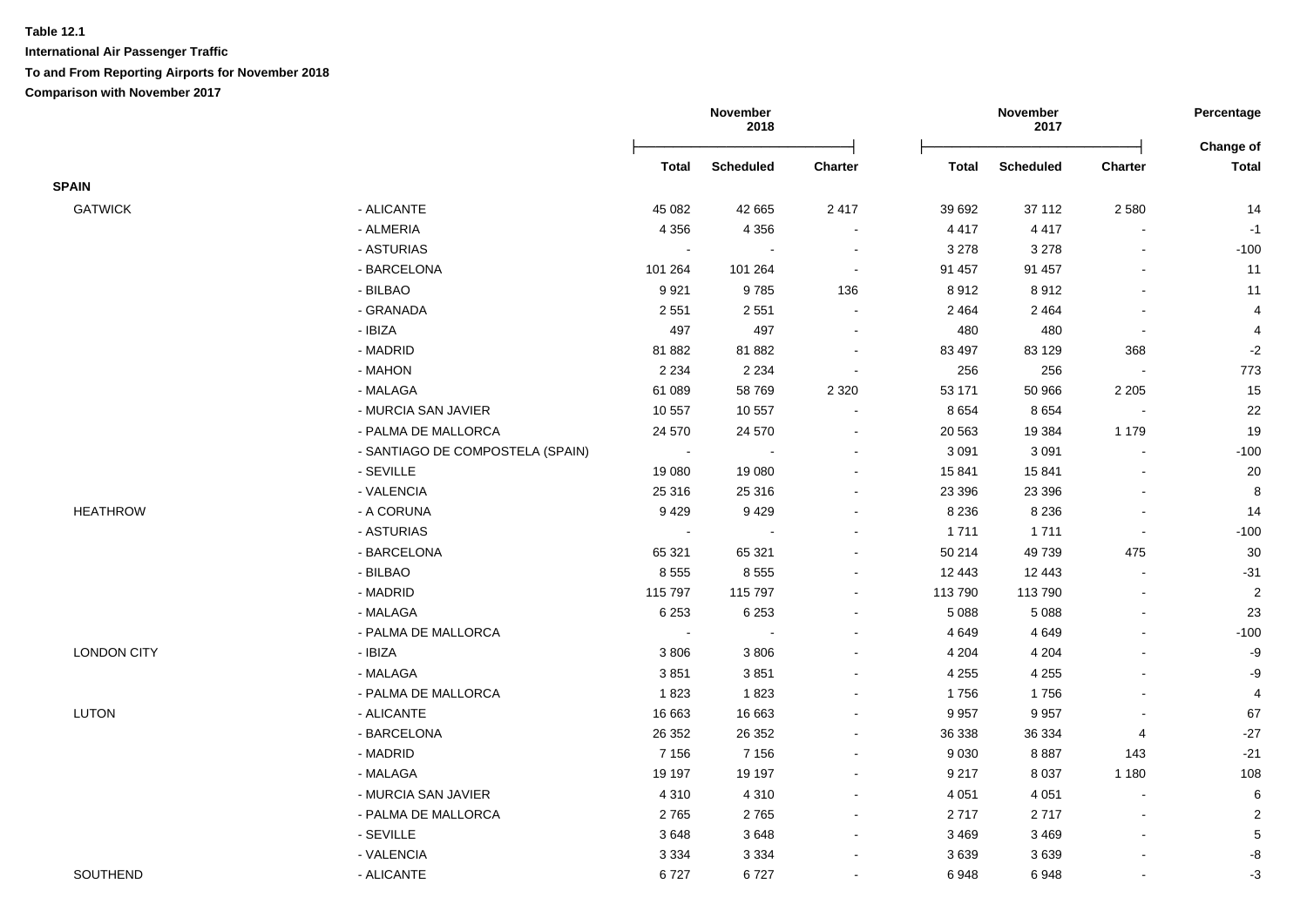**International Air Passenger Traffic To and From Reporting Airports for November 2018**

**Comparison with November 2017**

|                       |                                  | November<br>2018 |                          |                          |                          | November<br>2017 |                | Percentage                |
|-----------------------|----------------------------------|------------------|--------------------------|--------------------------|--------------------------|------------------|----------------|---------------------------|
|                       |                                  | <b>Total</b>     | <b>Scheduled</b>         | Charter                  | <b>Total</b>             | <b>Scheduled</b> | <b>Charter</b> | Change of<br><b>Total</b> |
|                       | - BARCELONA                      | 2 2 1 8          | 2 2 1 8                  |                          | 1874                     | 1874             |                | 18                        |
|                       | - MALAGA                         | 7 3 7 3          | 7 3 7 3                  |                          | 3 5 5 7                  | 3557             |                | 107                       |
|                       | - MURCIA SAN JAVIER              | 1916             | 1916                     |                          | $\sim$                   |                  |                | $\sim$                    |
| <b>STANSTED</b>       | - ALICANTE                       | 22 306           | 22 30 6                  | $\sim$                   | 22 337                   | 22 3 37          |                | $\sim$                    |
|                       | - ASTURIAS                       | $\sim$           | $\overline{\phantom{a}}$ | $\sim$                   | 3 3 6 6                  | 3 3 6 6          |                | $-100$                    |
|                       | - BARCELONA                      | 43 238           | 43 238                   | $\sim$                   | 32 973                   | 32 973           |                | 31                        |
|                       | - BILBAO                         | 3999             | 3579                     | 420                      | 4 3 6 7                  | 4 3 6 7          |                | $\textnormal{-}8$         |
|                       | - CASTELLON COSTA AZAHAR         | 2917             | 2917                     | $\blacksquare$           | 2 3 2 9                  | 2 3 2 9          |                | 25                        |
|                       | - CASTELLON DE LA PLANA AIRPORT  | 546              | 546                      | $\overline{\phantom{a}}$ | 1 4 9 0                  | 1 4 9 0          |                | $-63$                     |
|                       | - JEREZ                          | 3 0 8 9          | 3 0 8 9                  |                          | 2727                     | 2727             |                | 13                        |
|                       | - MADRID                         | 41 4 14          | 41 4 14                  | $\overline{\phantom{a}}$ | 32 845                   | 32 845           |                | $26\,$                    |
|                       | - MAHON                          | 181              | 181                      |                          | $\blacksquare$           |                  |                |                           |
|                       | - MALAGA                         | 29 324           | 29 3 24                  |                          | 30 663                   | 30 663           |                | $-4$                      |
|                       | - MURCIA SAN JAVIER              | 7 0 9 1          | 7 0 9 1                  |                          | 5 9 6 3                  | 5963             |                | 19                        |
|                       | - PALMA DE MALLORCA              | 11 157           | 11 157                   |                          | 13 203                   | 12700            | 503            | $-15$                     |
|                       | - REUS                           | 2414             | 2 4 1 4                  |                          | 2 5 0 0                  | 2 5 0 0          |                | $-3$                      |
|                       | - SANTANDER                      | 7 3 9 3          | 7 3 9 3                  |                          | 6463                     | 6463             |                | 14                        |
|                       | - SANTIAGO DE COMPOSTELA (SPAIN) | 4 5 0 1          | 4 5 0 1                  |                          | 4 4 0 2                  | 4 4 0 2          |                | $\sqrt{2}$                |
|                       | - SEVILLE                        | 13 642           | 13 642                   |                          | 13 572                   | 13 572           |                | $\mathbf{1}$              |
|                       | - VALENCIA                       | 13 111           | 13 111                   |                          | 10 223                   | 10 223           |                | 28                        |
|                       | - ZARAGOZA                       | 7 0 0 0          | 7 0 0 0                  |                          | 7 2 0 1                  | 7 2 0 1          |                | $-3$                      |
| ABERDEEN              | - ALICANTE                       | 3 0 8 3          | 3 0 8 3                  |                          | 2863                     | 2863             |                | 8                         |
|                       | - BARCELONA                      | $\blacksquare$   |                          |                          | 55                       | 55               |                | $-100$                    |
|                       | - MALAGA                         | $\sim$           |                          |                          | 2918                     | 2918             |                | $-100$                    |
| BELFAST INTERNATIONAL | - ALICANTE                       | 11 910           | 11 910                   |                          | 12 186                   | 12 186           |                | $-2$                      |
|                       | - MALAGA                         | 10707            | 10707                    |                          | 11 151                   | 11 151           |                | $-4$                      |
|                       | - PALMA DE MALLORCA              | 540              | 540                      |                          | 656                      | 656              |                | $-18$                     |
| <b>BIRMINGHAM</b>     | - ALICANTE                       | 24 551           | 22 275                   | 2 2 7 6                  | 19818                    | 17 4 28          | 2 3 9 0        | 24                        |
|                       | - BARCELONA                      | 14 603           | 14 603                   |                          | 12 4 68                  | 12 4 68          |                | 17                        |
|                       | - GIRONA                         | 434              | 434                      | $\overline{\phantom{a}}$ | $\overline{\phantom{a}}$ |                  |                | $\blacksquare$            |
|                       | $-$ IBIZA                        | 582              | 582                      |                          | $\overline{\phantom{a}}$ |                  |                |                           |
|                       | - MADRID                         | 9670             | 9670                     |                          | 9507                     | 9507             |                | $\overline{2}$            |
|                       | - MAHON                          | 371              | 371                      | $\overline{\phantom{a}}$ | $\blacksquare$           | $\blacksquare$   |                |                           |
|                       | - MALAGA                         | 19 3 58          | 16 086                   | 3 2 7 2                  | 17 047                   | 12 580           | 4 4 6 7        | 14                        |
|                       | - MURCIA SAN JAVIER              | 2673             | 2673                     |                          | 2693                     | 2693             |                | $-1$                      |
|                       |                                  |                  |                          |                          |                          |                  |                |                           |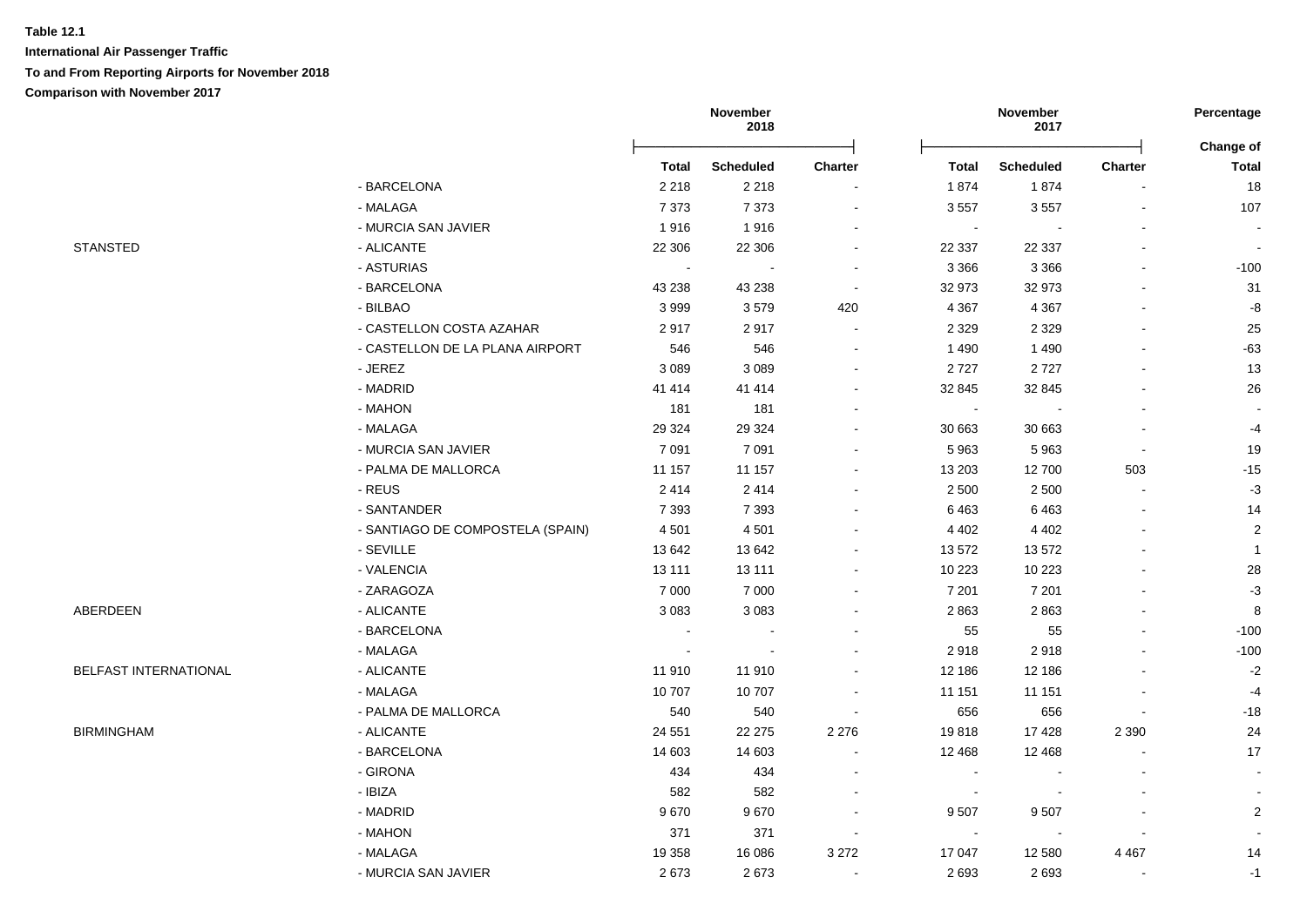**International Air Passenger Traffic**

**To and From Reporting Airports for November 2018**

|                             |                     |              | November<br>2018 |                |                          | November<br>2017 |                          | Percentage<br>Change of  |
|-----------------------------|---------------------|--------------|------------------|----------------|--------------------------|------------------|--------------------------|--------------------------|
|                             |                     | <b>Total</b> | <b>Scheduled</b> | Charter        | Total                    | <b>Scheduled</b> | Charter                  | <b>Total</b>             |
|                             | - PALMA DE MALLORCA | 2 3 3 7      | 2 3 3 7          |                | 2 3 9 1                  | 1714             | 677                      | $-2$                     |
|                             | - REUS              | 197          | 197              | $\blacksquare$ | $\sim$                   |                  |                          |                          |
|                             | - SEVILLE           | 112          | 112              | $\sim$         | $\sim$                   | $\blacksquare$   |                          | $\sim$                   |
| <b>BOURNEMOUTH</b>          | - ALICANTE          | 3418         | 3418             |                | 2768                     | 2768             | $\overline{a}$           | 23                       |
|                             | - MALAGA            | 2786         | 2786             |                | 3 1 0 2                  | 3 1 0 2          |                          | $-10$                    |
|                             | - PALMA DE MALLORCA | $\sim$       |                  |                | 98                       |                  | 98                       | $-100$                   |
| <b>BRISTOL</b>              | - ALICANTE          | 21 872       | 20 8 21          | 1 0 5 1        | 21 4 54                  | 20 398           | 1 0 5 6                  | $\overline{2}$           |
|                             | - BARCELONA         | 12 305       | 12 3 05          |                | 12 016                   | 12 016           |                          | $\overline{2}$           |
|                             | - BILBAO            | 2 4 7 1      | 2 4 7 1          | $\sim$         | 2 2 9 2                  | 2 2 9 2          |                          | $\,8\,$                  |
|                             | - IBIZA             | $\sim$       | $\sim$           | $\blacksquare$ | 154                      | 154              |                          | $-100$                   |
|                             | - MADRID            | 8 2 8 0      | 8 2 8 0          | $\sim$         | 7 3 7 7                  | 7 3 7 7          |                          | 12                       |
|                             | - MALAGA            | 18 212       | 17 399           | 813            | 19 113                   | 17 253           | 1860                     | $-5$                     |
|                             | - MURCIA SAN JAVIER | 3705         | 3705             | $\sim$         | 3688                     | 3688             |                          | $\overline{\phantom{a}}$ |
|                             | - PALMA DE MALLORCA | 3984         | 3888             | 96             | 4 3 4 9                  | 4 3 4 9          |                          | -8                       |
|                             | - SEVILLE           | 6 2 3 5      | 6 2 3 5          |                | $\sim$                   |                  |                          | $\sim$                   |
|                             | - VALENCIA          | 2 9 5 0      | 2950             | $\sim$         |                          |                  |                          | $\sim$                   |
| <b>CARDIFF WALES</b>        | - ALICANTE          | 6543         | 3644             | 2899           | 5836                     | 2843             | 2993                     | 12                       |
|                             | - MADRID            | 25           | $\sim$           | 25             | $\sim$                   | $\sim$           | ÷,                       | $\sim$                   |
|                             | - MALAGA            | 3671         | 2 2 1 5          | 1 4 5 6        | 3866                     | 2489             | 1 377                    | $-5$                     |
| DONCASTER SHEFFIELD         | - ALICANTE          | 4 4 2 1      | 1 3 3 5          | 3 0 8 6        | 6 1 1 3                  | 1 2 9 5          | 4818                     | $-28$                    |
|                             | - MALAGA            | 2709         | $\sim$           | 2 7 0 9        | 2 4 4 0                  | $\blacksquare$   | 2 4 4 0                  | 11                       |
| EAST MIDLANDS INTERNATIONAL | - ALICANTE          | 20756        | 18 397           | 2 3 5 9        | 19 28 6                  | 16887            | 2 3 9 9                  | 8                        |
|                             | - GIRONA            | 153          | 153              |                | $\overline{\phantom{a}}$ |                  |                          | $\blacksquare$           |
|                             | - MAHON             | 273          | 273              | $\sim$         | $\sim$                   | $\sim$           | $\overline{\phantom{a}}$ | $\sim$                   |
|                             | - MALAGA            | 11 444       | 9994             | 1 4 5 0        | 11 193                   | 9774             | 1419                     | $\overline{2}$           |
|                             | - MURCIA SAN JAVIER | 4 3 5 3      | 4 3 5 3          | $\blacksquare$ | 4 3 6 5                  | 4 3 6 5          |                          | $\sim$                   |
|                             | - PALMA DE MALLORCA | 1500         | 1500             | $\sim$         | 984                      | 984              |                          | 52                       |
|                             | - SEVILLE           | 2912         | 2912             | $\blacksquare$ | 2973                     | 2973             |                          | $-2$                     |
| <b>EDINBURGH</b>            | - ALICANTE          | 14 951       | 14 951           | $\blacksquare$ | 13 133                   | 13 133           | $\sim$                   | 14                       |
|                             | - BARCELONA         | 10 570       | 10 570           | $\blacksquare$ | 10 225                   | 10 225           | $\overline{a}$           | $\mathbf{3}$             |
|                             | - BILBAO            | 2 2 9 8      | 2 2 9 8          |                | 1867                     | 1867             | $\sim$                   | 23                       |
|                             | - MADRID            | 11 103       | 11 103           | $\blacksquare$ | 11 491                   | 11 189           | 302                      | $-3$                     |
|                             | - MALAGA            | 7562         | 7562             | $\blacksquare$ | 8 2 2 8                  | 8 2 2 8          | $\blacksquare$           | $\textnormal{-}8$        |
|                             | - PALMA DE MALLORCA | $\sim$       |                  |                | 418                      | 418              | $\overline{\phantom{a}}$ | $-100$                   |
|                             | - SANTANDER         | 2674         | 2674             |                | 2 9 0 1                  | 2 9 0 1          |                          | -8                       |
|                             |                     |              |                  |                |                          |                  |                          |                          |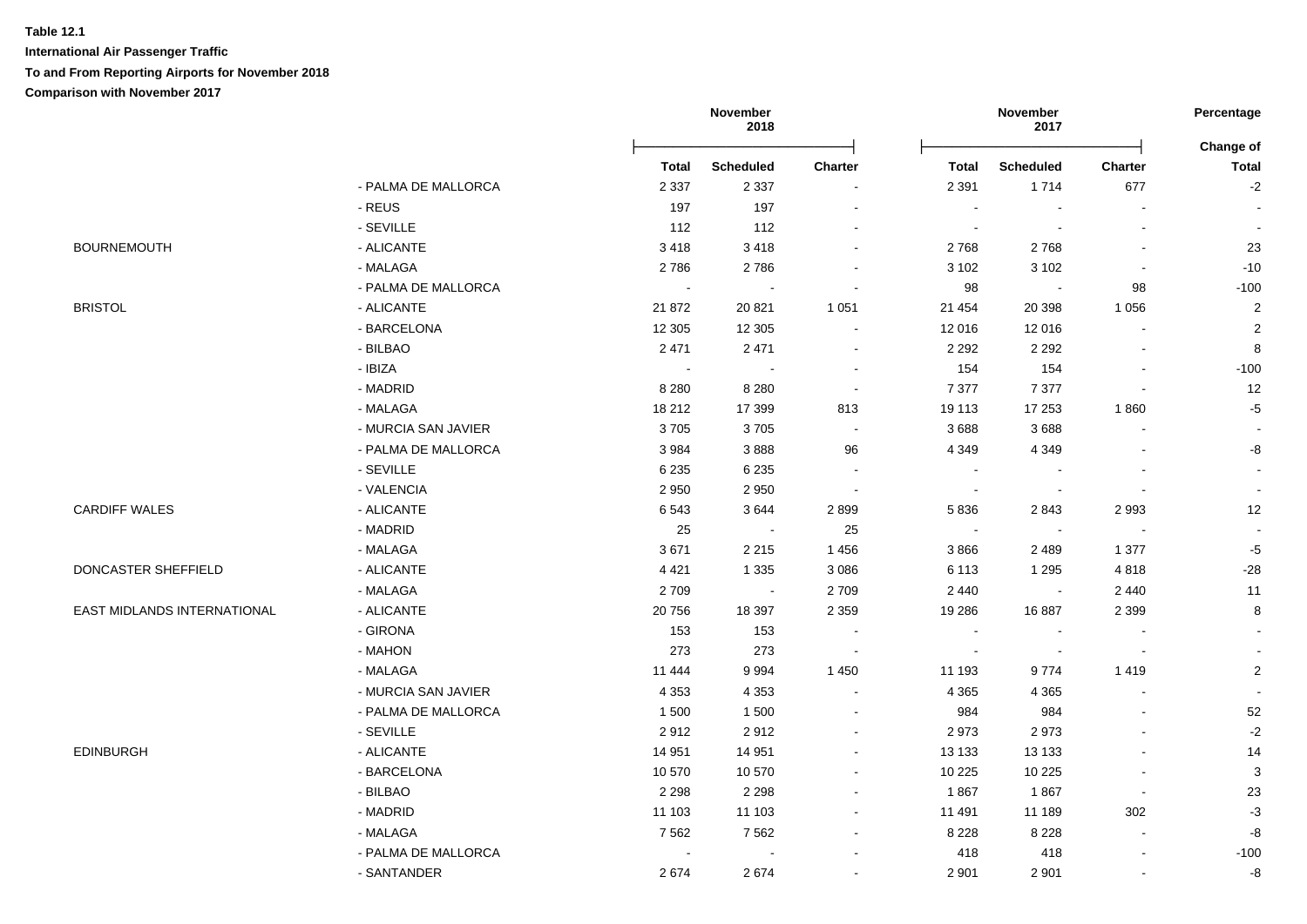**International Air Passenger Traffic To and From Reporting Airports for November 2018**

|                         |                          | November<br>2018 |                          |                            |              | November<br>2017 |                | Percentage<br>Change of  |  |
|-------------------------|--------------------------|------------------|--------------------------|----------------------------|--------------|------------------|----------------|--------------------------|--|
|                         |                          | <b>Total</b>     | <b>Scheduled</b>         | <b>Charter</b>             | <b>Total</b> | <b>Scheduled</b> | <b>Charter</b> | <b>Total</b>             |  |
|                         | - SEVILLE                | 5412             | 5412                     | $\sim$                     |              |                  |                |                          |  |
|                         | - VALENCIA               | 4 0 0 4          | 4 0 0 4                  | $\sim$                     | 4 0 6 6      | 4 0 6 6          | $\blacksquare$ | $-2$                     |  |
| <b>EXETER</b>           | - ALICANTE               | 2 1 0 2          | 2 1 0 2                  | $\sim$                     | 2 2 8 6      | 2 2 8 6          |                | $-8$                     |  |
|                         | - MALAGA                 | 1921             | 1921                     | $\overline{\phantom{a}}$   | 1736         | 1736             |                | 11                       |  |
| <b>GLASGOW</b>          | - ALICANTE               | 18 4 49          | 15 9 21                  | 2 5 2 8                    | 22 875       | 20 073           | 2 8 0 2        | $-19$                    |  |
|                         | - BARCELONA              | 2 0 8 9          | 2 0 8 9                  | $\sim$                     | 2513         | 2513             |                | $-17$                    |  |
|                         | - CASTELLON COSTA AZAHAR | 252              | $\sim$                   | 252                        |              |                  |                | $\sim$                   |  |
|                         | - GIRONA                 | 663              | 663                      | $\sim$                     | $\sim$       |                  | $\overline{a}$ | $\sim$                   |  |
|                         | - MADRID                 | $\sim$           | $\sim$                   | $\sim$                     | 5 2 9 1      | 5 2 9 1          | $\sim$         | $-100$                   |  |
|                         | - MALAGA                 | 8 9 9 0          | 7 2 0 3                  | 1787                       | 14 9 54      | 13 3 69          | 1585           | $-40$                    |  |
|                         | - PALMA DE MALLORCA      | 237              | 237                      | $\sim$                     | 1 4 4 6      | 825              | 621            | $-84$                    |  |
|                         | - VALENCIA               | $\sim$           | $\overline{\phantom{a}}$ | $\blacksquare$             | 2 4 5 7      | 2 4 5 7          | $\blacksquare$ | $-100$                   |  |
| <b>GUERNSEY</b>         | - MALAGA                 | 102              | 102                      | $\sim$                     |              |                  | ä,             | $\sim$                   |  |
| <b>ISLE OF MAN</b>      | - PALMA DE MALLORCA      | 73               | $\blacksquare$           | 73                         |              |                  | L.             |                          |  |
| <b>JERSEY</b>           | - MALAGA                 | 271              | $\sim$                   | 271                        | 208          | 208              |                | $30\,$                   |  |
| <b>LEEDS BRADFORD</b>   | - ALICANTE               | 20 211           | 20 211                   | $\sim$                     | 18 8 20      | 18820            |                | $\overline{7}$           |  |
|                         | - BARCELONA              | 4 3 6 5          | 4 3 6 5                  | $\sim$                     | 4 4 4 1      | 4 4 4 1          |                | $-2$                     |  |
|                         | - GIRONA                 | 292              | 292                      | $\blacksquare$             |              |                  | ä,             | $\mathbf{r}$             |  |
|                         | - IBIZA                  | 376              | 376                      | $\blacksquare$             |              |                  |                |                          |  |
|                         | - MAHON                  | 295              | 295                      | $\blacksquare$             |              |                  |                |                          |  |
|                         | - MALAGA                 | 11 609           | 11 497                   | 112                        | 10 508       | 10 377           | 131            | $10$                     |  |
|                         | - MURCIA SAN JAVIER      | 2699             | 2699                     | $\sim$                     | 2572         | 2572             |                | $\,$ 5 $\,$              |  |
|                         | - PALMA DE MALLORCA      | 2 4 3 8          | 2 4 3 8                  | $\sim$                     | 1 4 0 1      | 1 4 0 1          | $\blacksquare$ | 74                       |  |
|                         | - REUS                   | 131              | 131                      | $\sim$                     | $\sim$       |                  | $\overline{a}$ | $\sim$                   |  |
| LIVERPOOL (JOHN LENNON) | - ALICANTE               | 18 3 84          | 18 3 84                  | $\blacksquare$             | 18 472       | 18 472           |                | $\overline{\phantom{a}}$ |  |
|                         | - BARCELONA              | 11 840           | 11 840                   | $\blacksquare$             | 10 862       | 10 862           |                | $\boldsymbol{9}$         |  |
|                         | - MADRID                 | 4 3 3 0          | 4 3 3 0                  | $\blacksquare$             | 5 2 7 3      | 5 2 7 3          | $\blacksquare$ | $-18$                    |  |
|                         | - MALAGA                 | 14 155           | 14 155                   | $\blacksquare$             | 11 623       | 11 623           | ä,             | 22                       |  |
|                         | - PALMA DE MALLORCA      | 2730             | 2730                     | $\blacksquare$             | 2 5 4 8      | 2548             | $\blacksquare$ | $\overline{7}$           |  |
|                         | - SEVILLE                | $\sim$           | $\sim$                   | $\sim$                     | 602          | 312              | 290            | $-100$                   |  |
| <b>MANCHESTER</b>       | - ALICANTE               | 49 607           | 43 105                   | 6 5 0 2                    | 43 668       | 37 163           | 6 5 0 5        | 14                       |  |
|                         | - BARCELONA              | 24 25 2          | 24 196                   | 56                         | 19 551       | 19 235           | 316            | 24                       |  |
|                         | - BILBAO                 | 2869             | 2869                     | $\mathcal{L}_{\mathbf{r}}$ | 2 5 3 2      | 2 5 3 2          | $\mathbf{r}$   | 13                       |  |
|                         | - GRANADA                | 2541             | 2541                     | $\blacksquare$             | 2 5 5 4      | 2 5 5 4          | $\blacksquare$ | $-1$                     |  |
|                         | - IBIZA                  | 199              | 199                      | $\blacksquare$             | $\sim$       |                  | ä,             |                          |  |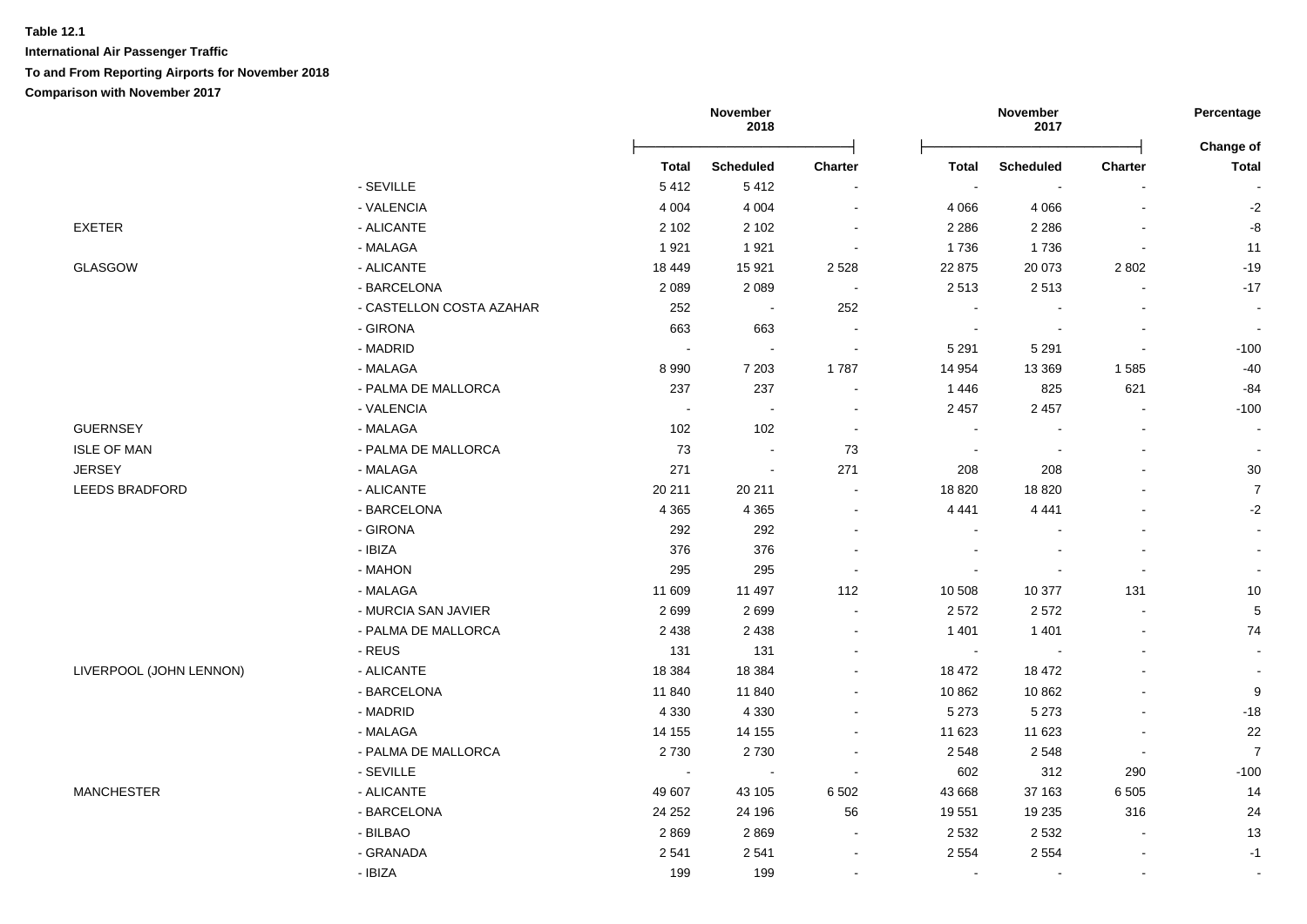**International Air Passenger Traffic**

**To and From Reporting Airports for November 2018**

**Comparison with November 2017**

|                              |                             | November<br>2018 |                  |                          | November<br>2017 |                          | Percentage               |                           |
|------------------------------|-----------------------------|------------------|------------------|--------------------------|------------------|--------------------------|--------------------------|---------------------------|
|                              |                             | <b>Total</b>     | <b>Scheduled</b> | <b>Charter</b>           | Total            | <b>Scheduled</b>         | <b>Charter</b>           | Change of<br><b>Total</b> |
|                              | - MADRID                    | 13 290           | 13 290           | $\sim$                   | 11 567           | 11 567                   |                          | 15                        |
|                              | - MAHON                     | 348              | 348              | $\sim$                   | $\sim$           | $\overline{\phantom{a}}$ | $\overline{\phantom{a}}$ |                           |
|                              | - MALAGA                    | 35 080           | 30 333           | 4747                     | 29 755           | 21 5 64                  | 8 1 9 1                  | $18$                      |
|                              | - MURCIA SAN JAVIER         | 4 2 2 6          | 4 2 2 6          | $\blacksquare$           | 4 4 6 7          | 4 4 6 7                  | $\blacksquare$           | $-5$                      |
|                              | - PALMA DE MALLORCA         | 11739            | 11 739           | $\overline{\phantom{a}}$ | 8915             | 7 2 5 1                  | 1664                     | 32                        |
|                              | - REUS                      | 185              | 185              |                          | $\sim$           | $\overline{\phantom{a}}$ |                          |                           |
|                              | - SEVILLE                   | 3 1 3 9          | 3 1 3 9          | $\blacksquare$           | 2 8 6 4          | 2864                     | $\blacksquare$           | 10                        |
|                              | - VALENCIA                  | 3 1 6 8          | 3 1 6 8          | $\sim$                   | 2817             | 2817                     | $\blacksquare$           | 12                        |
| <b>NEWCASTLE</b>             | - ALICANTE                  | 23 344           | 23 344           | $\overline{\phantom{a}}$ | 23 815           | 23815                    |                          | $-2$                      |
|                              | - BARCELONA                 | 4 9 5 0          | 4 9 5 0          | $\overline{\phantom{a}}$ | 4 8 6 5          | 4 8 6 5                  |                          | $\overline{2}$            |
|                              | - GIRONA                    | 132              | 132              | $\overline{\phantom{a}}$ |                  |                          |                          |                           |
|                              | - IBIZA                     | 278              | 278              |                          |                  |                          |                          |                           |
|                              | - MADRID                    |                  |                  |                          | 2614             | 2614                     |                          | $-100$                    |
|                              | - MAHON                     | 139              | 139              |                          |                  |                          |                          |                           |
|                              | - MALAGA                    | 14 5 64          | 14 5 64          | $\blacksquare$           | 14 697           | 14 697                   |                          | $-1$                      |
|                              | - PALMA DE MALLORCA         | 1 4 7 3          | 1 4 7 3          | $\sim$                   | 973              | 973                      |                          | 51                        |
|                              | - REUS                      | 172              | 172              | $\overline{a}$           |                  |                          |                          |                           |
| <b>NEWQUAY</b>               | - ALICANTE                  | 2 9 6 0          | 2 9 6 0          |                          | $\sim$           | $\blacksquare$           |                          |                           |
| <b>NORWICH</b>               | - ALICANTE                  | 1 3 9 4          | 1 3 9 4          |                          | 1 2 6 5          | 1 2 6 5                  |                          | $10$                      |
|                              | - MALAGA                    | 1 2 4 7          | 1 2 4 7          |                          | 1 3 4 8          | 1 3 4 8                  |                          | $-7$                      |
| <b>PRESTWICK</b>             | - ALICANTE                  | 4 2 0 3          | 4 2 0 3          |                          | 4 1 8 4          | 4 1 8 4                  |                          |                           |
|                              | - BARCELONA                 | $\sim$           | $\sim$           | $\blacksquare$           | 2 3 7 4          | 2 3 7 4                  | $\blacksquare$           | $-100$                    |
|                              | - MALAGA                    | 3074             | 3074             |                          | 3 0 0 6          | 3 0 0 6                  |                          | $\overline{2}$            |
| SOUTHAMPTON                  | - ALICANTE                  | 1 0 6 6          | 1 0 6 6          | $\overline{\phantom{a}}$ | 1 2 2 2          | 1 2 2 2                  |                          | $-13$                     |
| <b>Total SPAIN</b>           |                             | 1 561 539        | 1 518 426        | 43 113                   | 1 462 426        | 1 405 388                | 57 038                   | $\overline{7}$            |
| <b>SPAIN(CANARY ISLANDS)</b> |                             |                  |                  |                          |                  |                          |                          |                           |
| <b>GATWICK</b>               | - ARRECIFE                  | 31 216           | 24 950           | 6 2 6 6                  | 29 9 54          | 23 25 5                  | 6699                     | $\overline{4}$            |
|                              | - FUERTEVENTURA             | 19 069           | 14 8 96          | 4 1 7 3                  | 22 314           | 19 006                   | 3 3 0 8                  | $-15$                     |
|                              | - LAS PALMAS                | 20 578           | 14 444           | 6 1 3 4                  | 20 630           | 15 642                   | 4988                     |                           |
|                              | - SANTA CRUZ DE LA PALMA    | 3965             | 2 2 0 4          | 1761                     | 3 9 8 5          | 2 1 9 3                  | 1792                     | $-1$                      |
|                              | - TENERIFE (SURREINA SOFIA) | 57 061           | 46 218           | 10843                    | 55 701           | 45 476                   | 10 2 25                  | $\overline{2}$            |
| <b>HEATHROW</b>              | - LAS PALMAS                | 1991             | 1991             | $\overline{\phantom{a}}$ | 1 0 8 0          | 1 0 8 0                  | L,                       | 84                        |
|                              | - TENERIFE (SURREINA SOFIA) | 919              | 919              | $\overline{\phantom{a}}$ | 1 0 7 6          | 1 0 7 6                  | $\blacksquare$           | $-15$                     |
| LUTON                        | - ARRECIFE                  | 7961             | 6480             | 1481                     | 8 4 0 9          | 6918                     | 1491                     | $-5$                      |
|                              | - FUERTEVENTURA             | 3688             | 2 4 0 5          | 1 2 8 3                  | 4 2 4 9          | 2748                     | 1501                     | $-13$                     |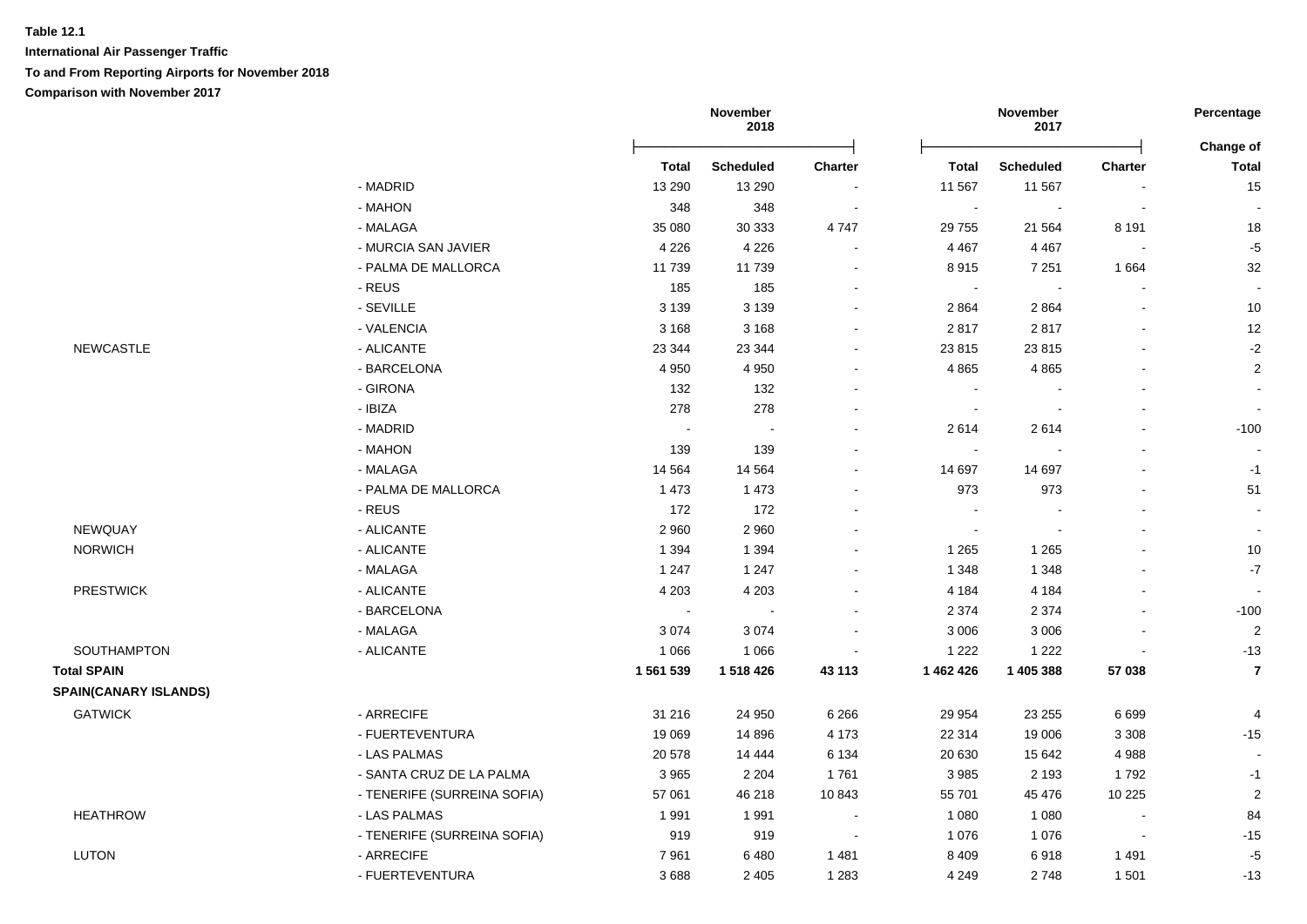|                             |                             | November<br>2018 |                  |                | November<br>2017 |                  |                |                    |
|-----------------------------|-----------------------------|------------------|------------------|----------------|------------------|------------------|----------------|--------------------|
|                             |                             | Total            | <b>Scheduled</b> | <b>Charter</b> | Total            | <b>Scheduled</b> | <b>Charter</b> | Change of<br>Total |
|                             | - LAS PALMAS                | 528              |                  | 528            | 445              |                  | 445            | 19                 |
|                             | - TENERIFE (SURREINA SOFIA) | 10 010           | 6969             | 3 0 4 1        | 10 257           | 7424             | 2833           | $-2$               |
| SOUTHEND                    | - ARRECIFE                  | 2867             | 2867             |                | 2655             | 2655             |                | 8                  |
|                             | - TENERIFE (SURREINA SOFIA) | 2743             | 2743             |                | 2645             | 2645             |                | 4                  |
| <b>STANSTED</b>             | - ARRECIFE                  | 16858            | 15 174           | 1684           | 19619            | 17 903           | 1716           | $-14$              |
|                             | - FUERTEVENTURA             | 10826            | 9466             | 1 3 6 0        | 12 203           | 11 633           | 570            | $-11$              |
|                             | - LAS PALMAS                | 14 180           | 12790            | 1 3 9 0        | 14 143           | 12799            | 1 3 4 4        |                    |
|                             | - TENERIFE (SURREINA SOFIA) | 28 805           | 25 746           | 3 0 5 9        | 28 776           | 25 934           | 2842           |                    |
| ABERDEEN                    | - TENERIFE (SURREINA SOFIA) | 2 9 0 5          | $\sim$           | 2 9 0 5        | 2 9 0 0          |                  | 2 9 0 0        |                    |
| BELFAST INTERNATIONAL       | - ARRECIFE                  | 11750            | 8 3 0 5          | 3 4 4 5        | 11717            | 8586             | 3 1 3 1        |                    |
|                             | - FUERTEVENTURA             | 3708             | 3708             |                | 1 1 6 9          | 1 1 5 0          | 19             | 217                |
|                             | - LAS PALMAS                | 1 3 2 7          | 1 3 2 7          |                | 2 1 9 0          | 1587             | 603            | $-39$              |
|                             | - TENERIFE (SURREINA SOFIA) | 11 737           | 6548             | 5 1 8 9        | 11 481           | 6665             | 4816           | $\overline{2}$     |
| <b>BIRMINGHAM</b>           | - ARRECIFE                  | 22 379           | 17482            | 4897           | 19 352           | 15 577           | 3775           | 16                 |
|                             | - FUERTEVENTURA             | 13 049           | 10 0 33          | 3 0 16         | 12 588           | 9024             | 3564           | 4                  |
|                             | - LAS PALMAS                | 11 033           | 6 0 9 7          | 4 9 3 6        | 10 383           | 5773             | 4610           | $\,6\,$            |
|                             | - TENERIFE (SURREINA SOFIA) | 30 497           | 24 0 25          | 6472           | 26 409           | 19751            | 6658           | 15                 |
| <b>BOURNEMOUTH</b>          | - ARRECIFE                  | 2 1 4 7          | $\blacksquare$   | 2 1 4 7        | 3 2 1 1          | 163              | 3 0 4 8        | $-33$              |
|                             | - LAS PALMAS                | 1 0 3 8          | 186              | 852            | 1 3 3 2          |                  | 1 3 3 2        | $-22$              |
|                             | - TENERIFE (SURREINA SOFIA) | 3579             | 1 3 0 3          | 2 2 7 6        | 4 3 8 6          | 1681             | 2705           | $-18$              |
| <b>BRISTOL</b>              | - ARRECIFE                  | 12776            | 7 0 2 5          | 5751           | 16 20 6          | 13 4 75          | 2731           | $-21$              |
|                             | - FUERTEVENTURA             | 7541             | 2729             | 4 8 1 2        | 7987             | 6 3 5 2          | 1635           | -6                 |
|                             | - LAS PALMAS                | 6 2 8 0          | 3812             | 2 4 6 8        | 6 0 5 5          | 3 9 9 6          | 2 0 5 9        | 4                  |
|                             | - TENERIFE (SURREINA SOFIA) | 17 247           | 10 2 26          | 7 0 21         | 16 628           | 12 995           | 3633           | 4                  |
| <b>CARDIFF WALES</b>        | - ARRECIFE                  | 3 3 8 6          |                  | 3 3 8 6        | 3 2 4 4          |                  | 3 2 4 4        |                    |
|                             | - LAS PALMAS                | 1 4 3 8          | $\blacksquare$   | 1 4 3 8        | 1454             |                  | 1454           | $-1$               |
|                             | - TENERIFE (SURREINA SOFIA) | 7823             | 2870             | 4 9 5 3        | 7498             | 3 0 3 0          | 4 4 6 8        | $\overline{4}$     |
| DONCASTER SHEFFIELD         | - ARRECIFE                  | 3 2 9 8          | $\sim$           | 3 2 9 8        | 3 3 9 8          | $\sim$           | 3 3 9 8        | $-3$               |
|                             | - LAS PALMAS                | 1 4 7 3          | $\blacksquare$   | 1 473          | 1 3 1 1          | $\mathbf{r}$     | 1 3 1 1        | 12                 |
|                             | - TENERIFE (SURREINA SOFIA) | 4 8 4 2          | $\blacksquare$   | 4 8 4 2        | 4754             | $\blacksquare$   | 4754           | $\sqrt{2}$         |
| EAST MIDLANDS INTERNATIONAL | - ARRECIFE                  | 16 137           | 14 372           | 1765           | 16829            | 15 0 66          | 1763           | $-4$               |
|                             | - FUERTEVENTURA             | 9936             | 8 3 5 8          | 1578           | 10729            | 8908             | 1821           | $-7$               |
|                             | - LAS PALMAS                | 6810             | 5 5 2 6          | 1 2 8 4        | 6968             | 5751             | 1 2 1 7        | $-2$               |
|                             | - TENERIFE (SURREINA SOFIA) | 28 262           | 23 680           | 4582           | 23 383           | 19 0 30          | 4 3 5 3        | 21                 |
| <b>EDINBURGH</b>            | - ARRECIFE                  | 9622             | 7762             | 1860           | 9 3 5 5          | 7560             | 1795           | 3                  |
|                             |                             |                  |                  |                |                  |                  |                |                    |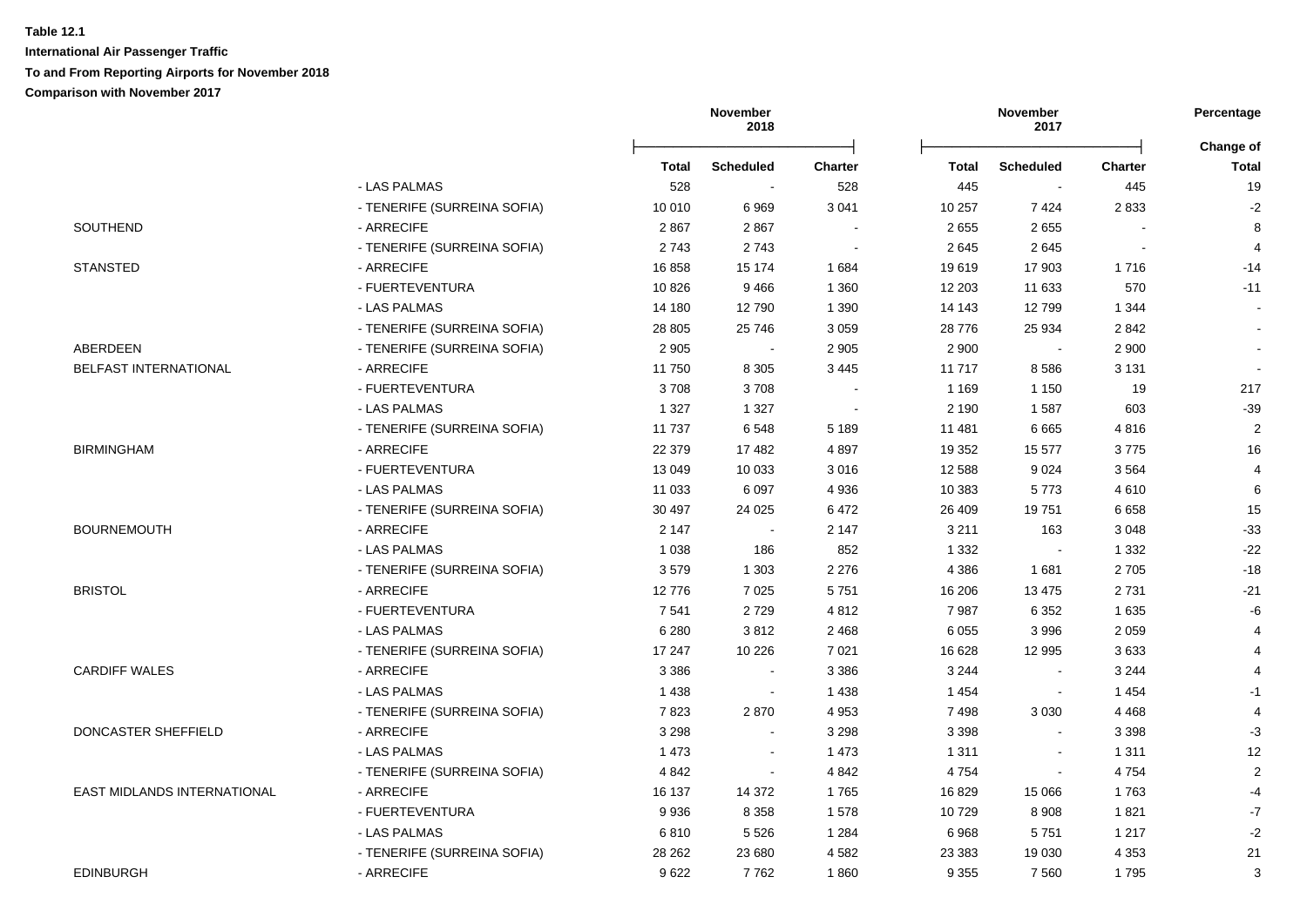**International Air Passenger Traffic**

### **To and From Reporting Airports for November 2018**

|                                    |                               |         | November<br>2018 |                          |         | November<br>2017 |                | Percentage                |
|------------------------------------|-------------------------------|---------|------------------|--------------------------|---------|------------------|----------------|---------------------------|
|                                    |                               | Total   | <b>Scheduled</b> | <b>Charter</b>           | Total   | <b>Scheduled</b> | <b>Charter</b> | Change of<br><b>Total</b> |
|                                    | - FUERTEVENTURA               | 5 5 8 0 | 5 5 8 0          |                          | 5 2 3 8 | 5 2 3 8          |                | $\overline{7}$            |
|                                    | - LAS PALMAS                  | 5709    | 5709             | $\sim$                   | 6 0 36  | 4918             | 1 1 1 8        | $-5$                      |
|                                    | - TENERIFE (SURREINA SOFIA)   | 19501   | 16 25 2          | 3 2 4 9                  | 20 271  | 17 201           | 3 0 7 0        | $-4$                      |
| <b>EXETER</b>                      | - ARRECIFE                    | 3 2 2 5 | $\sim$           | 3 2 2 5                  | 3 2 8 1 | $\sim$           | 3 2 8 1        | $-2$                      |
|                                    | - LAS PALMAS                  | 1 3 8 2 | $\sim$           | 1 3 8 2                  | 1411    | $\sim$           | 1411           | $-2$                      |
|                                    | - TENERIFE (SURREINA SOFIA)   | 4508    | $\blacksquare$   | 4 5 0 8                  | 4648    | $\sim$           | 4648           | $-3$                      |
| <b>GLASGOW</b>                     | - ARRECIFE                    | 11 493  | 9310             | 2 1 8 3                  | 14 708  | 13 4 38          | 1 2 7 0        | $-22$                     |
|                                    | - FUERTEVENTURA               | 6 207   | 6 207            | $\sim$                   | 7 5 9 9 | 7599             | $\sim$         | $-18$                     |
|                                    | - LAS PALMAS                  | 7635    | 5919             | 1716                     | 8 0 4 4 | 6716             | 1 3 2 8        | $-5$                      |
|                                    | - TENERIFE (SURREINA SOFIA)   | 22 407  | 18 6 64          | 3743                     | 22 792  | 19 132           | 3660           | $-2$                      |
| <b>LEEDS BRADFORD</b>              | - ARRECIFE                    | 10 609  | 10 609           |                          | 10 060  | 10 060           |                | 5                         |
|                                    | - FUERTEVENTURA               | 5 5 6 5 | 5565             |                          | 5856    | 5856             |                | $-5$                      |
|                                    | - LAS PALMAS                  | 6 2 2 7 | 6 2 2 7          | $\overline{\phantom{a}}$ | 6 5 67  | 6567             |                | $-5$                      |
|                                    | - TENERIFE (SURREINA SOFIA)   | 16722   | 16 544           | 178                      | 15 889  | 14 548           | 1 3 4 1        | 5                         |
| LIVERPOOL (JOHN LENNON)            | - ARRECIFE                    | 5797    | 5797             |                          | 6 0 62  | 6 0 62           |                | $-4$                      |
|                                    | - FUERTEVENTURA               | 3834    | 3834             |                          | 4 4 6 6 | 4 4 6 6          |                | $-14$                     |
|                                    | - LAS PALMAS                  | 85      | 85               |                          | $\sim$  |                  |                |                           |
|                                    | - TENERIFE (SURREINA SOFIA)   | 1517    | 1517             |                          | 1760    | 1760             | ÷,             | $-14$                     |
| <b>MANCHESTER</b>                  | - ARRECIFE                    | 39 706  | 33 581           | 6 1 2 5                  | 33 876  | 26 7 68          | 7 1 0 8        | 17                        |
|                                    | - FUERTEVENTURA               | 22 958  | 18 687           | 4 2 7 1                  | 20 653  | 15 081           | 5572           | 11                        |
|                                    | - LAS PALMAS                  | 22 317  | 16 206           | 6 1 1 1                  | 23 203  | 15877            | 7 3 2 6        | $-4$                      |
|                                    | - SANTA CRUZ DE LA PALMA      | 1770    | $\sim$           | 1770                     | 2 9 2 4 | $\sim$           | 2924           | $-39$                     |
|                                    | - TENERIFE (SURREINA SOFIA)   | 70 054  | 56 169           | 13885                    | 66 053  | 50 442           | 15611          | 6                         |
| <b>NEWCASTLE</b>                   | - ARRECIFE                    | 12 6 28 | 12 6 28          |                          | 12 923  | 12 923           |                | $-2$                      |
|                                    | - FUERTEVENTURA               | 4 3 2 8 | 4 3 2 8          |                          | 4 6 67  | 4 6 6 7          |                | $-7$                      |
|                                    | - LAS PALMAS                  | 4 4 2 4 | 4 4 2 4          |                          | 4 140   | 4 1 4 0          |                | $\overline{7}$            |
|                                    | - TENERIFE (SURREINA SOFIA)   | 21 992  | 21 992           |                          | 21 4 36 | 21 4 36          |                | 3                         |
| <b>NORWICH</b>                     | - TENERIFE (NORTE LOS RODEOS) |         |                  |                          | 2916    |                  | 2916           | $-100$                    |
|                                    | - TENERIFE (SURREINA SOFIA)   | 1832    | $\sim$           | 1832                     |         |                  |                |                           |
| <b>PRESTWICK</b>                   | - ARRECIFE                    | 3 0 6 9 | 3 0 6 9          |                          | 2 5 3 0 | 2 5 3 0          |                | 21                        |
|                                    | - FUERTEVENTURA               | 1 3 0 5 | 1 3 0 5          |                          | 1 300   | 1 300            |                |                           |
|                                    | - LAS PALMAS                  |         |                  |                          | 1 2 3 4 | 1 2 3 4          |                | $-100$                    |
|                                    | - TENERIFE (SURREINA SOFIA)   | 5835    | 5835             |                          | 6 0 68  | 5 8 5 4          | 214            | $-4$                      |
| <b>Total SPAIN(CANARY ISLANDS)</b> |                               | 835 506 | 651 679          | 183827                   | 829 669 | 650 320          | 179 349        | $\mathbf{1}$              |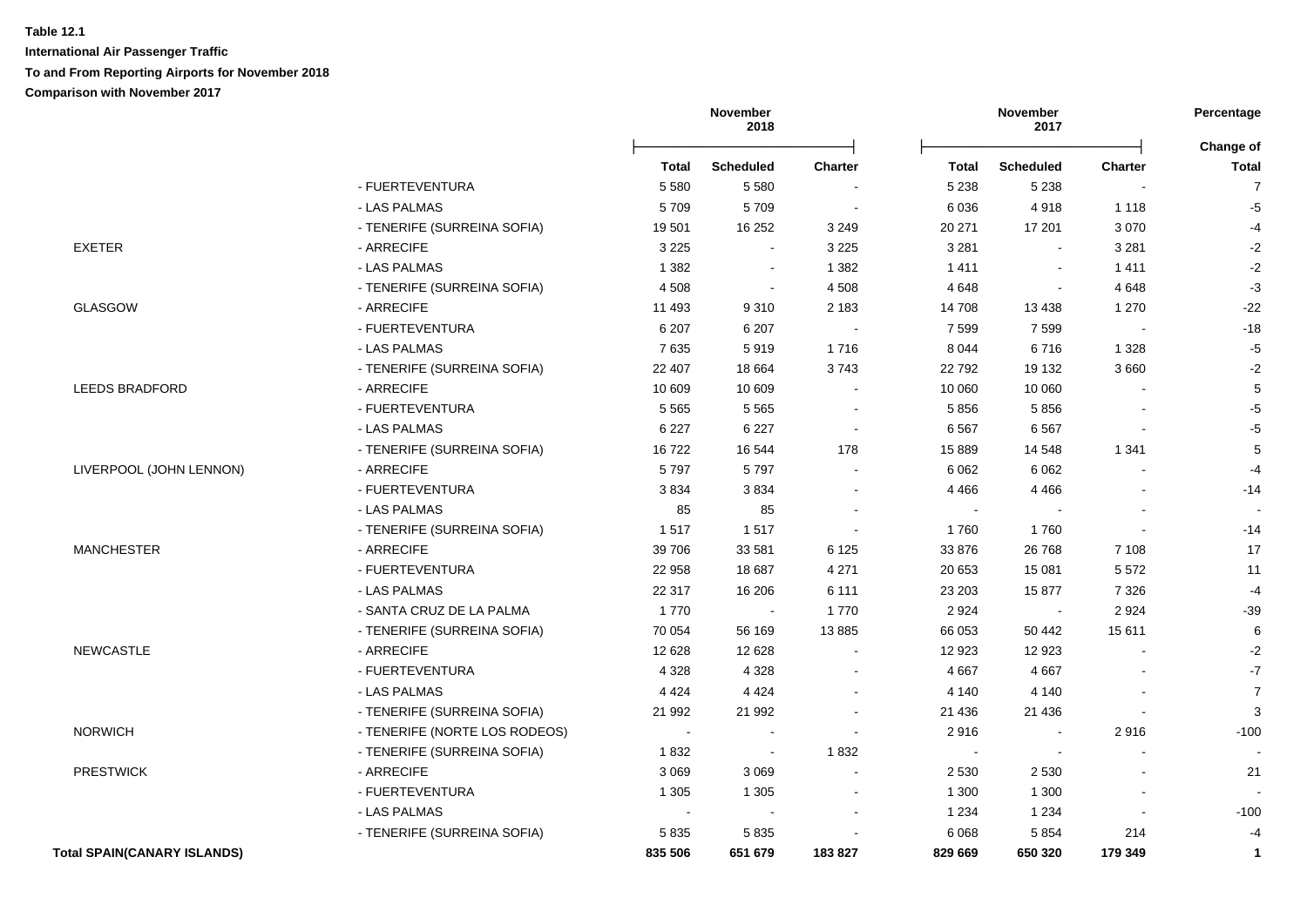|                                |                         |              | November<br>2018         |                          |                          | November<br>2017 |              | Percentage<br>Change of  |
|--------------------------------|-------------------------|--------------|--------------------------|--------------------------|--------------------------|------------------|--------------|--------------------------|
|                                |                         | <b>Total</b> | <b>Scheduled</b>         | <b>Charter</b>           | <b>Total</b>             | <b>Scheduled</b> | Charter      | <b>Total</b>             |
| <b>SWEDEN</b>                  |                         |              |                          |                          |                          |                  |              |                          |
| <b>GATWICK</b>                 | - GOTEBORG (LANDVETTER) | 16 3 20      | 16 3 20                  |                          | 15 592                   | 15 5 9 2         |              | $\sqrt{5}$               |
|                                | - JONKOPING             |              |                          |                          | 220                      |                  | 220          | $-100$                   |
|                                | - STOCKHOLM (ARLANDA)   | 40 698       | 40 698                   |                          | 39 440                   | 39 440           |              | 3                        |
|                                | - STOCKHOLM (BROMMA)    | $\sim$       |                          |                          | 9                        | $\sim$           | 9            | $-100$                   |
| <b>HEATHROW</b>                | - GOTEBORG (LANDVETTER) | 21 275       | 21 275                   |                          | 21 431                   | 21 4 31          |              | $-1$                     |
|                                | - STOCKHOLM (ARLANDA)   | 80 401       | 80 401                   |                          | 82 135                   | 82 135           |              | $-2$                     |
| <b>LUTON</b>                   | - STOCKHOLM (ARLANDA)   | 2 4 4 5      | 2 4 4 5                  | $\blacksquare$           | 4918                     | 4918             |              | $-50$                    |
| <b>STANSTED</b>                | - GOTEBORG (LANDVETTER) | 12737        | 12737                    | $\blacksquare$           | 12 446                   | 12 446           |              | $\sqrt{2}$               |
|                                | - HALMSTAD              | 312          | $\sim$                   | 312                      | $\blacksquare$           |                  |              | $\overline{\phantom{a}}$ |
|                                | - NORRKOPING            | 174          | 174                      | $\blacksquare$           | $\blacksquare$           |                  |              | $\blacksquare$           |
|                                | - STOCKHOLM (SKAVSTA)   | 20 071       | 20 071                   | $\blacksquare$           | 21 291                   | 21 291           |              | -6                       |
|                                | - VASTERAS              | 5 5 5 8      | 5 5 5 8                  | $\blacksquare$           | 5 4 8 9                  | 5 4 8 9          |              | $\overline{1}$           |
| BELFAST INTERNATIONAL          | - LULEA                 |              |                          |                          | $\mathbf{1}$             |                  | $\mathbf{1}$ | $-100$                   |
|                                | - UMEA                  |              |                          |                          | $\mathbf{1}$             | $\blacksquare$   | $\mathbf{1}$ | $-100$                   |
| <b>BIRMINGHAM</b>              | - GOTEBORG (LANDVETTER) |              |                          | $\blacksquare$           | 1 3 2 5                  | 1 3 2 5          |              | $-100$                   |
|                                | - VAXJO                 | 338          | $\blacksquare$           | 338                      | $\overline{\phantom{a}}$ |                  |              |                          |
| <b>BRISTOL</b>                 | - GOTEBORG (LANDVETTER) | 156          | 156                      |                          | $\overline{\phantom{a}}$ |                  |              | $\overline{\phantom{a}}$ |
|                                | - STOCKHOLM (ARLANDA)   | 2 3 4 9      | 2 3 4 9                  | $\sim$                   | 2 2 2 4                  | 2 2 2 4          |              | 6                        |
|                                | - VAXJO                 | 310          | $\sim$                   | 310                      | $\sim$                   |                  |              | $\sim$                   |
| <b>EDINBURGH</b>               | - GOTEBORG (LANDVETTER) | 2885         | 2885                     |                          | 282                      | 282              |              | 923                      |
|                                | - STOCKHOLM (ARLANDA)   | 6595         | 6595                     | $\blacksquare$           | 6 3 4 8                  | 6 3 4 8          |              | $\overline{4}$           |
|                                | - STOCKHOLM (SKAVSTA)   | 2952         | 2952                     |                          | $\sim$                   |                  |              | $\overline{\phantom{a}}$ |
| <b>LEEDS BRADFORD</b>          | - STOCKHOLM (ARLANDA)   | 37           | $\blacksquare$           | 37                       | $\sim$                   |                  |              |                          |
| <b>MANCHESTER</b>              | - GOTEBORG (LANDVETTER) | 485          | 485                      |                          | 173                      | 173              |              | 180                      |
|                                | - STOCKHOLM (ARLANDA)   | 13 558       | 13 558                   | $\overline{\phantom{a}}$ | 13789                    | 13789            |              | $-2$                     |
| <b>NEWCASTLE</b>               | - STOCKHOLM (BROMMA)    |              |                          |                          | 30                       |                  | 30           | $-100$                   |
| <b>Total SWEDEN</b>            |                         | 229 656      | 228 659                  | 997                      | 227 144                  | 226 883          | 261          | $\mathbf{1}$             |
| <b>Total WESTERN EUROPE-EU</b> |                         | 9 165 352    | 8 881 501                | 283 851                  | 8752381                  | 8 455 659        | 296 722      | 5                        |
| <b>WESTERN EUROPE-OTHER</b>    |                         |              |                          |                          |                          |                  |              |                          |
| <b>FAROE ISLANDS</b>           |                         |              |                          |                          |                          |                  |              |                          |
| ABERDEEN                       | - VAGAR                 | 289          | $\overline{\phantom{a}}$ | 289                      | 286                      |                  | 286          | $\overline{1}$           |
| <b>EDINBURGH</b>               | - VAGAR                 | 1567         | 1567                     |                          | 1 2 4 4                  | 1 2 4 4          |              | 26                       |
| <b>Total FAROE ISLANDS</b>     |                         | 1856         | 1567                     | 289                      | 1 5 3 0                  | 1 2 4 4          | 286          | 21                       |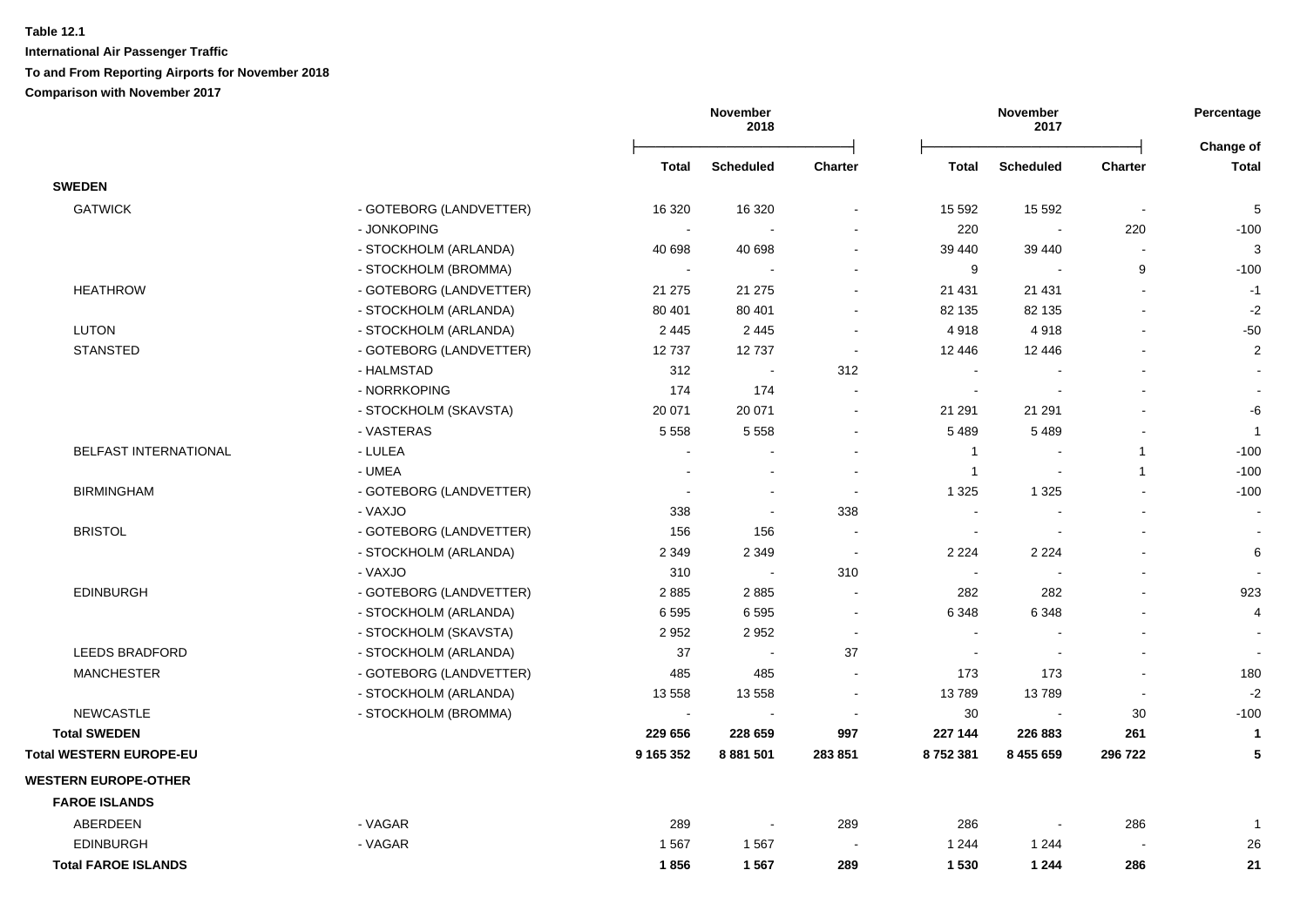|                                   |                         |                | November<br>2018 | November<br>2017 |              | Percentage<br>Change of |                          |                          |
|-----------------------------------|-------------------------|----------------|------------------|------------------|--------------|-------------------------|--------------------------|--------------------------|
|                                   |                         | <b>Total</b>   | <b>Scheduled</b> | <b>Charter</b>   | <b>Total</b> | <b>Scheduled</b>        | <b>Charter</b>           | <b>Total</b>             |
| <b>ICELAND</b>                    |                         |                |                  |                  |              |                         |                          |                          |
| <b>GATWICK</b>                    | - KEFLAVIK              | 38 974         | 36 216           | 2758             | 46 137       | 43 006                  | 3 1 3 1                  | $-16$                    |
| <b>HEATHROW</b>                   | - KEFLAVIK              | 30 086         | 30 086           | $\blacksquare$   | 33 350       | 33 350                  |                          | $-10$                    |
| <b>LONDON CITY</b>                | - KEFLAVIK              | 1 2 1 1        | 1 2 1 1          | $\overline{a}$   | 914          | 914                     | $\overline{\phantom{a}}$ | 32                       |
| LUTON                             | - KEFLAVIK              | 24 4 68        | 24 4 68          | $\blacksquare$   | 19 585       | 19585                   | $\blacksquare$           | 25                       |
| <b>STANSTED</b>                   | - KEFLAVIK              | 3417           | 3417             | $\blacksquare$   | 3 3 1 7      | 3 3 1 7                 |                          | $\mathbf{3}$             |
| ABERDEEN                          | - AKUREYRI              |                |                  |                  | 71           | 71                      |                          | $-100$                   |
|                                   | - KEFLAVIK              |                |                  |                  | 784          | 784                     |                          | $-100$                   |
| <b>BELFAST CITY (GEORGE BEST)</b> | - KEFLAVIK              |                |                  |                  | 652          | 652                     |                          | $-100$                   |
| BELFAST INTERNATIONAL             | - KEFLAVIK              | 2413           | 2413             |                  | 2 2 5 6      | 2 2 5 6                 |                          | $\overline{7}$           |
| <b>BIRMINGHAM</b>                 | - KEFLAVIK              | $\sim$         |                  |                  | 3633         | 3633                    |                          | $-100$                   |
| <b>BRISTOL</b>                    | - KEFLAVIK              | 3 1 2 0        | 3 1 2 0          | $\blacksquare$   | 2 8 6 1      | 2861                    |                          | 9                        |
| <b>EDINBURGH</b>                  | - KEFLAVIK              | 7 4 6 5        | 7465             | $\sim$           | 11 176       | 11 176                  |                          | $-33$                    |
| GLASGOW                           | - EGILSSTADIR           | 150            | $\sim$           | 150              | $\sim$       |                         |                          | $\overline{\phantom{a}}$ |
|                                   | - KEFLAVIK              | 9727           | 9727             | $\sim$           | 9655         | 9655                    |                          | $\mathbf{1}$             |
| <b>MANCHESTER</b>                 | - EGILSSTADIR           | 249            | $\sim$           | 249              | 197          | 197                     | $\blacksquare$           | 26                       |
|                                   | - KEFLAVIK              | 23 407         | 20711            | 2696             | 24 442       | 21 313                  | 3 1 2 9                  | $-4$                     |
| <b>Total ICELAND</b>              |                         | 144 687        | 138 834          | 5853             | 159 030      | 152 770                 | 6 2 6 0                  | -9                       |
| <b>KOSOVO</b>                     |                         |                |                  |                  |              |                         |                          |                          |
| <b>GATWICK</b>                    | - PRISTINA              | $\blacksquare$ |                  | $\blacksquare$   | 971          | 971                     |                          | $-100$                   |
| <b>LUTON</b>                      | - PRISTINA              | 6520           | 6520             |                  | 2 6 5 5      | 2655                    |                          | 146                      |
| <b>Total KOSOVO</b>               |                         | 6 5 20         | 6 5 20           | $\blacksquare$   | 3 6 2 6      | 3626                    |                          | 80                       |
| <b>MACEDONIA</b>                  |                         |                |                  |                  |              |                         |                          |                          |
|                                   | - SKOPJE                | 3 9 6 8        | 3 9 6 8          |                  | 3911         | 3911                    |                          | $\mathbf{1}$             |
| <b>Total MACEDONIA</b>            |                         | 3968           | 3968             |                  | 3911         | 3911                    |                          | $\mathbf{1}$             |
| <b>NORWAY</b>                     |                         |                |                  |                  |              |                         |                          |                          |
| <b>GATWICK</b>                    | - ANDENES               | $\overline{1}$ |                  | $\overline{1}$   | $\sim$       |                         |                          |                          |
|                                   | - BERGEN                | 16771          | 16771            |                  | 16 488       | 16 488                  |                          | $\sqrt{2}$               |
|                                   | - OSLO (GARDERMOEN)     | 35 870         | 35 870           |                  | 35 689       | 35 689                  |                          | $\mathbf{1}$             |
|                                   | - STAVANGER             | 7 3 8 6        | 7 3 8 6          | $\blacksquare$   | 8918         | 8918                    | $\overline{a}$           | $-17$                    |
|                                   | - TROMSOE               | 4 9 0 0        | 4 9 0 0          | $\blacksquare$   | 3 0 1 0      | 3 0 1 0                 | $\blacksquare$           | 63                       |
|                                   | - TRONDHEIM (VAERNES)   | 6 172          | 6 172            | $\blacksquare$   | 5 4 8 0      | 5 4 8 0                 |                          | 13                       |
| <b>HEATHROW</b>                   | - OSLO (GARDERMOEN)     | 56 763         | 56 763           | $\blacksquare$   | 53 644       | 53 644                  |                          | 6                        |
|                                   | - STAVANGER             | 9 3 2 5        | 9 3 2 5          |                  | 8 5 3 0      | 8530                    |                          | 9                        |
| <b>STANSTED</b>                   | - KRISTIANSAND (KJEVIK) | 1713           | 1713             |                  | $\sim$       |                         |                          |                          |
|                                   |                         |                |                  |                  |              |                         |                          |                          |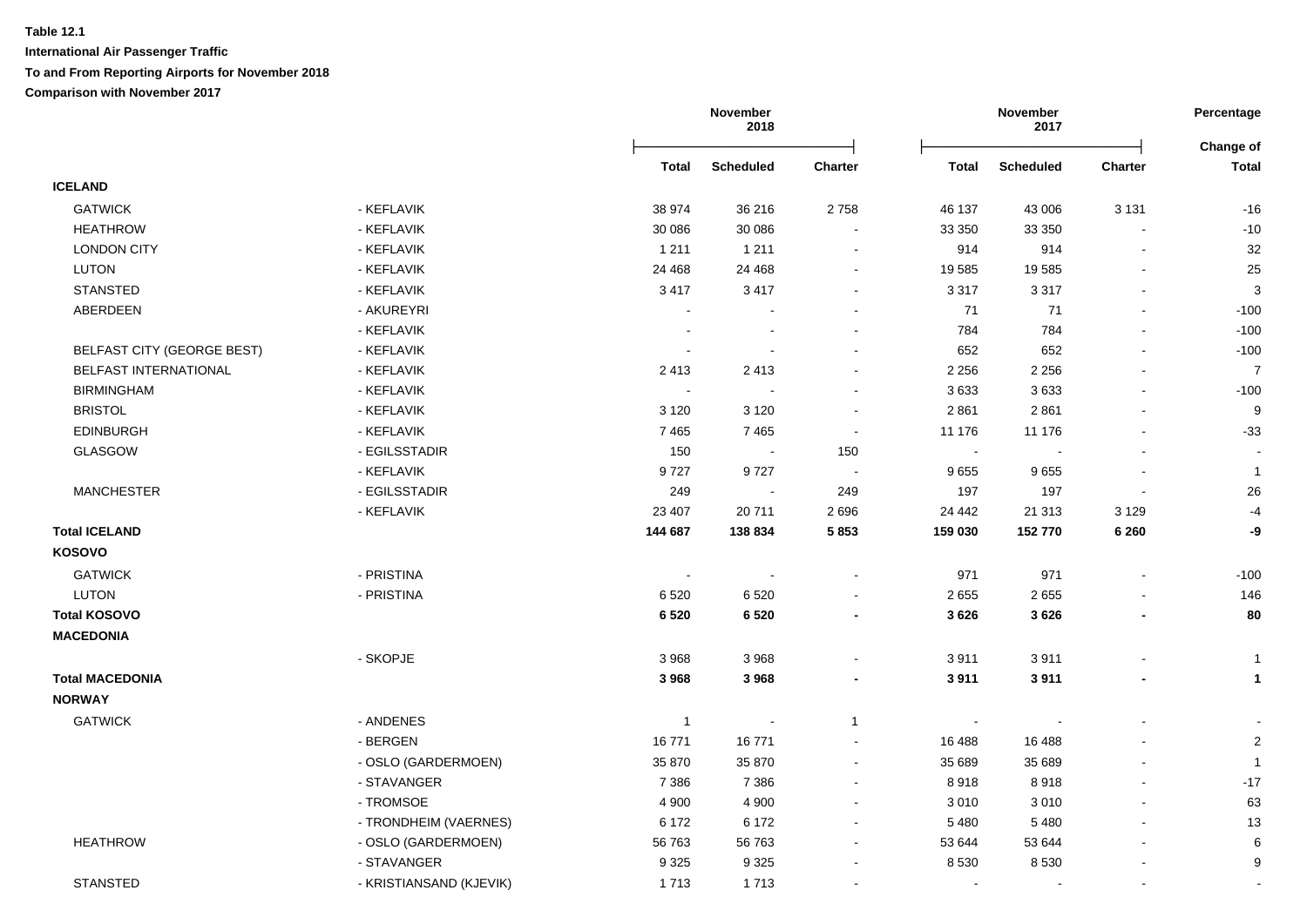|                                     |                         |         | November<br>2018 |                |                          | November<br>2017 |                | Percentage                |
|-------------------------------------|-------------------------|---------|------------------|----------------|--------------------------|------------------|----------------|---------------------------|
|                                     |                         | Total   | <b>Scheduled</b> | <b>Charter</b> | <b>Total</b>             | <b>Scheduled</b> | <b>Charter</b> | Change of<br><b>Total</b> |
|                                     | - OSLO (GARDERMOEN)     | 25 298  | 25 298           |                | 25 351                   | 25 351           |                |                           |
|                                     | - SANDEFJORD(TORP)      | 3 1 8 6 | 3 1 8 6          | $\blacksquare$ | 3 4 9 8                  | 3 4 9 8          |                | -9                        |
| ABERDEEN                            | - ALESUND               | 21      | 21               | $\sim$         | $\sim$                   |                  |                | $\sim$                    |
|                                     | - BERGEN                | 3316    | 3 3 1 6          | $\sim$         | 3 1 3 1                  | 3 1 3 1          |                | $\,6$                     |
|                                     | - OSLO (GARDERMOEN)     | 2582    | 2582             |                | 2517                     | 2517             |                | $\mathbf{3}$              |
|                                     | - STAVANGER             | 9093    | 9093             | $\blacksquare$ | 8 0 9 4                  | 8 0 9 4          |                | 12                        |
| <b>BOURNEMOUTH</b>                  | - BERGEN                |         |                  |                | 188                      |                  | 188            | $-100$                    |
| <b>BRISTOL</b>                      | - BERGEN                | 336     | $\sim$           | 336            | 132                      |                  | 132            | 155                       |
| <b>EDINBURGH</b>                    | - KRISTIANSAND (KJEVIK) | 194     | $\blacksquare$   | 194            | $\sim$                   | $\sim$           |                | $\overline{\phantom{a}}$  |
|                                     | - OSLO (GARDERMOEN)     | 8940    | 8940             | $\sim$         | 5 8 5 7                  | 5857             |                | 53                        |
|                                     | - TRONDHEIM (VAERNES)   | 202     | $\blacksquare$   | 202            | $\sim$                   |                  | $\sim$         | $\blacksquare$            |
| <b>GLASGOW</b>                      | - BERGEN                | $\sim$  | $\blacksquare$   | $\sim$         | 200                      |                  | 200            | $-100$                    |
|                                     | - TRONDHEIM (VAERNES)   | 574     | $\blacksquare$   | 574            |                          |                  | $\blacksquare$ | $\sim$                    |
| <b>INVERNESS</b>                    | - BERGEN                | 216     | 216              |                |                          |                  |                |                           |
| LIVERPOOL (JOHN LENNON)             | - BERGEN                | 576     | 576              | $\sim$         |                          |                  |                | $\sim$                    |
|                                     | - OSLO (GARDERMOEN)     | 163     | $\sim$           | 163            |                          |                  |                | $\sim$                    |
|                                     | - STAVANGER             | 78      | $\sim$           | 78             |                          |                  |                | $\sim$                    |
| <b>MANCHESTER</b>                   | - BERGEN                | 2010    | 1853             | 157            | 1 1 1 1                  | 1 1 1 1          |                | 81                        |
|                                     | - OSLO (GARDERMOEN)     | 9615    | 9615             | $\overline{a}$ | 9 9 9 4                  | 9994             |                | $-4$                      |
|                                     | - SANDEFJORD(TORP)      | 5 4 9 6 | 5 4 9 6          |                | 5 607                    | 5 607            |                | $-2$                      |
|                                     | - STAVANGER             | 2 2 5 2 | 2 2 5 2          | ÷              | 1705                     | 1705             |                | 32                        |
| <b>NEWCASTLE</b>                    | - STAVANGER             | 919     | 919              |                | 833                      | 833              |                | 10                        |
| <b>Total NORWAY</b>                 |                         | 213 968 | 212 263          | 1705           | 199 977                  | 199 457          | 520            | $\overline{7}$            |
| <b>REPUBLIC OF MONTENEGRO</b>       |                         |         |                  |                |                          |                  |                |                           |
| <b>STANSTED</b>                     | - PODGORICA             | 3023    | 3023             |                | 3 0 0 8                  | 3 0 0 8          |                |                           |
| <b>Total REPUBLIC OF MONTENEGRO</b> |                         | 3023    | 3 0 2 3          | $\blacksquare$ | 3 0 0 8                  | 3 0 0 8          |                | $\blacksquare$            |
| <b>REPUBLIC OF SERBIA</b>           |                         |         |                  |                |                          |                  |                |                           |
| <b>HEATHROW</b>                     | - BELGRADE              | 6524    | 6524             |                | 6 2 0 1                  | 6 2 0 1          |                | 5                         |
| <b>LUTON</b>                        | - BELGRADE              | 4 2 4 7 | 4 2 4 7          | $\sim$         | 4 1 3 0                  | 4 1 3 0          |                | 3                         |
| LIVERPOOL (JOHN LENNON)             | - BELGRADE              | 259     | $\sim$           | 259            | $\overline{\phantom{a}}$ |                  |                |                           |
| <b>MANCHESTER</b>                   | - BELGRADE              | 604     | $\sim$           | 604            | $\sim$                   |                  |                | $\sim$                    |
| <b>Total REPUBLIC OF SERBIA</b>     |                         | 11 634  | 10771            | 863            | 10 331                   | 10 331           | $\blacksquare$ | 13                        |
| <b>SWITZERLAND</b>                  |                         |         |                  |                |                          |                  |                |                           |
| <b>GATWICK</b>                      | - BALE MULHOUSE         | 20 542  | 20 542           |                | 21 4 28                  | 21 4 28          |                | $-4$                      |
|                                     | - GENEVA                | 48 101  | 48 101           | $\sim$         | 44 715                   | 44 715           |                | 8                         |
|                                     |                         |         |                  |                |                          |                  |                |                           |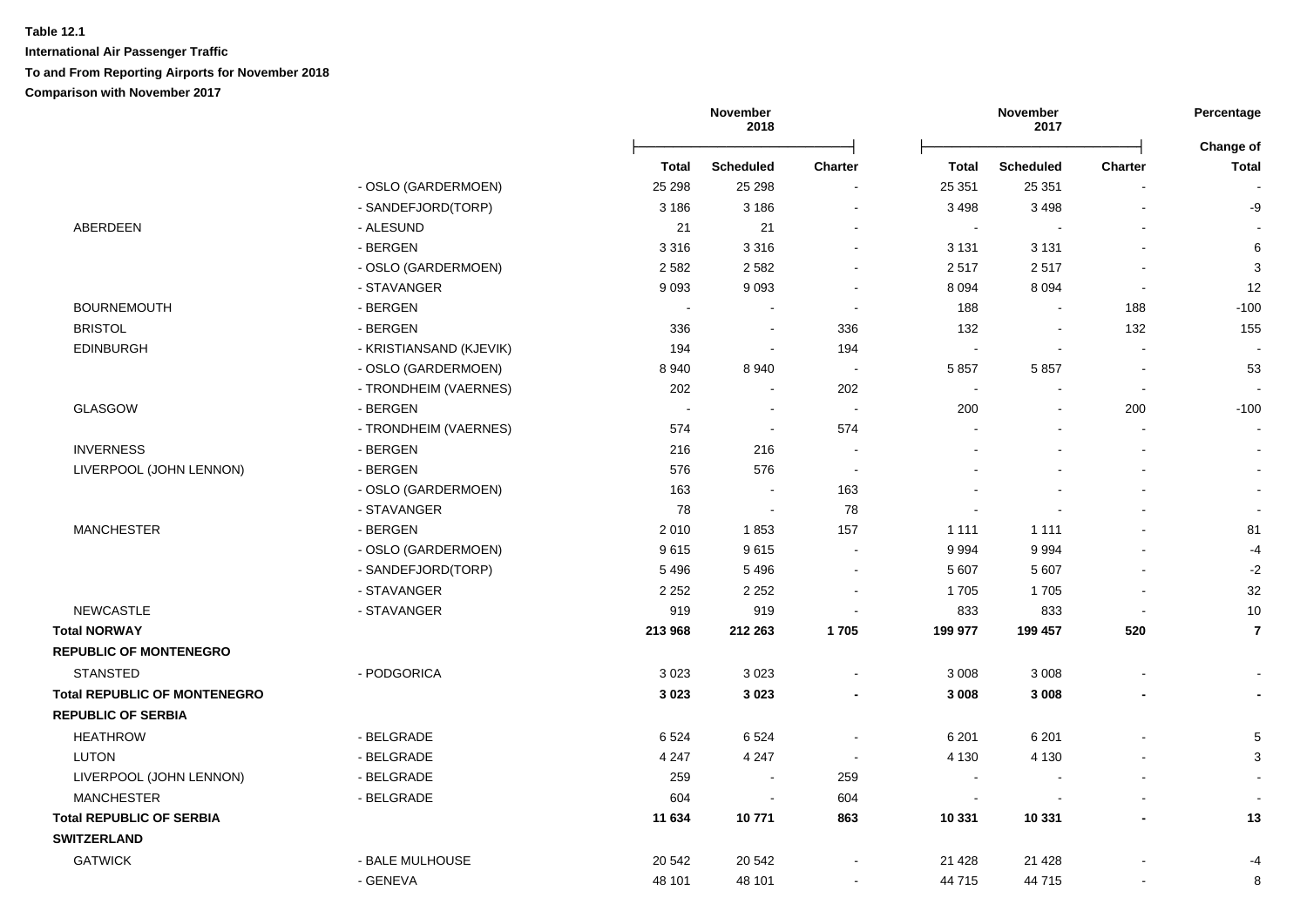|                          |                            | November<br>2018 |                  |         | November<br>2017 |                  |                          |                          |
|--------------------------|----------------------------|------------------|------------------|---------|------------------|------------------|--------------------------|--------------------------|
|                          |                            | <b>Total</b>     | <b>Scheduled</b> | Charter | <b>Total</b>     | <b>Scheduled</b> | Charter                  | Change of<br>Total       |
|                          | - ZURICH                   | 12 6 28          | 12 6 28          |         | 12 597           | 12 5 9 7         |                          |                          |
| <b>HEATHROW</b>          | - BALE MULHOUSE            | 25 7 7 9         | 25 7 7 9         | $\sim$  | 23 635           | 23 635           | $\sim$                   | 9                        |
|                          | - GENEVA                   | 76 482           | 76 482           |         | 72 413           | 72 413           |                          | 6                        |
|                          | - ZURICH                   | 87 865           | 87 865           |         | 83 519           | 83519            | $\blacksquare$           | $\sqrt{5}$               |
| <b>LONDON CITY</b>       | - BERNE                    | $\sim$           |                  |         | 562              | 562              | ä,                       | $-100$                   |
|                          | - GENEVA                   | 15 610           | 15610            |         | 15 5 82          | 15 5 82          | $\blacksquare$           |                          |
|                          | - ZURICH                   | 33 902           | 33 902           |         | 36 176           | 36 176           | $\overline{a}$           | -6                       |
| <b>LUTON</b>             | - BALE MULHOUSE            | 5 0 5 5          | 5 0 5 5          |         | 4 1 1 7          | 4 1 1 7          | $\blacksquare$           | 23                       |
|                          | - GENEVA                   | 11 571           | 11 571           |         | 12 632           | 12 632           |                          | -8                       |
|                          | - ZURICH                   | 9 1 0 2          | 9 1 0 2          |         | 10759            | 10759            |                          | $-15$                    |
| <b>STANSTED</b>          | - BALE MULHOUSE            |                  |                  |         | 7 0 7 8          | 7 0 7 8          |                          | $-100$                   |
|                          | - ZURICH                   | 61               | 61               |         | $\blacksquare$   |                  | $\sim$                   |                          |
| BELFAST INTERNATIONAL    | - BALE MULHOUSE            |                  |                  |         | 745              |                  | 745                      | $-100$                   |
|                          | - ZURICH                   |                  | $\sim$           |         | 216              |                  | 216                      | $-100$                   |
| <b>BIRMINGHAM</b>        | - BALE MULHOUSE            | $\blacksquare$   | $\sim$           |         | 66               | 66               | $\sim$                   | $-100$                   |
|                          | - GENEVA                   | 3 1 5 0          | 3 1 5 0          |         | 3 1 2 0          | 3 1 2 0          |                          | $\overline{1}$           |
|                          | - ZURICH                   | 8 3 7 7          | 8 3 7 7          |         | 7 1 4 6          | 7 1 4 6          |                          | 17                       |
| <b>BRISTOL</b>           | - BALE MULHOUSE            | 2 6 6 2          | 2 6 6 2          |         | 2 2 1 2          | 2 2 1 2          |                          | $20\,$                   |
|                          | - GENEVA                   | 9779             | 9779             |         | 5 6 6 8          | 5 6 6 8          |                          | 73                       |
| <b>EDINBURGH</b>         | - BALE MULHOUSE            | 5 4 6 2          | 5 4 6 2          |         | 5 5 7 7          | 5577             |                          | $-2$                     |
|                          | - GENEVA                   | 6491             | 6491             |         | 6459             | 6459             |                          |                          |
|                          | - ZURICH                   | 1790             | 1790             |         | $\sim$           |                  | $\sim$                   | $\blacksquare$           |
| LIVERPOOL (JOHN LENNON)  | - GENEVA                   | 2 4 8 7          | 2 4 8 7          |         | 2 0 8 7          | 2 0 8 7          | $\overline{\phantom{a}}$ | 19                       |
| <b>MANCHESTER</b>        | - BALE MULHOUSE            | 5707             | 5707             |         | 6 1 3 2          | 5 4 0 0          | 732                      | $-7$                     |
|                          | $-BERNE$                   | 637              |                  | 637     | $\blacksquare$   |                  |                          | $\overline{\phantom{a}}$ |
|                          | - GENEVA                   | 13544            | 13544            |         | 13 4 8 8         | 13 4 88          |                          |                          |
|                          | - ZURICH                   | 11 142           | 10 998           | 144     | 10 275           | 10 275           |                          | 8                        |
| NEWCASTLE                | - GENEVA                   | 2 3 4 1          | 2 3 4 1          | $\sim$  | 1729             | 1729             |                          | 35                       |
| <b>Total SWITZERLAND</b> |                            | 420 267          | 419 486          | 781     | 410 133          | 408 440          | 1693                     | $\mathbf{2}$             |
| <b>TURKEY</b>            |                            |                  |                  |         |                  |                  |                          |                          |
| <b>GATWICK</b>           | - ANTALYA                  | 10 586           | 8844             | 1742    | 6899             | 5 3 2 5          | 1574                     | 53                       |
|                          | - BODRUM (MILAS)           | 216              | 216              |         | 436              | 436              | $\sim$                   | $-50$                    |
|                          | - DALAMAN                  | 7 1 9 8          | 7 0 0 5          | 193     | 2 6 0 6          | 2606             |                          | 176                      |
|                          | - ISTANBUL                 | 17 566           | 17 566           |         | 16 861           | 16861            |                          | 4                        |
|                          | - ISTANBUL (SABIHA GOKCEN) | 5757             | 5757             |         | 5 9 0 5          | 5 9 0 5          | $\blacksquare$           | $-3$                     |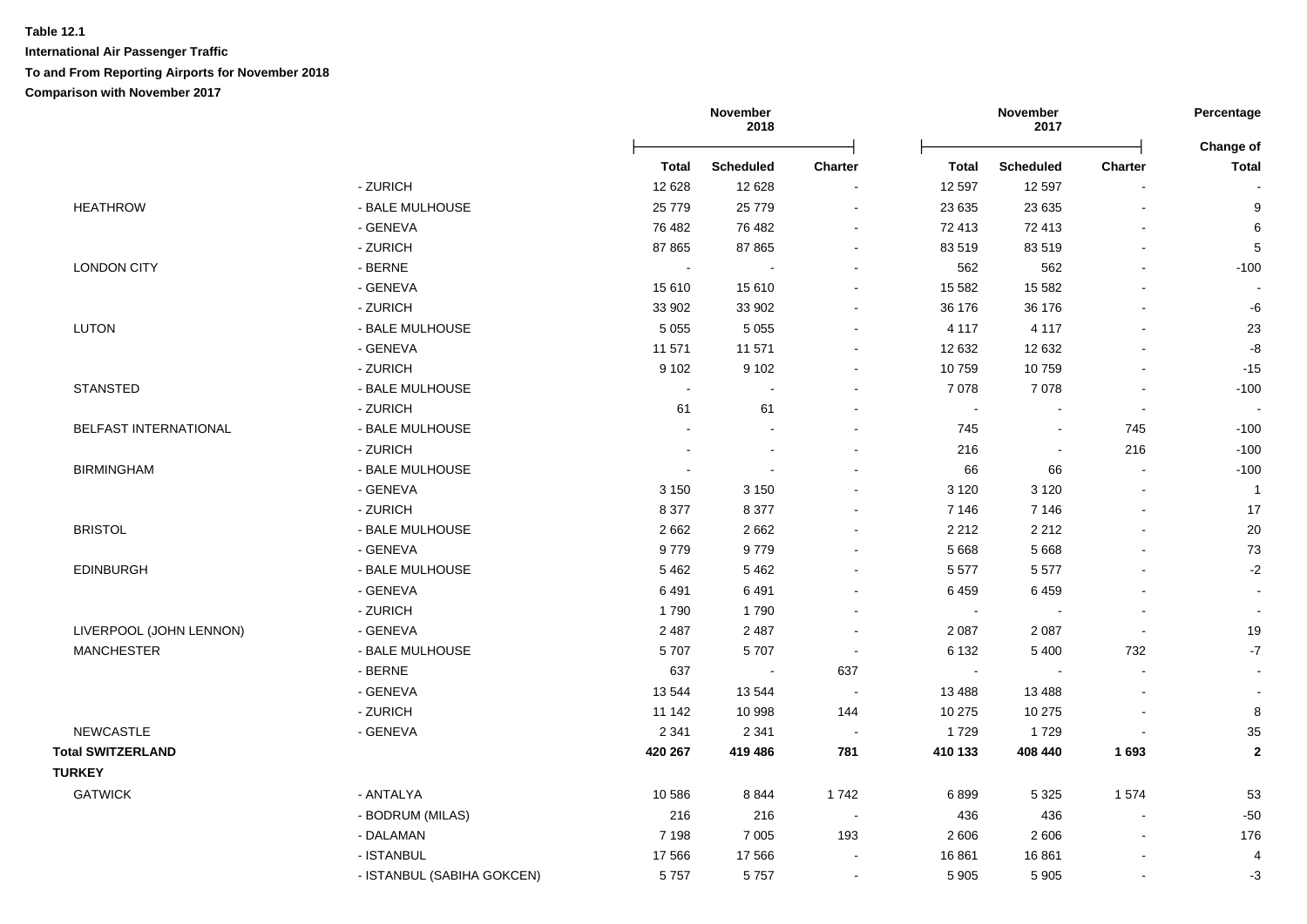|                             |                            | November<br>2018 |                  |                | November<br>2017         |                  | Percentage               |                           |
|-----------------------------|----------------------------|------------------|------------------|----------------|--------------------------|------------------|--------------------------|---------------------------|
|                             |                            | Total            | <b>Scheduled</b> | <b>Charter</b> | <b>Total</b>             | <b>Scheduled</b> | <b>Charter</b>           | Change of<br><b>Total</b> |
|                             | - IZMIR (ADNAN MENDERES)   | 302              | 302              |                | $\sim$                   |                  |                          |                           |
| <b>HEATHROW</b>             | - ISTANBUL                 | 83705            | 83 705           | $\blacksquare$ | 77 414                   | 77414            | $\blacksquare$           | 8                         |
| <b>LUTON</b>                | - ANTALYA                  | 256              | 256              |                | 464                      | 464              |                          | $-45$                     |
|                             | - BODRUM (MILAS)           | 225              | 225              |                | 187                      | 187              | $\blacksquare$           | 20                        |
|                             | - DALAMAN                  | 201              | 201              |                | $\sim$                   |                  | $\blacksquare$           |                           |
| <b>STANSTED</b>             | - ANTALYA                  | 3656             | 3656             |                | 2 3 6 9                  | 2 1 7 8          | 191                      | 54                        |
|                             | - BODRUM (MILAS)           | 198              | 198              |                | $\sim$                   |                  | L.                       |                           |
|                             | - DALAMAN                  | 533              | 533              |                | 211                      | 211              | $\blacksquare$           | 153                       |
|                             | - ISTANBUL                 | 8 3 6 3          | 8 3 6 3          |                | 7 2 3 8                  | 7 2 3 8          |                          | 16                        |
|                             | - ISTANBUL (SABIHA GOKCEN) | 29 8 69          | 29 8 69          |                | 27 0 25                  | 27 0 25          |                          | 11                        |
|                             | - IZMIR (ADNAN MENDERES)   | 3740             | 3740             | $\sim$         | 3578                     | 3578             |                          | 5                         |
| BELFAST INTERNATIONAL       | - ANTALYA                  | 925              | $\sim$           | 925            | $\sim$                   | $\sim$           | $\sim$                   |                           |
| <b>BIRMINGHAM</b>           | - ANTALYA                  | 5784             | 5 1 1 0          | 674            | 1 6 2 5                  | 1 0 8 4          | 541                      | 256                       |
|                             | - DALAMAN                  | 1 4 0 2          | 1 2 1 5          | 187            | 213                      | 213              | $\sim$                   | 558                       |
|                             | - ISTANBUL                 | 10 164           | 10 164           | $\sim$         | 9 3 8 1                  | 9 3 8 1          |                          | 8                         |
| <b>BRISTOL</b>              | - ANTALYA                  | 1 3 1 3          | $\sim$           | 1 3 1 3        | $\sim$                   | $\sim$           |                          |                           |
|                             | - DALAMAN                  | 1 0 5 1          | 210              | 841            | 214                      | 214              |                          | 391                       |
| <b>CARDIFF WALES</b>        | - ANTALYA                  | 416              | $\sim$           | 416            | $\sim$                   |                  |                          | $\sim$                    |
|                             | - DALAMAN                  | 358              | $\sim$           | 358            | $\blacksquare$           |                  |                          | $\sim$                    |
| EAST MIDLANDS INTERNATIONAL | - ANTALYA                  | 3 4 2 2          | 3 2 1 2          | 210            | 1 0 6 0                  | 1 0 6 0          | L,                       | 223                       |
|                             | - DALAMAN                  | 777              | 777              |                | $\blacksquare$           |                  | $\blacksquare$           | $\blacksquare$            |
| <b>EDINBURGH</b>            | - ANTALYA                  | 576              | 576              | $\sim$         | $\sim$                   |                  | $\blacksquare$           | $\sim$                    |
|                             | - BODRUM (MILAS)           | $\sim$           |                  |                | 184                      | 184              | L,                       | $-100$                    |
|                             | - DALAMAN                  | 207              | 207              |                | $\sim$                   |                  |                          | $\blacksquare$            |
|                             | - ISTANBUL                 | 5617             | 5617             |                | 4 9 5 5                  | 4 9 5 5          | $\blacksquare$           | 13                        |
| GLASGOW                     | - ANTALYA                  | 3 4 9 8          | 3 4 9 8          |                | 2 9 0 6                  | 2 9 0 6          |                          | 20                        |
| <b>LEEDS BRADFORD</b>       | - ANTALYA                  | 2 5 3 4          | 2 5 3 4          |                |                          |                  |                          | $\sim$                    |
|                             | - BODRUM (MILAS)           | 231              | 231              |                |                          |                  |                          |                           |
|                             | - DALAMAN                  | 643              | 643              |                | $\overline{\phantom{a}}$ |                  |                          | $\overline{\phantom{a}}$  |
| <b>MANCHESTER</b>           | - ANTALYA                  | 11 115           | 9990             | 1 1 2 5        | 6 4 0 2                  | 6402             |                          | 74                        |
|                             | - BODRUM (MILAS)           | 407              | 407              | $\sim$         | $\sim$                   |                  | $\overline{\phantom{a}}$ | $\sim$                    |
|                             | - DALAMAN                  | 3855             | 3713             | 142            | 3 3 0 0                  | 3 3 0 0          | $\blacksquare$           | 17                        |
|                             | - ISTANBUL                 | 18 962           | 18 962           | $\blacksquare$ | 18 604                   | 17823            | 781                      | $\sqrt{2}$                |
|                             | - IZMIR (ADNAN MENDERES)   | 214              | 214              |                |                          |                  | $\overline{a}$           |                           |
| <b>NEWCASTLE</b>            | - ANTALYA                  | 1940             | 1940             |                | $\sim$                   |                  | $\blacksquare$           |                           |
|                             |                            |                  |                  |                |                          |                  |                          |                           |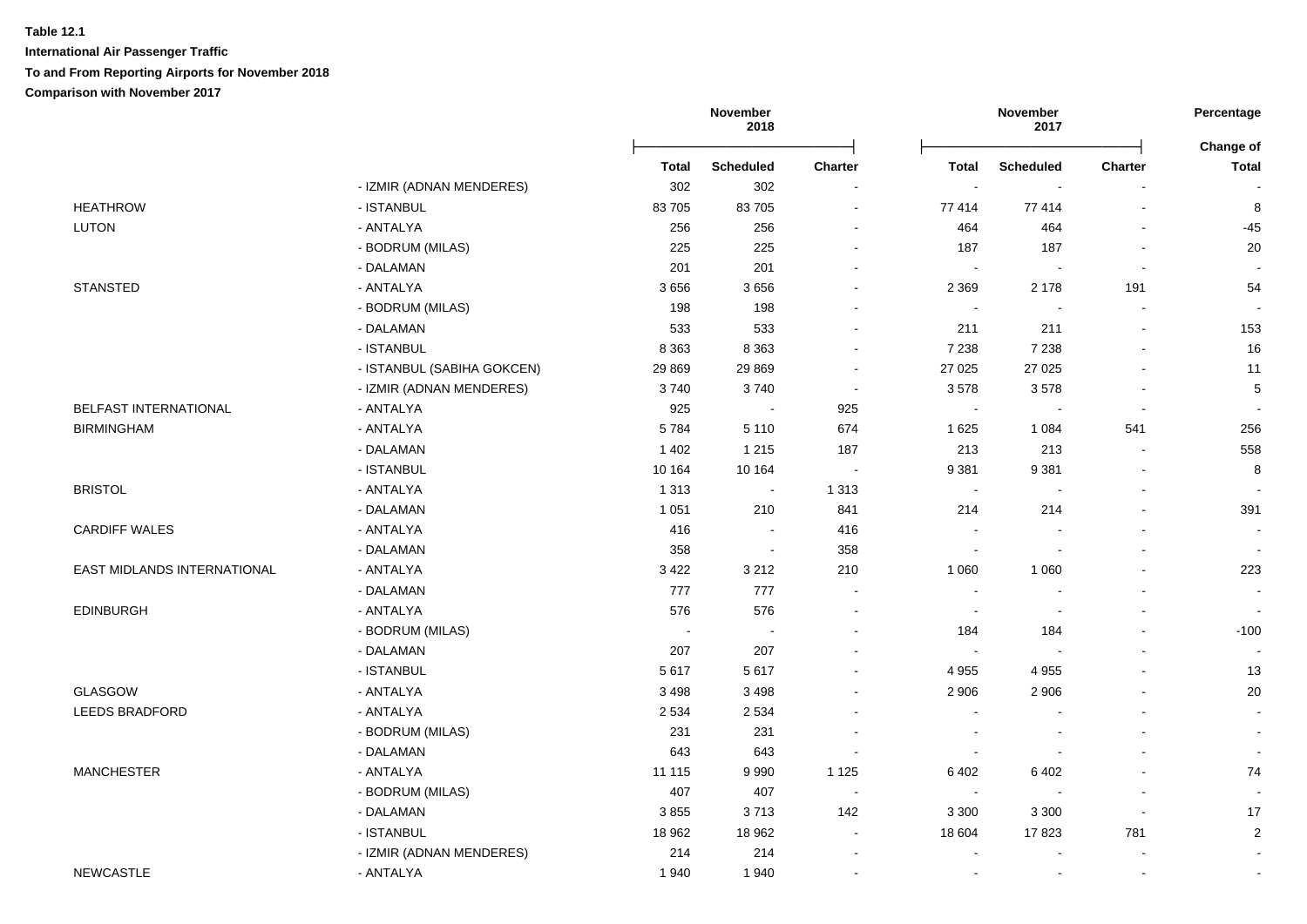**International Air Passenger Traffic**

### **To and From Reporting Airports for November 2018**

|                                   |                  |              | November<br>2018 |                |                          | November<br>2017 |                | Percentage<br>Change of |
|-----------------------------------|------------------|--------------|------------------|----------------|--------------------------|------------------|----------------|-------------------------|
|                                   |                  | <b>Total</b> | <b>Scheduled</b> | <b>Charter</b> | <b>Total</b>             | <b>Scheduled</b> | <b>Charter</b> | <b>Total</b>            |
|                                   | - BODRUM (MILAS) | 196          | 196              |                |                          |                  |                |                         |
|                                   | - DALAMAN        | 385          | 385              |                |                          | $\blacksquare$   |                |                         |
| <b>Total TURKEY</b>               |                  | 248 363      | 240 237          | 8 1 2 6        | 200 037                  | 196 950          | 3 0 8 7        | 24                      |
| <b>Total WESTERN EUROPE-OTHER</b> |                  | 1 054 286    | 1 036 669        | 17617          | 991 583                  | 979 737          | 11 846         | 6                       |
| <b>EASTERN EUROPE-EU</b>          |                  |              |                  |                |                          |                  |                |                         |
| <b>BULGARIA</b>                   |                  |              |                  |                |                          |                  |                |                         |
| <b>GATWICK</b>                    | - SOFIA          | 5930         | 5930             |                | 5 9 3 0                  | 5838             | 92             |                         |
| <b>HEATHROW</b>                   | - SOFIA          | 10 632       | 10 632           |                | 10 287                   | 10 287           | $\sim$         | $\mathbf{3}$            |
| <b>LUTON</b>                      | - BURGAS         | 4 4 9 1      | 4 4 9 1          | $\blacksquare$ | 4 1 3 8                  | 4 1 3 8          |                | 9                       |
|                                   | - SOFIA          | 25 4 81      | 25 4 81          | $\blacksquare$ | 22 051                   | 22 051           |                | 16                      |
|                                   | - VARNA          | 7616         | 7616             |                | 8 3 2 7                  | 8 3 2 7          |                | -9                      |
| <b>STANSTED</b>                   | - PLOVDIV        | 4560         | 4560             |                | 4 4 4 3                  | 4 4 4 3          |                | $\sqrt{3}$              |
|                                   | - SOFIA          | 21 959       | 21 959           |                | 18 663                   | 18 663           |                | 18                      |
| <b>BIRMINGHAM</b>                 | - SOFIA          | 4582         | 4582             |                | 4775                     | 4775             |                | $-4$                    |
| <b>BRISTOL</b>                    | - SOFIA          |              |                  |                | 361                      | 361              |                | $-100$                  |
| DONCASTER SHEFFIELD               | - SOFIA          |              |                  |                | 724                      | 724              |                | $-100$                  |
| <b>EDINBURGH</b>                  | - SOFIA          | 2877         | 2877             |                |                          |                  |                |                         |
| GLASGOW                           | - SOFIA          |              |                  |                | 3 2 0 5                  | 3 2 0 5          |                | $-100$                  |
| LIVERPOOL (JOHN LENNON)           | - SOFIA          | 3 1 3 8      | 3 1 3 8          |                | 2 7 0 7                  | 2707             |                | 16                      |
| <b>MANCHESTER</b>                 | - SOFIA          | 3920         | 3920             |                | 4 4 4 2                  | 4 4 4 2          |                | $-12$                   |
| <b>Total BULGARIA</b>             |                  | 95 186       | 95 186           |                | 90 053                   | 89 961           | 92             | 6                       |
| <b>CZECH REPUBLIC</b>             |                  |              |                  |                |                          |                  |                |                         |
| <b>GATWICK</b>                    | - PRAGUE         | 23 8 23      | 23 8 23          |                | 23 3 24                  | 23 3 24          |                | $\overline{c}$          |
| <b>HEATHROW</b>                   | - PRAGUE         | 36 534       | 36 534           |                | 32 120                   | 32 120           |                | 14                      |
| <b>LONDON CITY</b>                | - PRAGUE         | 3486         | 3 4 8 6          | $\sim$         | 2813                     | 2813             |                | 24                      |
| LUTON                             | - BRNO (TURANY)  |              |                  |                | 3 9 0 4                  | 3 9 0 4          |                | $-100$                  |
|                                   | - PRAGUE         | 9405         | 9405             |                | 7 4 3 3                  | 7 4 3 3          |                | 27                      |
| SOUTHEND                          | - PRAGUE         | 6081         | 6081             |                | 3 3 9 0                  | 3 3 9 0          |                | 79                      |
| <b>STANSTED</b>                   | - BRNO (TURANY)  | 7533         | 7 5 3 3          |                | 7 1 7 5                  | 7 1 7 5          |                | 5                       |
|                                   | - OSTRAVA        | 5921         | 5921             |                | 5618                     | 5618             |                | 5                       |
|                                   | - PARDUBICE      |              |                  |                | 3946                     | 3946             |                | $-100$                  |
|                                   | - PRAGUE         | 34 330       | 34 330           |                | 38719                    | 38719            |                | $-11$                   |
| BELFAST INTERNATIONAL             | - PRAGUE         | 2 3 1 3      | 2 3 1 3          |                | $\overline{\phantom{a}}$ |                  |                |                         |
| <b>BIRMINGHAM</b>                 | - PRAGUE         | 6871         | 6871             |                | 5 8 0 3                  | 5803             |                | 18                      |
| <b>BRISTOL</b>                    | - PRAGUE         | 8 9 8 4      | 8984             |                | 8 3 8 8                  | 8 3 8 8          |                | $\overline{7}$          |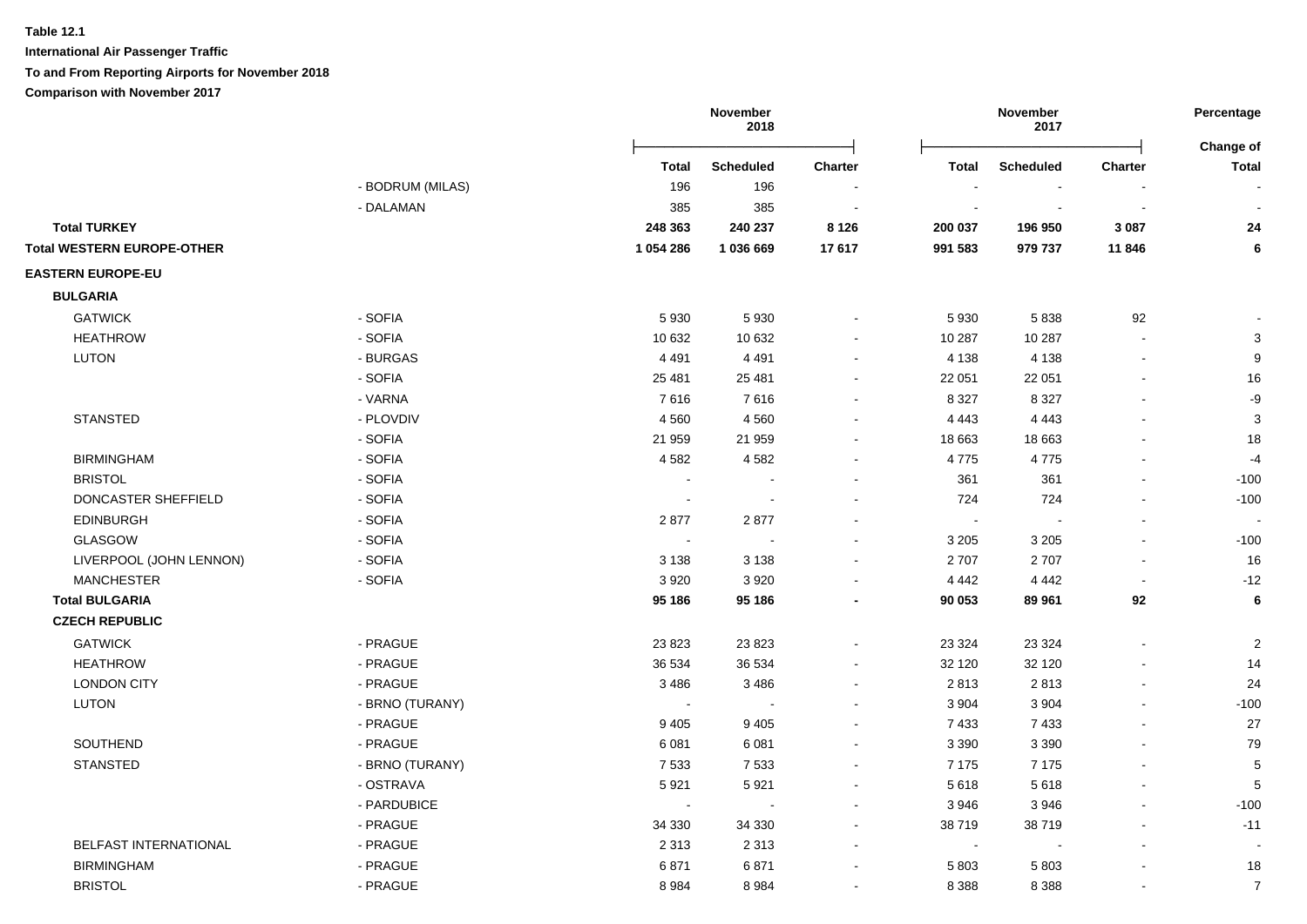|                                    |                |              | November<br>2018 |                |                          | November<br>2017 |                | Percentage                       |
|------------------------------------|----------------|--------------|------------------|----------------|--------------------------|------------------|----------------|----------------------------------|
|                                    |                | <b>Total</b> | <b>Scheduled</b> | <b>Charter</b> | <b>Total</b>             | <b>Scheduled</b> | <b>Charter</b> | <b>Change of</b><br><b>Total</b> |
| <b>CARDIFF WALES</b>               | - PRAGUE       | 141          |                  | 141            |                          |                  |                |                                  |
| <b>EAST MIDLANDS INTERNATIONAL</b> | - KARLOVY VARY |              |                  |                | 85                       | $\blacksquare$   | 85             | $-100$                           |
|                                    | - PRAGUE       | 2086         | 2086             | $\blacksquare$ | 1809                     | 1809             | $\sim$         | 15                               |
| <b>EDINBURGH</b>                   | - PRAGUE       | 10 478       | 10 478           | $\sim$         | 10 618                   | 10 618           |                | $-1$                             |
| <b>GLASGOW</b>                     | - PRAGUE       | 2899         | 2899             | $\blacksquare$ | 2 3 9 4                  | 2 3 9 4          |                | 21                               |
| <b>GUERNSEY</b>                    | - PRAGUE       | 67           |                  | 67             |                          |                  |                |                                  |
| <b>LEEDS BRADFORD</b>              | - PRAGUE       | 2 4 7 1      | 2 4 7 1          |                | 2 5 0 3                  | 2 5 0 3          |                | $-1$                             |
| LIVERPOOL (JOHN LENNON)            | - PRAGUE       | 7 3 3 6      | 7 3 3 6          |                | 6 3 0 9                  | 6 3 0 9          |                | 16                               |
| <b>MANCHESTER</b>                  | - PRAGUE       | 18873        | 18873            |                | 16 105                   | 16 105           |                | 17                               |
| <b>NEWCASTLE</b>                   | - PRAGUE       | 2 5 3 9      | 2 5 3 9          |                | 2 1 3 4                  | 2 1 3 4          |                | 19                               |
| <b>Total CZECH REPUBLIC</b>        |                | 192 171      | 191 963          | 208            | 184 590                  | 184 505          | 85             | 4                                |
| <b>ESTONIA</b>                     |                |              |                  |                |                          |                  |                |                                  |
| <b>GATWICK</b>                     | - TALLIN       | 4 172        | 4 1 7 2          |                | 4 0 1 4                  | 4014             |                | $\overline{4}$                   |
| <b>HEATHROW</b>                    | - TALLIN       | 2819         | 2819             |                | 2 4 7 5                  | 2 4 7 5          |                | 14                               |
| LUTON                              | - TALLIN       | 2859         | 2859             |                |                          |                  |                |                                  |
| <b>STANSTED</b>                    | - TALLIN       | 5995         | 5995             |                | 6 0 3 2                  | 6 0 3 2          |                | $-1$                             |
| <b>EDINBURGH</b>                   | - TALLIN       | 3 1 6 9      | 3 1 6 9          |                | $\sim$                   |                  |                |                                  |
| <b>Total ESTONIA</b>               |                | 19 014       | 19 014           |                | 12 5 21                  | 12 5 21          |                | 52                               |
| <b>HUNGARY</b>                     |                |              |                  |                |                          |                  |                |                                  |
| <b>GATWICK</b>                     | - BUDAPEST     | 17 066       | 17 066           |                | 16 442                   | 16 442           |                | 4                                |
| <b>HEATHROW</b>                    | - BUDAPEST     | 27 031       | 27 031           |                | 23 4 64                  | 23 4 64          |                | 15                               |
| <b>LUTON</b>                       | - BUDAPEST     | 44 065       | 44 065           |                | 42 436                   | 42 436           |                | $\overline{4}$                   |
|                                    | - DEBRECEN     | 9620         | 9620             |                | 9652                     | 9652             |                |                                  |
| SOUTHEND                           | - BUDAPEST     | 3799         | 3799             |                | 1 1 4 0                  | 1 1 4 0          |                | 233                              |
| <b>STANSTED</b>                    | - BUDAPEST     | 36 684       | 36 684           |                | 37 168                   | 37 168           |                | $-1$                             |
| <b>BIRMINGHAM</b>                  | - BUDAPEST     | 2591         | 2591             |                | 2 5 8 0                  | 2580             |                |                                  |
| <b>BRISTOL</b>                     | - BUDAPEST     | 4638         | 4638             |                | 4 7 3 9                  | 4739             |                | $-2$                             |
| DONCASTER SHEFFIELD                | - BUDAPEST     | 2 603        | 2 6 0 3          |                | $\overline{\phantom{a}}$ |                  |                |                                  |
| EAST MIDLANDS INTERNATIONAL        | - BUDAPEST     | 5 4 2 9      | 5429             |                | 5 3 7 6                  | 5 3 7 6          |                | $\overline{1}$                   |
| <b>EDINBURGH</b>                   | - BUDAPEST     | 6 2 8 8      | 6 2 8 8          |                | 5 4 3 8                  | 5 4 3 8          |                | 16                               |
| <b>GLASGOW</b>                     | - BUDAPEST     | 2993         | 2993             |                | 2578                     | 2578             |                | 16                               |
| <b>LEEDS BRADFORD</b>              | - BUDAPEST     | 3 0 8 8      | 3 0 8 8          |                | 2 3 7 1                  | 2 3 7 1          |                | 30                               |
| LIVERPOOL (JOHN LENNON)            | - BUDAPEST     | 4593         | 4 5 9 3          |                | 2 5 2 5                  | 2 5 2 5          |                | 82                               |
| <b>MANCHESTER</b>                  | - BUDAPEST     | 16 185       | 16 185           |                | 13 975                   | 13 975           |                | 16                               |
| <b>Total HUNGARY</b>               |                | 186 673      | 186 673          |                | 169884                   | 169884           |                | 10                               |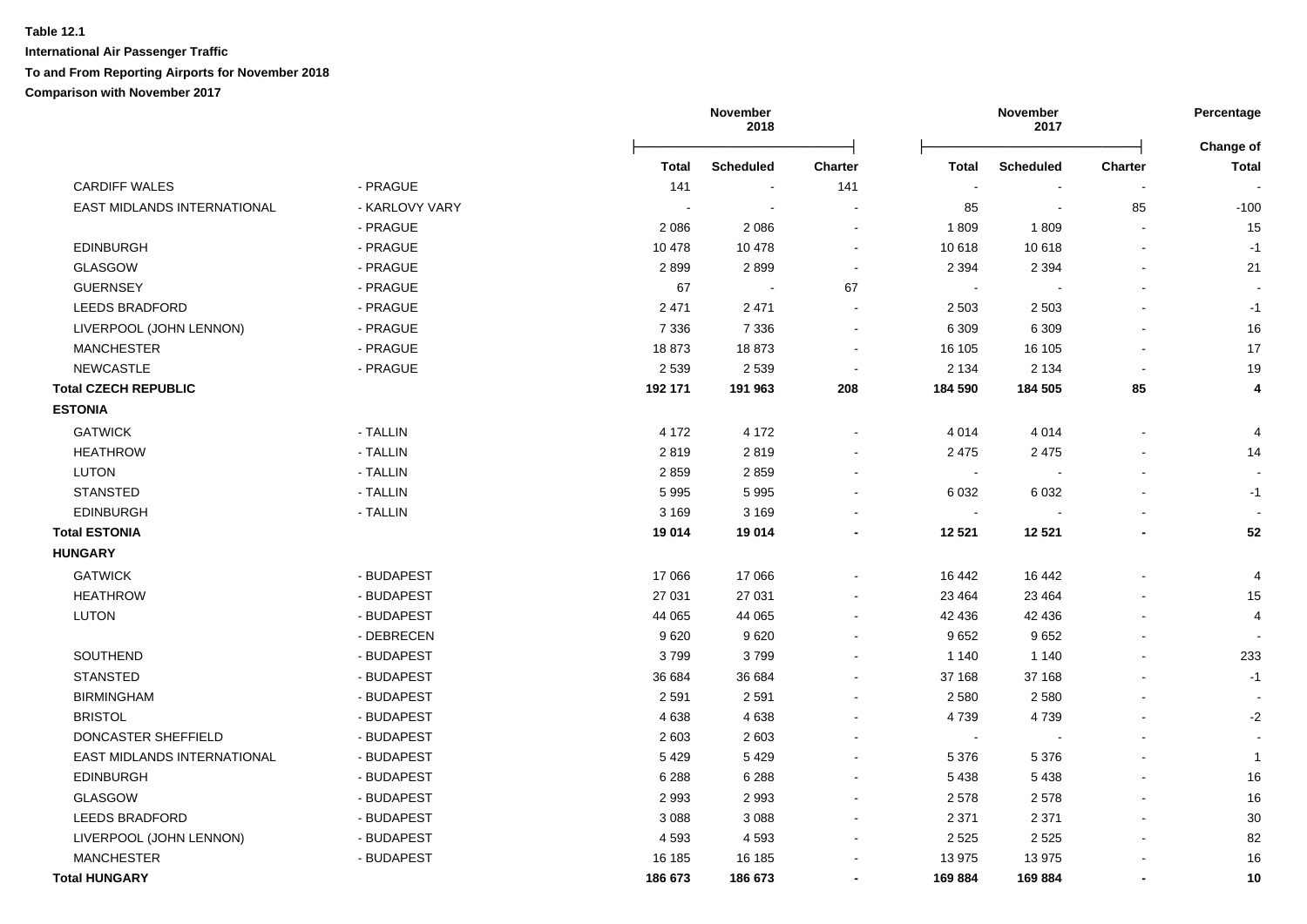|                             |                   |         | November<br>2018 |                |                | November<br>2017 |                          | Percentage                |
|-----------------------------|-------------------|---------|------------------|----------------|----------------|------------------|--------------------------|---------------------------|
|                             |                   | Total   | <b>Scheduled</b> | <b>Charter</b> | <b>Total</b>   | <b>Scheduled</b> | <b>Charter</b>           | Change of<br><b>Total</b> |
| <b>LATVIA</b>               |                   |         |                  |                |                |                  |                          |                           |
| <b>GATWICK</b>              | - RIGA            | 9860    | 9860             | $\sim$         | 7873           | 7873             |                          | 25                        |
| <b>LUTON</b>                | - RIGA            | 14 136  | 14 136           | $\blacksquare$ | 13841          | 13841            |                          | $\overline{c}$            |
| <b>STANSTED</b>             | - RIGA            | 21 396  | 21 39 6          | $\blacksquare$ | 21 321         | 21 3 21          |                          | $\overline{\phantom{a}}$  |
| DONCASTER SHEFFIELD         | - RIGA            | 2830    | 2830             | $\sim$         | 2619           | 2619             | $\mathbf{r}$             | 8                         |
| EAST MIDLANDS INTERNATIONAL | - RIGA            | 4543    | 4543             | $\blacksquare$ | 4580           | 4580             |                          | $-1$                      |
| <b>EDINBURGH</b>            | - RIGA            | 1793    | 1793             | $\blacksquare$ | $\sim$         |                  |                          |                           |
| GLASGOW                     | - RIGA            | $\sim$  |                  |                | 1467           | 1 4 6 7          |                          | $-100$                    |
| <b>LEEDS BRADFORD</b>       | - RIGA            | 3 1 7 8 | 3 1 7 8          |                | 3 1 4 4        | 3 1 4 4          |                          | $\overline{1}$            |
| LIVERPOOL (JOHN LENNON)     | - RIGA            | $\sim$  |                  | $\overline{a}$ | 2 5 9 9        | 2 5 9 9          | $\overline{a}$           | $-100$                    |
| <b>MANCHESTER</b>           | - RIGA            | 3 1 5 7 | 3 1 5 7          | ÷              | 3 1 9 5        | 3 1 9 5          | $\overline{a}$           | $-1$                      |
| <b>Total LATVIA</b>         |                   | 60893   | 60893            |                | 60 639         | 60 639           |                          | $\overline{\phantom{a}}$  |
| <b>LITHUANIA</b>            |                   |         |                  |                |                |                  |                          |                           |
| <b>LUTON</b>                | - KAUNAS          | 18829   | 18829            |                | 20 10 5        | 20 10 5          |                          | -6                        |
|                             | - PALANGA         | 3514    | 3514             | $\blacksquare$ | 2512           | 2512             |                          | 40                        |
|                             | - VILNIUS         | 25 679  | 25 679           | $\blacksquare$ | 22 489         | 22 489           |                          | 14                        |
| <b>STANSTED</b>             | - KAUNAS          | 7444    | 7444             | $\blacksquare$ | 7 2 3 4        | 7 2 3 4          |                          | $\sqrt{3}$                |
|                             | - PALANGA         | 2890    | 2890             | $\blacksquare$ | 2762           | 2762             |                          | $\,$ 5 $\,$               |
|                             | - VILNIUS         | 10573   | 10573            | $\blacksquare$ | 10 427         | 10 4 27          |                          | $\mathbf{1}$              |
| BELFAST INTERNATIONAL       | - VILNIUS         | 3 2 2 3 | 3 2 2 3          | $\blacksquare$ | 2 5 9 7        | 2 5 9 7          | $\blacksquare$           | 24                        |
| <b>BIRMINGHAM</b>           | - VILNIUS         | 3 1 9 4 | 3 1 9 4          | $\blacksquare$ | 2792           | 2792             | $\mathbf{r}$             | 14                        |
| <b>BRISTOL</b>              | - KAUNAS          | 3 1 7 9 | 3 1 7 9          | $\blacksquare$ | 2 8 8 4        | 2884             |                          | 10                        |
| DONCASTER SHEFFIELD         | - VILNIUS         | 3723    | 3723             | $\blacksquare$ | 2 5 5 7        | 2 5 5 7          |                          | 46                        |
| <b>LEEDS BRADFORD</b>       | - VILNIUS         | 2969    | 2969             |                | 2797           | 2797             |                          | 6                         |
| LIVERPOOL (JOHN LENNON)     | - VILNIUS         | 3 2 3 6 | 3 2 3 6          |                | 3 1 8 1        | 3 1 8 1          |                          | $\overline{2}$            |
| <b>Total LITHUANIA</b>      |                   | 88 453  | 88 453           | $\blacksquare$ | 82 337         | 82 337           | $\overline{\phantom{a}}$ | $\overline{7}$            |
| <b>POLAND</b>               |                   |         |                  |                |                |                  |                          |                           |
| <b>GATWICK</b>              | - KATOWICE        | 180     | 180              | $\sim$         | $\sim$         |                  |                          |                           |
|                             | - KRAKOW          | 12766   | 11913            | 853            | 12 483         | 12 0 35          | 448                      | $\overline{\mathbf{c}}$   |
|                             | - WARSAW (CHOPIN) | 5 1 8 4 | 5 1 8 4          | $\sim$         | $\blacksquare$ | $\sim$           | $\overline{\phantom{a}}$ |                           |
| <b>HEATHROW</b>             | - KRAKOW          | 8 1 9 5 | 8 1 9 5          | $\blacksquare$ | 8 2 9 3        | 8 2 9 3          |                          | $-1$                      |
|                             | - WARSAW (CHOPIN) | 35 696  | 35 696           | $\blacksquare$ | 34 198         | 34 198           |                          | 4                         |
| <b>LUTON</b>                | - BYDGOSZCZ       | 4 207   | 4 2 0 7          | $\sim$         | 4 1 3 7        | 4 1 3 7          |                          | $\overline{c}$            |
|                             | - GDANSK          | 25 4 01 | 25 401           | $\blacksquare$ | 23 575         | 23 575           |                          | $\bf 8$                   |
|                             | - KATOWICE        | 27 300  | 27 300           | $\blacksquare$ | 23 412         | 23 412           | $\overline{\phantom{a}}$ | 17                        |
|                             |                   |         |                  |                |                |                  |                          |                           |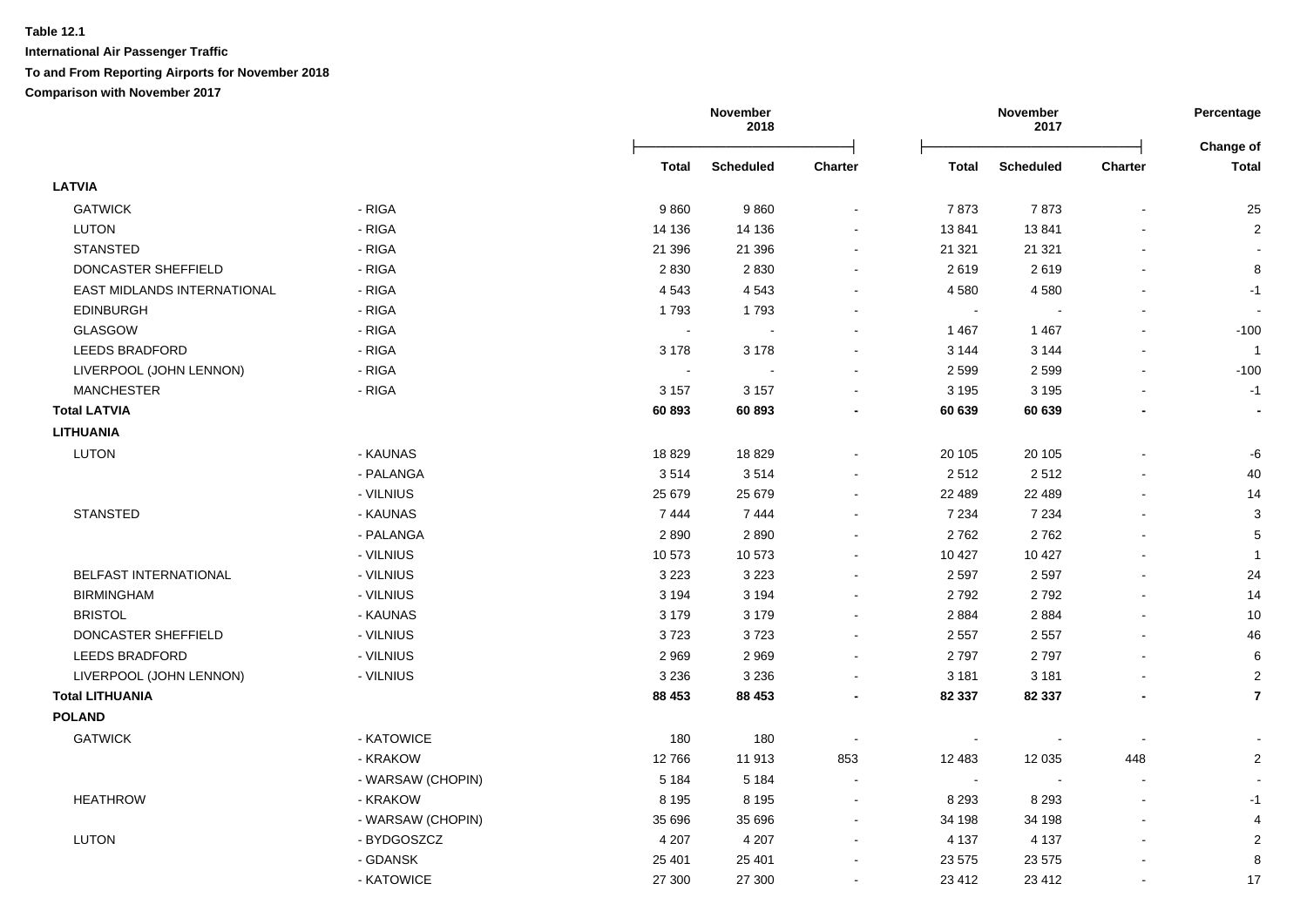|                       |                           | November<br>2018 |                  |                          | November<br>2017 |                  | Percentage     |                           |
|-----------------------|---------------------------|------------------|------------------|--------------------------|------------------|------------------|----------------|---------------------------|
|                       |                           | <b>Total</b>     | <b>Scheduled</b> | <b>Charter</b>           | Total            | <b>Scheduled</b> | <b>Charter</b> | Change of<br><b>Total</b> |
|                       | - KRAKOW                  | 4 6 6 8          | 4668             |                          | $\blacksquare$   |                  |                |                           |
|                       | - LUBLIN (PORT LOTNICZY)  | 8708             | 8708             |                          | 8524             | 8524             | $\blacksquare$ | $\overline{2}$            |
|                       | - POZNAN                  | 10 980           | 10 980           |                          | 12 8 26          | 12 8 26          |                | $-14$                     |
|                       | - RZESZOW                 | 4678             | 4678             |                          | 4 5 5 0          | 4 5 5 0          |                | 3                         |
|                       | - SZCZECIN (GOLENOW)      | $\sim$           |                  |                          | 3 4 4 5          | 3 4 4 5          |                | $-100$                    |
|                       | - SZYMANY (MAZURY)        | 3072             | 3072             |                          | 2 3 4 4          | 2 3 4 4          |                | 31                        |
|                       | - WARSAW (CHOPIN)         | 39 4 78          | 39 4 78          |                          | 36 008           | 36 008           |                | 10                        |
|                       | - WROCLAW                 | 12 4 45          | 12 4 4 5         |                          | 9660             | 9660             |                | 29                        |
| SOUTHEND              | - RZESZOW                 | 31               | 31               |                          | $\sim$           |                  |                |                           |
| <b>STANSTED</b>       | - BYDGOSZCZ               | 8764             | 8764             |                          | 8653             | 8653             |                | $\mathbf{1}$              |
|                       | - GDANSK                  | 17 173           | 17 173           |                          | 15 935           | 15 935           |                | $\bf8$                    |
|                       | - KATOWICE                | 10 527           | 10 527           |                          | 10 272           | 10 27 2          | $\blacksquare$ | $\overline{2}$            |
|                       | - KRAKOW                  | 29 101           | 28 7 80          | 321                      | 28 756           | 28 346           | 410            | $\mathbf{1}$              |
|                       | - LODZ LUBLINEK           | 9 0 6 2          | 9062             | $\sim$                   | 8687             | 8687             |                | $\overline{4}$            |
|                       | - LUBLIN (PORT LOTNICZY)  | 5895             | 5895             | $\overline{\phantom{a}}$ | 5 6 8 0          | 5 6 8 0          |                | 4                         |
|                       | - POZNAN                  | 12 938           | 12 938           |                          | 12 662           | 12 662           |                | $\sqrt{2}$                |
|                       | - RZESZOW                 | 7 5 3 0          | 7 5 3 0          |                          | 7 3 1 6          | 7 3 1 6          |                | 3                         |
|                       | - SZCZECIN (GOLENOW)      | 6966             | 6966             |                          | 6490             | 6490             |                | $\overline{7}$            |
|                       | - SZYMANY (MAZURY)        | 3582             | 3582             |                          | 3 9 7 7          | 3977             |                | $-10$                     |
|                       | - WARSAW (MODLIN MASOVIA) | 33 014           | 33 014           |                          | 32 049           | 32 049           |                | $\mathbf{3}$              |
|                       | - WROCLAW                 | 16777            | 16777            |                          | 16 279           | 16 279           |                | 3                         |
| ABERDEEN              | - GDANSK                  | 3 0 8 5          | 3 0 8 5          |                          | 2 9 4 7          | 2947             |                | 5                         |
|                       | - WARSAW (CHOPIN)         | $\sim$           | $\sim$           |                          | 2 3 8 7          | 2 3 8 7          |                | $-100$                    |
| BELFAST INTERNATIONAL | - GDANSK                  | 2725             | 2725             |                          | 3 0 4 5          | 3 0 4 5          |                | $-11$                     |
|                       | - KRAKOW                  | 8 2 9 7          | 8 2 9 7          |                          | 8 4 0 0          | 8 4 0 0          |                | $-1$                      |
|                       | - WARSAW (MODLIN MASOVIA) | 2683             | 2683             |                          | 2983             | 2983             |                | $-10$                     |
|                       | - WROCLAW                 | 3 1 1 1          | 3 1 1 1          |                          | 2 6 5 4          | 2654             |                | 17                        |
| <b>BIRMINGHAM</b>     | - BYDGOSZCZ               | 4 6 0 5          | 4 6 0 5          |                          | 4563             | 4563             |                | $\overline{1}$            |
|                       | - GDANSK                  | 2796             | 2796             |                          | 3 1 1 7          | 3 1 1 7          |                | $-10$                     |
|                       | - KATOWICE                | 3 1 1 5          | 3 1 1 5          |                          | 2761             | 2761             |                | 13                        |
|                       | - KRAKOW                  | 5716             | 5716             | ÷                        | 5 4 3 2          | 5 4 3 2          |                | $\sqrt{5}$                |
|                       | - POZNAN                  | 2 3 9 5          | 2 3 9 5          | $\sim$                   | 2 3 4 6          | 2 3 4 6          |                | $\sqrt{2}$                |
|                       | - WARSAW (CHOPIN)         | 3 1 1 0          | 3 1 1 0          | $\blacksquare$           | 3 0 6 2          | 3 0 6 2          |                | $\overline{2}$            |
|                       | - WARSAW (MODLIN MASOVIA) | 4 4 2 3          | 4 4 2 3          |                          | 4 1 6 3          | 4 1 6 3          |                | 6                         |
|                       | - WROCLAW                 | 2414             | 2414             |                          | 2 3 8 9          | 2 3 8 9          | $\blacksquare$ | $\mathbf{1}$              |
|                       |                           |                  |                  |                          |                  |                  |                |                           |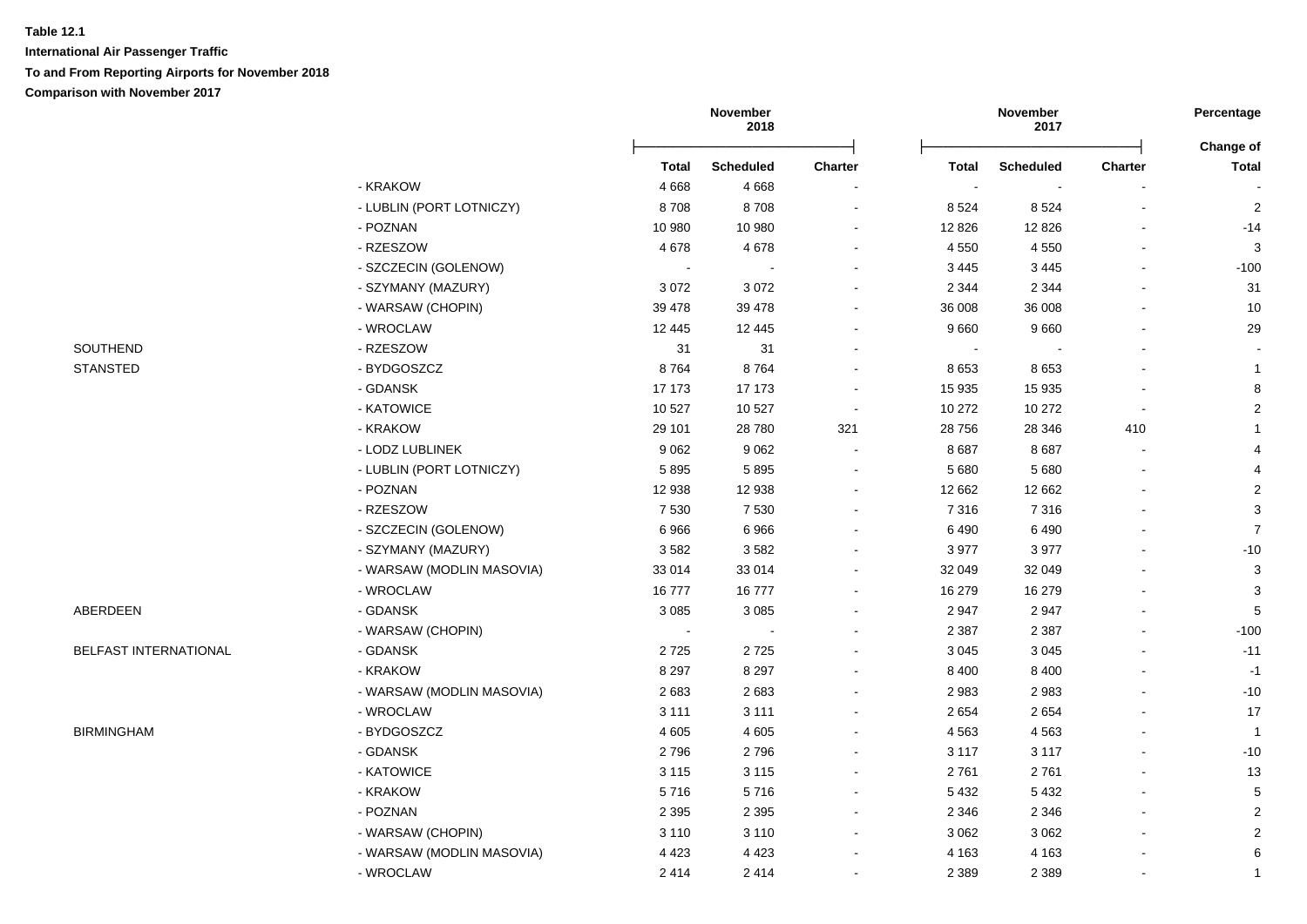|                             |                           |         | November<br>2018 |                |                | November<br>2017 |                          | Percentage<br>Change of  |
|-----------------------------|---------------------------|---------|------------------|----------------|----------------|------------------|--------------------------|--------------------------|
|                             |                           | Total   | <b>Scheduled</b> | <b>Charter</b> | <b>Total</b>   | <b>Scheduled</b> | Charter                  | <b>Total</b>             |
| <b>BOURNEMOUTH</b>          | - KRAKOW                  | 2 8 4 0 | 2840             |                | 2727           | 2727             |                          | $\overline{4}$           |
| <b>BRISTOL</b>              | - GDANSK                  | 3 1 2 0 | 3 1 2 0          | $\blacksquare$ | 2863           | 2863             |                          | 9                        |
|                             | - KATOWICE                | 2486    | 2 4 8 6          | $\blacksquare$ | 2 6 9 2        | 2692             |                          | $\mbox{-}8$              |
|                             | - KRAKOW                  | 12 408  | 12 408           | $\sim$         | 11 375         | 11 375           | $\overline{\phantom{a}}$ | $\boldsymbol{9}$         |
|                             | - POZNAN                  | 3973    | 3973             | $\blacksquare$ | 3 1 1 8        | 3 1 1 8          | $\overline{\phantom{a}}$ | 27                       |
|                             | - RZESZOW                 | 3 0 3 7 | 3 0 3 7          | $\blacksquare$ | 2812           | 2812             |                          | 8                        |
|                             | - WARSAW (CHOPIN)         |         |                  | ÷              | 608            | 608              |                          | $-100$                   |
|                             | - WARSAW (MODLIN MASOVIA) | 5845    | 5845             | $\blacksquare$ | 5825           | 5825             |                          |                          |
|                             | - WROCLAW                 | 2754    | 2754             |                | 3 2 1 9        | 3 2 1 9          |                          | $-14$                    |
| DONCASTER SHEFFIELD         | - GDANSK                  | 5683    | 5 6 8 3          |                | 4 3 8 1        | 4 3 8 1          |                          | 30                       |
|                             | - KATOWICE                | 5785    | 5785             | ÷              | 4 5 4 1        | 4541             |                          | 27                       |
|                             | - LUBLIN (PORT LOTNICZY)  | $\sim$  | $\sim$           | $\blacksquare$ | 2615           | 2615             |                          | $-100$                   |
|                             | - POZNAN                  | 4410    | 4410             | $\blacksquare$ | 4 2 6 5        | 4 2 6 5          |                          | 3                        |
|                             | - WARSAW (CHOPIN)         | 4614    | 4614             | $\blacksquare$ | 3542           | 3542             |                          | 30                       |
|                             | - WROCLAW                 | 2873    | 2873             | $\blacksquare$ | 2 6 5 2        | 2652             |                          | 8                        |
| EAST MIDLANDS INTERNATIONAL | - KATOWICE                | 172     | 172              | $\mathbf{r}$   | $\blacksquare$ |                  |                          |                          |
|                             | - KRAKOW                  | 4 6 22  | 4 6 2 2          | $\mathbf{r}$   | 4 6 24         | 4 6 24           |                          | $\overline{\phantom{a}}$ |
|                             | - LODZ LUBLINEK           | 3 1 5 3 | 3 1 5 3          | $\blacksquare$ | 2726           | 2726             |                          | $16\,$                   |
|                             | - RZESZOW                 | 4583    | 4583             | $\mathbf{r}$   | 4515           | 4515             |                          | $\overline{c}$           |
|                             | - WARSAW (MODLIN MASOVIA) | 4 3 7 9 | 4 3 7 9          | $\sim$         | 4 3 5 9        | 4 3 5 9          |                          |                          |
|                             | - WROCLAW                 | 6 0 20  | 6 0 20           | $\blacksquare$ | 5944           | 5944             |                          | $\mathbf{1}$             |
| <b>EDINBURGH</b>            | - GDANSK                  | 4755    | 4755             | $\blacksquare$ | 4578           | 4578             | $\overline{\phantom{a}}$ | $\overline{4}$           |
|                             | - KATOWICE                | 3 2 7 6 | 3 2 7 6          | $\blacksquare$ | 2 3 4 3        | 2 3 4 3          |                          | 40                       |
|                             | - KRAKOW                  | 10 535  | 10 535           | $\blacksquare$ | 8 1 0 2        | 7639             | 463                      | 30                       |
|                             | - POZNAN                  | 3 2 3 3 | 3 2 3 3          |                | 2857           | 2857             |                          | 13                       |
|                             | - WARSAW (MODLIN MASOVIA) | 5 9 6 2 | 5962             |                | 4 5 5 3        | 4 5 5 3          |                          | 31                       |
|                             | - WROCLAW                 | 3 2 1 6 | 3 2 1 6          | $\blacksquare$ | 3 0 3 3        | 3 0 3 3          |                          | $\,6$                    |
| <b>GLASGOW</b>              | - GDANSK                  |         |                  | $\blacksquare$ | 2 8 3 5        | 2835             |                          | $-100$                   |
|                             | - KATOWICE                | $\sim$  | $\blacksquare$   | $\blacksquare$ | 2 3 4 3        | 2 3 4 3          |                          | $-100$                   |
|                             | - KRAKOW                  | 2870    | 2870             |                | 3 0 7 3        | 3073             |                          | $-7$                     |
|                             | - WARSAW (CHOPIN)         |         | $\blacksquare$   | $\blacksquare$ | 609            | 609              |                          | $-100$                   |
|                             | - WARSAW (MODLIN MASOVIA) | $\sim$  | $\sim$           | $\blacksquare$ | 4 5 4 7        | 4 5 4 7          |                          | $-100$                   |
|                             | - WROCLAW                 | 3 1 9 9 | 3 1 9 9          | $\blacksquare$ | 2741           | 2741             |                          | 17                       |
| LEEDS BRADFORD              | - GDANSK                  | 4 4 3 1 | 4 4 3 1          | $\blacksquare$ | 5613           | 5613             |                          | $-21$                    |
|                             | - KRAKOW                  | 8 3 9 2 | 8 3 9 2          | $\blacksquare$ | 6 0 23         | 6 0 23           |                          | 39                       |
|                             |                           |         |                  |                |                |                  |                          |                          |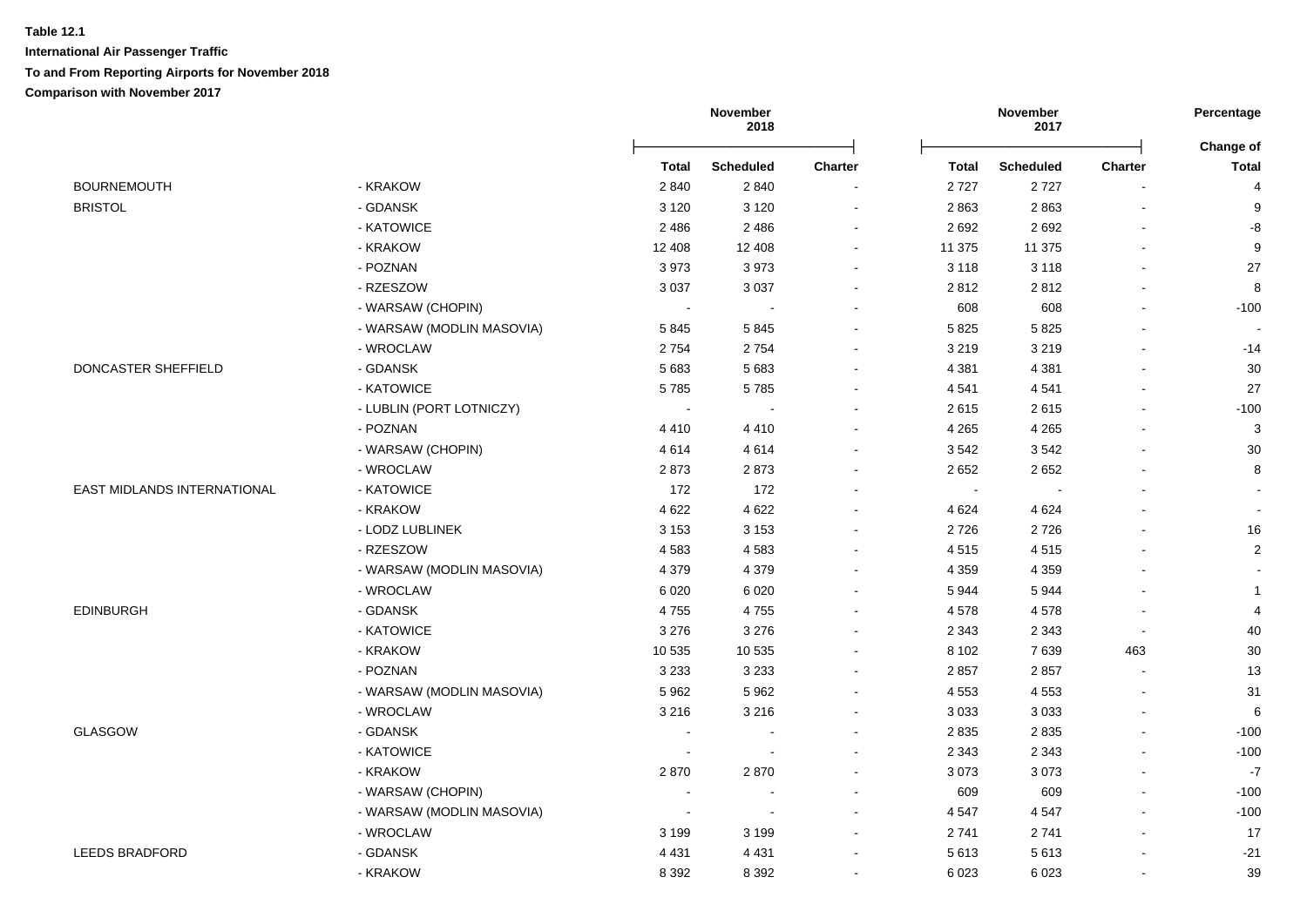|                         |                           |              | November<br>2018 |                |              | November<br>2017 |                | Percentage<br>Change of |
|-------------------------|---------------------------|--------------|------------------|----------------|--------------|------------------|----------------|-------------------------|
|                         |                           | <b>Total</b> | <b>Scheduled</b> | <b>Charter</b> | <b>Total</b> | <b>Scheduled</b> | <b>Charter</b> | <b>Total</b>            |
|                         | - WARSAW (MODLIN MASOVIA) | 2 7 3 4      | 2 7 3 4          |                | 3 0 2 9      | 3029             |                | $-10$                   |
|                         | - WROCLAW                 | 2999         | 2999             |                | 2628         | 2628             |                | 14                      |
| LIVERPOOL (JOHN LENNON) | - GDANSK                  | 4 2 2 3      | 4 2 2 3          |                | 4 0 9 2      | 4 0 9 2          |                | $\sqrt{3}$              |
|                         | - KATOWICE                | 2516         | 2516             |                | 2 4 0 1      | 2 4 0 1          |                | $\sqrt{5}$              |
|                         | - KRAKOW                  | 8509         | 8509             |                | 8 0 8 6      | 8086             |                | $\sqrt{5}$              |
|                         | - LUBLIN (PORT LOTNICZY)  | $\sim$       |                  |                | 2 5 7 3      | 2573             |                | $-100$                  |
|                         | - POZNAN                  | 2742         | 2742             |                | 2675         | 2675             |                | 3                       |
|                         | - SZCZECIN (GOLENOW)      | 2897         | 2897             |                | 3 1 0 8      | 3 1 0 8          |                | $-7$                    |
|                         | - WARSAW (CHOPIN)         | 2933         | 2933             |                | 2 2 2 1      | 2 2 2 1          |                | 32                      |
|                         | - WARSAW (MODLIN MASOVIA) | 5791         | 5791             |                | 5 5 5 4      | 5 5 5 4          |                | $\overline{4}$          |
|                         | - WROCLAW                 | 2813         | 2813             | $\sim$         | 2755         | 2755             | $\sim$         | $\sqrt{2}$              |
| <b>MANCHESTER</b>       | - GDANSK                  | 2785         | 2785             | $\sim$         | 2829         | 2829             | $\sim$         | $-2$                    |
|                         | - KRAKOW                  | 16 550       | 16 118           | 432            | 13 607       | 13 147           | 460            | 22                      |
|                         | - RZESZOW                 | 2827         | 2827             | $\sim$         | 3 0 7 7      | 3 0 7 7          |                | $\textnormal{-}8$       |
|                         | - WARSAW (MODLIN MASOVIA) | 4559         | 4559             |                | 4 4 4 8      | 4 4 4 8          |                | $\overline{2}$          |
|                         | - WROCLAW                 | 3 2 0 0      | 3 2 0 0          |                | 2759         | 2759             |                | 16                      |
| <b>NEWCASTLE</b>        | - KRAKOW                  | 2918         | 2918             |                | 2 4 9 6      | 2 4 9 6          |                | 17                      |
|                         | - WARSAW (MODLIN MASOVIA) | 2930         | 2930             |                | 2 4 4 7      | 2 4 4 7          |                | 20                      |
|                         | - WROCLAW                 | 2917         | 2917             |                | 2726         | 2726             |                | $\overline{7}$          |
| <b>PRESTWICK</b>        | - RZESZOW                 | 2613         | 2613             |                | 2 2 9 2      | 2 2 9 2          |                | 14                      |
|                         | - WROCLAW                 | 184          |                  | 184            |              |                  |                |                         |
| <b>Total POLAND</b>     |                           | 625 059      | 623 269          | 1790           | 598 916      | 597 135          | 1781           | 4                       |
| <b>ROMANIA</b>          |                           |              |                  |                |              |                  |                |                         |
| <b>GATWICK</b>          | - BUCHAREST (OTOPENI)     | 12 437       | 12 437           |                | 8582         | 8582             |                | 45                      |
| <b>HEATHROW</b>         | - BUCHAREST (OTOPENI)     | 18723        | 18723            |                | 19 974       | 19 974           |                | -6                      |
| LUTON                   | - BACAU                   | 6870         | 6870             |                | 6 0 5 3      | 6 0 5 3          |                | 13                      |
|                         | - BUCHAREST (OTOPENI)     | 46 393       | 46 393           |                | 42 129       | 42 129           |                | 10                      |
|                         | - CLUJ NAPOCA             | 20 30 8      | 20 30 8          |                | 20 553       | 20 553           |                | $-1$                    |
|                         | - CONSTANTA               | 4 3 1 2      | 4 3 1 2          | $\sim$         | 2 9 3 3      | 2933             |                | 47                      |
|                         | - CRAIOVA                 | 8637         | 8637             |                | 7972         | 7972             |                | 8                       |
|                         | - IASI                    | 14 958       | 14 958           |                | 14 704       | 14 704           |                | $\overline{2}$          |
|                         | - SATU MARE               | 4 2 7 9      | 4 2 7 9          |                | 2912         | 2912             |                | 47                      |
|                         | - SIBIU                   | 8 4 8 0      | 8 4 8 0          |                | 5 1 7 7      | 5 1 7 7          |                | 64                      |
|                         | - SUCEAVA                 | 10 4 31      | 10 4 31          |                | 6991         | 6991             |                | 49                      |
|                         | - TIMISOARA               | 9791         | 9791             |                | 8852         | 8852             |                | 11                      |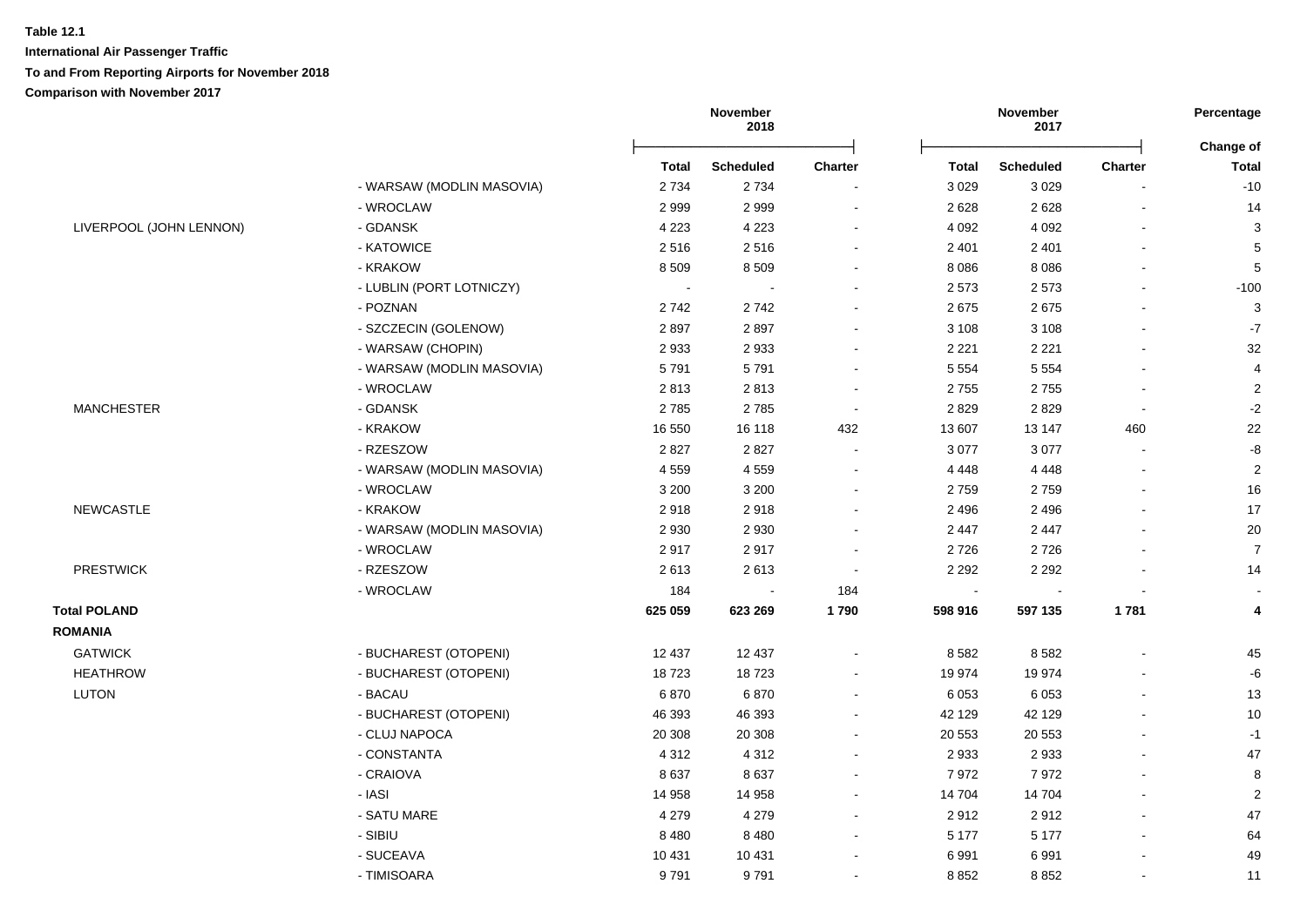|                              |                       |              | November<br>2018         |                |                          | November<br>2017 |                | Percentage                |  |
|------------------------------|-----------------------|--------------|--------------------------|----------------|--------------------------|------------------|----------------|---------------------------|--|
|                              |                       | <b>Total</b> | <b>Scheduled</b>         | <b>Charter</b> | <b>Total</b>             | <b>Scheduled</b> | <b>Charter</b> | Change of<br><b>Total</b> |  |
|                              | - TIRGU MURES         | 4 9 4 6      | 4946                     |                | $\sim$                   |                  |                |                           |  |
| <b>STANSTED</b>              | - BUCHAREST (OTOPENI) | 20 985       | 20 985                   | $\blacksquare$ | 12 165                   | 12 165           |                | 73                        |  |
|                              | - ORADEA              |              |                          |                | 3 9 4 1                  | 3941             |                | $-100$                    |  |
|                              | - TIMISOARA           | $\sim$       | $\overline{\phantom{a}}$ |                | 9988                     | 9988             |                | $-100$                    |  |
| <b>BIRMINGHAM</b>            | - BUCHAREST (OTOPENI) | 8999         | 8999                     |                | 7 3 5 9                  | 7 3 5 9          |                | 22                        |  |
|                              | - CLUJ NAPOCA         |              |                          |                | 2 4 8 7                  | 2 4 8 7          |                | $-100$                    |  |
| <b>BRISTOL</b>               | - BUCHAREST (OTOPENI) | 2767         | 2767                     |                | 3 1 6 8                  | 3 1 6 8          |                | $-13$                     |  |
| DONCASTER SHEFFIELD          | - BUCHAREST (OTOPENI) | 4 6 0 6      | 4 6 0 6                  |                | 3 6 0 5                  | 3 6 0 5          |                | 28                        |  |
|                              | - CLUJ NAPOCA         | 2596         | 2596                     |                | 2 3 9 7                  | 2 3 9 7          |                | 8                         |  |
| <b>GLASGOW</b>               | - BUCHAREST (OTOPENI) | 2710         | 2710                     |                | 3 0 9 5                  | 3 0 9 5          |                | $-12$                     |  |
| LIVERPOOL (JOHN LENNON)      | - BACAU               | 1649         | 1649                     |                | 2 1 7 4                  | 2 1 7 4          |                | $-24$                     |  |
|                              | - BUCHAREST (OTOPENI) | 8 4 6 1      | 8 4 6 1                  |                | 4813                     | 4813             |                | 76                        |  |
|                              | - CLUJ NAPOCA         | 2 5 2 3      | 2 5 2 3                  |                | 1468                     | 1468             |                | 72                        |  |
|                              | - IASI                | 2 4 6 4      | 2 4 6 4                  |                | $\sim$                   |                  |                | $\sim$                    |  |
| <b>Total ROMANIA</b>         |                       | 228 325      | 228 325                  |                | 203 492                  | 203 492          |                | 12                        |  |
| <b>SLOVAK REPUBLIC</b>       |                       |              |                          |                |                          |                  |                |                           |  |
| <b>LUTON</b>                 | - BRATISLAVA          | 6726         | 6726                     |                | $\overline{\phantom{a}}$ |                  |                |                           |  |
|                              | - KOSICE              | 10 976       | 10 976                   |                | 9 4 9 3                  | 9493             |                | 16                        |  |
|                              | - TATRY-POPRAD        | 5 4 0 4      | 5 4 0 4                  |                | 3976                     | 3976             |                | 36                        |  |
| <b>STANSTED</b>              | - BRATISLAVA          | 18 3 5 2     | 18 3 5 2                 |                | 18 260                   | 18 260           |                | $\overline{1}$            |  |
| <b>BIRMINGHAM</b>            | - BRATISLAVA          | 4573         | 4573                     |                | 5 6 5 1                  | 4599             | 1 0 5 2        | $-19$                     |  |
| DONCASTER SHEFFIELD          | - KOSICE              |              |                          |                | 2748                     | 2748             |                | $-100$                    |  |
| <b>EDINBURGH</b>             | - BRATISLAVA          | 3 1 2 6      | 3 1 2 6                  |                | 2 9 9 9                  | 2999             |                | $\overline{4}$            |  |
| <b>LEEDS BRADFORD</b>        | - BRATISLAVA          | 3 1 5 3      | 3 1 5 3                  |                | 2729                     | 2729             |                | 16                        |  |
| <b>MANCHESTER</b>            | - BRATISLAVA          | 4532         | 4532                     |                | 4 6 6 2                  | 4 6 6 2          |                | $-3$                      |  |
| <b>Total SLOVAK REPUBLIC</b> |                       | 56 842       | 56 842                   |                | 50 518                   | 49 4 66          | 1 0 5 2        | 13                        |  |
| Total EASTERN EUROPE-EU      |                       | 1 552 616    | 1 550 618                | 1998           | 1 452 950                | 1 449 940        | 3010           | $\overline{7}$            |  |
| <b>EASTERN EUROPE -OTHER</b> |                       |              |                          |                |                          |                  |                |                           |  |
| <b>ALBANIA</b>               |                       |              |                          |                |                          |                  |                |                           |  |
| <b>GATWICK</b>               | - TIRANA              | 9673         | 9493                     | 180            | 7817                     | 7537             | 280            | 24                        |  |
| <b>LUTON</b>                 | - TIRANA              | 5765         | 5765                     |                |                          |                  |                |                           |  |
| <b>CARDIFF WALES</b>         | - TIRANA              | 176          | $\blacksquare$           | 176            |                          |                  |                |                           |  |
| <b>EDINBURGH</b>             | - TIRANA              | 77           | $\blacksquare$           | 77             |                          |                  |                |                           |  |
| <b>GLASGOW</b>               | - TIRANA              | 79           |                          | 79             |                          |                  |                |                           |  |
| <b>Total ALBANIA</b>         |                       | 15770        | 15 258                   | 512            | 7817                     | 7537             | 280            | 102                       |  |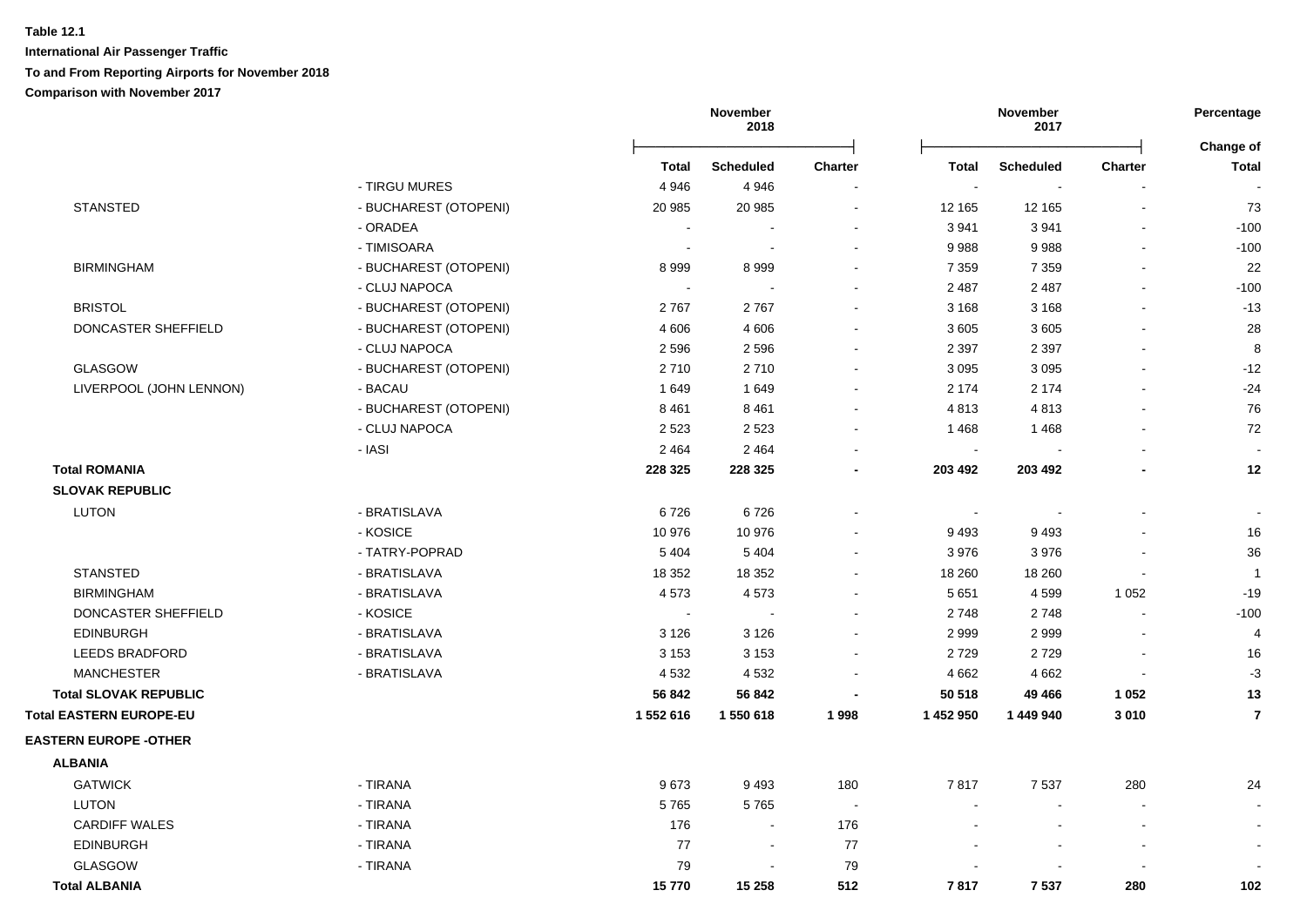|                                  |                              |          | November<br>2018 |                          |              | November<br>2017 |                          | Percentage<br>Change of |
|----------------------------------|------------------------------|----------|------------------|--------------------------|--------------|------------------|--------------------------|-------------------------|
|                                  |                              | Total    | <b>Scheduled</b> | <b>Charter</b>           | <b>Total</b> | <b>Scheduled</b> | <b>Charter</b>           | <b>Total</b>            |
| <b>AZERBAIJAN</b>                |                              |          |                  |                          |              |                  |                          |                         |
| <b>GATWICK</b>                   | - BAKU (HEYDER ALIYEV INT'L) | 91       | $\sim$           | 91                       | 689          | $\blacksquare$   | 689                      | $-87$                   |
| <b>HEATHROW</b>                  | - BAKU (HEYDER ALIYEV INT'L) | 2 1 3 4  | 2 1 3 4          | $\sim$                   | 2 3 3 5      | 2 3 3 5          | $\sim$                   | -9                      |
| <b>Total AZERBAIJAN</b>          |                              | 2 2 2 5  | 2 1 3 4          | 91                       | 3 0 2 4      | 2 3 3 5          | 689                      | $-26$                   |
| <b>BELARUS</b>                   |                              |          |                  |                          |              |                  |                          |                         |
| <b>GATWICK</b>                   | - MINSK INT'L                | 2418     | 2 2 0 0          | 218                      | 1683         | 1683             |                          | 44                      |
| <b>Total BELARUS</b>             |                              | 2418     | 2 2 0 0          | 218                      | 1683         | 1683             |                          | 44                      |
| <b>GEORGIA</b>                   |                              |          |                  |                          |              |                  |                          |                         |
|                                  | - TBILISI                    | 520      | 520              | $\blacksquare$           | 652          | 652              |                          | $-20$                   |
| <b>LUTON</b>                     | - KUTAISI                    | 2088     | 2 0 8 8          | $\blacksquare$           | 2 0 4 4      | 2 0 4 4          |                          | $\overline{c}$          |
| <b>Total GEORGIA</b>             |                              | 2608     | 2608             | $\blacksquare$           | 2696         | 2696             |                          | $-3$                    |
| <b>KAZAKHSTAN</b>                |                              |          |                  |                          |              |                  |                          |                         |
| <b>HEATHROW</b>                  | - ASTANA                     | 2074     | 2074             |                          | 2 4 2 3      | 2 4 2 3          |                          | $-14$                   |
| <b>Total KAZAKHSTAN</b>          |                              | 2074     | 2074             | $\blacksquare$           | 2 4 2 3      | 2 4 2 3          |                          | $-14$                   |
| <b>REPUBLIC OF MOLDOVA</b>       |                              |          |                  |                          |              |                  |                          |                         |
| <b>LUTON</b>                     | - CHISINAU (KISHINEV)        | 10 030   | 10 030           |                          | 7 3 3 5      | 7 3 3 5          |                          | 37                      |
| <b>STANSTED</b>                  | - CHISINAU (KISHINEV)        | 4856     | 4856             | $\blacksquare$           | 3729         | 3729             |                          | 30                      |
| <b>Total REPUBLIC OF MOLDOVA</b> |                              | 14 8 86  | 14 8 86          | $\overline{\phantom{a}}$ | 11 064       | 11 064           |                          | 35                      |
| <b>RUSSIA</b>                    |                              |          |                  |                          |              |                  |                          |                         |
| <b>GATWICK</b>                   | - MOSCOW (SHEREMETYEVO)      | $\sim$   | $\blacksquare$   | $\blacksquare$           | 6452         | 6452             |                          | $-100$                  |
|                                  | - ST PETERSBURG              | 3642     | 3642             |                          | $\sim$       |                  |                          |                         |
| <b>HEATHROW</b>                  | - MOSCOW (DOMODEDOVO)        | 11 067   | 11 067           | $\blacksquare$           | 16 611       | 16611            |                          | $-33$                   |
|                                  | - MOSCOW (SHEREMETYEVO)      | 37 470   | 37 470           | $\sim$                   | 28 594       | 28 5 94          | $\overline{\phantom{a}}$ | 31                      |
|                                  | - ST PETERSBURG              | 4976     | 4976             | $\blacksquare$           | 7426         | 7426             | $\overline{\phantom{a}}$ | $-33$                   |
| <b>LUTON</b>                     | - MOSCOW (VNUKOVO)           |          | $\sim$           | $\blacksquare$           | 3            | $\blacksquare$   | 3                        | $-100$                  |
| <b>GLASGOW</b>                   | - MOSCOW (SHEREMETYEVO)      | 190      | $\sim$           | 190                      | $\sim$       |                  | $\sim$                   |                         |
| <b>Total RUSSIA</b>              |                              | 57 345   | 57 155           | 190                      | 59 086       | 59 083           | $\mathbf{3}$             | $-3$                    |
| <b>TURKMENISTAN</b>              |                              |          |                  |                          |              |                  |                          |                         |
| <b>HEATHROW</b>                  | - ASHKHABAD                  | 521      | 521              |                          | 408          | 408              |                          | 28                      |
| <b>BIRMINGHAM</b>                | - ASHKHABAD                  | 4790     | 4790             | $\blacksquare$           | 4 8 8 2      | 4882             |                          | $-2$                    |
| <b>Total TURKMENISTAN</b>        |                              | 5311     | 5311             | $\blacksquare$           | 5 2 9 0      | 5 2 9 0          | $\blacksquare$           | $\blacksquare$          |
| <b>UKRAINE</b>                   |                              |          |                  |                          |              |                  |                          |                         |
| <b>GATWICK</b>                   | - KIEV (BORISPOL)            | 14 4 8 8 | 14 4 8 8         |                          | 11 316       | 11 316           |                          | 28                      |
| <b>HEATHROW</b>                  | - KIEV (BORISPOL)            | 4 8 4 9  | 4849             | $\blacksquare$           | 4 9 23       | 4923             |                          | $-2$                    |
|                                  |                              |          |                  |                          |              |                  |                          |                         |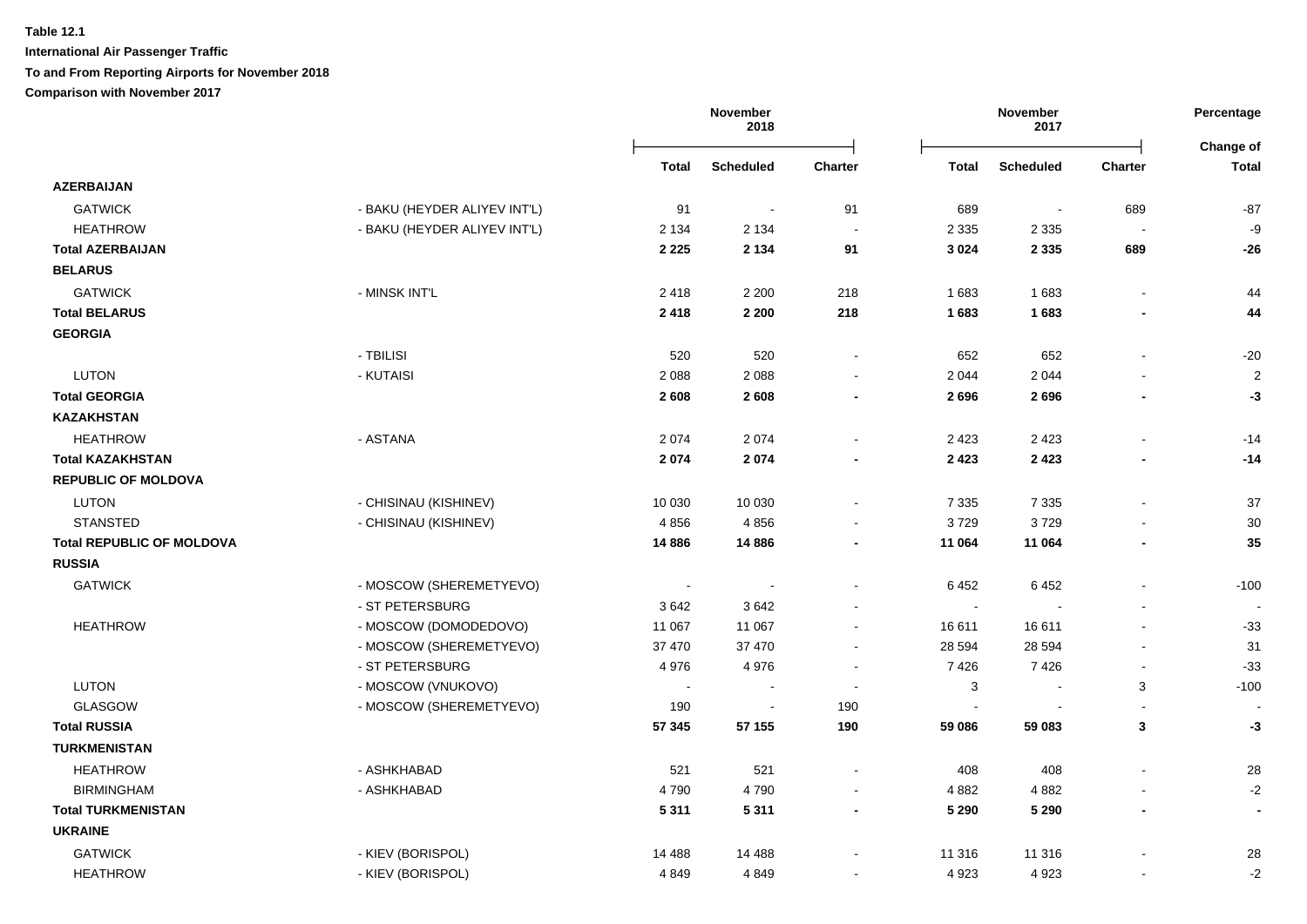|                                    |                       | November<br>2018 |                  |                          | November<br>2017 |                  |                          |                           |
|------------------------------------|-----------------------|------------------|------------------|--------------------------|------------------|------------------|--------------------------|---------------------------|
|                                    |                       | <b>Total</b>     | <b>Scheduled</b> | Charter                  | Total            | <b>Scheduled</b> | Charter                  | Change of<br><b>Total</b> |
| LUTON                              | - KHARKOV OSNOVA INTL | 958              | 958              |                          |                  |                  |                          |                           |
|                                    | - KIEV (ZHULYANY)     | 3772             | 3772             |                          | 4 8 4 8          | 4 8 4 8          | $\blacksquare$           | $-22$                     |
|                                    | - LVOV                | 3 2 3 1          | 3 2 3 1          |                          |                  |                  |                          |                           |
| <b>STANSTED</b>                    | - KIEV (BORISPOL)     | 6013             | 6013             |                          |                  |                  |                          |                           |
|                                    | - LVOV                | 3832             | 3832             |                          |                  | $\overline{a}$   | $\overline{\phantom{a}}$ | $\sim$                    |
| <b>BIRMINGHAM</b>                  | - KIEV (ZHULYANY)     | $\sim$           |                  |                          | 110              |                  | 110                      | $-100$                    |
| <b>Total UKRAINE</b>               |                       | 37 143           | 37 143           |                          | 21 197           | 21 087           | 110                      | 75                        |
| <b>UZBEKISTAN</b>                  |                       |                  |                  |                          |                  |                  |                          |                           |
| <b>HEATHROW</b>                    | - TASHKENT            | 1646             | 1646             | $\blacksquare$           | 1 5 9 6          | 1596             | $\overline{\phantom{a}}$ | $\sqrt{3}$                |
| <b>Total UZBEKISTAN</b>            |                       | 1646             | 1646             |                          | 1596             | 1596             |                          | $\mathbf{3}$              |
| <b>Total EASTERN EUROPE -OTHER</b> |                       | 141 426          | 140 415          | 1 0 1 1                  | 115 876          | 114 794          | 1 0 8 2                  | 22                        |
| <b>NEAR EAST</b>                   |                       |                  |                  |                          |                  |                  |                          |                           |
| <b>ISRAEL</b>                      |                       |                  |                  |                          |                  |                  |                          |                           |
| <b>GATWICK</b>                     | - TEL AVIV            | 4 3 7 2          | 4 3 7 2          |                          | 4 3 1 5          | 4 3 1 5          |                          | -1                        |
| <b>HEATHROW</b>                    | - TEL AVIV            | 47 615           | 47 615           |                          | 50 664           | 50 664           | $\blacksquare$           | -6                        |
| <b>LUTON</b>                       | - OVDA                | 2 0 7 1          | 2 0 7 1          |                          | $\sim$           |                  | $\blacksquare$           | $\blacksquare$            |
|                                    | - TEL AVIV            | 33 373           | 33 373           |                          | 27 996           | 27 996           | $\blacksquare$           | 19                        |
| <b>STANSTED</b>                    | - TEL AVIV            | 5 6 7 4          | 5 6 7 4          |                          | 579              | 579              | $\blacksquare$           | 880                       |
| <b>BIRMINGHAM</b>                  | - TEL AVIV            | $\bullet$        |                  | $\blacksquare$           | 148              | 148              | $\blacksquare$           | $-100$                    |
| GLASGOW                            | - TEL AVIV            | 180              | $\sim$           | 180                      | $\sim$           |                  | $\blacksquare$           |                           |
| <b>MANCHESTER</b>                  | - TEL AVIV            | 3 2 4 8          | 3 2 4 8          | $\sim$                   | 3 1 3 4          | 3 1 3 4          | $\blacksquare$           | $\overline{4}$            |
| <b>Total ISRAEL</b>                |                       | 96 533           | 96 353           | 180                      | 86 836           | 86 836           | $\overline{\phantom{a}}$ | 11                        |
| <b>JORDAN</b>                      |                       |                  |                  |                          |                  |                  |                          |                           |
| <b>GATWICK</b>                     | - AQABA               | 1 3 6 3          | 783              | 580                      |                  |                  |                          |                           |
| <b>HEATHROW</b>                    | - AMMAN               | 17 033           | 17 033           | $\overline{\phantom{a}}$ | 15 901           | 15 901           |                          | $\overline{7}$            |
| <b>BIRMINGHAM</b>                  | - AQABA               | 596              |                  | 596                      |                  |                  |                          |                           |
| <b>MANCHESTER</b>                  | - AQABA               | 570              | $\sim$           | 570                      |                  |                  |                          |                           |
| <b>Total JORDAN</b>                |                       | 19562            | 17816            | 1746                     | 15 901           | 15 901           | $\blacksquare$           | 23                        |
| <b>LEBANON</b>                     |                       |                  |                  |                          |                  |                  |                          |                           |
| <b>HEATHROW</b>                    | - BEIRUT              | 21 146           | 21 146           |                          | 20 679           | 20 679           | $\blacksquare$           | $\overline{2}$            |
| <b>Total LEBANON</b>               |                       | 21 146           | 21 146           |                          | 20 679           | 20 679           | $\blacksquare$           | $\boldsymbol{2}$          |
| <b>Total NEAR EAST</b>             |                       | 137 241          | 135 315          | 1926                     | 123 416          | 123 416          | $\overline{\phantom{a}}$ | 11                        |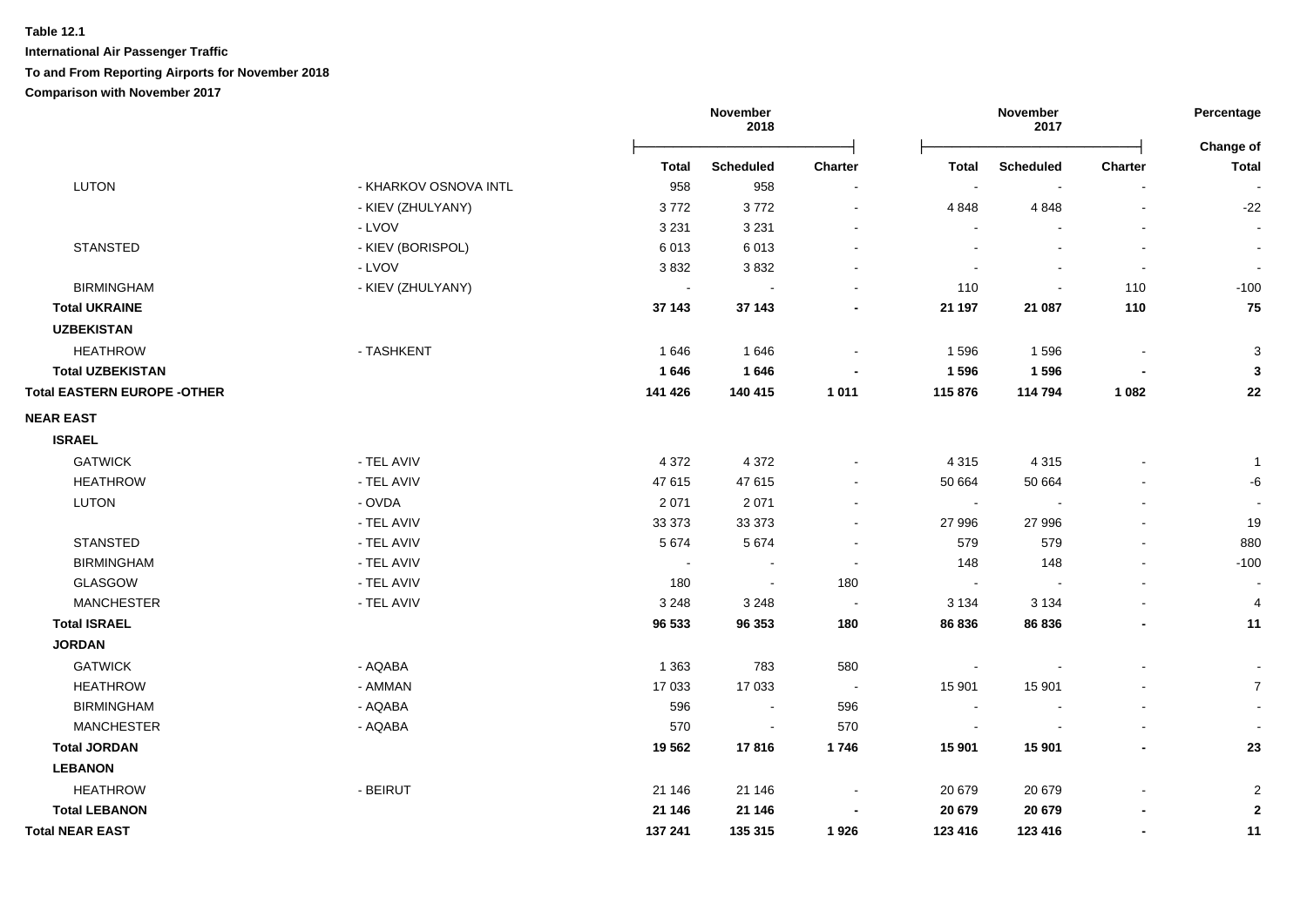**International Air Passenger Traffic**

**To and From Reporting Airports for November 2018**

|                             |                         |              | November<br>2018 |                          | November<br>2017 |                  | Percentage<br>Change of |                          |
|-----------------------------|-------------------------|--------------|------------------|--------------------------|------------------|------------------|-------------------------|--------------------------|
|                             |                         | <b>Total</b> | <b>Scheduled</b> | <b>Charter</b>           | <b>Total</b>     | <b>Scheduled</b> | Charter                 | <b>Total</b>             |
| <b>NORTH AFRICA</b>         |                         |              |                  |                          |                  |                  |                         |                          |
| <b>ALGERIA</b>              |                         |              |                  |                          |                  |                  |                         |                          |
| <b>GATWICK</b>              | - ALGIERS               | 3505         | 3 5 0 5          | $\blacksquare$           | 3 1 5 0          | 3 1 5 0          |                         | 11                       |
| <b>HEATHROW</b>             | - ALGIERS               | 4737         | 4737             |                          | 4 6 6 4          | 4 6 6 4          |                         | $\sqrt{2}$               |
| <b>Total ALGERIA</b>        |                         | 8 2 4 2      | 8 2 4 2          | $\blacksquare$           | 7814             | 7814             | ٠                       | ${\bf 5}$                |
| <b>EGYPT</b>                |                         |              |                  |                          |                  |                  |                         |                          |
| <b>GATWICK</b>              | - HURGHADA              | 21 062       | 21 062           |                          | 16 4 68          | 16 4 68          |                         | 28                       |
|                             | - MARSA ALAM            | 3 3 5 5      | 3 3 5 5          | $\blacksquare$           | 3656             | 3656             |                         | -8                       |
| <b>HEATHROW</b>             | - CAIRO                 | 32 030       | 32 030           | $\sim$                   | 27 178           | 27 178           | $\blacksquare$          | 18                       |
|                             | - LUXOR                 | 883          | 883              | $\blacksquare$           | 932              | 932              |                         | $-5$                     |
| <b>LUTON</b>                | - MARSA ALAM            | 49           | 49               |                          | $\sim$           |                  |                         | $\overline{\phantom{a}}$ |
| <b>STANSTED</b>             | - HURGHADA              | 2698         | 2698             |                          | $\sim$           |                  |                         |                          |
| <b>BIRMINGHAM</b>           | - HURGHADA              | 10 333       | 10 333           |                          | 3 4 6 8          | 3468             |                         | 198                      |
|                             | - MARSA ALAM            | 1536         | 1536             |                          | 1584             | 1584             |                         | $-3$                     |
| <b>BRISTOL</b>              | - HURGHADA              | 4694         | $\sim$           | 4 6 9 4                  | $\sim$           |                  |                         | $\blacksquare$           |
| EAST MIDLANDS INTERNATIONAL | - HURGHADA              | 2 3 6 0      | 2 3 6 0          |                          | $\sim$           |                  |                         |                          |
| <b>GLASGOW</b>              | - HURGHADA              | 1596         | 1596             |                          | 1 4 0 9          | 1 4 0 9          |                         | 13                       |
| <b>MANCHESTER</b>           | - HURGHADA              | 16727        | 16727            | $\sim$                   | 12 992           | 12 992           |                         | 29                       |
| <b>NEWCASTLE</b>            | - HURGHADA              | 1 4 0 6      | 1406             | $\overline{\phantom{a}}$ | 1 5 8 4          | 1584             |                         | $-11$                    |
| <b>Total EGYPT</b>          |                         | 98729        | 94 035           | 4 6 9 4                  | 69 271           | 69 271           |                         | 43                       |
| <b>MOROCCO</b>              |                         |              |                  |                          |                  |                  |                         |                          |
| <b>GATWICK</b>              | - AGADIR (AL MASSIRA)   | 8 3 1 6      | 8316             | $\blacksquare$           | 7826             | 7826             |                         | 6                        |
|                             | - CASABLANCA MOHAMED V  | 2637         | 2637             |                          | 2989             | 2989             |                         | $-12$                    |
|                             | - FEZ                   | 871          | 871              | $\blacksquare$           | 779              | 779              |                         | 12                       |
|                             | - MARRAKESH             | 34 105       | 34 105           | $\blacksquare$           | 32 5 25          | 32 5 25          |                         | $\,$ 5 $\,$              |
|                             | - TANGIERS (IBN BATUTA) | 2 0 0 7      | 2 0 0 7          | $\blacksquare$           | 1696             | 1696             |                         | 18                       |
| <b>HEATHROW</b>             | - CASABLANCA MOHAMED V  | 6879         | 6879             |                          | 6 3 28           | 6 3 2 8          |                         | 9                        |
|                             | - MARRAKESH             | 4 3 6 8      | 4 3 6 8          | $\blacksquare$           | $\sim$           |                  |                         |                          |
|                             | - RABAT                 | 1 1 6 8      | 1 1 6 8          | $\blacksquare$           | 769              | 769              |                         | 52                       |
| <b>LUTON</b>                | - CASABLANCA MOHAMED V  | 38           |                  | 38                       | $\sim$           |                  |                         |                          |
|                             | - ESSAOUIRA             | $\sim$       | $\sim$           | $\overline{a}$           | 2 1 5 3          | 2 1 5 3          | $\overline{a}$          | $-100$                   |
|                             | - MARRAKESH             | 3 0 8 6      | 3 0 8 6          | $\sim$                   | 3 0 6 8          | 3 0 6 8          | $\mathbf{r}$            | $\overline{1}$           |
| <b>STANSTED</b>             | - AGADIR (AL MASSIRA)   | 2757         | 2757             | $\blacksquare$           | 2832             | 2 8 3 2          | $\blacksquare$          | $-3$                     |
|                             | - FEZ                   | 2682         | 2682             |                          | 3012             | 3012             |                         | $-11$                    |
|                             | - MARRAKESH             | 10 390       | 10 390           | $\blacksquare$           | 11 918           | 10 4 66          | 1452                    | $-13$                    |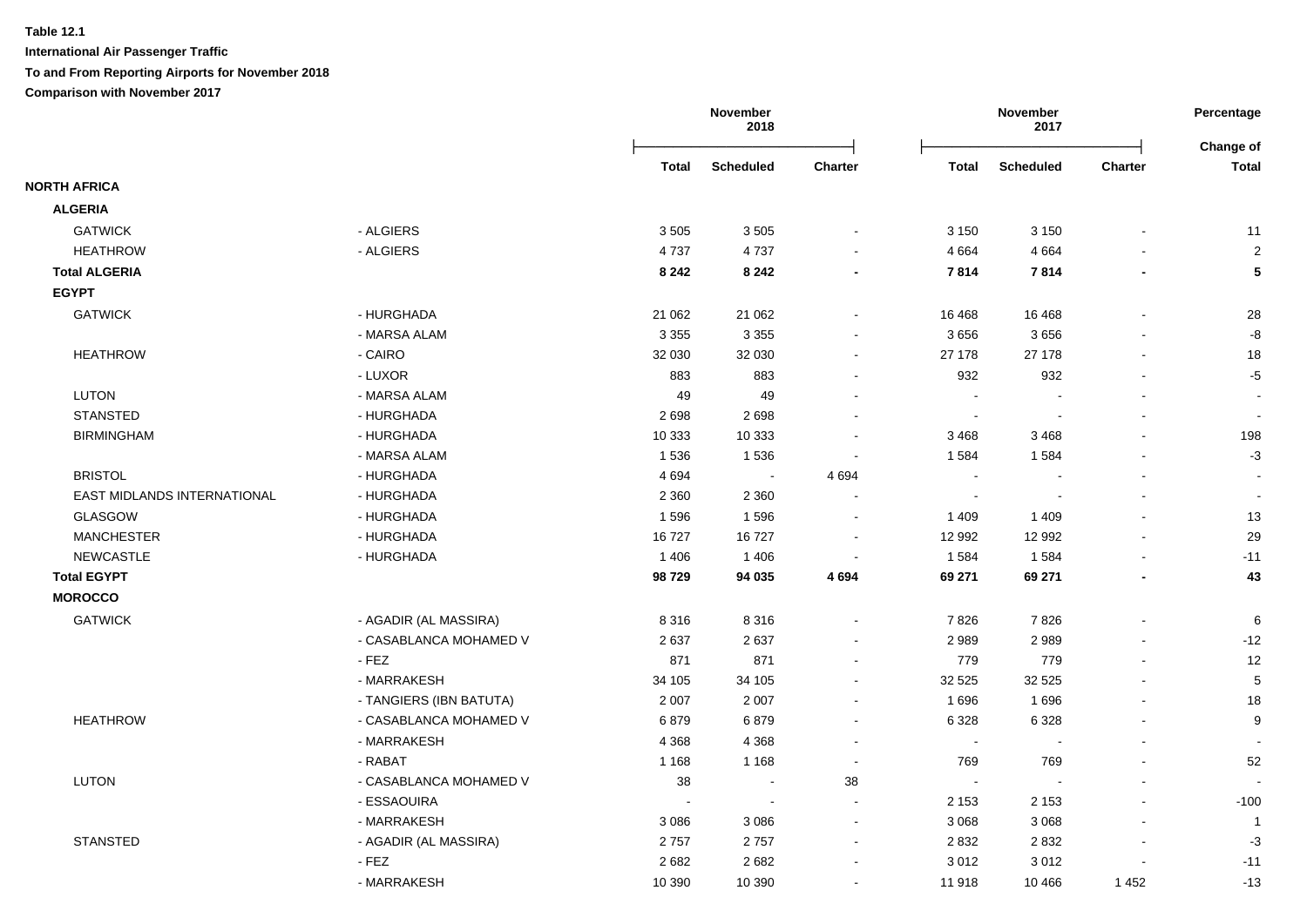|                           |                           | November<br>2018 |                  | November<br>2017         |              | Percentage       |                          |                           |
|---------------------------|---------------------------|------------------|------------------|--------------------------|--------------|------------------|--------------------------|---------------------------|
|                           |                           | Total            | <b>Scheduled</b> | <b>Charter</b>           | <b>Total</b> | <b>Scheduled</b> | <b>Charter</b>           | Change of<br><b>Total</b> |
|                           | - RABAT                   | 4 2 9 4          | 4 2 9 4          | $\blacksquare$           | 4 2 9 4      | 4 2 9 4          | $\blacksquare$           |                           |
| <b>BIRMINGHAM</b>         | - AGADIR (AL MASSIRA)     | 743              | 743              | $\blacksquare$           | $\sim$       | $\blacksquare$   | $\mathbf{r}$             | $\overline{\phantom{a}}$  |
|                           | - MARRAKESH               | 910              | 910              | $\blacksquare$           | 1 4 8 8      | 1488             |                          | $-39$                     |
| <b>BRISTOL</b>            | - AGADIR (AL MASSIRA)     |                  | $\blacksquare$   | $\blacksquare$           | 4            | $\overline{4}$   |                          | $-100$                    |
| LIVERPOOL (JOHN LENNON)   | - MARRAKESH               | 3 0 0 0          | 3 0 0 0          | $\overline{\phantom{a}}$ | 2761         | 2761             | $\blacksquare$           | 9                         |
| <b>MANCHESTER</b>         | - AGADIR (AL MASSIRA)     | 9 1 6 7          | 9 1 6 7          | $\blacksquare$           | 7 1 6 0      | 7 1 6 0          |                          | 28                        |
|                           | - CASABLANCA MOHAMED V    | 950              | 950              |                          | 1 3 0 6      | 1 3 0 6          | $\blacksquare$           | $-27$                     |
|                           | - MARRAKESH               | 9750             | 9750             | $\overline{\phantom{a}}$ | 8 2 1 5      | 7474             | 741                      | 19                        |
| <b>Total MOROCCO</b>      |                           | 108 118          | 108 080          | 38                       | 101 123      | 98 930           | 2 1 9 3                  | $\overline{7}$            |
| <b>TUNISIA</b>            |                           |                  |                  |                          |              |                  |                          |                           |
| <b>GATWICK</b>            | - ENFIDHA - HAMMAMET INTL | 5 1 3 3          | 3 3 6 0          | 1773                     | $\sim$       |                  | $\overline{\phantom{a}}$ |                           |
|                           | - TUNIS                   | 1981             | 1981             |                          | 2 1 1 8      | 2 1 1 8          |                          | -6                        |
| <b>HEATHROW</b>           | - TUNIS                   | 3500             | 3500             |                          | 3 1 0 8      | 3 1 0 8          |                          | 13                        |
| <b>BIRMINGHAM</b>         | - ENFIDHA - HAMMAMET INTL | 3 1 5 1          | 1442             | 1709                     |              |                  |                          | $\overline{\phantom{a}}$  |
| <b>GLASGOW</b>            | - ENFIDHA - HAMMAMET INTL | 1449             | 1449             |                          |              |                  |                          |                           |
| <b>MANCHESTER</b>         | - ENFIDHA - HAMMAMET INTL | 5 1 6 1          | 3 4 8 4          | 1677                     | $\sim$       |                  |                          |                           |
| <b>Total TUNISIA</b>      |                           | 20 375           | 15 216           | 5 1 5 9                  | 5 2 2 6      | 5 2 2 6          | $\blacksquare$           | 290                       |
| <b>Total NORTH AFRICA</b> |                           | 235 464          | 225 573          | 9891                     | 183 434      | 181 241          | 2 1 9 3                  | 28                        |
| <b>EAST AFRICA</b>        |                           |                  |                  |                          |              |                  |                          |                           |
| <b>ETHIOPIA</b>           |                           |                  |                  |                          |              |                  |                          |                           |
| <b>HEATHROW</b>           | - ADDIS ABABA             | 17 433           | 17 433           | $\overline{\phantom{a}}$ | 15 510       | 15 510           |                          | 12                        |
| <b>Total ETHIOPIA</b>     |                           | 17 433           | 17 433           | $\overline{\phantom{a}}$ | 15 510       | 15 510           | $\overline{\phantom{a}}$ | 12                        |
| <b>KENYA</b>              |                           |                  |                  |                          |              |                  |                          |                           |
|                           | - NAIROBI                 | 26 837           | 26 837           | $\blacksquare$           | 27 258       | 27 258           | $\blacksquare$           | $-2$                      |
| <b>Total KENYA</b>        |                           | 26 837           | 26 837           | $\blacksquare$           | 27 258       | 27 258           | $\overline{a}$           | $-2$                      |
| <b>RWANDA</b>             |                           |                  |                  |                          |              |                  |                          |                           |
| <b>GATWICK</b>            | - KIGALI                  | 952              | 952              | $\blacksquare$           | 784          | 784              | $\blacksquare$           | $21$                      |
| <b>Total RWANDA</b>       |                           | 952              | 952              | $\blacksquare$           | 784          | 784              |                          | 21                        |
| <b>Total EAST AFRICA</b>  |                           | 45 222           | 45 222           | $\blacksquare$           | 43 552       | 43 552           | $\overline{a}$           | 4                         |
| <b>WEST AFRICA</b>        |                           |                  |                  |                          |              |                  |                          |                           |
| <b>GAMBIA</b>             |                           |                  |                  |                          |              |                  |                          |                           |
|                           | - BANJUL                  | 6636             | 4572             | 2 0 6 4                  | 6405         | 4 4 4 1          | 1964                     | 4                         |
| <b>BIRMINGHAM</b>         | - BANJUL                  | 2670             | 2670             |                          | 2675         | 2675             |                          |                           |
| <b>MANCHESTER</b>         | - BANJUL                  | 4 8 3 4          | 4 8 3 4          | $\overline{\phantom{a}}$ | 4 6 4 3      | 4 6 4 3          | $\blacksquare$           | 4                         |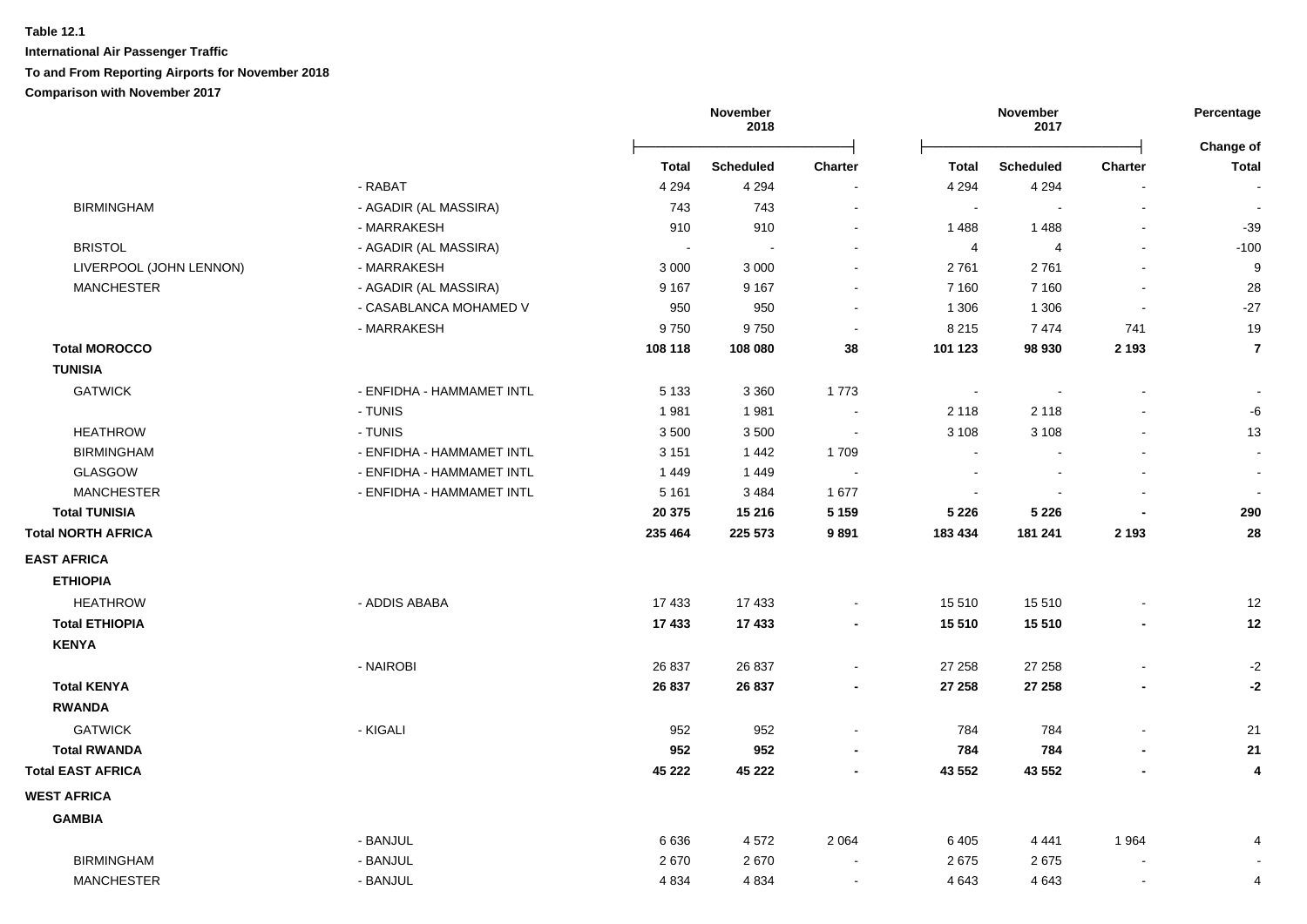**International Air Passenger Traffic**

**To and From Reporting Airports for November 2018**

|                                       |                        |                | November<br>2018 | November<br>2017         |              | Percentage<br>Change of  |                          |                |
|---------------------------------------|------------------------|----------------|------------------|--------------------------|--------------|--------------------------|--------------------------|----------------|
|                                       |                        | <b>Total</b>   | <b>Scheduled</b> | Charter                  | <b>Total</b> | <b>Scheduled</b>         | <b>Charter</b>           | <b>Total</b>   |
| <b>Total GAMBIA</b>                   |                        | 14 140         | 12 076           | 2 0 6 4                  | 13723        | 11759                    | 1964                     | $\mathbf{3}$   |
| <b>GHANA</b>                          |                        |                |                  |                          |              |                          |                          |                |
| <b>GATWICK</b>                        | - ACCRA                | 110            | $\sim$           | 110                      | 140          | $\overline{\phantom{a}}$ | 140                      | $-21$          |
| <b>HEATHROW</b>                       | - ACCRA                | 17762          | 17762            | $\sim$                   | 16 899       | 16899                    | $\overline{\phantom{a}}$ | 5              |
| <b>Total GHANA</b>                    |                        | 17872          | 17762            | 110                      | 17 039       | 16899                    | 140                      | 5              |
| <b>NIGERIA</b>                        |                        |                |                  |                          |              |                          |                          |                |
| <b>GATWICK</b>                        | - LAGOS                | $\blacksquare$ | $\sim$           | $\sim$                   | 3 3 1 3      | 3 3 1 3                  | $\blacksquare$           | $-100$         |
| <b>HEATHROW</b>                       | - ABUJA                | 9613           | 9613             | $\blacksquare$           | 9 1 0 7      | 9 1 0 7                  | $\sim$                   | $\,6$          |
|                                       | - LAGOS                | 31 903         | 31 903           | $\sim$                   | 30 847       | 30 847                   | $\overline{\phantom{a}}$ | 3              |
| <b>Total NIGERIA</b>                  |                        | 41 516         | 41 516           | $\blacksquare$           | 43 267       | 43 267                   |                          | -4             |
| <b>Total WEST AFRICA</b>              |                        | 73 5 28        | 71 354           | 2 1 7 4                  | 74 029       | 71 925                   | 2 1 0 4                  | $-1$           |
| <b>CENTRAL AFRICA</b>                 |                        |                |                  |                          |              |                          |                          |                |
| <b>ANGOLA</b>                         |                        |                |                  |                          |              |                          |                          |                |
|                                       | - LUANDA               |                |                  | $\tilde{\phantom{a}}$    | 666          | 666                      | $\blacksquare$           | $-100$         |
| <b>Total ANGOLA</b>                   |                        |                |                  |                          | 666          | 666                      |                          | $-100$         |
| <b>Total CENTRAL AFRICA</b>           |                        |                |                  |                          | 666          | 666                      | $\blacksquare$           | $-100$         |
| <b>SOUTHERN AFRICA</b>                |                        |                |                  |                          |              |                          |                          |                |
| <b>REPUBLIC OF SOUTH AFRICA</b>       |                        |                |                  |                          |              |                          |                          |                |
| <b>GATWICK</b>                        | - CAPE TOWN            | 3611           | 3611             | $\sim$                   | 2 9 3 0      | 2930                     |                          | 23             |
| <b>HEATHROW</b>                       | - CAPE TOWN            | 37 843         | 37 843           | $\blacksquare$           | 37 348       | 37 348                   |                          | $\overline{1}$ |
|                                       | - DURBAN               | 4 3 3 9        | 4 3 3 9          | $\blacksquare$           | $\sim$       |                          |                          | $\blacksquare$ |
|                                       | - JOHANNESBURG         | 88 951         | 88 951           | $\sim$                   | 81 198       | 81 198                   |                          | $10$           |
| <b>Total REPUBLIC OF SOUTH AFRICA</b> |                        | 134 744        | 134 744          | $\blacksquare$           | 121 476      | 121 476                  |                          | 11             |
| <b>Total SOUTHERN AFRICA</b>          |                        | 134 744        | 134 744          | $\blacksquare$           | 121 476      | 121 476                  | $\blacksquare$           | 11             |
| <b>MIDDLE EAST</b>                    |                        |                |                  |                          |              |                          |                          |                |
| <b>BAHRAIN</b>                        |                        |                |                  |                          |              |                          |                          |                |
|                                       | - BAHRAIN              | 29 0 85        | 29 0 85          | $\blacksquare$           | 22 400       | 22 400                   | $\blacksquare$           | $30\,$         |
| <b>Total BAHRAIN</b>                  |                        | 29 085         | 29 085           | $\blacksquare$           | 22 400       | 22 400                   | $\blacksquare$           | 30             |
| <b>IRAN</b>                           |                        |                |                  |                          |              |                          |                          |                |
|                                       | - TEHRAN IMAM KHOMEINI | 3827           | 3827             | $\sim$                   | 9473         | 9473                     | $\blacksquare$           | $-60$          |
| <b>Total IRAN</b>                     |                        | 3827           | 3827             | $\overline{\phantom{a}}$ | 9473         | 9473                     | $\overline{\phantom{a}}$ | $-60$          |
| <b>IRAQ</b>                           |                        |                |                  |                          |              |                          |                          |                |
| <b>GATWICK</b>                        | - BAGHDAD (GECA)       | 900            | 900              | $\blacksquare$           | 630          | 630                      | $\blacksquare$           | 43             |
|                                       |                        |                |                  |                          |              |                          |                          |                |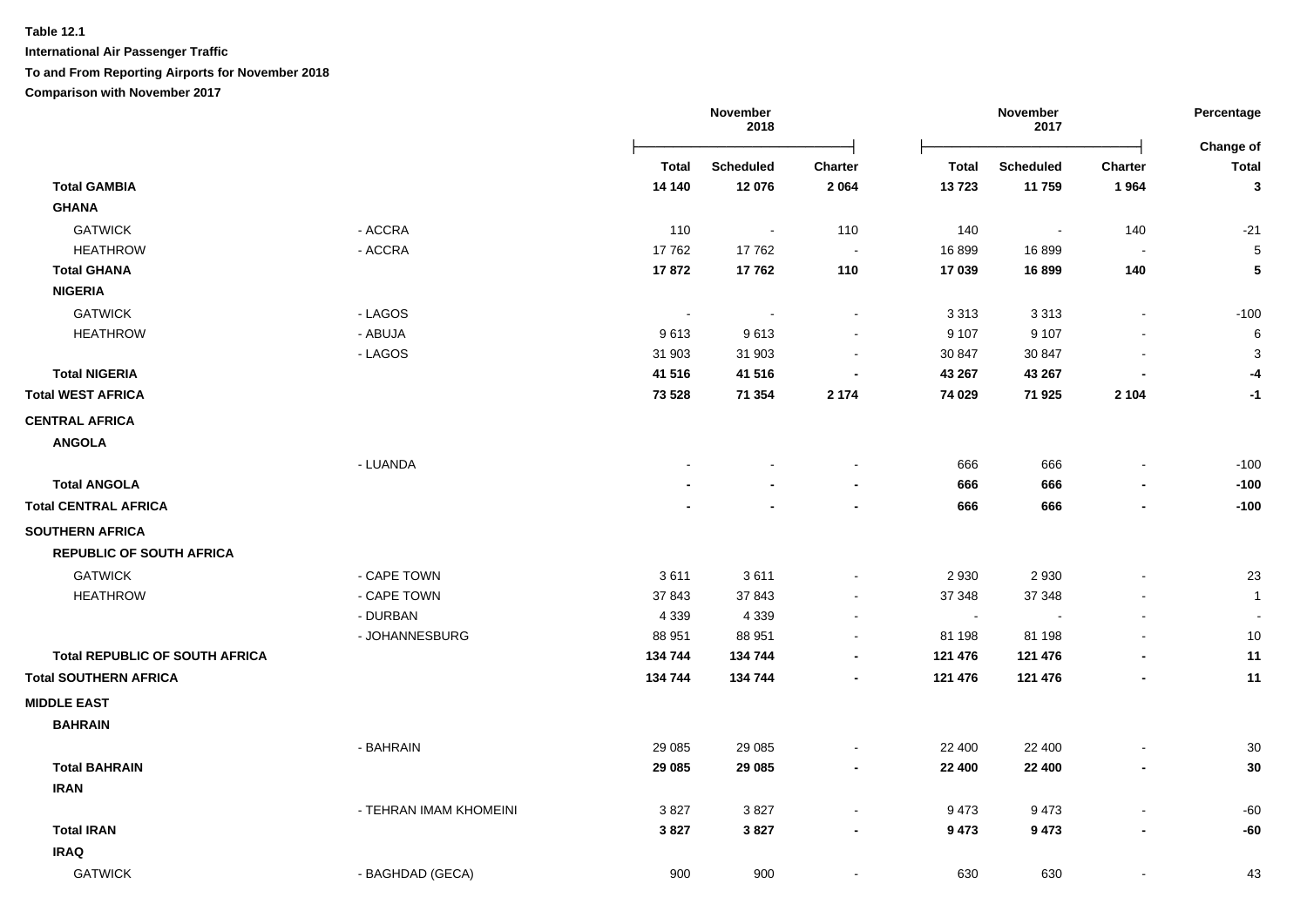|                             |                           |                          | November<br>2018 |                |                          | November<br>2017 |                | Percentage                |
|-----------------------------|---------------------------|--------------------------|------------------|----------------|--------------------------|------------------|----------------|---------------------------|
|                             |                           | Total                    | <b>Scheduled</b> | Charter        | <b>Total</b>             | <b>Scheduled</b> | <b>Charter</b> | Change of<br><b>Total</b> |
|                             | - SULAYMANIYAH INT        | 197                      | 197              |                | 128                      | 128              |                | 54                        |
| <b>MANCHESTER</b>           | - BAGHDAD (GECA)          | 840                      | 840              |                | 398                      | 398              | L,             | 111                       |
| <b>Total IRAQ</b>           |                           | 1937                     | 1937             |                | 1 1 5 6                  | 1 1 5 6          |                | 68                        |
| <b>KUWAIT</b>               |                           |                          |                  |                |                          |                  |                |                           |
| <b>HEATHROW</b>             | - KUWAIT                  | 32 137                   | 32 137           |                | 27 009                   | 27 009           |                | 19                        |
| <b>Total KUWAIT</b>         |                           | 32 137                   | 32 137           |                | 27 009                   | 27 009           | $\blacksquare$ | 19                        |
| <b>OMAN</b>                 |                           |                          |                  |                |                          |                  |                |                           |
| <b>GATWICK</b>              | - MUSCAT                  | 573                      | $\sim$           | 573            | $\overline{\phantom{a}}$ |                  |                |                           |
| <b>HEATHROW</b>             | - MUSCAT                  | 32 860                   | 32 860           | $\blacksquare$ | 25 4 66                  | 25 4 66          |                | 29                        |
| <b>BIRMINGHAM</b>           | - MUSCAT                  | 581                      | $\sim$ $-$       | 581            | $\overline{\phantom{a}}$ |                  |                |                           |
| <b>MANCHESTER</b>           | - MUSCAT                  | 11 190                   | 10 601           | 589            | 7 0 8 3                  | 7 0 8 3          |                | 58                        |
| <b>Total OMAN</b>           |                           | 45 204                   | 43 4 61          | 1743           | 32 549                   | 32 549           |                | 39                        |
| QATAR                       |                           |                          |                  |                |                          |                  |                |                           |
| <b>GATWICK</b>              | - DOHA HAMAD              | 14 9 20                  | 14 9 20          |                | $\sim$                   |                  |                |                           |
| <b>HEATHROW</b>             | - DOHA HAMAD              | 70 489                   | 70 489           |                | 81813                    | 81813            |                | $-14$                     |
| <b>BIRMINGHAM</b>           | - DOHA HAMAD              | 8633                     | 8633             |                | 7957                     | 7957             |                | 8                         |
| <b>CARDIFF WALES</b>        | - DOHA HAMAD              | 5 2 2 1                  | 5 2 2 1          |                | $\overline{\phantom{a}}$ |                  |                |                           |
| <b>EDINBURGH</b>            | - DOHA HAMAD              | 10 4 8 5                 | 10 4 8 5         |                | 8 600                    | 8 6 0 0          |                | 22                        |
| <b>MANCHESTER</b>           | - DOHA HAMAD              | 26 992                   | 26 992           |                | 22 281                   | 22 281           |                | 21                        |
| <b>Total QATAR</b>          |                           | 136 740                  | 136 740          |                | 120 651                  | 120 651          |                | 13                        |
| <b>SAUDI ARABIA</b>         |                           |                          |                  |                |                          |                  |                |                           |
| <b>HEATHROW</b>             | - JEDDAH                  | 17 528                   | 17 528           |                | 14 003                   | 14 003           |                | 25                        |
|                             | - RIYADH                  | 20 696                   | 20 696           |                | 19 4 36                  | 19 4 36          |                | 6                         |
| <b>MANCHESTER</b>           | - JEDDAH                  | 6684                     | 6684             |                | 5865                     | 5865             |                | 14                        |
| <b>Total SAUDI ARABIA</b>   |                           | 44 908                   | 44 908           |                | 39 304                   | 39 304           |                | 14                        |
| <b>UNITED ARAB EMIRATES</b> |                           |                          |                  |                |                          |                  |                |                           |
| <b>GATWICK</b>              | - DUBAI                   | 72 143                   | 72 143           |                | 74 993                   | 74 993           |                | $-4$                      |
| <b>HEATHROW</b>             | - ABU DHABI INTERNATIONAL | 76519                    | 76519            |                | 75 199                   | 75 199           |                | $\overline{2}$            |
|                             | - DUBAI                   | 187 711                  | 187 711          |                | 228 163                  | 228 163          |                | $-18$                     |
| <b>STANSTED</b>             | - DUBAI                   | 15 3 8 5                 | 15 3 85          |                | $\sim$                   |                  |                |                           |
| <b>BIRMINGHAM</b>           | - DUBAI                   | 53 489                   | 53 489           |                | 56 306                   | 56 306           |                | -5                        |
| <b>EDINBURGH</b>            | - ABU DHABI INTERNATIONAL | $\overline{\phantom{a}}$ |                  |                | 7835                     | 7835             |                | $-100$                    |
|                             | - DUBAI                   | 11 084                   | 11 084           |                | $\blacksquare$           |                  |                |                           |
| <b>GLASGOW</b>              | - DUBAI                   | 32 490                   | 32 490           |                | 38 057                   | 38 057           |                | $-15$                     |
| <b>MANCHESTER</b>           | - ABU DHABI INTERNATIONAL | 29 119                   | 29 119           |                | 33 275                   | 33 275           |                | $-12$                     |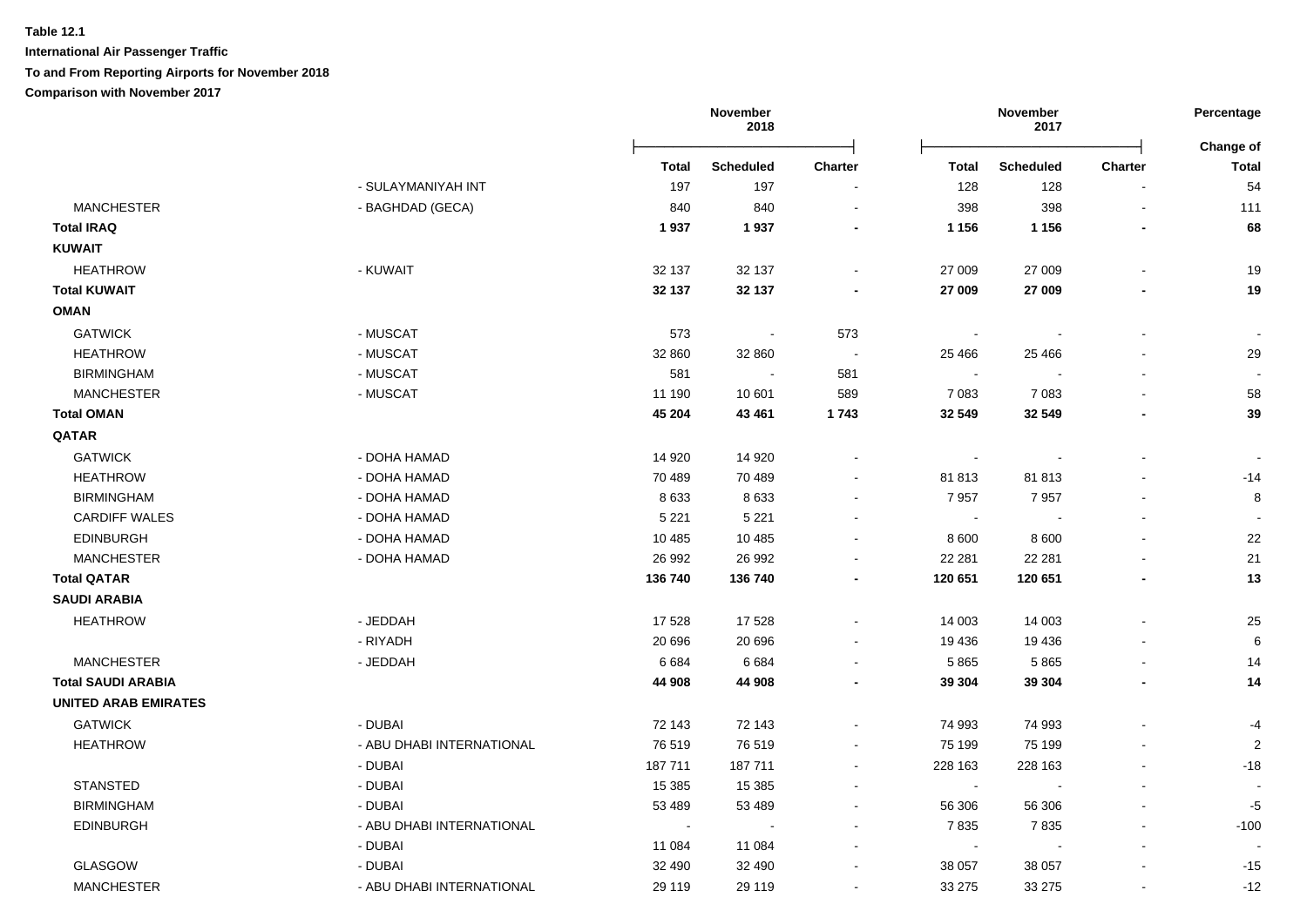**International Air Passenger Traffic**

### **To and From Reporting Airports for November 2018**

|                                   |                            |              | November<br>2018 |                |              | November<br>2017 |                | Percentage                       |
|-----------------------------------|----------------------------|--------------|------------------|----------------|--------------|------------------|----------------|----------------------------------|
|                                   |                            | <b>Total</b> | <b>Scheduled</b> | <b>Charter</b> | <b>Total</b> | <b>Scheduled</b> | Charter        | <b>Change of</b><br><b>Total</b> |
|                                   | - DUBAI                    | 74 346       | 74 346           |                | 83 197       | 83 197           |                | $-11$                            |
| <b>NEWCASTLE</b>                  | - DUBAI                    | 18 104       | 18 104           |                | 18 922       | 18 922           | $\blacksquare$ | $-4$                             |
| <b>Total UNITED ARAB EMIRATES</b> |                            | 570 390      | 570 390          |                | 615 947      | 615 947          |                | -7                               |
| <b>Total MIDDLE EAST</b>          |                            | 864 228      | 862 485          | 1743           | 868 489      | 868 489          |                |                                  |
| <b>INDIAN SUB-CONTINENT</b>       |                            |              |                  |                |              |                  |                |                                  |
| <b>BANGLADESH</b>                 |                            |              |                  |                |              |                  |                |                                  |
| <b>HEATHROW</b>                   | - DHAKHA                   | 6376         | 6376             |                | 5702         | 5702             |                | 12                               |
|                                   | - SYLHET                   | 4 0 5 2      | 4 0 5 2          |                | 4 1 0 1      | 4 1 0 1          |                | $-1$                             |
| <b>Total BANGLADESH</b>           |                            | 10 4 28      | 10 4 28          |                | 9803         | 9803             |                | 6                                |
| <b>INDIA</b>                      |                            |              |                  |                |              |                  |                |                                  |
| <b>GATWICK</b>                    | - GOA                      | 3029         | 1 2 8 6          | 1743           | 3 4 7 3      | 1 2 3 5          | 2 2 3 8        | $-13$                            |
| <b>HEATHROW</b>                   | - AHMEDABAD                | 5992         | 5992             |                | 4 5 4 7      | 4547             |                | 32                               |
|                                   | - AMRITSAR                 | 439          | 439              |                | 545          | 545              |                | $-19$                            |
|                                   | - BANGALORE (BENGALURU)    | 16 170       | 16 170           |                | 13 376       | 13 376           |                | 21                               |
|                                   | - CHENNAI                  | 11 140       | 11 140           |                | 9795         | 9795             |                | 14                               |
|                                   | - DELHI                    | 87 008       | 87 008           |                | 92 718       | 92 718           |                | $-6$                             |
|                                   | - HYDERABAD (RAJIV GHANDI) | 11 4 23      | 11 4 23          |                | 11 097       | 11 097           |                | $\mathbf{3}$                     |
|                                   | - MUMBAI                   | 93 5 84      | 93 5 84          |                | 86 25 2      | 86 25 2          |                | 9                                |
| <b>BIRMINGHAM</b>                 | - AMRITSAR                 | 5 3 2 8      | 5 3 2 8          |                | 6 3 1 6      | 6316             |                | $-16$                            |
|                                   | - DELHI                    | 5 2 7 6      | 5 2 7 6          |                | 6918         | 6918             |                | $-24$                            |
|                                   | - GOA                      | 1 3 6 6      | $\sim$           | 1 3 6 6        | 811          |                  | 811            | 68                               |
| <b>MANCHESTER</b>                 | - GOA                      | 6801         | 4787             | 2 0 1 4        | 7 3 2 8      | 4743             | 2 5 8 5        | $-7$                             |
|                                   | - MUMBAI                   | 6 0 0 3      | 6 0 0 3          |                |              |                  |                |                                  |
| <b>Total INDIA</b>                |                            | 253 559      | 248 436          | 5 1 2 3        | 243 176      | 237 542          | 5634           | 4                                |
| <b>PAKISTAN</b>                   |                            |              |                  |                |              |                  |                |                                  |
| <b>HEATHROW</b>                   | - ISLAMABAD                | 12 2 62      | 12 2 62          |                | 11 821       | 11 821           |                | $\overline{4}$                   |
|                                   | - KARACHI                  | 3806         | 3806             |                | 3707         | 3707             |                | 3                                |
|                                   | - LAHORE                   | 8 0 4 0      | 8 0 4 0          |                | 7686         | 7686             |                | $\mathbf 5$                      |
| <b>BIRMINGHAM</b>                 | - ISLAMABAD                | 6921         | 6921             | $\blacksquare$ | 7 4 0 5      | 7 4 0 5          |                | $\mathbf{-7}$                    |
| <b>MANCHESTER</b>                 | - ISLAMABAD                | 16 479       | 16 479           | $\sim$         | 17710        | 17710            |                | $\mathbf{-7}$                    |
|                                   | - LAHORE                   | 5 0 3 5      | 5 0 3 5          |                | 5 0 4 2      | 5 0 4 2          |                | $\overline{\phantom{a}}$         |
| <b>Total PAKISTAN</b>             |                            | 52 543       | 52 543           |                | 53 371       | 53 371           |                | -2                               |
| <b>SRI LANKA</b>                  |                            |              |                  |                |              |                  |                |                                  |
| <b>GATWICK</b>                    | - COLOMBO                  | 1569         | $\sim$           | 1569           | 746          |                  | 746            | 110                              |
| <b>HEATHROW</b>                   | - COLOMBO                  | 19808        | 19808            | $\blacksquare$ | 20 127       | 20 127           |                | $-2$                             |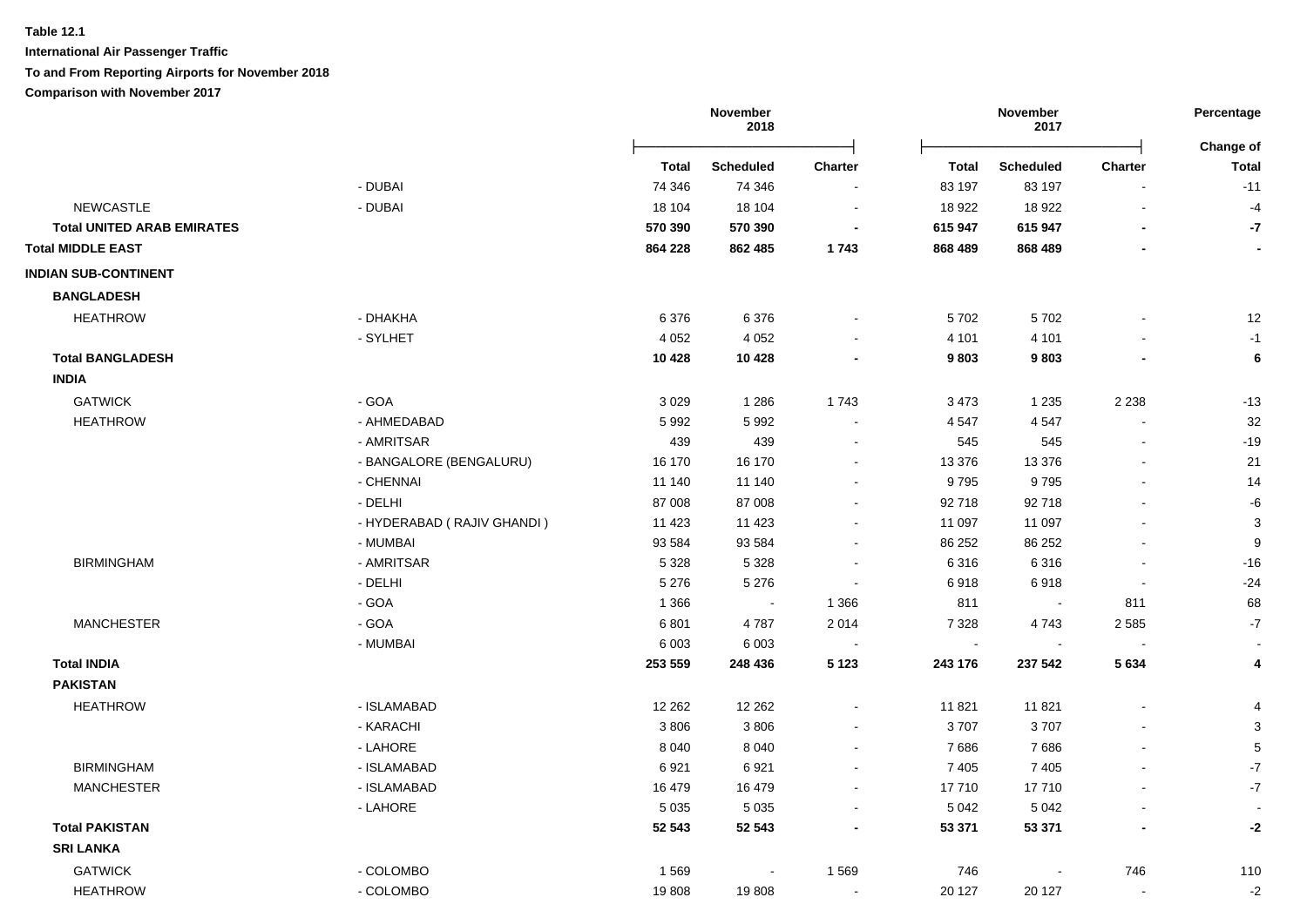**International Air Passenger Traffic**

**To and From Reporting Airports for November 2018**

|                                                     |         | November<br>2018 |                |         | November<br>2017         |                | Percentage<br>Change of |
|-----------------------------------------------------|---------|------------------|----------------|---------|--------------------------|----------------|-------------------------|
|                                                     | Total   | <b>Scheduled</b> | <b>Charter</b> | Total   | <b>Scheduled</b>         | Charter        | Total                   |
| <b>Total SRI LANKA</b>                              | 21 377  | 19808            | 1569           | 20 873  | 20 127                   | 746            | $\boldsymbol{2}$        |
| <b>Total INDIAN SUB-CONTINENT</b>                   | 337 907 | 331 215          | 6 6 9 2        | 327 223 | 320 843                  | 6 3 8 0        | $\mathbf{3}$            |
| <b>FAR EAST</b>                                     |         |                  |                |         |                          |                |                         |
| <b>BRUNEI</b>                                       |         |                  |                |         |                          |                |                         |
| - BANDAR SERI BEGAWAN                               | 6922    | 6922             | $\sim$         | 3862    | 3862                     |                | 79                      |
| <b>Total BRUNEI</b>                                 | 6922    | 6922             |                | 3862    | 3862                     |                | 79                      |
| <b>CHINA</b>                                        |         |                  |                |         |                          |                |                         |
| <b>GATWICK</b><br>- BEIJING                         | 224     | 224              |                | $\sim$  |                          | $\overline{a}$ | $\sim$                  |
| - CHENGDU                                           | 2783    | 2783             |                | $\sim$  |                          | $\blacksquare$ | $\sim$                  |
| - CHONGQING JIANGBEI INTERNATIONAL                  | $\sim$  |                  |                | 1 0 1 3 | 1 0 1 3                  | $\blacksquare$ | $-100$                  |
| - TIANJIN                                           |         |                  |                | 1 2 6 9 | 1 2 6 9                  |                | $-100$                  |
| <b>HEATHROW</b><br>- BEIJING                        | 37 366  | 37 366           |                | 34 190  | 34 190                   |                | 9                       |
| - CHANGSHA HUANGHUA INTERNATIONA                    | 1547    | 1547             |                |         |                          |                |                         |
| - CHONGQING JIANGBEI INTERNATIONAL                  | 1458    | 1458             |                |         |                          |                | $\blacksquare$          |
| - GUANGZHOU BAIYUN INTERNATIONAL                    | 10 592  | 10 592           | $\sim$         | 14 674  | 14 674                   | $\sim$         | $-28$                   |
| - QINGDAO                                           | 1731    | 1731             | $\blacksquare$ | 381     | $\overline{\phantom{a}}$ | 381            | 354                     |
| - SANYA PHOENIX INTERNATIONAL                       | 800     | 800              | $\sim$         | $\sim$  | $\sim$                   | $\sim$         | $\sim$                  |
| - SHANGHAI (PU DONG)                                | 39 5 26 | 39 5 26          |                | 35 796  | 35 796                   | $\blacksquare$ | 10                      |
| - TIANJIN                                           | 489     | 489              | $\blacksquare$ |         |                          | $\blacksquare$ | $\blacksquare$          |
| - WUHAN TIANHE INTERNATIONAL                        | 2 5 3 3 | 2 5 3 3          |                |         |                          | $\blacksquare$ | $\sim$                  |
| - XIAN XIANYANG                                     | 1 902   | 1 9 0 2          |                |         |                          | $\blacksquare$ | $\sim$                  |
| <b>EDINBURGH</b><br>- BEIJING                       | 1016    | 1016             |                |         |                          | $\blacksquare$ | $\sim$                  |
| <b>MANCHESTER</b><br>- BEIJING                      | 4 1 4 2 | 4 1 4 2          | $\sim$         | 4 3 6 5 | 4 3 6 5                  | $\sim$         | $-5$                    |
| <b>Total CHINA</b>                                  | 106 109 | 106 109          | $\blacksquare$ | 91 688  | 91 307                   | 381            | 16                      |
| <b>HONG KONG</b>                                    |         |                  |                |         |                          |                |                         |
| <b>GATWICK</b><br>- HONG KONG (CHEK LAP KOK)        | 11868   | 11 868           | $\sim$         | 14 14 9 | 14 14 9                  |                | $-16$                   |
| <b>HEATHROW</b><br>- HONG KONG (CHEK LAP KOK)       | 121 782 | 121 782          | $\sim$         | 124 231 | 124 231                  |                | $-2$                    |
| - HONG KONG (CHEK LAP KOK)<br><b>MANCHESTER</b>     | 13 983  | 13 983           | $\sim$         | 10 692  | 10 692                   | $\blacksquare$ | 31                      |
| <b>Total HONG KONG</b>                              | 147 633 | 147 633          | $\blacksquare$ | 149 072 | 149 072                  | $\blacksquare$ | $-1$                    |
| <b>INDONESIA</b>                                    |         |                  |                |         |                          |                |                         |
| <b>HEATHROW</b><br>- JAKARTA (SOEKARNO-HATTA INTNL) |         |                  |                | 1789    | 1789                     |                | $-100$                  |
| <b>Total INDONESIA</b>                              |         |                  | $\blacksquare$ | 1789    | 1789                     | $\blacksquare$ | $-100$                  |
| <b>JAPAN</b>                                        |         |                  |                |         |                          |                |                         |
| - TOKYO (HANEDA)                                    | 48 705  | 48705            | $\sim$         | 44 133  | 44 133                   | $\blacksquare$ | 10                      |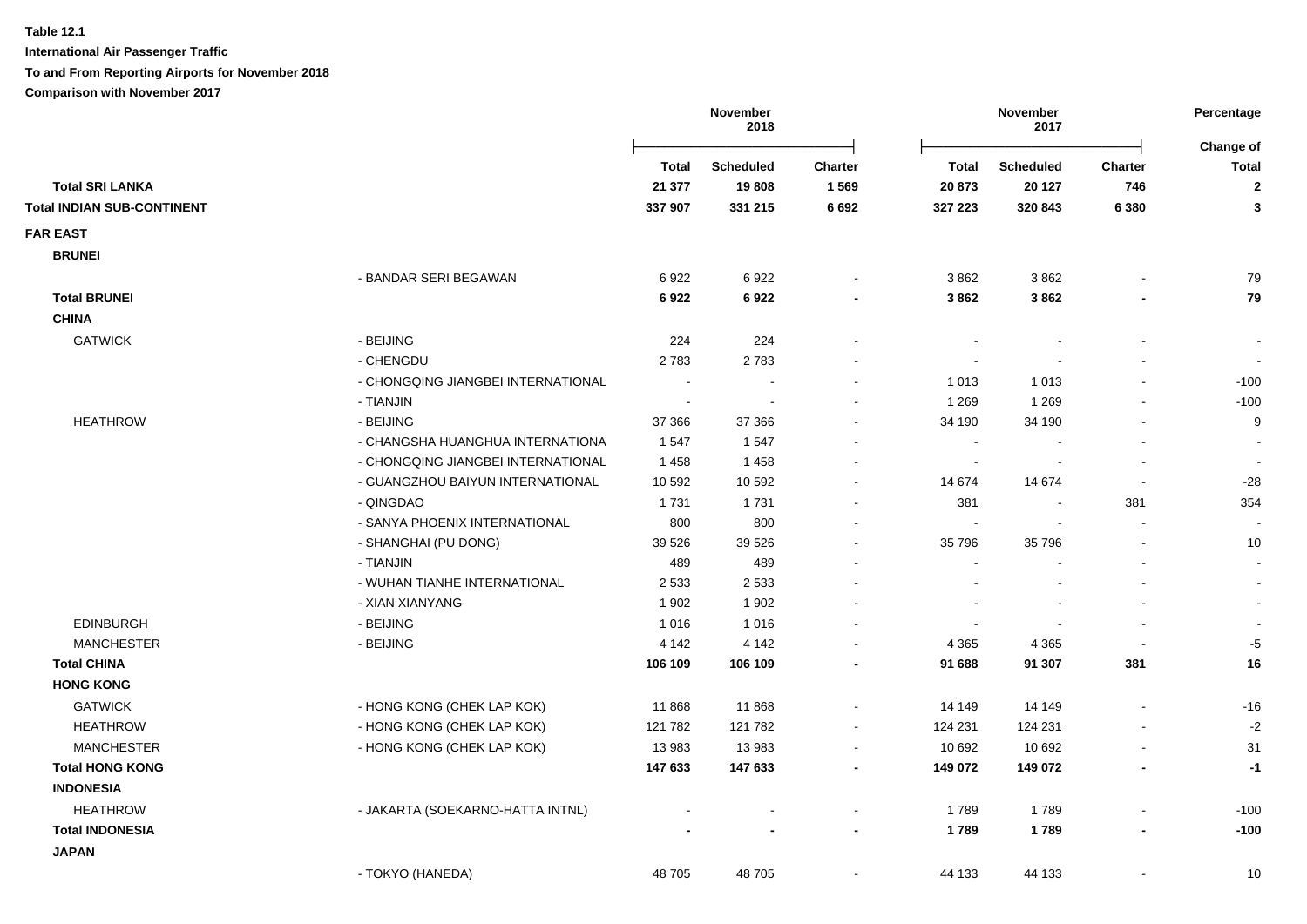**International Air Passenger Traffic**

### **To and From Reporting Airports for November 2018**

|                                |                          |         | November<br>2018 |                |              | November<br>2017 |                          | Percentage                |
|--------------------------------|--------------------------|---------|------------------|----------------|--------------|------------------|--------------------------|---------------------------|
|                                |                          | Total   | <b>Scheduled</b> | Charter        | <b>Total</b> | <b>Scheduled</b> | <b>Charter</b>           | Change of<br><b>Total</b> |
|                                | - TOKYO (NARITA)         | 11 470  | 11 470           |                | 12 375       | 12 375           |                          | $-7$                      |
| <b>Total JAPAN</b>             |                          | 60 175  | 60 175           |                | 56 508       | 56 508           |                          | $\bf 6$                   |
| <b>MALAYSIA</b>                |                          |         |                  |                |              |                  |                          |                           |
|                                | - KUALA LUMPUR (SEPANG)  | 40 051  | 40 051           |                | 45 531       | 45 531           |                          | $-12$                     |
| <b>Total MALAYSIA</b>          |                          | 40 051  | 40 051           |                | 45 531       | 45 531           |                          | $-12$                     |
| <b>PHILIPPINES</b>             |                          |         |                  |                |              |                  |                          |                           |
|                                | - MANILA                 | 8 2 7 5 | 8 2 7 5          | $\blacksquare$ | 7 2 3 7      | 7 2 3 7          | $\mathbf{r}$             | 14                        |
| <b>Total PHILIPPINES</b>       |                          | 8 2 7 5 | 8 2 7 5          |                | 7 2 3 7      | 7 2 3 7          |                          | 14                        |
| <b>REPUBLIC OF KOREA</b>       |                          |         |                  |                |              |                  |                          |                           |
|                                | - SEOUL (INCHEON)        | 34 685  | 34 685           |                | 35 279       | 35 279           |                          | $-2$                      |
| <b>Total REPUBLIC OF KOREA</b> |                          | 34 685  | 34 685           |                | 35 279       | 35 279           |                          | $-2$                      |
| <b>SINGAPORE</b>               |                          |         |                  |                |              |                  |                          |                           |
| <b>GATWICK</b>                 | - SINGAPORE              | 9481    | 9481             |                | 7701         | 7701             |                          | 23                        |
| <b>HEATHROW</b>                | - SINGAPORE              | 110 984 | 110 984          |                | 90 811       | 90 811           |                          | 22                        |
| <b>MANCHESTER</b>              | - SINGAPORE              | 6889    | 6889             |                | 6 170        | 6 170            |                          | 12                        |
| <b>Total SINGAPORE</b>         |                          | 127 354 | 127 354          |                | 104 682      | 104 682          |                          | ${\bf 22}$                |
| <b>TAIWAN</b>                  |                          |         |                  |                |              |                  |                          |                           |
| <b>GATWICK</b>                 | - TAIPEI                 | 8 1 2 3 | 8 1 2 3          |                | $\sim$       |                  |                          |                           |
| <b>HEATHROW</b>                | - TAIPEI                 | 2 2 6 4 | 2 2 6 4          |                | 2 2 6 0      | 2 2 6 0          |                          |                           |
| <b>Total TAIWAN</b>            |                          | 10 387  | 10 387           |                | 2 2 6 0      | 2 2 6 0          |                          | 360                       |
| <b>THAILAND</b>                |                          |         |                  |                |              |                  |                          |                           |
| <b>GATWICK</b>                 | - KRABI                  |         |                  |                | 495          | $\blacksquare$   | 495                      | $-100$                    |
|                                | - PHUKET                 | 2 0 6 7 | $\blacksquare$   | 2 0 6 7        | 2 2 4 3      | $\blacksquare$   | 2 2 4 3                  | -8                        |
| <b>HEATHROW</b>                | - BANGKOK SUVARNABHUMI   | 68 842  | 68 842           |                | 65 652       | 65 652           | $\sim$                   | 5                         |
| <b>BIRMINGHAM</b>              | - PHUKET                 | $\sim$  | $\blacksquare$   |                | 543          | $\blacksquare$   | 543                      | $-100$                    |
| <b>MANCHESTER</b>              | - PHUKET                 | 1539    | $\blacksquare$   | 1 5 3 9        | 1 2 5 8      | $\blacksquare$   | 1 2 5 8                  | 22                        |
| <b>Total THAILAND</b>          |                          | 72 448  | 68 842           | 3606           | 70 191       | 65 652           | 4 5 3 9                  | 3                         |
| <b>VIETNAM</b>                 |                          |         |                  |                |              |                  |                          |                           |
| <b>GATWICK</b>                 | - PHU QUOC INTERNATIONAL | 1 6 9 4 | $\sim$           | 1 6 9 4        | 2 1 6 8      |                  | 2 1 6 8                  | $-22$                     |
| <b>HEATHROW</b>                | - HANOI                  | 7011    | 7011             | $\blacksquare$ | 6 2 2 3      | 6 2 2 3          | $\overline{\phantom{a}}$ | 13                        |
|                                | - HO CHI MINH CITY       | 4 9 0 2 | 4 9 0 2          | $\sim$         | 4679         | 4679             | $\overline{\phantom{a}}$ | $\sqrt{5}$                |
| <b>Total VIETNAM</b>           |                          | 13 607  | 11 913           | 1694           | 13 070       | 10 902           | 2 1 6 8                  | $\overline{4}$            |
| <b>Total FAR EAST</b>          |                          | 627 646 | 622 346          | 5 3 0 0        | 581 169      | 574 081          | 7088                     | 8                         |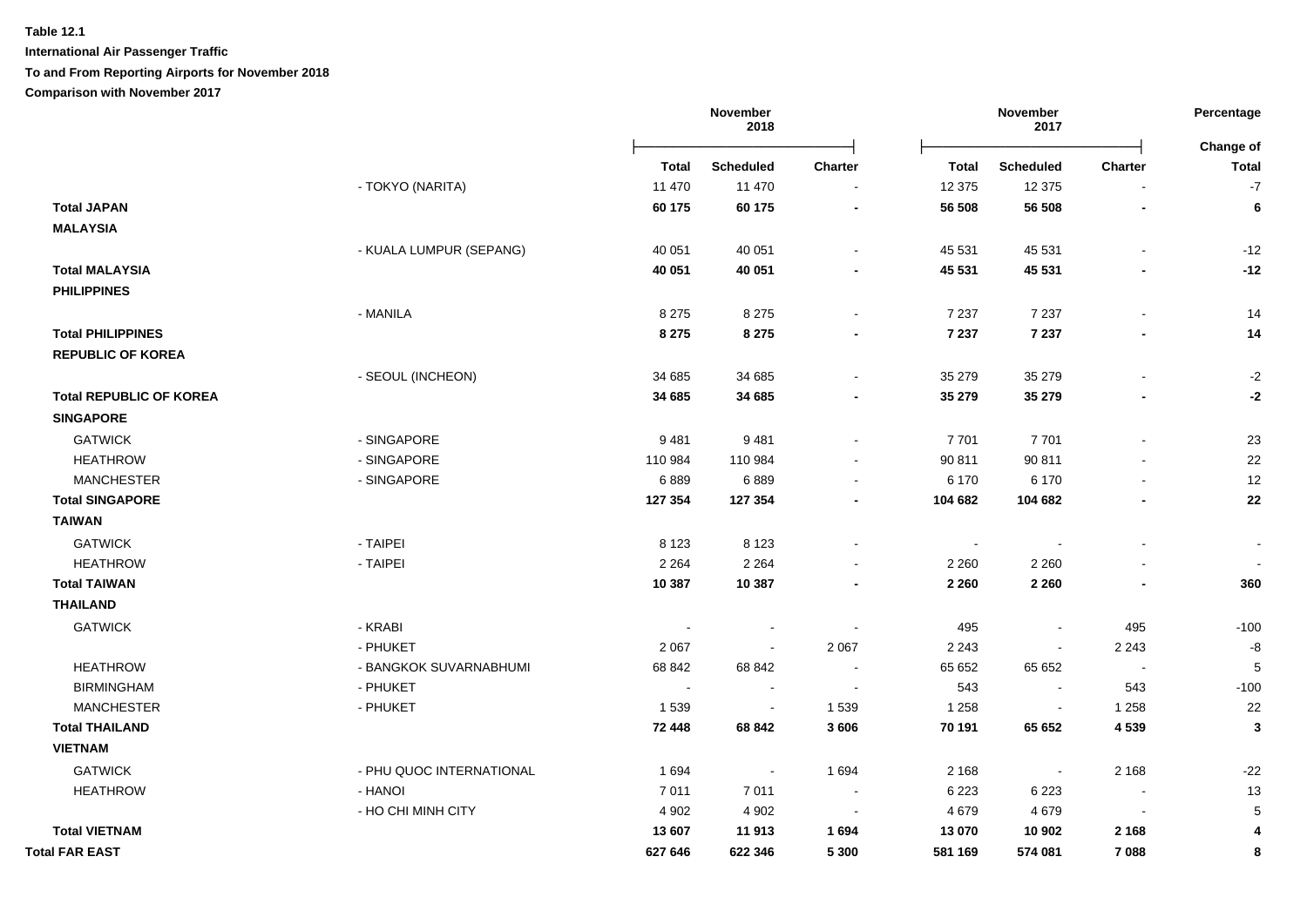|                                 |                          |                | November<br>2018 |                          | November<br>2017 |                  |                          | Percentage                |
|---------------------------------|--------------------------|----------------|------------------|--------------------------|------------------|------------------|--------------------------|---------------------------|
|                                 |                          | Total          | <b>Scheduled</b> | <b>Charter</b>           | <b>Total</b>     | <b>Scheduled</b> | Charter                  | Change of<br><b>Total</b> |
| <b>AUSTRALASIA</b>              |                          |                |                  |                          |                  |                  |                          |                           |
| <b>AUSTRALIA</b>                |                          |                |                  |                          |                  |                  |                          |                           |
|                                 | - MELBOURNE              | 1 0 9 0        | 1 0 9 0          |                          | 9687             | 9687             |                          | $-89$                     |
|                                 | - PERTH (AUSTRALIA)      | 11747          | 11747            |                          |                  |                  |                          |                           |
|                                 | - SYDNEY                 | 15 0 33        | 15 0 33          |                          | 17 392           | 17 392           |                          | $-14$                     |
| <b>Total AUSTRALIA</b>          |                          | 27 870         | 27 870           | $\blacksquare$           | 27 079           | 27 079           | $\blacksquare$           | $\mathbf{3}$              |
| <b>NEW ZEALAND</b>              |                          |                |                  |                          |                  |                  |                          |                           |
|                                 | - AUCKLAND INTERNATIONAL | 1 2 6 5        | 1 2 6 5          |                          | 1 2 2 5          | 1 2 2 5          |                          | 3                         |
| <b>Total NEW ZEALAND</b>        |                          | 1 2 6 5        | 1 2 6 5          |                          | 1 2 2 5          | 1 2 2 5          |                          | 3                         |
| <b>Total AUSTRALASIA</b>        |                          | 29 135         | 29 135           |                          | 28 304           | 28 304           |                          | $\mathbf{3}$              |
| <b>CANADA</b>                   |                          |                |                  |                          |                  |                  |                          |                           |
| <b>CANADA</b>                   |                          |                |                  |                          |                  |                  |                          |                           |
| <b>GATWICK</b>                  | - CALGARY                | 5 6 2 5        | 5 6 2 5          |                          | 6 3 9 1          | 6 3 9 1          |                          | $-12$                     |
|                                 | - TORONTO                | 26 656         | 26 656           |                          | 26 791           | 26 791           |                          | $-1$                      |
|                                 | - VANCOUVER              | $\blacksquare$ |                  |                          | 1 0 3 2          | 1 0 3 2          | $\blacksquare$           | $-100$                    |
| <b>HEATHROW</b>                 | - CALGARY                | 12 128         | 12 128           |                          | 19 316           | 19316            | $\overline{\phantom{a}}$ | $-37$                     |
|                                 | - HALIFAX INT            | 4 3 1 0        | 4 3 1 0          |                          | 3564             | 3564             |                          | 21                        |
|                                 | - MONTREAL (DORVAL)      | 21 936         | 21 936           |                          | 22 506           | 22 506           |                          | $-3$                      |
|                                 | - OTTAWA INTERNATIONAL   | 7 5 3 5        | 7535             |                          | 7997             | 7997             |                          | -6                        |
|                                 | - ST JOHNS               | 1 2 8 3        | 1 2 8 3          |                          | 1 3 3 8          | 1 3 3 8          |                          | -4                        |
|                                 | - TORONTO                | 74 619         | 74 619           |                          | 71 120           | 71 120           | $\sim$                   | 5                         |
|                                 | - VANCOUVER              | 31 158         | 31 158           | $\sim$                   | 28 848           | 28 848           | $\blacksquare$           | 8                         |
| <b>GLASGOW</b>                  | - TORONTO                | 2 4 8 4        | 2484             | $\sim$                   | 3 0 6 7          | 3 0 6 7          | $\blacksquare$           | $-19$                     |
| <b>LEEDS BRADFORD</b>           | - TORONTO                | 11             | 11               | $\overline{\phantom{a}}$ | 12               | $\sim$           | 12                       | -8                        |
| <b>MANCHESTER</b>               | - TORONTO                | 3912           | 3912             | $\sim$                   | 3 2 6 3          | 3 2 6 3          | $\blacksquare$           | 20                        |
| <b>Total CANADA</b>             |                          | 191 657        | 191 657          | $\blacksquare$           | 195 245          | 195 233          | 12                       | $-2$                      |
| <b>Total CANADA</b>             |                          | 191 657        | 191 657          | $\overline{\phantom{a}}$ | 195 245          | 195 233          | 12                       | $-2$                      |
| <b>UNITED STATES OF AMERICA</b> |                          |                |                  |                          |                  |                  |                          |                           |
| <b>USA</b>                      |                          |                |                  |                          |                  |                  |                          |                           |
| <b>GATWICK</b>                  | - BOSTON                 | 17641          | 17641            |                          | 12 697           | 12 697           |                          | 39                        |
|                                 | - CHICAGO (O'HARE)       | 8653           | 8653             |                          | $\sim$           |                  |                          |                           |
|                                 | - DENVER INTERNATIONAL   | 6405           | 6405             |                          | 5 0 4 5          | 5 0 4 5          |                          | 27                        |
|                                 | - FORT LAUDERDALE        | 20 232         | 20 232           |                          | 15 4 29          | 15 4 29          |                          | 31                        |
|                                 | - LAS VEGAS              | 33 4 95        | 33 4 95          |                          | 24 816           | 24 816           | $\overline{a}$           | 35                        |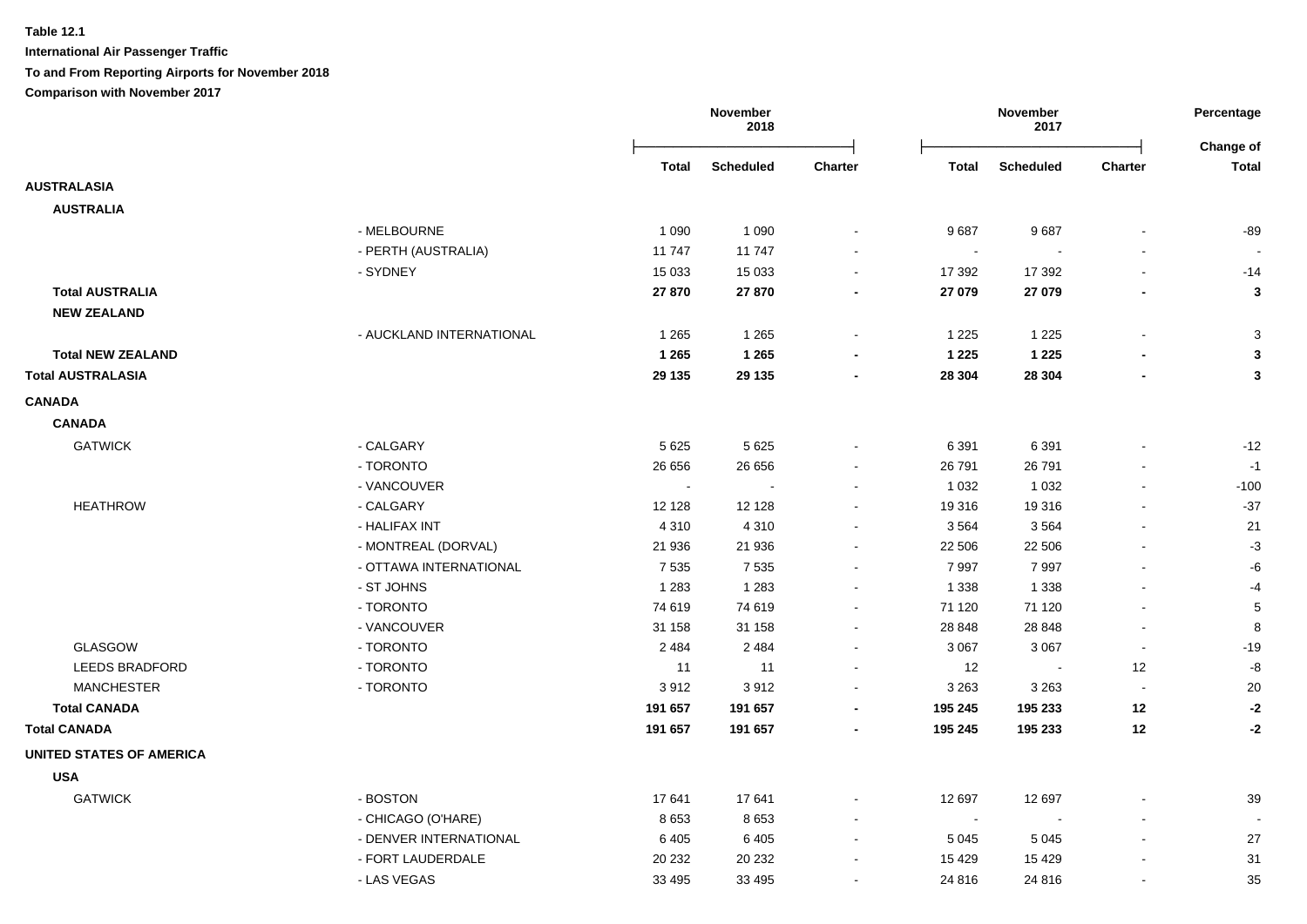|                    |                              |              | November<br>2018 |                |              | November<br>2017 |                | Percentage                |
|--------------------|------------------------------|--------------|------------------|----------------|--------------|------------------|----------------|---------------------------|
|                    |                              | <b>Total</b> | <b>Scheduled</b> | <b>Charter</b> | <b>Total</b> | <b>Scheduled</b> | Charter        | Change of<br><b>Total</b> |
|                    | - LOS ANGELES INTERNATIONAL  | 17416        | 17416            |                | 18 25 2      | 18 25 2          |                | $-5$                      |
|                    | - NEW YORK (JF KENNEDY)      | 58 818       | 58 818           | $\blacksquare$ | 45 906       | 45 906           |                | 28                        |
|                    | - OAKLAND                    | 8 1 9 4      | 8 1 9 4          | $\blacksquare$ | 13 557       | 13 557           |                | $-40$                     |
|                    | - ORLANDO                    | 68 204       | 68 204           | $\blacksquare$ | 60 160       | 60 160           |                | 13                        |
|                    | - SANFORD                    | 3 3 4 5      |                  | 3 3 4 5        | 3 1 2 6      | $\blacksquare$   | 3 1 2 6        | $\overline{7}$            |
|                    | - SEATTLE (TACOMA)           |              |                  |                | 6628         | 6628             |                | $-100$                    |
|                    | - TAMPA                      | 17795        | 17795            |                | 12 046       | 12 046           |                | 48                        |
| <b>HEATHROW</b>    | - ATLANTA                    | 49 358       | 49 358           | $\blacksquare$ | 41 900       | 41 900           |                | 18                        |
|                    | - AUSTIN (BERGSTROM)         | 13 5 95      | 13 5 95          |                | 10818        | 10818            |                | 26                        |
|                    | - BALTIMORE                  | 10 458       | 10 458           |                | 9993         | 9993             |                | $\,$ 5 $\,$               |
|                    | - BOSTON                     | 58 178       | 58 178           |                | 58 872       | 58 872           |                | $-1$                      |
|                    | - CHARLOTTE                  | 22 9 64      | 22 964           |                | 21 297       | 21 297           |                | 8                         |
|                    | - CHICAGO (O'HARE)           | 79 316       | 79 316           |                | 73 0 34      | 73 034           |                | $\boldsymbol{9}$          |
|                    | - DALLAS/FORT WORTH          | 59 674       | 59 674           |                | 48 543       | 48 543           |                | 23                        |
|                    | - DENVER INTERNATIONAL       | 13 4 63      | 13 4 63          |                | 12 407       | 12 407           |                | $\boldsymbol{9}$          |
|                    | - DETROIT                    | 15 291       | 15 291           |                | 12 313       | 12 313           |                | 24                        |
|                    | - HOUSTON                    | 37 540       | 37 540           |                | 34 460       | 34 460           |                | 9                         |
|                    | - LAS VEGAS                  | 18 973       | 18 973           |                | 26 214       | 26 214           |                | $-28$                     |
|                    | - LOS ANGELES INTERNATIONAL  | 124 203      | 124 203          |                | 116 730      | 116 730          |                | 6                         |
|                    | - MIAMI INTERNATIONAL        | 96 918       | 96918            |                | 91 0 29      | 91 0 29          |                | 6                         |
|                    | - MINNEAPOLIS-ST PAUL        | 9492         | 9 4 9 2          |                | 9 3 3 2      | 9 3 3 2          |                | $\overline{c}$            |
|                    | - NASHVILLE METROPOLITAN     | 5 1 9 0      | 5 1 9 0          |                | $\sim$       |                  |                |                           |
|                    | - NEW ORLEANS                | 7506         | 7506             |                | 7 2 5 6      | 7 2 5 6          |                | $\sqrt{3}$                |
|                    | - NEW YORK (JF KENNEDY)      | 243 165      | 243 165          |                | 235 164      | 235 164          |                | $\sqrt{3}$                |
|                    | - NEW YORK (NEWARK)          | 87 484       | 87 484           |                | 79 901       | 79 901           |                | $\boldsymbol{9}$          |
|                    | - PHILADELPHIA INTERNATIONAL | 34 763       | 34 763           | $\blacksquare$ | 35 678       | 35 678           |                | $-3$                      |
|                    | - PHOENIX                    | 17 193       | 17 193           |                | 16 381       | 16 381           |                | $\sqrt{5}$                |
|                    | - RALEIGH                    | 9925         | 9925             |                | 9 1 3 3      | 9 1 3 3          |                | 9                         |
|                    | - SAN DIEGO                  | 12 8 64      | 12 8 64          |                | 13 3 8 7     | 13 3 8 7         |                | -4                        |
|                    | - SAN FRANCISCO              | 76 203       | 76 203           |                | 69 775       | 69775            |                | 9                         |
|                    | - SAN JOSE                   | 9416         | 9416             |                | 8 2 8 9      | 8 2 8 9          |                | 14                        |
|                    | - SEATTLE (TACOMA)           | 27 279       | 27 27 9          |                | 24 952       | 24 952           |                | 9                         |
|                    | - WASHINGTON (DULLES)        | 64 447       | 64 447           |                | 61 843       | 61 843           |                | $\overline{4}$            |
| <b>LONDON CITY</b> | - NEW YORK (JF KENNEDY)      | 944          | 944              |                | 964          | 964              |                | $-2$                      |
| <b>STANSTED</b>    | - NEW YORK (NEWARK)          |              |                  |                | 1 0 8 7      | 1 0 8 7          | $\overline{a}$ | $-100$                    |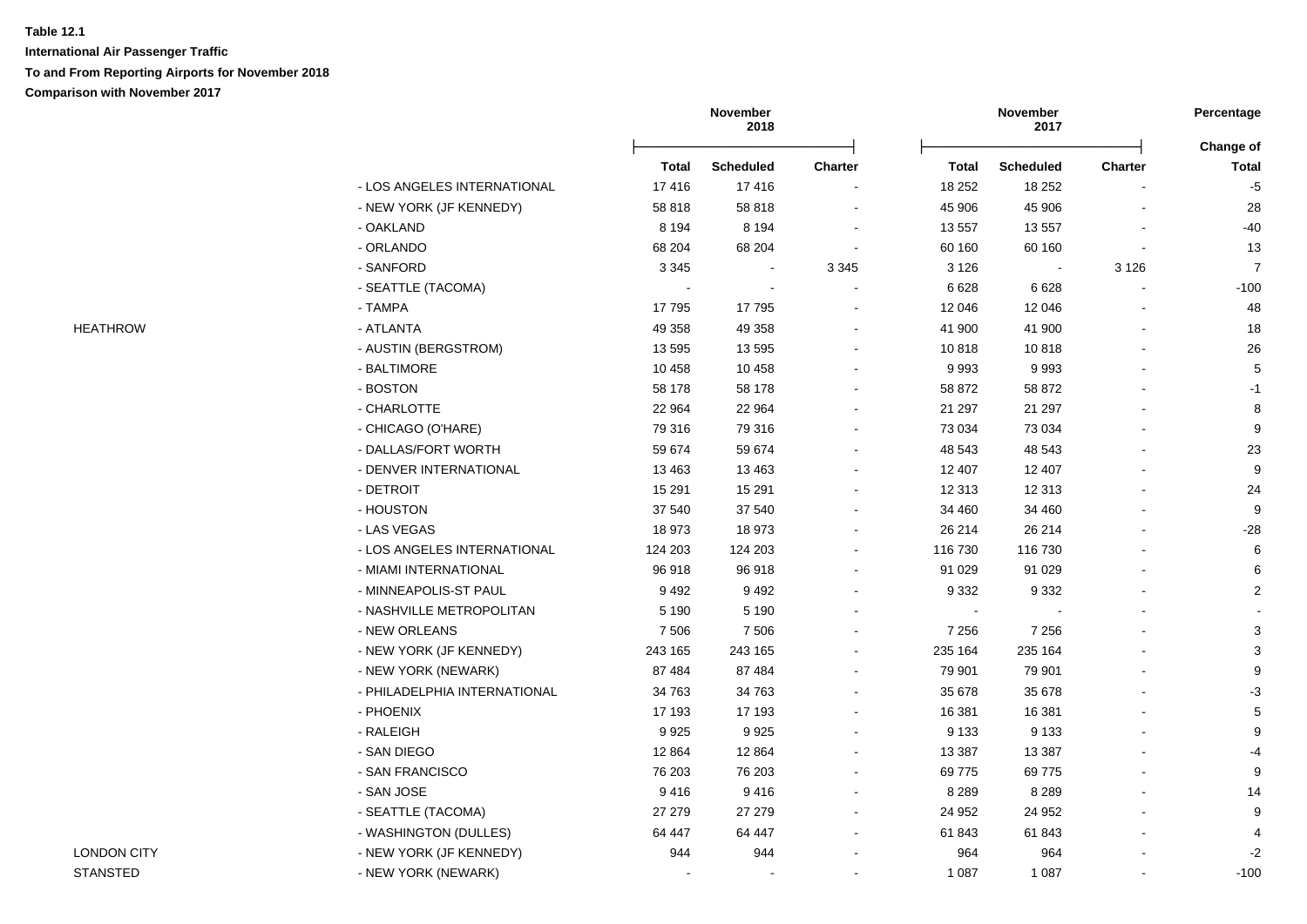|                                       |                              |                          | November<br>2018         |                | November<br>2017 |                          |         | Percentage<br><b>Change of</b> |  |
|---------------------------------------|------------------------------|--------------------------|--------------------------|----------------|------------------|--------------------------|---------|--------------------------------|--|
|                                       |                              | <b>Total</b>             | <b>Scheduled</b>         | <b>Charter</b> | <b>Total</b>     | <b>Scheduled</b>         | Charter | <b>Total</b>                   |  |
| <b>BELFAST INTERNATIONAL</b>          | - NEW YORK (NEWARK)          | 322                      | 322                      |                | $\sim$           |                          |         |                                |  |
|                                       | - NEWBURGH/USA               |                          |                          |                | 1811             | 1811                     |         | $-100$                         |  |
| <b>BIRMINGHAM</b>                     | - NEW YORK (NEWARK)          |                          | $\sim$                   |                | 666              | 666                      |         | $-100$                         |  |
|                                       | - SANFORD                    | 1674                     | $\sim$                   | 1 674          | $\sim$           |                          |         |                                |  |
| EAST MIDLANDS INTERNATIONAL           | - NEW YORK (NEWARK)          | 410                      | 410                      |                | 450              | 450                      |         | -9                             |  |
|                                       | - SANFORD                    | 344                      | $\sim$                   | 344            | $\sim$           | $\overline{\phantom{a}}$ |         | $\overline{\phantom{a}}$       |  |
| <b>EDINBURGH</b>                      | - HOUSTON                    | 266                      | 266                      |                | $\sim$           | $\overline{\phantom{a}}$ |         | $\sim$                         |  |
|                                       | - LOS ANGELES INTERNATIONAL  |                          | $\sim$                   | $\sim$         | 185              | 185                      |         | $-100$                         |  |
|                                       | - NEW YORK (JF KENNEDY)      | 6 0 08                   | 6 0 0 8                  | $\sim$         | 6 1 2 0          | 6 1 2 0                  |         | $-2$                           |  |
|                                       | - NEW YORK (NEWARK)          | 9317                     | 9317                     |                | 9657             | 9657                     |         | $-4$                           |  |
|                                       | - NEWBURGH/USA               | 6850                     | 6850                     | $\sim$         | 3942             | 3882                     | 60      | 74                             |  |
|                                       | - PROVIDENCE                 |                          | $\sim$                   |                | 1 4 3 0          | 1 4 3 0                  |         | $-100$                         |  |
|                                       | - WINDSOR LOCKS BRADLEY INTL | $\overline{\phantom{a}}$ | $\sim$                   |                | 1 9 0 9          | 1 909                    |         | $-100$                         |  |
| <b>GLASGOW</b>                        | - NEW YORK (JF KENNEDY)      | 242                      | 242                      |                | $\sim$           | $\sim$                   |         |                                |  |
|                                       | - NEW YORK (NEWARK)          | 454                      | 454                      |                | 693              | 693                      |         | $-34$                          |  |
|                                       | - ORLANDO                    | 2610                     | 2610                     |                | 2621             | 2621                     |         |                                |  |
| <b>LEEDS BRADFORD</b>                 | - NEW YORK (NEWARK)          | 674                      | 674                      |                | 1 300            | 1 300                    |         | $-48$                          |  |
| <b>MANCHESTER</b>                     | - ATLANTA                    | 8649                     | 8649                     |                | 6 1 2 5          | 6 1 2 5                  |         | 41                             |  |
|                                       | - CHICAGO (O'HARE)           |                          |                          |                | 6416             | 6416                     |         | $-100$                         |  |
|                                       | - HOUSTON                    | 4913                     | 4913                     |                | 4736             | 4736                     |         | $\overline{4}$                 |  |
|                                       | - LAS VEGAS                  | 2 5 0 8                  | 2 5 0 8                  |                | 4 3 8 2          | 4 3 8 2                  |         | $-43$                          |  |
|                                       | - NEW YORK (JF KENNEDY)      | 20 900                   | 20 900                   |                | 18 859           | 18859                    |         | 11                             |  |
|                                       | - NEW YORK (NEWARK)          | 9806                     | 9806                     |                | 11 027           | 11 0 27                  |         | $-11$                          |  |
|                                       | - ORLANDO                    | 36 364                   | 36 364                   |                | 35 049           | 35 049                   |         | $\overline{4}$                 |  |
|                                       | - PHILADELPHIA INTERNATIONAL | 10 449                   | 10 449                   |                | 11 019           | 11 019                   |         | $-5$                           |  |
|                                       | - SANFORD                    | 2737                     | $\sim$                   | 2737           | 1770             | $\overline{\phantom{a}}$ | 1770    | 55                             |  |
| <b>NEWCASTLE</b>                      | - NEW YORK (NEWARK)          | 1 1 5 7                  | 1 1 5 7                  |                | 1 1 0 2          | 1 1 0 2                  |         | 5                              |  |
| <b>Total USA</b>                      |                              | 1 592 654                | 1 584 554                | 8 100          | 1 479 683        | 1 474 727                | 4956    | 8                              |  |
| <b>Total UNITED STATES OF AMERICA</b> |                              | 1 592 654                | 1 584 554                | 8 100          | 1 479 683        | 1 474 727                | 4956    | 8                              |  |
| <b>CENTRAL AMERICA</b>                |                              |                          |                          |                |                  |                          |         |                                |  |
| <b>COSTA RICA</b>                     |                              |                          |                          |                |                  |                          |         |                                |  |
| <b>GATWICK</b>                        | - LIBERIA                    | 2 2 7 6                  | $\overline{\phantom{a}}$ | 2 2 7 6        | 3 2 2 6          | $\overline{\phantom{a}}$ | 3 2 2 6 | $-29$                          |  |
|                                       | - SAN JOSE COST RICA         | 4 8 0 1                  | 4801                     |                | 3837             | 3837                     |         | 25                             |  |
| <b>Total COSTA RICA</b>               |                              | 7077                     | 4801                     | 2 2 7 6        | 7 0 63           | 3837                     | 3 2 2 6 | $\blacksquare$                 |  |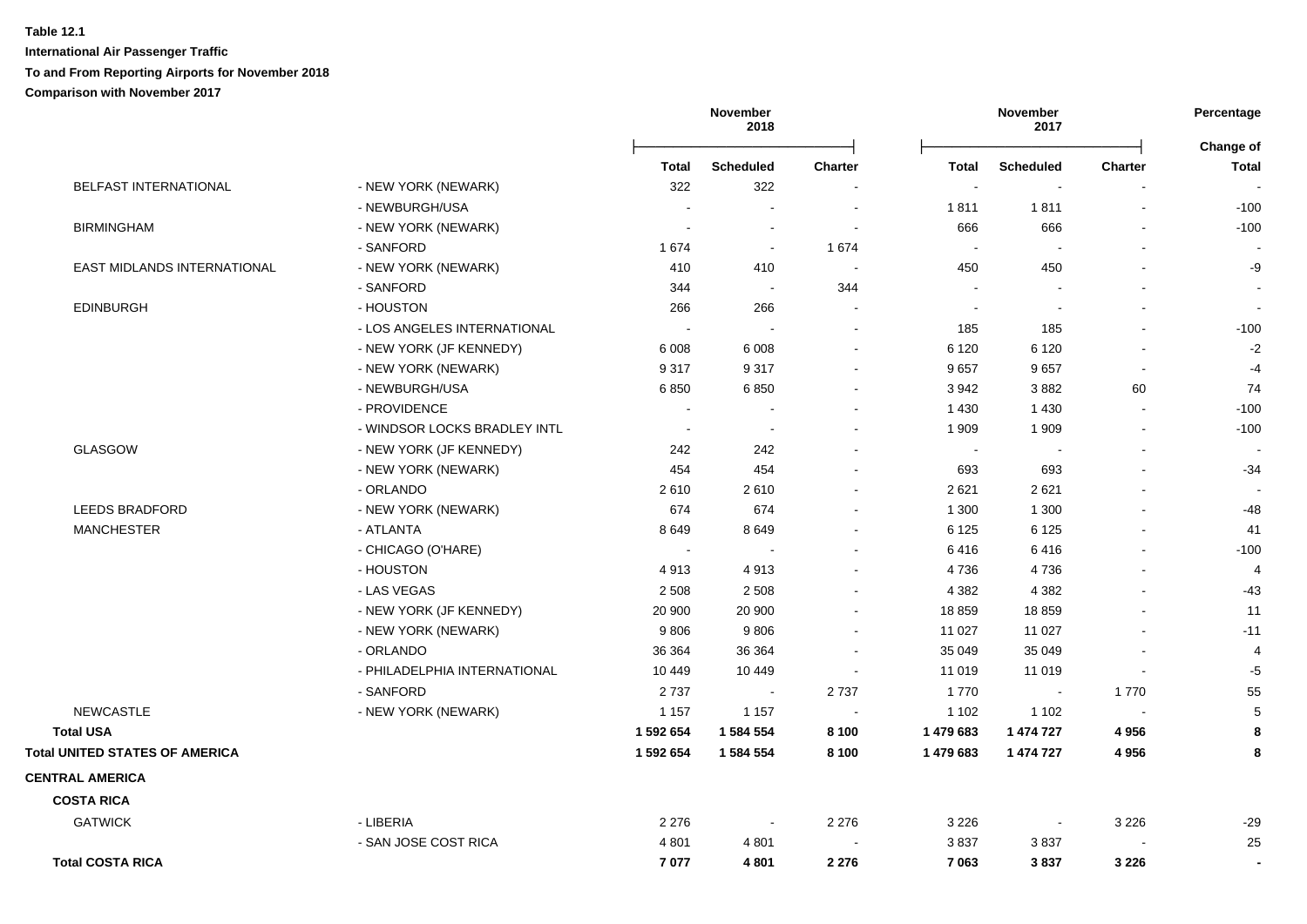|                                 |                        |                | November<br>2018         |                |                | November<br>2017 |                          | Percentage<br>Change of |
|---------------------------------|------------------------|----------------|--------------------------|----------------|----------------|------------------|--------------------------|-------------------------|
|                                 |                        | Total          | <b>Scheduled</b>         | <b>Charter</b> | <b>Total</b>   | <b>Scheduled</b> | <b>Charter</b>           | <b>Total</b>            |
| <b>CUBA</b>                     |                        |                |                          |                |                |                  |                          |                         |
|                                 | - HAVANA               | 7078           | 6997                     | 81             | 6461           | 6461             |                          | 10                      |
|                                 | - HOLGUIN (FRANK PAIS) | 2 4 9 2        | 2 4 9 2                  | $\sim$         | 2799           | 2799             |                          | $-11$                   |
|                                 | - VARADERO             | $\sim$         | $\blacksquare$           | $\sim$         | 2 3 6 2        | $\sim$           | 2 3 6 2                  | $-100$                  |
| <b>MANCHESTER</b>               | - CUNAGUA (CAYO COCO)  | 2741           | 2741                     | $\sim$         | $\blacksquare$ | $\blacksquare$   |                          |                         |
|                                 | - HOLGUIN (FRANK PAIS) | 2 4 9 3        | 2 4 9 3                  |                | 4 1 5 3        | 4 1 5 3          | $\sim$                   | $-40$                   |
|                                 | - VARADERO             | 2779           | 2779                     |                | 2476           | 2 4 7 6          |                          | 12                      |
| <b>Total CUBA</b>               |                        | 17 583         | 17 502                   | 81             | 18 251         | 15 8 89          | 2 3 6 2                  | $-4$                    |
| <b>DOMINICAN REPUBLIC</b>       |                        |                |                          |                |                |                  |                          |                         |
| <b>GATWICK</b>                  | - LA ROMANA            |                |                          |                | 925            | $\mathbf{r}$     | 925                      | $-100$                  |
|                                 | - PUERTO PLATA         |                |                          |                | 2 3 4 5        | $\blacksquare$   | 2 3 4 5                  | $-100$                  |
|                                 | - PUNTA CANA           | 13 6 65        | 8 2 5 6                  | 5 4 0 9        | 12 106         | 6 2 5 1          | 5855                     | 13                      |
| <b>BIRMINGHAM</b>               | - LA ROMANA            | $\blacksquare$ |                          |                | 1 1 8 7        | $\sim$           | 1 1 8 7                  | $-100$                  |
|                                 | - PUNTA CANA           | 294            |                          | 294            | 1528           | $\mathbf{r}$     | 1528                     | $-81$                   |
| <b>MANCHESTER</b>               | - LA ROMANA            | $\blacksquare$ | $\overline{\phantom{a}}$ | $\sim$         | 1700           | $\blacksquare$   | 1700                     | $-100$                  |
|                                 | - PUERTO PLATA         | 262            | $\blacksquare$           | 262            | 2 3 7 7        | $\blacksquare$   | 2 3 7 7                  | $-89$                   |
|                                 | - PUNTA CANA           | 8 2 6 7        | 2 2 9 4                  | 5973           | 7499           | 2 4 8 5          | 5014                     | 10                      |
| <b>Total DOMINICAN REPUBLIC</b> |                        | 22 4 8 8       | 10 550                   | 11 938         | 29 667         | 8736             | 20 931                   | $-24$                   |
| <b>MEXICO</b>                   |                        |                |                          |                |                |                  |                          |                         |
| <b>GATWICK</b>                  | - CANCUN               | 29 0 35        | 29 0 35                  | $\blacksquare$ | 32 336         | 32 336           | $\sim$                   | $-10$                   |
|                                 | - PUERTO VALLARTA      | 2689           | $\sim$                   | 2689           | 2 5 5 5        | $\blacksquare$   | 2 5 5 5                  | $\sqrt{5}$              |
| <b>HEATHROW</b>                 | - MEXICO CITY          | 19414          | 19414                    | $\sim$         | 19 591         | 19591            |                          | $-1$                    |
| <b>BIRMINGHAM</b>               | - CANCUN               | 5 0 2 5        | 5 0 2 5                  | $\blacksquare$ | 4 8 4 0        | 4 8 4 0          |                          | $\overline{4}$          |
| <b>BRISTOL</b>                  | - CANCUN               | $\sim$         |                          |                | 498            | 498              |                          | $-100$                  |
| <b>GLASGOW</b>                  | - CANCUN               | 243            |                          | 243            | $\sim$         | $\blacksquare$   | $\overline{\phantom{a}}$ | $\blacksquare$          |
| <b>MANCHESTER</b>               | - CANCUN               | 23 977         | 23 977                   | $\sim$         | 19730          | 18 259           | 1471                     | 22                      |
|                                 | - PUERTO VALLARTA      | 2 5 5 0        | $\sim$                   | 2 5 5 0        | 2 5 6 6        | $\blacksquare$   | 2566                     | $-1$                    |
| <b>NEWCASTLE</b>                | - CANCUN               | $\blacksquare$ | $\blacksquare$           |                | 299            | 299              | $\blacksquare$           | $-100$                  |
| <b>Total MEXICO</b>             |                        | 82 933         | 77 451                   | 5 4 8 2        | 82 415         | 75 823           | 6 5 9 2                  | $\mathbf{1}$            |
| <b>Total CENTRAL AMERICA</b>    |                        | 130 081        | 110 304                  | 19777          | 137 396        | 104 285          | 33 111                   | $-5$                    |
| <b>SOUTH AMERICA</b>            |                        |                |                          |                |                |                  |                          |                         |
| <b>ARGENTINA</b>                |                        |                |                          |                |                |                  |                          |                         |
| <b>GATWICK</b>                  | - BUENOS AIRES         | 7 2 5 2        | 7 2 5 2                  |                |                |                  |                          |                         |
| <b>HEATHROW</b>                 | - BUENOS AIRES         | 12 3 67        | 12 3 67                  |                | 13713          | 13713            |                          | $-10$                   |
| <b>Total ARGENTINA</b>          |                        | 19619          | 19619                    |                | 13713          | 13713            | $\overline{\phantom{a}}$ | 43                      |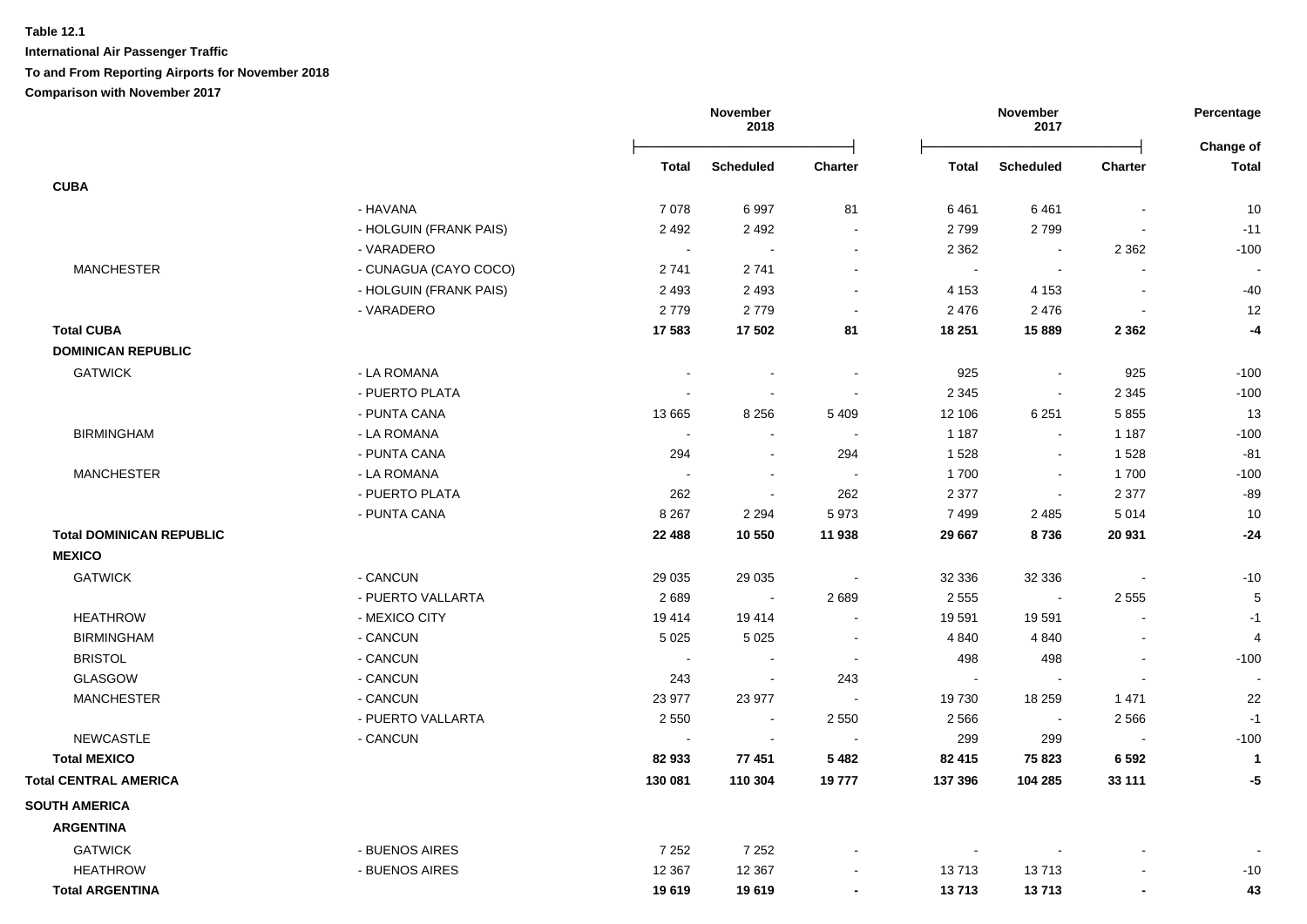**International Air Passenger Traffic**

**To and From Reporting Airports for November 2018**

|                                  |                           |                          | November<br>2018 |                          | November<br>2017 |                  |                          | Percentage<br>Change of |
|----------------------------------|---------------------------|--------------------------|------------------|--------------------------|------------------|------------------|--------------------------|-------------------------|
|                                  |                           | Total                    | <b>Scheduled</b> | <b>Charter</b>           | Total            | <b>Scheduled</b> | <b>Charter</b>           | <b>Total</b>            |
| <b>BRAZIL</b>                    |                           |                          |                  |                          |                  |                  |                          |                         |
|                                  | - RIO DE JANEIRO (GALEAO) | 9049                     | 9049             | $\sim$                   | 8 3 2 1          | 8 3 2 1          | $\overline{\phantom{a}}$ | 9                       |
|                                  | - SAO PAULO (GUARULHOS)   | 35 846                   | 35 846           | $\sim$                   | 33 381           | 33 381           |                          | $\overline{7}$          |
| <b>Total BRAZIL</b>              |                           | 44 895                   | 44 895           | $\blacksquare$           | 41 702           | 41 702           | $\overline{\phantom{a}}$ | 8                       |
| <b>CHILE</b>                     |                           |                          |                  |                          |                  |                  |                          |                         |
|                                  | - SANTIAGO DE CHILE       | 7 1 8 6                  | 7 1 8 6          |                          | 5 4 9 1          | 5 4 9 1          |                          | 31                      |
| <b>Total CHILE</b>               |                           | 7 1 8 6                  | 7 1 8 6          |                          | 5 4 9 1          | 5 4 9 1          |                          | 31                      |
| <b>COLOMBIA</b>                  |                           |                          |                  |                          |                  |                  |                          |                         |
|                                  | - BOGOTA                  | 12777                    | 12777            | $\sim$                   | 13 118           | 13 118           |                          | $-3$                    |
| <b>Total COLOMBIA</b>            |                           | 12777                    | 12777            |                          | 13 118           | 13 118           |                          | $-3$                    |
| <b>Total SOUTH AMERICA</b>       |                           | 84 477                   | 84 477           | $\blacksquare$           | 74 024           | 74 024           |                          | 14                      |
| <b>CARIBBEAN AREA</b>            |                           |                          |                  |                          |                  |                  |                          |                         |
| <b>ANTIGUA AND BARBUDA</b>       |                           |                          |                  |                          |                  |                  |                          |                         |
| <b>GATWICK</b>                   | - ANTIGUA                 | 15 8 68                  | 15 8 68          |                          | 12 432           | 12 4 32          |                          | 28                      |
| <b>MANCHESTER</b>                | - ANTIGUA                 | 170                      | 170              |                          | $\blacksquare$   |                  |                          |                         |
| <b>Total ANTIGUA AND BARBUDA</b> |                           | 16 038                   | 16 038           |                          | 12 432           | 12 4 32          |                          | 29                      |
| <b>BAHAMAS</b>                   |                           |                          |                  |                          |                  |                  |                          |                         |
| <b>HEATHROW</b>                  | - NASSAU                  | 5915                     | 5915             | $\sim$                   | 4 3 0 6          | 4 3 0 6          |                          | 37                      |
| <b>Total BAHAMAS</b>             |                           | 5915                     | 5915             |                          | 4 3 0 6          | 4 3 0 6          |                          | 37                      |
| <b>BARBADOS</b>                  |                           |                          |                  |                          |                  |                  |                          |                         |
| <b>GATWICK</b>                   | - BRIDGETOWN              | 49 160                   | 34 750           | 14 4 10                  | 45 209           | 33733            | 11 476                   | 9                       |
| <b>HEATHROW</b>                  | - BRIDGETOWN              | $\overline{\phantom{a}}$ | $\sim$           | $\sim$                   | 1 0 1 8          | $\blacksquare$   | 1 0 1 8                  | $-100$                  |
| BELFAST INTERNATIONAL            | - BRIDGETOWN              |                          | $\sim$           | $\sim$                   | 284              | $\blacksquare$   | 284                      | $-100$                  |
| <b>BIRMINGHAM</b>                | - BRIDGETOWN              | 6436                     | $\blacksquare$   | 6436                     | 5 1 7 0          | $\blacksquare$   | 5 1 7 0                  | 24                      |
| <b>BOURNEMOUTH</b>               | - BRIDGETOWN              |                          | $\blacksquare$   |                          | 427              | $\blacksquare$   | 427                      | $-100$                  |
| <b>CARDIFF WALES</b>             | - BRIDGETOWN              | 295                      | $\blacksquare$   | 295                      | 294              | $\blacksquare$   | 294                      |                         |
| <b>GLASGOW</b>                   | - BRIDGETOWN              | 2 3 4 8                  | $\sim$           | 2 3 4 8                  | 1481             | $\blacksquare$   | 1481                     | 59                      |
| <b>MANCHESTER</b>                | - BRIDGETOWN              | 19825                    | 9 1 7 8          | 10 647                   | 18 639           | 9534             | 9 1 0 5                  | 6                       |
| <b>NEWCASTLE</b>                 | - BRIDGETOWN              | 296                      | 296              |                          | 592              | 592              |                          | $-50$                   |
| <b>Total BARBADOS</b>            |                           | 78 360                   | 44 224           | 34 136                   | 73 114           | 43 859           | 29 255                   | $\overline{7}$          |
| <b>BERMUDA</b>                   |                           |                          |                  |                          |                  |                  |                          |                         |
| <b>GATWICK</b>                   | - BERMUDA                 | 6 3 9 0                  | 6 3 9 0          |                          | 6 1 5 3          | 6 1 5 3          |                          | $\overline{4}$          |
| <b>Total BERMUDA</b>             |                           | 6 3 9 0                  | 6 3 9 0          | $\overline{\phantom{a}}$ | 6 1 5 3          | 6 1 5 3          | $\blacksquare$           | 4                       |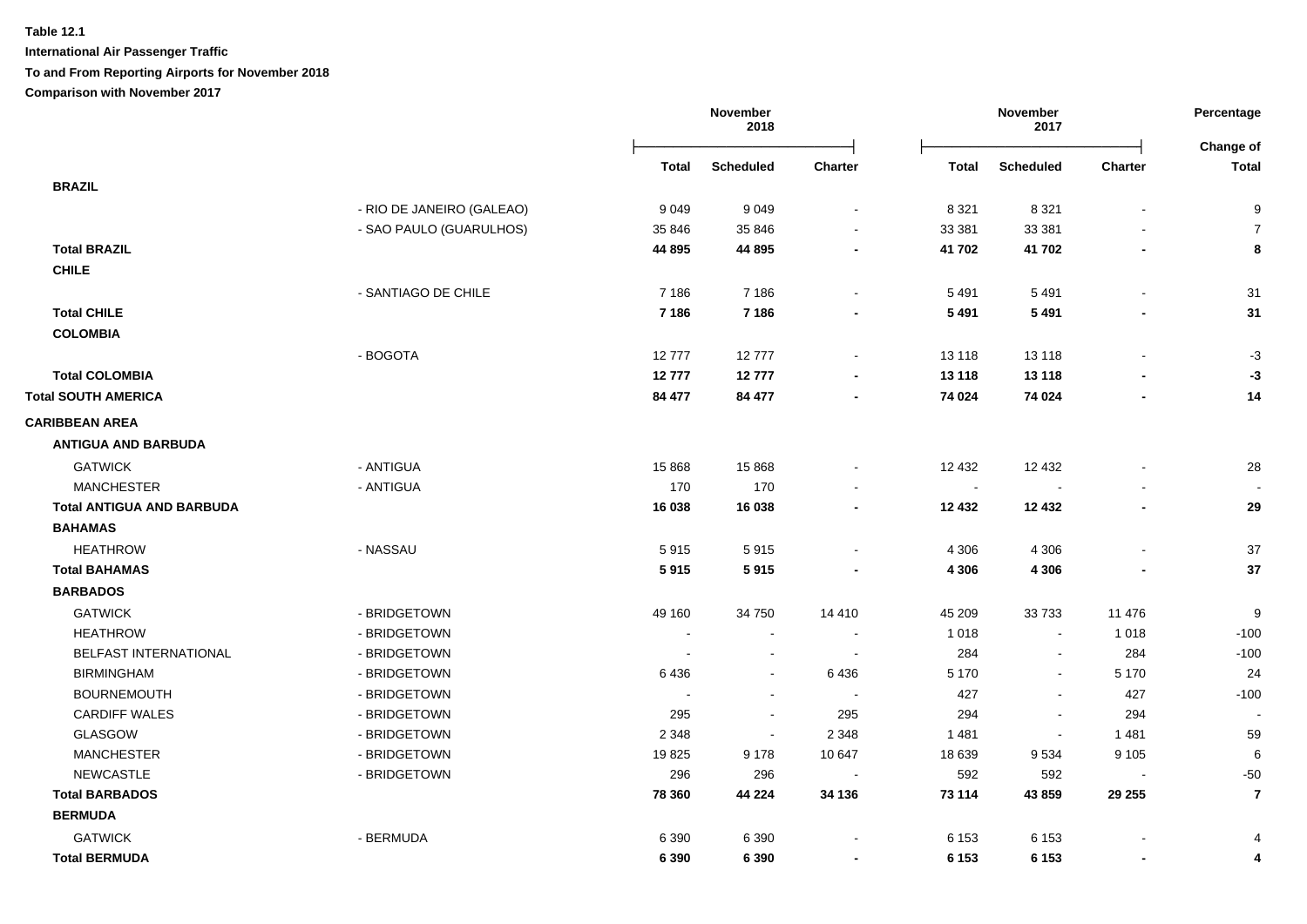**International Air Passenger Traffic**

**To and From Reporting Airports for November 2018**

|                                            |                        |         | November<br>2018 |                | November<br>2017 |                  | Percentage               |                          |
|--------------------------------------------|------------------------|---------|------------------|----------------|------------------|------------------|--------------------------|--------------------------|
|                                            |                        | Total   | <b>Scheduled</b> | <b>Charter</b> | <b>Total</b>     | <b>Scheduled</b> | <b>Charter</b>           | Change of<br>Total       |
| <b>CAYMAN ISLANDS</b>                      |                        |         |                  |                |                  |                  |                          |                          |
| <b>HEATHROW</b>                            | - GRAND CAYMAN         | 2760    | 2760             | $\blacksquare$ | 2 5 3 3          | 2 5 3 3          | $\blacksquare$           | 9                        |
| <b>Total CAYMAN ISLANDS</b>                |                        | 2760    | 2760             |                | 2 5 3 3          | 2 5 3 3          |                          | 9                        |
| <b>GRENADA</b>                             |                        |         |                  |                |                  |                  |                          |                          |
| <b>GATWICK</b>                             | - GRENADA              | 3998    | 3998             | $\blacksquare$ | 3 0 9 2          | 3 0 9 2          | $\sim$                   | 29                       |
| <b>Total GRENADA</b>                       |                        | 3998    | 3998             |                | 3 0 9 2          | 3 0 9 2          |                          | 29                       |
| <b>ISLE OF CURACAO NETH.ANTILLES</b>       |                        |         |                  |                |                  |                  |                          |                          |
|                                            | - ARUBA                |         |                  |                | 301              | $\blacksquare$   | 301                      | $-100$                   |
| <b>MANCHESTER</b>                          | - ARUBA                |         |                  |                | 1 0 4 2          | $\blacksquare$   | 1 0 4 2                  | $-100$                   |
| <b>Total ISLE OF CURACAO NETH.ANTILLES</b> |                        |         |                  |                | 1 3 4 3          | $\blacksquare$   | 1 3 4 3                  | $-100$                   |
| <b>JAMAICA</b>                             |                        |         |                  |                |                  |                  |                          |                          |
| <b>GATWICK</b>                             | - KINGSTON             | 7 2 8 8 | 7 2 8 8          | $\blacksquare$ | 8 1 6 8          | 8 1 6 8          | $\blacksquare$           | $-11$                    |
|                                            | - MONTEGO BAY          | 20 260  | 8778             | 11 482         | 18 642           | 9774             | 8868                     | 9                        |
| <b>BIRMINGHAM</b>                          | - MONTEGO BAY          | 4696    | $\sim$           | 4 6 9 6        | 1835             | $\sim$           | 1835                     | 156                      |
| DONCASTER SHEFFIELD                        | - MONTEGO BAY          | i iz    | $\sim$           |                | 305              | $\sim$           | 305                      | $-100$                   |
| GLASGOW                                    | - MONTEGO BAY          | 294     | $\sim$           | 294            |                  |                  |                          | $\overline{\phantom{a}}$ |
| <b>MANCHESTER</b>                          | - MONTEGO BAY          | 8 4 6 3 | $\sim$           | 8 4 6 3        | 7 0 8 9          | $\blacksquare$   | 7 0 8 9                  | 19                       |
| <b>NEWCASTLE</b>                           | - MONTEGO BAY          | 293     | 293              |                | $\blacksquare$   |                  |                          | $\sim$                   |
| <b>Total JAMAICA</b>                       |                        | 41 294  | 16 359           | 24 935         | 36 039           | 17942            | 18 097                   | 15                       |
| <b>SAINT KITTS AND NEVIS</b>               |                        |         |                  |                |                  |                  |                          |                          |
| <b>GATWICK</b>                             | - ST KITTS             | 1417    | 1417             |                | 1705             | 1705             |                          | $-17$                    |
| <b>Total SAINT KITTS AND NEVIS</b>         |                        | 1417    | 1 4 1 7          |                | 1705             | 1705             |                          | $-17$                    |
| <b>ST LUCIA</b>                            |                        |         |                  |                |                  |                  |                          |                          |
|                                            | - ST LUCIA (HEWANORRA) | 17313   | 14 4 76          | 2837           | 18 2 25          | 15 196           | 3 0 2 9                  | $-5$                     |
| <b>MANCHESTER</b>                          | - ST LUCIA (HEWANORRA) | 1 0 3 4 | 1 0 3 4          |                | 1 0 1 2          | 1 0 1 2          | $\overline{\phantom{a}}$ | $\overline{2}$           |
| <b>Total ST LUCIA</b>                      |                        | 18 347  | 15 5 10          | 2837           | 19 237           | 16 208           | 3 0 2 9                  | $-5$                     |
| <b>TRINIDAD AND TOBAGO</b>                 |                        |         |                  |                |                  |                  |                          |                          |
| <b>GATWICK</b>                             | - PORT OF SPAIN        | 4730    | 4730             | $\blacksquare$ | 4 5 3 7          | 4537             | $\sim$                   | $\overline{4}$           |
|                                            | - TOBAGO               | 2719    | 2719             | $\blacksquare$ | 1 909            | 1 9 0 9          |                          | 42                       |
| <b>MANCHESTER</b>                          | - TOBAGO               | 851     | 851              |                | 879              | 879              |                          | $-3$                     |
| <b>Total TRINIDAD AND TOBAGO</b>           |                        | 8 3 0 0 | 8 3 0 0          |                | 7 3 2 5          | 7 3 2 5          |                          | 13                       |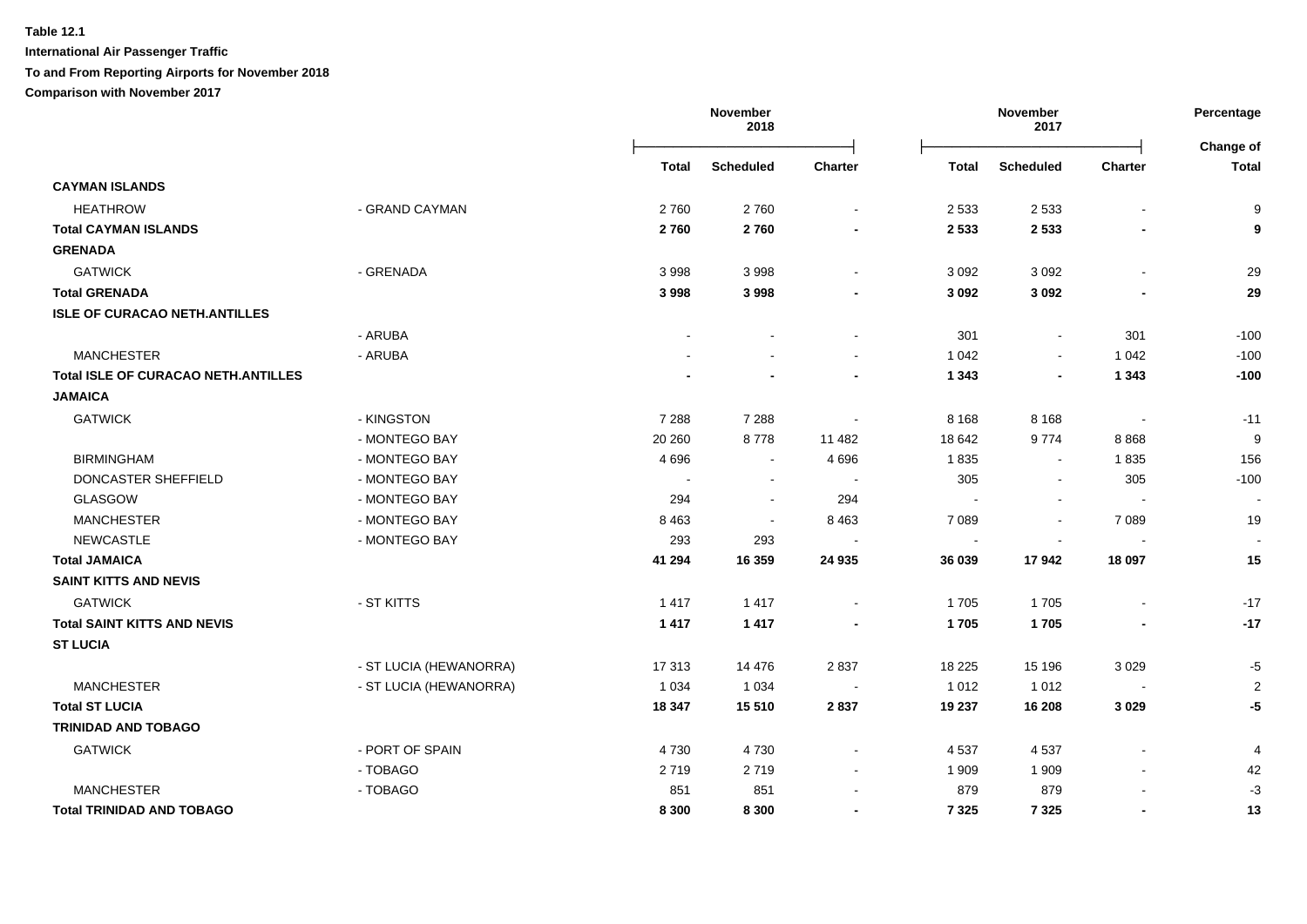**International Air Passenger Traffic**

### **To and From Reporting Airports for November 2018**

|                                       |                       |                          | November<br>2018 |                          | November<br>2017 |                  |                          |                           |
|---------------------------------------|-----------------------|--------------------------|------------------|--------------------------|------------------|------------------|--------------------------|---------------------------|
|                                       |                       | <b>Total</b>             | <b>Scheduled</b> | <b>Charter</b>           | <b>Total</b>     | <b>Scheduled</b> | <b>Charter</b>           | Change of<br><b>Total</b> |
| <b>TURKS AND CAICOS ISLANDS</b>       |                       |                          |                  |                          |                  |                  |                          |                           |
| <b>GATWICK</b>                        | - PROVIDENCIALES      | 1675                     | 1675             | $\blacksquare$           | 1 1 5 8          | 1 1 5 8          | $\overline{\phantom{a}}$ | 45                        |
| <b>Total TURKS AND CAICOS ISLANDS</b> |                       | 1675                     | 1675             |                          | 1 1 5 8          | 1 1 5 8          |                          | 45                        |
| <b>Total CARIBBEAN AREA</b>           |                       | 184 494                  | 122 586          | 61 908                   | 168 437          | 116 713          | 51 724                   | 10                        |
| <b>INDIAN OCEAN ISLANDS</b>           |                       |                          |                  |                          |                  |                  |                          |                           |
| <b>MALDIVE ISLANDS</b>                |                       |                          |                  |                          |                  |                  |                          |                           |
|                                       | - MALE INTERNATIONAL  | 5 3 5 3                  | 5 3 5 3          |                          | 4913             | 4913             |                          | 9                         |
| <b>Total MALDIVE ISLANDS</b>          |                       | 5 3 5 3                  | 5 3 5 3          |                          | 4913             | 4913             |                          | 9                         |
| <b>MAURITIUS</b>                      |                       |                          |                  |                          |                  |                  |                          |                           |
|                                       | - MAURITIUS           | 14 037                   | 13 1 25          | 912                      | 14 203           | 13 4 63          | 740                      | $-1$                      |
| <b>HEATHROW</b>                       | - MAURITIUS           | 6 3 8 8                  | 6 3 8 8          |                          | 8 3 7 2          | 8 3 7 2          | $\overline{\phantom{a}}$ | $-24$                     |
| <b>MANCHESTER</b>                     | - MAURITIUS           | 756                      | $\sim$           | 756                      | 798              |                  | 798                      | $-5$                      |
| <b>Total MAURITIUS</b>                |                       | 21 181                   | 19513            | 1668                     | 23 373           | 21 835           | 1538                     | -9                        |
| <b>SEYCHELLES</b>                     |                       |                          |                  |                          |                  |                  |                          |                           |
| <b>HEATHROW</b>                       | - SEYCHELLES          | 2966                     | 2966             |                          |                  |                  |                          |                           |
| <b>Total SEYCHELLES</b>               |                       | 2966                     | 2966             |                          |                  |                  | $\overline{\phantom{a}}$ | Infinity                  |
| <b>Total INDIAN OCEAN ISLANDS</b>     |                       | 29 500                   | 27 832           | 1668                     | 28 28 6          | 26 748           | 1538                     | 4                         |
| <b>ATLANTIC OCEAN ISLANDS</b>         |                       |                          |                  |                          |                  |                  |                          |                           |
| <b>CAPE VERDE ISLANDS</b>             |                       |                          |                  |                          |                  |                  |                          |                           |
| <b>GATWICK</b>                        | - BOA VISTA (RABIL)   | 6848                     | 6848             |                          | 5 1 9 1          | 5 1 9 1          |                          | 32                        |
|                                       | - ILHA DO SAL C.VERDE | 8 3 0 9                  | 8 3 0 9          | $\overline{\phantom{a}}$ | 8936             | 8936             |                          | $-7$                      |
| <b>BIRMINGHAM</b>                     | - BOA VISTA (RABIL)   | 3073                     | 3073             |                          | 2 0 9 6          | 2096             | $\blacksquare$           | 47                        |
|                                       | - ILHA DO SAL C.VERDE | 3 3 5 4                  | 3 3 5 4          |                          | 4 3 4 0          | 4 3 4 0          |                          | $-23$                     |
| <b>BRISTOL</b>                        | - ILHA DO SAL C.VERDE | 2 1 0 8                  | $\blacksquare$   | 2 1 0 8                  | 1581             | 1581             |                          | 33                        |
| <b>GLASGOW</b>                        | - ILHA DO SAL C.VERDE | $\overline{\phantom{a}}$ | $\overline{a}$   |                          | 2 0 6 1          | $\sim$           | 2 0 6 1                  | $-100$                    |
| <b>MANCHESTER</b>                     | - BOA VISTA (RABIL)   | 5 5 9 6                  | 5 3 7 8          | 218                      | 5 5 0 3          | 5 5 0 3          | $\blacksquare$           | $\overline{c}$            |
|                                       | - ILHA DO SAL C.VERDE | 6 3 2 6                  | 6 3 2 6          |                          | 5 2 6 8          | 5 2 6 8          |                          | 20                        |
| <b>Total CAPE VERDE ISLANDS</b>       |                       | 35 614                   | 33 288           | 2 3 2 6                  | 34 976           | 32915            | 2 0 6 1                  | $\mathbf{2}$              |
| <b>Total ATLANTIC OCEAN ISLANDS</b>   |                       | 35 614                   | 33 288           | 2 3 2 6                  | 34 976           | 32915            | 2 0 6 1                  | $\mathbf{2}$              |
| <b>OIL RIGS</b>                       |                       |                          |                  |                          |                  |                  |                          |                           |
| <b>OIL RIGS</b>                       |                       |                          |                  |                          |                  |                  |                          |                           |
| ABERDEEN                              | - OIL RIGS            | 34 174                   |                  | 34 174                   | 28 056           |                  | 28 0 56                  | 22                        |
| <b>BLACKPOOL</b>                      | - OIL RIGS            | 1 4 7 5                  | $\sim$           | 1 4 7 5                  | 1827             | $\sim$           | 1827                     | $-19$                     |